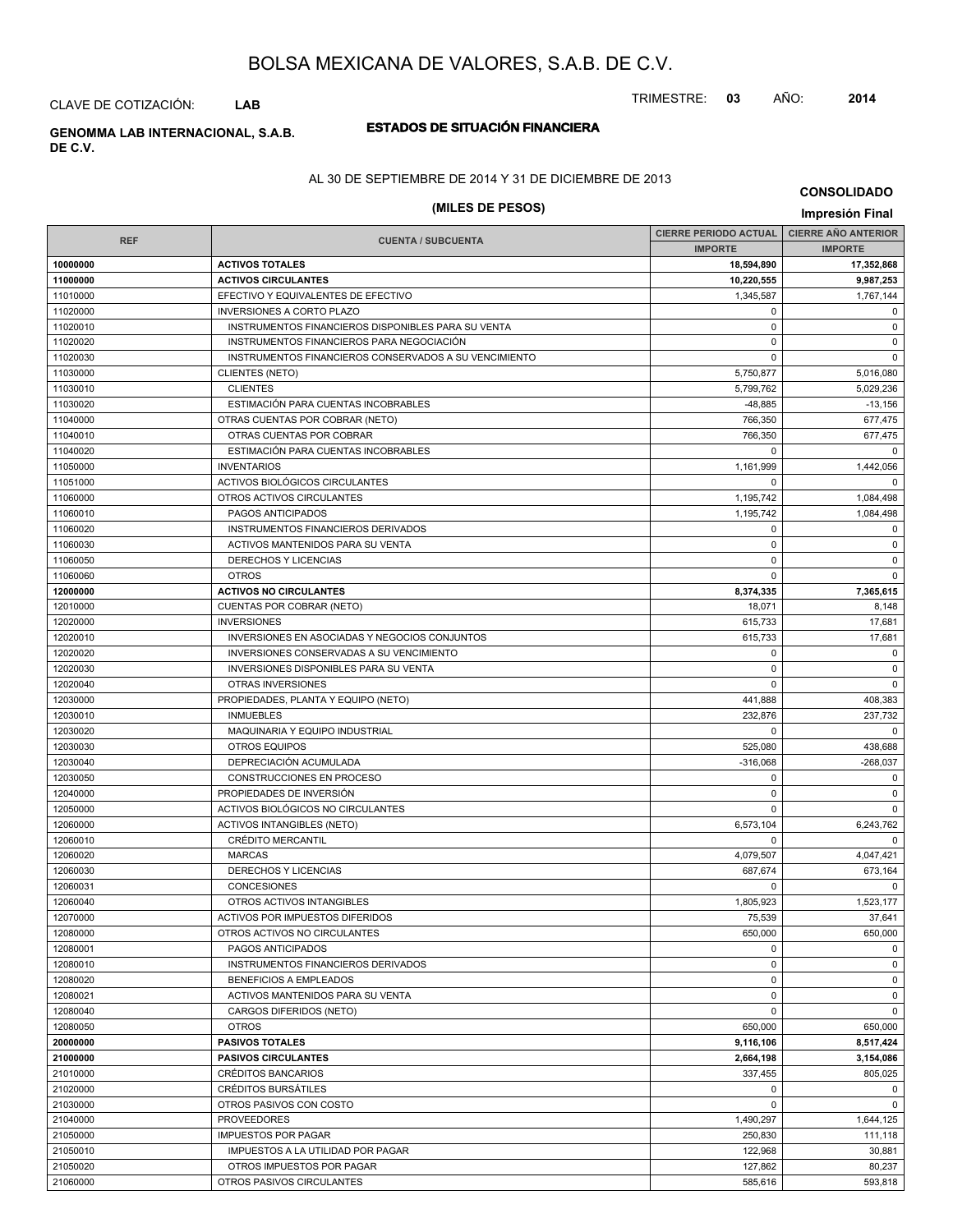CLAVE DE COTIZACIÓN: **LAB**

## **DE C.V.**

### **ESTADOS DE SITUACIÓN FINANCIERA GENOMMA LAB INTERNACIONAL, S.A.B.**

#### AL 30 DE SEPTIEMBRE DE 2014 Y 31 DE DICIEMBRE DE 2013

### **(MILES DE PESOS) Impresión Final**

**CONSOLIDADO**

|            |                                                                                          | <b>CIERRE PERIODO ACTUAL</b> | <b>CIERRE AÑO ANTERIOR</b> |
|------------|------------------------------------------------------------------------------------------|------------------------------|----------------------------|
| <b>REF</b> | <b>CUENTA / SUBCUENTA</b>                                                                | <b>IMPORTE</b>               | <b>IMPORTE</b>             |
| 21060010   | <b>INTERESES POR PAGAR</b>                                                               | 16.604                       | 5,368                      |
| 21060020   | <b>INSTRUMENTOS FINANCIEROS DERIVADOS</b>                                                | $\Omega$                     | $\mathbf 0$                |
| 21060030   | <b>INGRESOS DIFERIDOS</b>                                                                | $\Omega$                     | $\mathbf 0$                |
| 21060050   | <b>BENEFICIOS A EMPLEADOS</b>                                                            | 7.832                        | 9.911                      |
| 21060060   | <b>PROVISIONES</b>                                                                       | 271,657                      | 195,059                    |
| 21060061   | PASIVOS RELACIONADOS CON ACTIVOS MANTENIDOS PARA SU VENTA CIRCULANTES                    | $\Omega$                     | $\Omega$                   |
| 21060080   | <b>OTROS</b>                                                                             | 289.523                      | 383,480                    |
| 22000000   | <b>PASIVOS NO CIRCULANTES</b>                                                            | 6,451,908                    | 5,363,338                  |
| 22010000   | <b>CRÉDITOS BANCARIOS</b>                                                                | 1,752,447                    | 668,745                    |
| 22020000   | <b>CRÉDITOS BURSÁTILES</b>                                                               | 3.985.353                    | 3,982,107                  |
| 22030000   | OTROS PASIVOS CON COSTO                                                                  | $\Omega$                     | $\mathbf 0$                |
| 22040000   | PASIVOS POR IMPUESTOS DIFERIDOS                                                          | 648,431                      | 660,416                    |
| 22050000   | OTROS PASIVOS NO CIRCULANTES                                                             | 65,677                       | 52,070                     |
| 22050010   | INSTRUMENTOS FINANCIEROS DERIVADOS                                                       | $\Omega$                     | $\mathbf 0$                |
| 22050020   | <b>INGRESOS DIFERIDOS</b>                                                                | 0                            | $\mathbf 0$                |
| 22050040   | <b>BENEFICIOS A EMPLEADOS</b>                                                            | 2,474                        | 1,889                      |
| 22050050   | <b>PROVISIONES</b>                                                                       | $\Omega$                     | $\mathbf 0$                |
| 22050051   | PASIVOS RELACIONADOS CON ACTIVOS MANTENIDOS PARA SU VENTA NO CIRCULANTES                 | $\mathbf 0$                  | $\mathbf 0$                |
| 22050070   | <b>OTROS</b>                                                                             | 63,203                       | 50,181                     |
| 30000000   | <b>CAPITAL CONTABLE</b>                                                                  | 9,478,784                    | 8,835,444                  |
| 30010000   | CAPITAL CONTABLE DE LA PARTICIPACIÓN CONTROLADORA                                        | 9,290,078                    | 8,711,274                  |
| 30030000   | <b>CAPITAL SOCIAL</b>                                                                    | 1.914.306                    | 1,914,306                  |
| 30040000   | <b>ACCIONES RECOMPRADAS</b>                                                              | $-84.142$                    | $-74.622$                  |
| 30050000   | PRIMA EN EMISIÓN DE ACCIONES                                                             | 39.749                       | 39,749                     |
| 30060000   | APORTACIONES PARA FUTUROS AUMENTOS DE CAPITAL                                            | $\Omega$                     | $\Omega$                   |
| 30070000   | OTRO CAPITAL CONTRIBUIDO                                                                 | $\Omega$                     | $\Omega$                   |
| 30080000   | UTILIDADES RETENIDAS (PERDIDAS ACUMULADAS)                                               | 7,362,516                    | 6,819,006                  |
| 30080010   | <b>RESERVA LEGAL</b>                                                                     | 316.043                      | 249,609                    |
| 30080020   | <b>OTRAS RESERVAS</b>                                                                    | $\Omega$                     | $\Omega$                   |
| 30080030   | RESULTADOS DE EJERCICIOS ANTERIORES                                                      | 6,112,522                    | 4,816,930                  |
| 30080040   | <b>RESULTADO DEL EJERCICIO</b>                                                           | 933.951                      | 1,752,467                  |
| 30080050   | <b>OTROS</b>                                                                             | $\Omega$                     | $\mathbf 0$                |
| 30090000   | OTROS RESULTADOS INTEGRALES ACUMULADOS (NETOS DE IMPUESTOS)                              | 57,649                       | 12,835                     |
| 30090010   | GANANCIAS POR REVALUACIÓN DE PROPIEDADES                                                 | 0                            | $\mathbf 0$                |
| 30090020   | GANANCIAS (PERDIDAS) ACTUARIALES POR OBLIGACIONES LABORALES                              | $\Omega$                     | $\mathbf 0$                |
| 30090030   | RESULTADO POR CONVERSIÓN DE MONEDAS EXTRANJERAS                                          | 57,649                       | 12,835                     |
| 30090040   | CAMBIOS EN LA VALUACIÓN DE ACTIVOS FINANCIEROS DISPONIBLES PARA SU VENTA                 | $\Omega$                     | $\mathbf 0$                |
| 30090050   | CAMBIOS EN LA VALUACIÓN DE INSTRUMENTOS FINANCIEROS DERIVADOS                            | $\mathbf 0$                  | $\Omega$                   |
| 30090060   | CAMBIOS EN EL VALOR RAZONABLE DE OTROS ACTIVOS                                           | $\mathbf 0$                  | $\mathbf 0$                |
| 30090070   | PARTICIPACIÓN EN OTROS RESULTADOS INTEGRALES DE ASOCIADAS Y NEGOCIOS<br><b>CONJUNTOS</b> | 0                            | $\mathbf 0$                |
| 30090080   | OTROS RESULTADOS INTEGRALES                                                              | 0                            | $\mathbf 0$                |
| 30020000   | CAPITAL CONTABLE DE LA PARTICIPACIÓN NO CONTROLADORA                                     | 188,706                      | 124,170                    |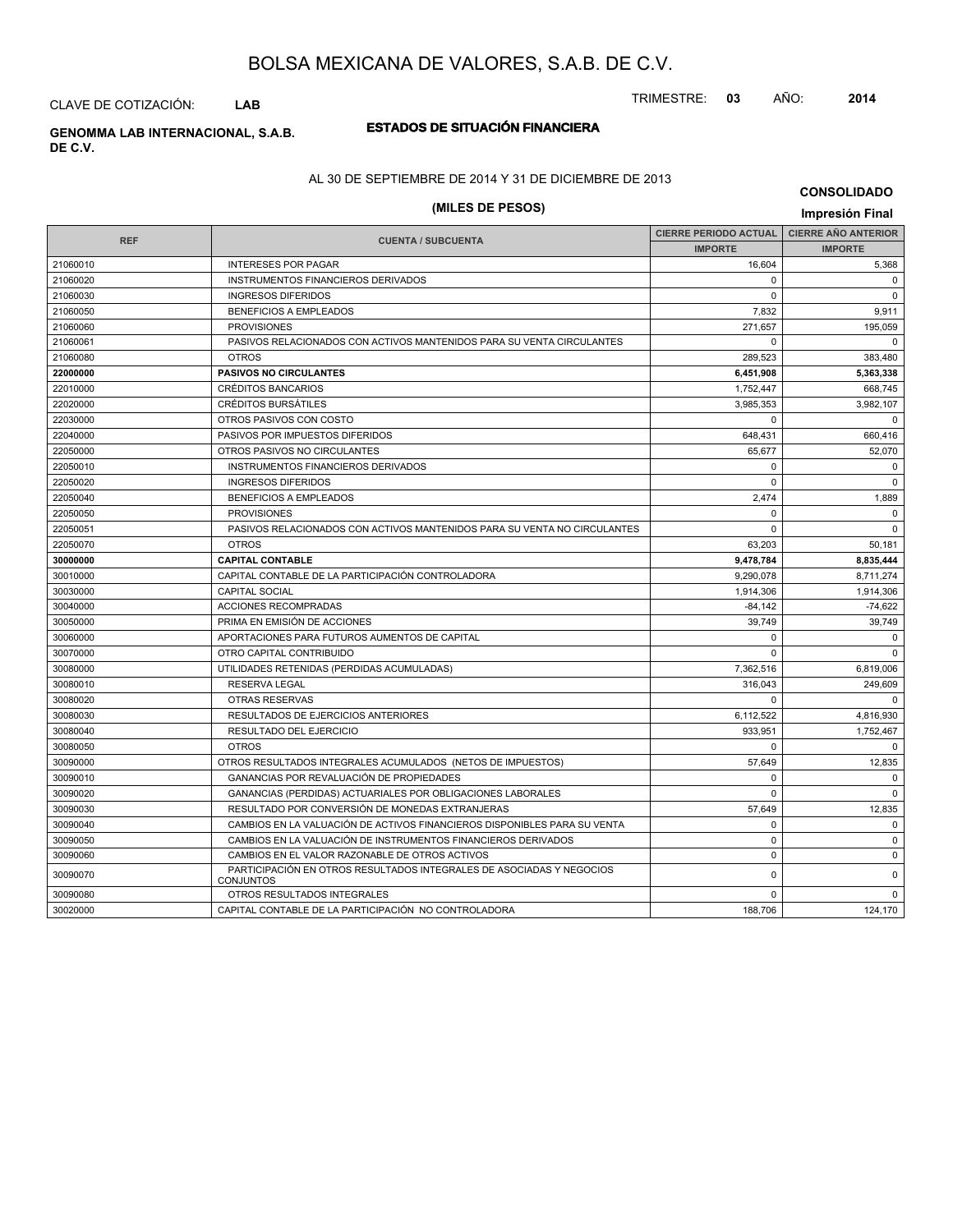CLAVE DE COTIZACIÓN: **LAB**

#### **ESTADOS DE SITUACIÓN FINANCIERA GENOMMA LAB INTERNACIONAL, S.A.B. DE C.V.**

# **DATOS INFORMATIVOS**

AL 30 DE SEPTIEMBRE DE 2014 Y 31 DE DICIEMBRE DE 2013

### **(MILES DE PESOS) Impresión Final**

### **CONSOLIDADO**

| <b>REF</b> | <b>CONCEPTOS</b>                            | <b>CIERRE PERIODO ACTUAL</b> | <b>CIERRE AÑO ANTERIOR</b> |
|------------|---------------------------------------------|------------------------------|----------------------------|
|            |                                             | <b>IMPORTE</b>               | <b>IMPORTE</b>             |
| 91000010   | PASIVOS MONEDA EXTRANJERA CORTO PLAZO       | 838,256                      | 739,457                    |
| 91000020   | PASIVOS MONEDA EXTRANJERA LARGO PLAZO       | 41,761                       | 71,000                     |
| 91000030   | CAPITAL SOCIAL NOMINAL                      | 1,914,306                    | 1,914,306                  |
| 91000040   | CAPITAL SOCIAL POR ACTUALIZACIÓN            |                              | 0                          |
| 91000050   | FONDOS PARA PENSIONES Y PRIMA DE ANTIGÜEDAD |                              | 0                          |
| 91000060   | NUMERO DE FUNCIONARIOS (*)                  | 77                           | 53                         |
| 91000070   | NUMERO DE EMPLEADOS (*)                     | 1,198                        | 644                        |
| 91000080   | NUMERO DE OBREROS (*)                       |                              | $\mathbf 0$                |
| 91000090   | NUMERO DE ACCIONES EN CIRCULACIÓN (*)       | 1,048,733,370                | 1,048,733,370              |
| 91000100   | NUMERO DE ACCIONES RECOMPRADAS (*)          | 374,000                      | 0                          |
| 91000110   | EFECTIVO RESTRINGIDO (1)                    | 9,037                        | 8,126                      |
| 91000120   | DEUDA DE ASOCIADAS GARANTIZADA              |                              | $\Omega$                   |
|            |                                             |                              |                            |

TRIMESTRE: **03** AÑO: **2014**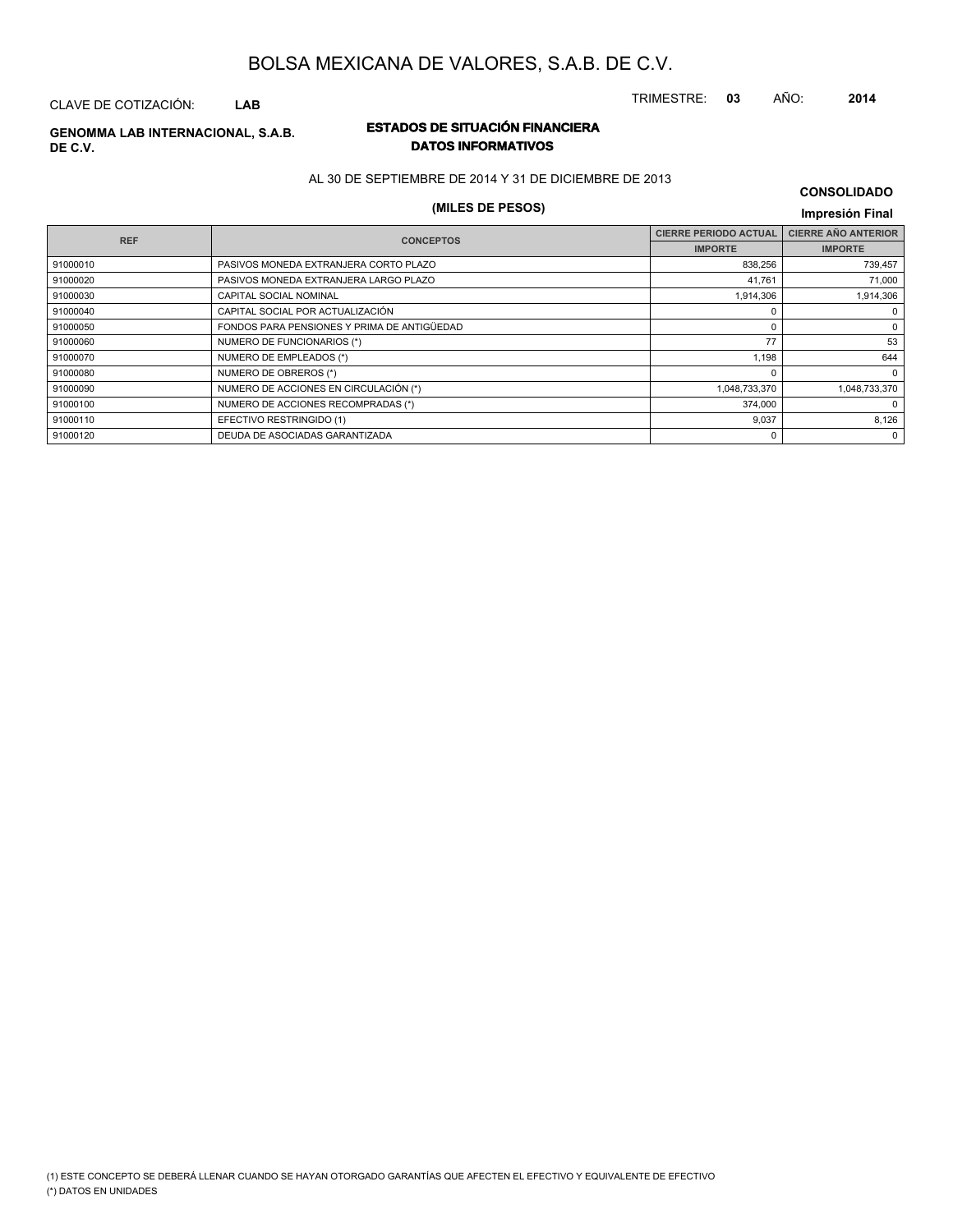**GENOMMA LAB INTERNACIONAL, S.A.B. DE C.V.** CLAVE DE COTIZACIÓN: **LAB** TRIMESTRE: **03** AÑO: **2014**

#### **ESTADOS DE RESULTADOS**

#### **CONSOLIDADO**

#### POR LOS PERIODOS DE NUEVE Y TRES MESES TERMINADOS AL 30 DE SEPTIEMBRE DE 2014 Y 2013

|            | LI 110000 DL I 10L V L I I 111L0<br>(MILES DE PESOS)                          | OO AL OO DE OEI TIEMDINE DE ZOTT TIZOTS |                  |                     | Impresión Final  |  |
|------------|-------------------------------------------------------------------------------|-----------------------------------------|------------------|---------------------|------------------|--|
|            |                                                                               | <b>AÑO ACTUAL</b>                       |                  | <b>AÑO ANTERIOR</b> |                  |  |
| <b>REF</b> | <b>CUENTA / SUBCUENTA</b>                                                     | <b>ACUMULADO</b>                        | <b>TRIMESTRE</b> | <b>ACUMULADO</b>    | <b>TRIMESTRE</b> |  |
| 40010000   | <b>INGRESOS NETOS</b>                                                         | 8,697,669                               | 3,359,547        | 7,683,161           | 3,066,754        |  |
| 40010010   | <b>SERVICIOS</b>                                                              | 5,249                                   | 1,669            | 21,313              | 2,095            |  |
| 40010020   | <b>VENTA DE BIENES</b>                                                        | 8,692,420                               | 3,357,878        | 7,661,848           | 3,064,659        |  |
| 40010030   | <b>INTERESES</b>                                                              | $\mathbf{0}$                            | $\Omega$         | $\mathbf 0$         | $\mathbf 0$      |  |
| 40010040   | <b>REGALIAS</b>                                                               | $\mathbf{0}$                            | $\mathbf 0$      | $\mathsf 0$         | $\mathbf 0$      |  |
| 40010050   | <b>DIVIDENDOS</b>                                                             | $\mathsf 0$                             | $\mathbf 0$      | $\mathbf 0$         | $\mathbf 0$      |  |
| 40010060   | ARRENDAMIENTO                                                                 | $\mathsf 0$                             | $\mathbf 0$      | $\mathbf 0$         | $\mathbf 0$      |  |
| 40010061   | <b>CONSTRUCCIÓN</b>                                                           | $\mathbf 0$                             | $\Omega$         | $\Omega$            | $\mathbf{0}$     |  |
| 40010070   | <b>OTROS</b>                                                                  | $\mathbf 0$                             | $\Omega$         | $\Omega$            | $\mathbf 0$      |  |
| 40020000   | <b>COSTO DE VENTAS</b>                                                        | 2,674,308                               | 1,045,088        | 2,322,985           | 867,962          |  |
| 40021000   | UTILIDAD (PÉRDIDA) BRUTA                                                      | 6,023,361                               | 2,314,459        | 5,360,176           | 2,198,792        |  |
| 40030000   | <b>GASTOS GENERALES</b>                                                       | 4,268,754                               | 1,506,362        | 3,754,862           | 1,419,157        |  |
| 40040000   | UTILIDAD (PÉRDIDA) ANTES DE OTROS INGRESOS Y GASTOS, NETO                     | 1,754,607                               | 808.097          | 1,605,314           | 779,635          |  |
| 40050000   | OTROS INGRESOS Y (GASTOS), NETO                                               | 16,062                                  | 15,705           | 9,354               | 1,060            |  |
| 40060000   | UTILIDAD (PÉRDIDA) DE OPERACIÓN (*)                                           | 1,770,669                               | 823,802          | 1,614,668           | 780,695          |  |
| 40070000   | <b>INGRESOS FINANCIEROS</b>                                                   | 7,965                                   | 2,138            | 6,152               | 28,931           |  |
| 40070010   | <b>INTERESES GANADOS</b>                                                      | 7,398                                   | 1.883            | 6,152               | 2,478            |  |
| 40070020   | UTILIDAD POR FLUCTUACIÓN CAMBIARIA, NETO                                      | $\mathsf 0$                             | $\mathbf 0$      | $\mathbf 0$         | 26,453           |  |
| 40070030   | UTILIDAD POR DERIVADOS, NETO                                                  | $\mathsf 0$                             | $\mathbf 0$      | $\mathbf 0$         | $\mathbf{0}$     |  |
| 40070040   | UTILIDAD POR CAMBIOS EN VALOR RAZONABLE DE INSTRUMENTOS<br><b>FINANCIEROS</b> | $\mathbf{0}$                            | $\mathbf 0$      | $\mathbf 0$         | $\mathbf 0$      |  |
| 40070050   | OTROS INGRESOS FINANCIEROS                                                    | 567                                     | 255              | $\mathbf 0$         | $\mathbf 0$      |  |
| 40080000   | <b>GASTOS FINANCIEROS</b>                                                     | 330,110                                 | 121,750          | 222,987             | 73,663           |  |
| 40080010   | INTERESES DEVENGADOS A CARGO                                                  | 264.030                                 | 90.014           | 218,435             | 73,764           |  |
| 40080020   | PÉRDIDA POR FLUCTUACIÓN CAMBIARIA, NETO                                       | 60.864                                  | 30.653           | 2,839               | $\mathbf 0$      |  |
| 40080030   | PÉRDIDA POR DERIVADOS. NETO                                                   | $\mathbf{0}$                            | $\mathbf 0$      | $\mathbf 0$         | $\mathbf{0}$     |  |
| 40080050   | PÉRDIDA POR CAMBIOS EN VALOR RAZONABLE DE INSTRUMENTOS<br><b>FINANCIEROS</b>  |                                         | $\mathbf 0$      | $\mathbf 0$         | $\mathbf{0}$     |  |
| 40080060   | OTROS GASTOS FINANCIEROS                                                      | 5,216                                   | 1,083            | 1,713               | $-101$           |  |
| 40090000   | <b>INGRESOS (GASTOS) FINANCIEROS NETO</b>                                     | 322,145                                 | $-119,612$       | -216,835            | 44,732           |  |
| 40100000   | PARTICIPACIÓN EN LOS RESULTADOS DE ASOCIADAS Y NEGOCIOS<br><b>CONJUNTOS</b>   | $-2.479$                                | $-1.412$         | 12.488              | $-4.630$         |  |
| 40110000   | UTILIDAD (PÉRDIDA) ANTES DE IMPUESTOS A LA UTILIDAD                           | 1,446,045                               | 702,778          | 1,410,321           | 731,333          |  |
| 40120000   | <b>IMPUESTOS A LA UTILIDAD</b>                                                | 453.151                                 | 215.597          | 458.070             | 250,195          |  |
| 40120010   | <b>IMPUESTO CAUSADO</b>                                                       | 528,607                                 | 276,447          | 377,600             | 221,662          |  |
| 40120020   | <b>IMPUESTO DIFERIDO</b>                                                      |                                         | $-60,850$        | 80,470              | 28,533           |  |
| 40130000   | UTILIDAD (PÉRDIDA) DE LAS OPERACIONES CONTINUAS                               |                                         | 487,181          | 952,251             | 481,138          |  |
| 40140000   | UTILIDAD (PÉRDIDA) DE LAS OPERACIONES DISCONTINUAS, NETO                      | $\Omega$                                | $\Omega$         | $\Omega$            | $\Omega$         |  |
| 40150000   | UTILIDAD (PÉRDIDA) NETA                                                       | 992,894                                 | 487,181          | 952,251             | 481,138          |  |
| 40160000   | PARTICIPACIÓN NO CONTROLADORA EN LA UTILIDAD (PÉRDIDA) NETA                   | 58,943                                  | 14,631           | 41,711              | 18,869           |  |
| 40170000   | PARTICIPACIÓN CONTROLADORA EN LA UTILIDAD (PÉRDIDA) NETA                      | 933,951                                 | 472,550          | 910,540             | 462,269          |  |
|            |                                                                               |                                         |                  |                     |                  |  |
| 40180000   | UTILIDAD (PÉRDIDA) NETA BÁSICA POR ACCIÓN                                     | 0.89                                    | 0.45             | 0.86                | 0.44             |  |
| 40190000   | UTILIDAD (PÉRDIDA) NETA POR ACCIÓN DILUIDA                                    | 0.00                                    | 0.00             | 0.00                | 0.00             |  |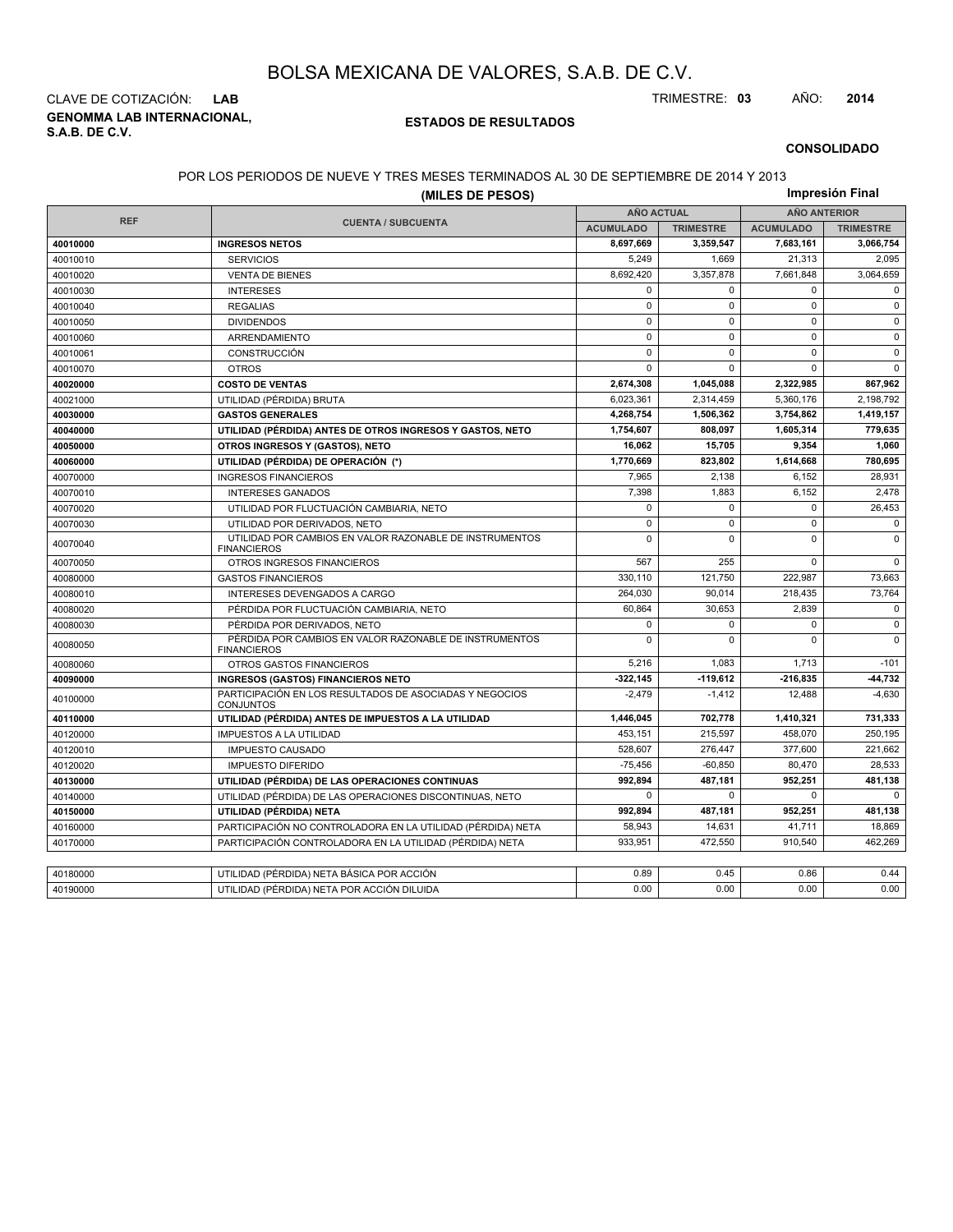**GENOMMA LAB INTERNACIONAL, S.A.B. DE C.V.** CLAVE DE COTIZACIÓN: **LAB** TRIMESTRE: **03** AÑO: **2014**

<sup>40310000</sup> UTILIDAD (PÉRDIDA) INTEGRAL ATRIBUIBLE A LA PARTICIPACIÓN CONTROLADORA

#### **ESTADOS DEL RESULTADO INTEGRAL (NETOS DE IMPUESTOS)**

978,765 534,142 918,177 459,198

#### **CONSOLIDADO**

#### POR LOS PERIODOS DE NUEVE Y TRES MESES TERMINADOS AL 30 DE SEPTIEMBRE DE 2014 Y 2013

**(MILES DE PESOS)**

**Impresión Final**

|            |                                                                                                 | <b>AÑO ACTUAL</b> |                  |                  | <b>AÑO ANTERIOR</b> |
|------------|-------------------------------------------------------------------------------------------------|-------------------|------------------|------------------|---------------------|
| <b>REF</b> | <b>CUENTA / SUBCUENTA</b>                                                                       | <b>ACUMULADO</b>  | <b>TRIMESTRE</b> | <b>ACUMULADO</b> | <b>TRIMESTRE</b>    |
| 40200000   | UTILIDAD (PÉRDIDA) NETA                                                                         |                   | 487.181          | 952,251          | 481,138             |
|            | <b>PARTIDAS QUE NO SERAN RECLASIFICADAS A RESULTADOS</b>                                        |                   |                  |                  |                     |
| 40210000   | <b>GANANCIAS POR REVALUACIÓN DE PROPIEDADES</b>                                                 | $\Omega$          | $\Omega$         | $\Omega$         | $\Omega$            |
| 40220000   | GANANCIAS (PÉRDIDAS) ACTUARIALES POR OBLIGACIONES LABORALES                                     | 0                 | O                | $\Omega$         | $\Omega$            |
| 40220100   | PARTICIPACIÓN EN RESULTADOS POR REVALUACIÓN DE PROPIEDADES DE<br>ASOCIADAS Y NEGOCIOS CONJUNTOS | 0<br>$\Omega$     |                  | $\Omega$         | $\Omega$            |
|            | <b>PARTIDAS QUE PUEDEN SER RECLASIFICADAS SUBSECUENTEMENTE A</b><br><b>RESULTADOS</b>           |                   |                  |                  |                     |
| 40230000   | RESULTADO POR CONVERSIÓN DE MONEDAS EXTRANJERAS                                                 | 50.407            | 68.256           | 9.961            | $-1,922$            |
| 40240000   | CAMBIOS EN LA VALUACIÓN DE ACTIVOS FINANCIEROS DISPONIBLES PARA<br><b>SU VENTA</b>              | $\Omega$          |                  | $\Omega$         | $\Omega$            |
| 40250000   | CAMBIOS EN LA VALUACIÓN DE INSTRUMENTOS FINANCIEROS DERIVADOS                                   | 0                 | $\Omega$         | $\Omega$         | $\Omega$            |
| 40260000   | CAMBIOS EN EL VALOR RAZONABLE DE OTROS ACTIVOS                                                  | 0                 | $\Omega$         | $\Omega$         | $\Omega$            |
| 40270000   | PARTICIPACIÓN EN OTROS RESULTADOS INTEGRALES DE ASOCIADAS Y<br>NEGOCIOS CONJUNTOS               |                   | $\Omega$         | $\Omega$         | $\Omega$            |
| 40280000   | OTROS RESULTADOS INTEGRALES                                                                     | 0                 | $\mathbf{r}$     | 0                | $\mathbf{0}$        |
| 40290000   | TOTAL DE OTROS RESULTADOS INTEGRALES                                                            | 50.407            | 68,256           | 9.961            | $-1,922$            |
|            |                                                                                                 |                   |                  |                  |                     |
| 40300000   | UTILIDAD (PÉRDIDA) INTEGRAL                                                                     | 1,043,301         | 555,437          | 962,212          | 479,216             |
| 40320000   | UTILIDAD (PÉRDIDA) INTEGRAL ATRIBUIBLE A LA PARTICIPACIÓN NO<br><b>CONTROLADORA</b>             | 64,536            | 21,295           | 44.035           | 20,018              |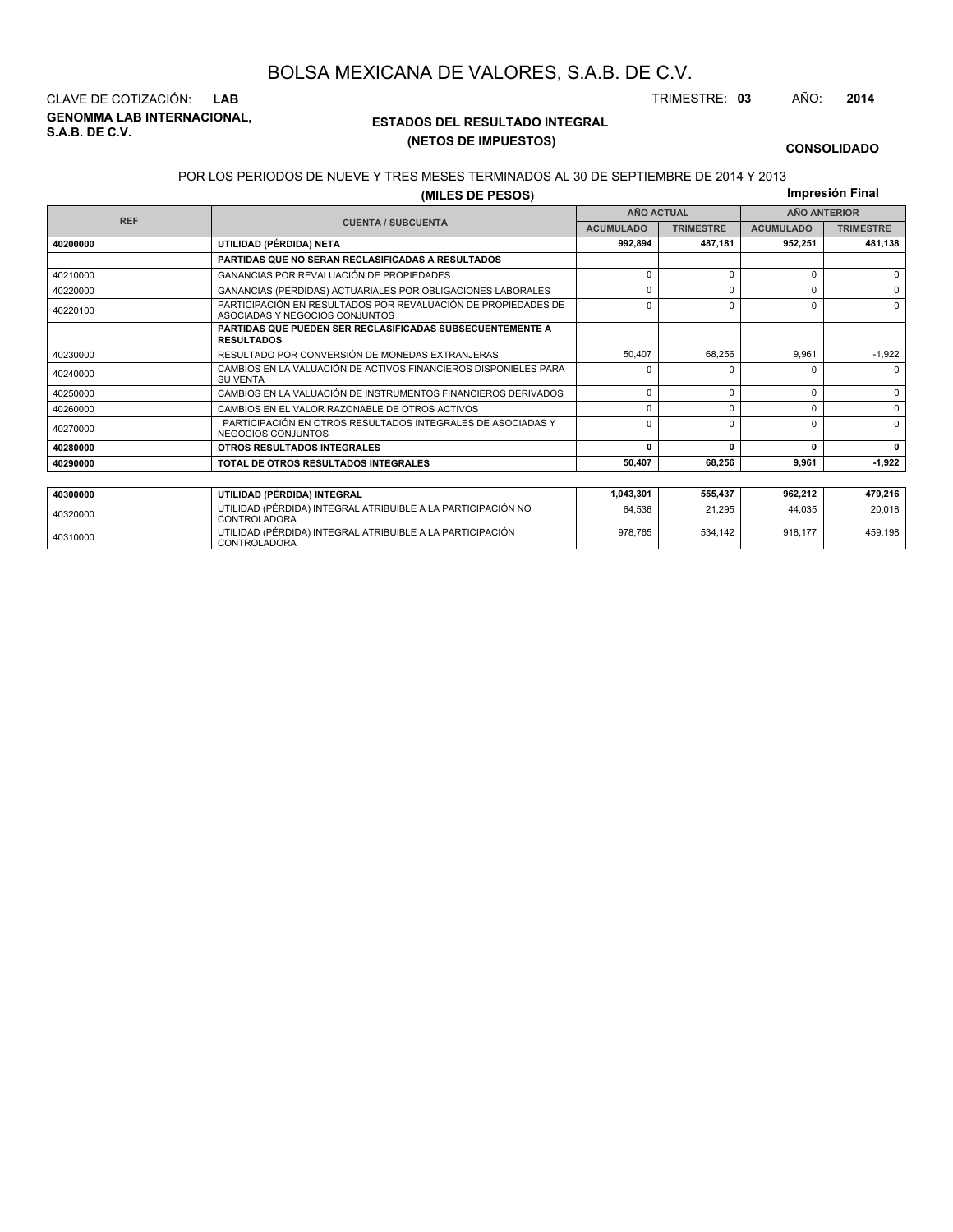CLAVE DE COTIZACIÓN: **LAB** TRIMESTRE: **03** AÑO: **2014**

**GENOMMA LAB INTERNACIONAL, S.A.B. DE C.V.**

#### **ESTADOS DE RESULTADOS DATOS INFORMATIVOS**

#### **CONSOLIDADO**

#### POR LOS PERIODOS DE NUEVE Y TRES MESES TERMINADOS AL 30 DE SEPTIEMBRE DE 2014 Y 2013

| (MILES DE PESOS) |                                               |            |                  |                  | Impresión Final  |  |
|------------------|-----------------------------------------------|------------|------------------|------------------|------------------|--|
| <b>REF</b>       |                                               | AÑO ACTUAL |                  | AÑO ANTERIOR     |                  |  |
|                  | <b>CUENTA / SUBCUENTA</b><br><b>ACUMULADO</b> |            | <b>TRIMESTRE</b> | <b>ACUMULADO</b> | <b>TRIMESTRE</b> |  |
| 92000010         | DEPRECIACIÓN Y AMORTIZACIÓN OPERATIVA         | 69.190     | 26.227           | 45.783           | 15.128           |  |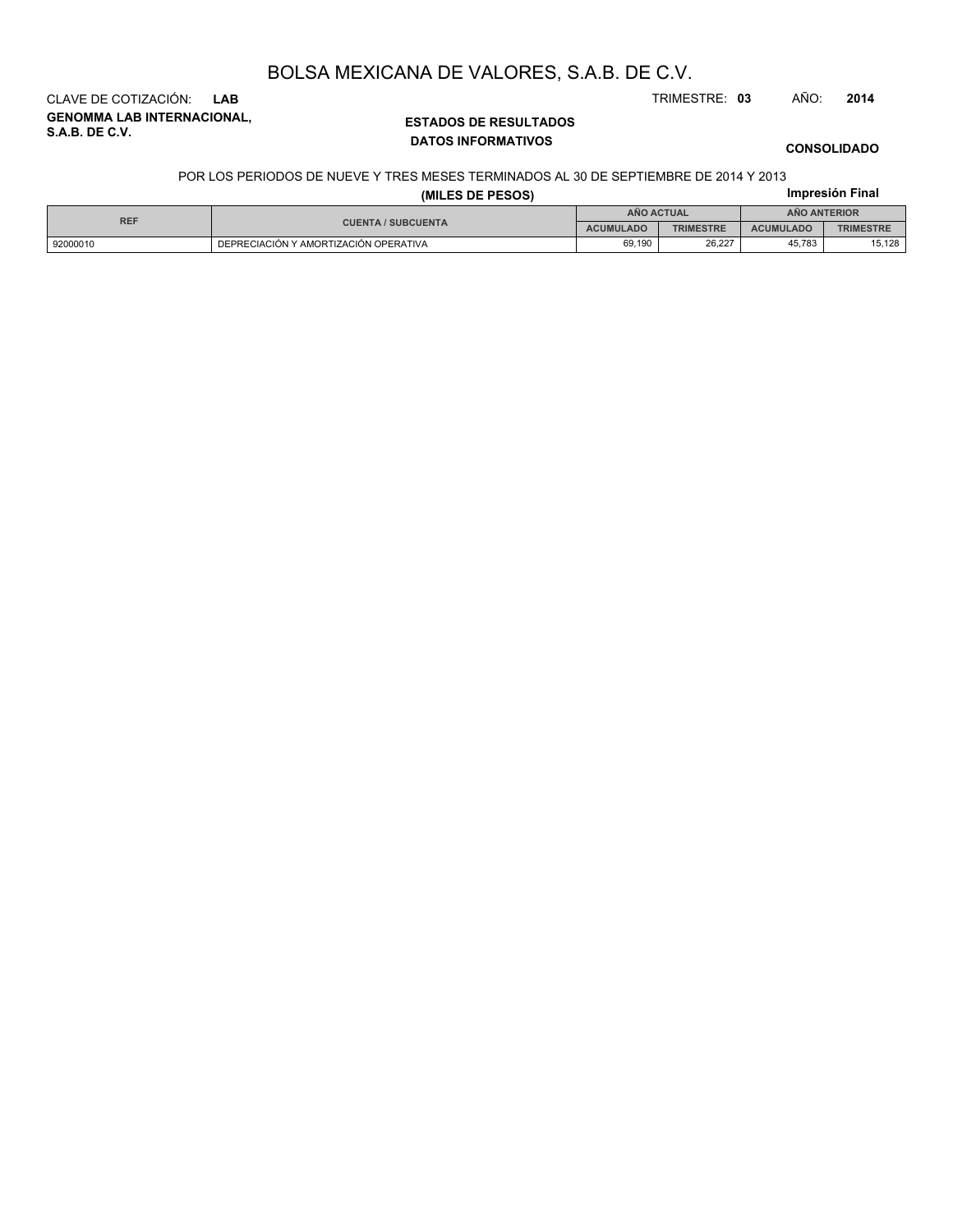**GENOMMA LAB INTERNACIONAL, S.A.B. DE C.V.** CLAVE DE COTIZACIÓN: **LAB** TRIMESTRE: **03** AÑO: **2014**

### **ESTADOS DE RESULTADOS DATOS INFORMATIVOS (12 MESES)**

**CONSOLIDADO**

#### POR LOS PERIODOS DE DOCE MESES TERMINADOS EL 30 DE SEPTIEMBRE DE 2014 Y 2013

**(MILES DE PESOS)**

| Impresión Final |  |
|-----------------|--|
|                 |  |

|            |                                                              | <b>AÑO</b>    |                 |  |  |
|------------|--------------------------------------------------------------|---------------|-----------------|--|--|
| <b>REF</b> | <b>CUENTA / SUBCUENTA</b>                                    | <b>ACTUAL</b> | <b>ANTERIOR</b> |  |  |
| 92000030   | INGRESOS NETOS (**)                                          | 12.375.197    | 11.072.249      |  |  |
| 92000040   | UTILIDAD (PÉRDIDA) DE OPERACIÓN (**)                         | 3.092.893     | 2.754.954       |  |  |
| 92000060   | UTILIDAD (PÉRDIDA) NETA (**)                                 | 1.851.253     | 1,722,098       |  |  |
| 92000050   | PARTICIPACIÓN CONTROLADORA EN LA UTILIDAD (PÉRDIDA) NETA(**) | 1.775.878     | 1,662,796       |  |  |
| 92000070   | DEPRECIACIÓN Y AMORTIZACIÓN OPERATIVA (**)                   | 87.650        | 63.385          |  |  |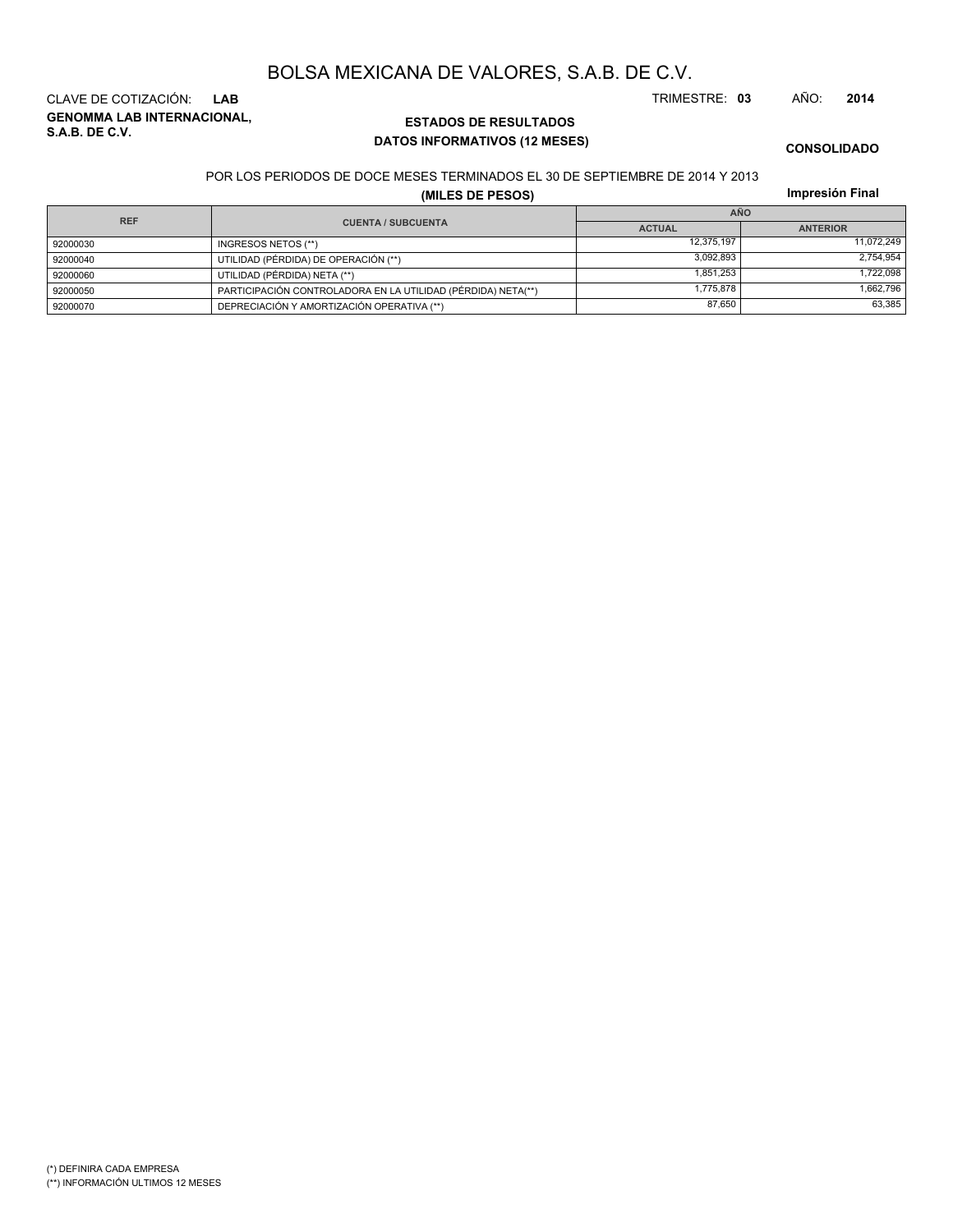CLAVE DE COTIZACIÓN:**LAB**

**GENOMMA LAB INTERNACIONAL, S.A.B. DE C.V.**

#### **ESTADOS DE CAMBIOS EN EL CAPITALCONTABLE(MILES DE PESOS)**

 TRIMESTRE:TRIMESTRE: 03 AÑO: **<sup>2014</sup>**

#### **CONSOLIDADO**

**Impresión Final**

|                                                                     |                       |                                       |                                                         | <b>APORTACIONES</b>                                         |                                           |                 | UTILIDADES O PÉRDIDAS<br><b>ACUMULADAS</b>                               | <b>OTROS</b><br><b>RESULTADOS</b>                                        |                                             |                                                          |                                            |
|---------------------------------------------------------------------|-----------------------|---------------------------------------|---------------------------------------------------------|-------------------------------------------------------------|-------------------------------------------|-----------------|--------------------------------------------------------------------------|--------------------------------------------------------------------------|---------------------------------------------|----------------------------------------------------------|--------------------------------------------|
| <b>CONCEPTOS</b>                                                    | <b>CAPITAL SOCIAL</b> | <b>ACCIONES</b><br><b>RECOMPRADAS</b> | <b>PRIMA EN</b><br><b>EMISIÓN DE</b><br><b>ACCIONES</b> | <b>PARA FUTUROS</b><br><b>AUMENTOS DE</b><br><b>CAPITAL</b> | <b>OTRO CAPITAL</b><br><b>CONTRIBUIDO</b> | <b>RESERVAS</b> | <b>UTILIDADES</b><br><b>RETENIDAS</b><br>(PÉRDIDAS<br><b>ACUMULADAS)</b> | <b>INTEGRALES</b><br><b>ACUMULADOS</b><br>(NETOS DE<br><b>IMPUESTOS)</b> | <b>PARTICIPACIÓN</b><br><b>CONTROLADORA</b> | <b>PARTICIPACIÓN</b><br><b>NO</b><br><b>CONTROLADORA</b> | <b>TOTAL DE CAPITAL</b><br><b>CONTABLE</b> |
| SALDO INICIAL AL 1 DE ENERO DEL 2013                                | 1,921,660             | $-159,952$                            | 39,749                                                  |                                                             |                                           | 187,192         | 4,969,765                                                                | 4,695                                                                    | 6,963,109                                   | 55,717                                                   | 7,018,826                                  |
| AJUSTES RETROSPECTIVOS                                              |                       |                                       |                                                         |                                                             |                                           |                 |                                                                          |                                                                          | $\overline{0}$                              | $\mathbf 0$                                              |                                            |
| APLICACIÓN DE OTROS RESULTADOS<br>INTEGRALES A UTILIDADES RETENIDAS |                       |                                       |                                                         |                                                             |                                           |                 |                                                                          |                                                                          | $\mathsf{C}$                                |                                                          |                                            |
| CONSTITUCIÓN DE RESERVAS                                            |                       |                                       |                                                         |                                                             |                                           | 62,417          | $-62,417$                                                                |                                                                          | $\Omega$                                    |                                                          |                                            |
| DIVIDENDOS DECRETADOS                                               |                       |                                       |                                                         |                                                             |                                           |                 |                                                                          |                                                                          | $\Omega$                                    |                                                          |                                            |
| (DISMINUCIÓN) AUMENTOS DE CAPITAL                                   |                       |                                       |                                                         |                                                             |                                           |                 |                                                                          |                                                                          | $\Omega$                                    |                                                          |                                            |
| RECOMPRA DE ACCIONES                                                |                       | $-398$                                |                                                         |                                                             |                                           |                 |                                                                          |                                                                          | $-398$                                      | $\Omega$                                                 |                                            |
| (DISMINUCIÓN) AUMENTO EN PRIMA EN<br><b>EMISIÓN DE ACCIONES</b>     |                       |                                       |                                                         |                                                             |                                           |                 |                                                                          |                                                                          | $\Omega$                                    | $\Omega$                                                 |                                            |
| (DISMINUCIÓN) AUMENTO DE LA<br>PARTICIPACIÓN NO CONTROLADORA        |                       |                                       |                                                         |                                                             |                                           |                 |                                                                          |                                                                          |                                             |                                                          |                                            |
| OTROS MOVIMIENTOS                                                   |                       |                                       |                                                         |                                                             |                                           |                 |                                                                          |                                                                          | $\Omega$                                    | 8,563                                                    | 8,563                                      |
| RESULTADO INTEGRAL                                                  |                       |                                       |                                                         |                                                             |                                           |                 | 910,540                                                                  | 7,637                                                                    | 918,177                                     | 44,035                                                   | 962,212                                    |
| SALDO FINAL AL 30 DE SEPTIEMBRE DEL 2013                            | 1,921,660             | $-160,350$                            | 39,749                                                  | $\mathbf{0}$                                                |                                           | 249,609         | 5,817,888                                                                | 12,332                                                                   | 7,880,888                                   | 108,315                                                  | 7,989,203                                  |
| SALDO INICIAL AL 1 DE ENERO DEL 2014                                | 1,914,306             | $-74,622$                             | 39,749                                                  |                                                             |                                           | 249,609         | 6,569,397                                                                | 12,835                                                                   | 8,711,274                                   | 124,170                                                  | 8,835,444                                  |
| AJUSTES RETROSPECTIVOS                                              |                       |                                       |                                                         |                                                             |                                           |                 |                                                                          |                                                                          | $\Omega$                                    | $\mathbf 0$                                              |                                            |
| APLICACIÓN DE OTROS RESULTADOS<br>INTEGRALES A UTILIDADES RETENIDAS |                       |                                       |                                                         |                                                             |                                           |                 |                                                                          |                                                                          | $\Omega$                                    | $\Omega$                                                 |                                            |
| CONSTITUCIÓN DE RESERVAS                                            |                       |                                       |                                                         |                                                             |                                           | 66,434          | $-66,434$                                                                |                                                                          | $\circ$                                     | $\Omega$                                                 |                                            |
| DIVIDENDOS DECRETADOS                                               |                       |                                       |                                                         |                                                             |                                           |                 |                                                                          |                                                                          | $\Omega$                                    |                                                          |                                            |
| (DISMINUCIÓN) AUMENTOS DE CAPITAL                                   |                       |                                       |                                                         |                                                             |                                           |                 |                                                                          |                                                                          | $^{\circ}$                                  |                                                          |                                            |
| RECOMPRA DE ACCIONES                                                |                       | $-9,520$                              |                                                         |                                                             |                                           |                 |                                                                          |                                                                          | $-9,520$                                    |                                                          | $-9,520$                                   |
| (DISMINUCIÓN) AUMENTO EN PRIMA EN<br>EMISIÓN DE ACCIONES            |                       |                                       |                                                         |                                                             |                                           |                 |                                                                          |                                                                          | $\mathsf{C}$                                |                                                          |                                            |
| (DISMINUCIÓN) AUMENTO DE LA<br>PARTICIPACIÓN NO CONTROLADORA        |                       |                                       |                                                         |                                                             |                                           |                 |                                                                          |                                                                          | $\Omega$                                    |                                                          |                                            |
| OTROS MOVIMIENTOS                                                   |                       |                                       |                                                         |                                                             |                                           |                 | $-390,441$                                                               |                                                                          | $-390,441$                                  | 0                                                        | $-390,441$                                 |
| RESULTADO INTEGRAL                                                  |                       |                                       |                                                         |                                                             |                                           |                 | 933,951                                                                  | 44,814                                                                   | 978,765                                     | 64,536                                                   | 1,043,301                                  |
| SALDO FINAL AL 30 DE SEPTIEMBRE DEL 2014                            | 1,914,306             | $-84, 142$                            | 39,749                                                  |                                                             |                                           | 316,043         | 7,046,473                                                                | 57,649                                                                   | 9,290,078                                   | 188,706                                                  | 9,478,784                                  |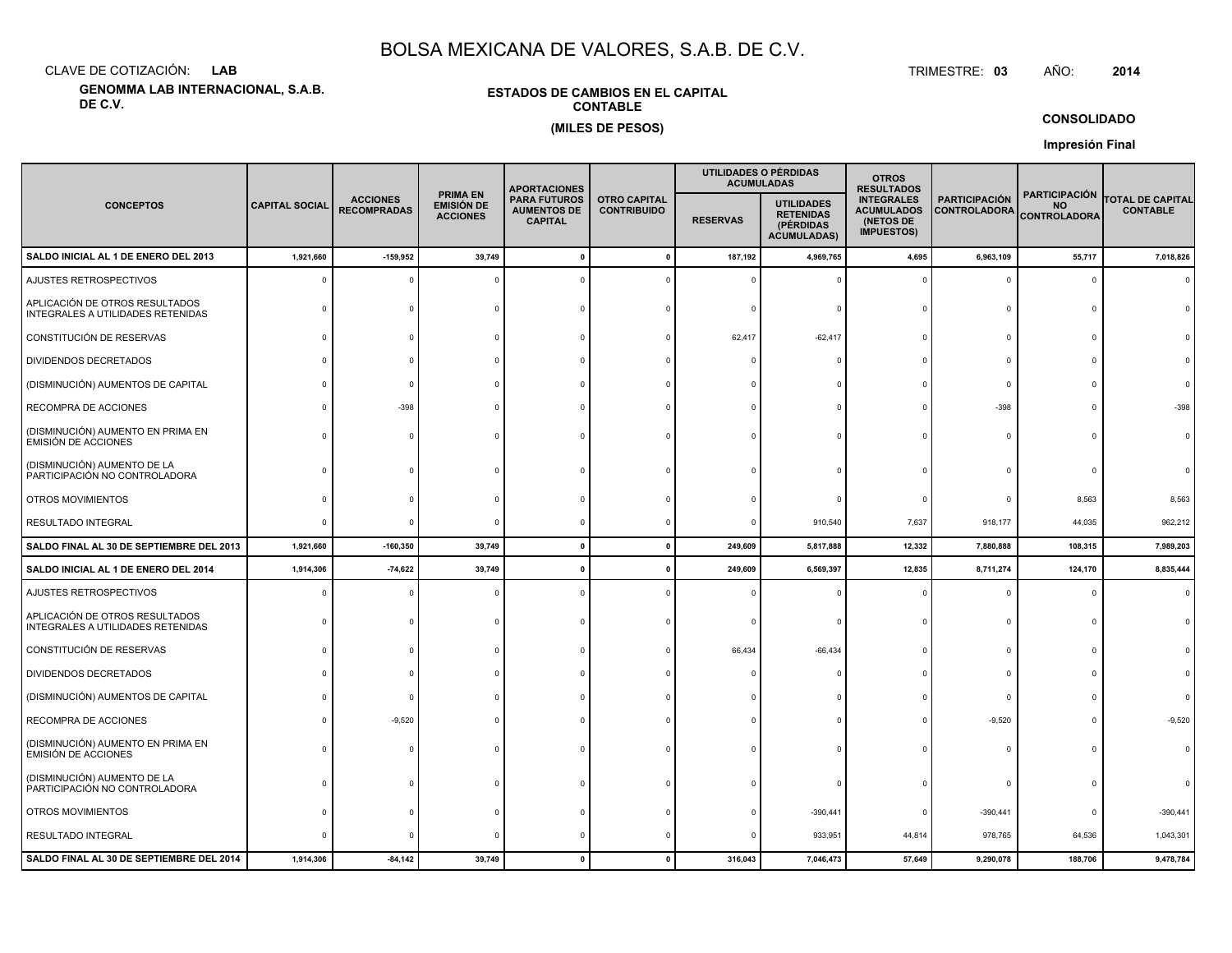TRIMESTRE: **03** AÑO: **2014**

CLAVE DE COTIZACIÓN: **LAB**

### **ESTADOS DE FLUJOS DE EFECTIVO (METODO INDIRECTO) GENOMMA LAB INTERNACIONAL, S.A.B. DE C.V.**

#### POR LOS PERIODOS DE NUEVE MESES TERMINADOS EL 30 DE SEPTIEMBRE DE

2014 Y 2013

## **(MILES DE PESOS) Impresión Final**

**CONSOLIDADO**

| <b>REF</b>                           | <b>CUENTA/SUBCUENTA</b>                                                                         | <b>AÑO ACTUAL</b><br><b>IMPORTE</b> | <b>AÑO ANTERIOR</b><br><b>IMPORTE</b> |  |
|--------------------------------------|-------------------------------------------------------------------------------------------------|-------------------------------------|---------------------------------------|--|
| <b>ACTIVIDADES DE OPERACIÓN</b>      |                                                                                                 |                                     |                                       |  |
| 50010000                             | UTILIDAD (PÉRDIDA) NETA ANTES DE IMPUESTOS A LA UTILIDAD                                        | 1,446,045                           | 1,410,321                             |  |
| 50020000                             | +(-) PARTIDAS SIN IMPACTO EN EL EFECTIVO                                                        | 0                                   | 0                                     |  |
| 50020010                             | + ESTIMACIÓN DEL PERIODO                                                                        | 0                                   | $\mathsf 0$                           |  |
| 50020020                             | +PROVISIÓN DEL PERIODO                                                                          | $\mathbf 0$                         | $\pmb{0}$                             |  |
| 50020030                             | + (-) OTRAS PARTIDAS NO REALIZADAS                                                              | $\mathbf 0$                         | $\pmb{0}$                             |  |
| 50030000                             | +(-) PARTIDAS RELACIONADAS CON ACTIVIDADES DE INVERSIÓN                                         | 71,940                              | 26,993                                |  |
| 50030010                             | + DEPRECIACIÓN Y AMORTIZACIÓN DEL PERIODO                                                       | 69,190                              | 45,783                                |  |
| 50030020                             | (-) + UTILIDAD O PERDIDA EN VENTA DE PROPIEDADES PLANTA Y EQUIPO                                | 291                                 | $-6,360$                              |  |
| 50030030                             | +(-) PÉRDIDA (REVERSIÓN) POR DETERIORO                                                          | $\mathbf 0$                         | $\mathbf 0$                           |  |
| 50030040                             | (-)+PARTICIPACIÓN EN ASOCIADAS Y NEGOCIOS CONJUNTOS                                             | 2,479                               | $-12,488$                             |  |
| 50030050                             | (-)DIVIDENDOS COBRADOS                                                                          | $\mathbf 0$                         | $\pmb{0}$                             |  |
| 50030060                             | (-)INTERESES A FAVOR                                                                            | $\mathbf 0$                         | $\mathsf 0$                           |  |
| 50030070                             | (-)FLUCTUACIÓN CAMBIARIA                                                                        | $-20$                               | 58                                    |  |
| 50030080                             | (-) +OTRAS PARTIDAS                                                                             | $\mathbf 0$                         | 0                                     |  |
| 50040000                             | +(-) PARTIDAS RELACIONADAS CON ACTIVIDADES DE FINANCIAMIENTO                                    | 256,563                             | 204,203                               |  |
| 50040010                             | (+)INTERESES DEVENGADOS A CARGO                                                                 | 253,317                             | 204,203                               |  |
| 50040020                             | (+)FLUCTUACIÓN CAMBIARIA                                                                        | 0                                   | 0                                     |  |
| 50040030                             | (+)OPERACIONES FINANCIERAS DE DERIVADOS                                                         | $\mathbf 0$                         | $\pmb{0}$                             |  |
| 50040040                             | + (-) OTRAS PARTIDAS                                                                            | 3,246                               | $\pmb{0}$                             |  |
| 50050000                             | FLUJO DERIVADO DEL RESULTADO ANTES DE IMPUESTOS A LA UTILIDAD                                   | 1,774,548                           | 1,641,517                             |  |
| 50060000                             | FLUJOS GENERADOS O UTILIZADOS EN LA OPERACIÓN                                                   | $-1,122,654$                        | $-199,718$                            |  |
| 50060010                             | + (-) DECREMENTO (INCREMENTO) EN CLIENTES                                                       | $-734,797$                          | 314,010                               |  |
| 50060020                             | + (-) DECREMENTO (INCREMENTO) EN INVENTARIOS                                                    | 280,057                             | -472,445                              |  |
| 50060030                             | + (-) DECREMENTO (INCREMENTO) EN OTRAS CUENTAS POR COBRAR Y OTROS ACTIVOS<br><b>CIRCULANTES</b> | $-377,682$                          | $-148,361$                            |  |
| 50060040                             | + (-) INCREMENTO (DECREMENTO) EN PROVEEDORES                                                    | $-153,901$                          | 298,666                               |  |
| 50060050                             | + (-) INCREMENTO (DECREMENTO) EN OTROS PASIVOS                                                  | 122,523                             | $-20,003$                             |  |
| 50060060                             | + (-)IMPUESTOS A LA UTILIDAD PAGADOS O DEVUELTOS                                                | $-258,854$                          | $-171,585$                            |  |
| 50070000                             | FLUJOS NETOS DE EFECTIVO DE ACTIVIDADES DE OPERACIÓN                                            | 651,894                             | 1,441,799                             |  |
| <b>ACTIVIDADES DE INVERSIÓN</b>      |                                                                                                 |                                     |                                       |  |
| 50080000                             | FLUJOS NETOS DE EFECTIVO DE ACTIVIDADES DE INVERSIÓN                                            | $-1,059,208$                        | $-1,244,454$                          |  |
| 50080010                             | (-)INVERSIONES CON CARÁCTER PERMANENTE                                                          | $-600,000$                          | $\mathbf 0$                           |  |
| 50080020                             | +DISPOSICIONES DE INVERSIONES CON CARÁCTER PERMANENTE                                           | $\mathbf 0$                         | $\pmb{0}$                             |  |
| 50080030                             | (-)INVERSION EN PROPIEDADES, PLANTA Y EQUIPO                                                    | $-85,428$                           | $-26,192$                             |  |
| 50080040                             | +VENTA DE PROPIEDADES, PLANTA Y EQUIPO                                                          | 562                                 | 9,433                                 |  |
| 50080050                             | (-) INVERSIONES TEMPORALES                                                                      | $\mathbf 0$                         | $\mathbf 0$                           |  |
| 50080060                             | +DISPOSICION DE INVERSIONES TEMPORALES                                                          | $\mathbf 0$                         | $\mathbf 0$                           |  |
| 50080070                             | (-)INVERSION EN ACTIVOS INTANGIBLES                                                             | $-374,342$                          | $-1,227,695$                          |  |
| 50080080                             | +DISPOSICION DE ACTIVOS INTANGIBLES                                                             | 0                                   | 0                                     |  |
| 50080090                             | (-)ADQUISICIONES DE NEGOCIOS                                                                    | $\mathbf 0$                         | $\pmb{0}$                             |  |
| 50080100                             | +DISPOSICIONES DE NEGOCIOS                                                                      | $\pmb{0}$                           | $\pmb{0}$                             |  |
| 50080110                             | +DIVIDENDOS COBRADOS                                                                            | 0                                   | $\mathbf 0$                           |  |
| 50080120                             | +INTERESES COBRADOS                                                                             | 0                                   | 0                                     |  |
| 50080130                             | +(-) DECREMENTO (INCREMENTO) ANTICIPOS Y PRESTAMOS A TERCEROS                                   | 0                                   | $\mathbf 0$                           |  |
| 50080140                             | + (-) OTRAS PARTIDAS                                                                            | 0                                   | $\mathbf 0$                           |  |
| <b>ACTIVIDADES DE FINANCIAMIENTO</b> |                                                                                                 |                                     |                                       |  |
| 50090000                             | FLUJOS NETOS DE EFECTIVO DE ACTIVIDADES DE FINANCIAMIENTO                                       | 2,707                               | 669,003                               |  |
| 50090010                             | + FINANCIAMIENTOS BANCARIOS                                                                     | 1,205,740                           | 903,742                               |  |
| 50090020                             | + FINANCIAMIENTOS BURSÁTILES                                                                    | 0                                   | 1,988,926                             |  |
| 50090030                             | + OTROS FINANCIAMIENTOS                                                                         | $\mathbf 0$                         | $\mathbf{0}$                          |  |
| 50090040                             | (-) AMORTIZACIÓN DE FINANCIAMIENTOS BANCARIOS                                                   | $-561,646$                          | $-2,029,427$                          |  |
| 50090050                             | (-) AMORTIZACIÓN DE FINANCIAMIENTOS BURSÁTILES                                                  | $\mathbf 0$                         | 0                                     |  |
| 50090060                             | (-) AMORTIZACIÓN DE OTROS FINANCIAMIENTOS                                                       | $\mathsf 0$                         | $\mathbf 0$                           |  |
| 50090070                             | + (-) INCREMENTO (DECREMENTO) EN EL CAPITAL SOCIAL                                              | 0                                   | $\mathsf{O}$                          |  |
| 50090080                             | (-) DIVIDENDOS PAGADOS                                                                          | $\mathbf 0$                         | $\mathbf 0$                           |  |
| 50090090                             | + PRIMA EN EMISIÓN DE ACCIONES                                                                  | 0                                   | $\mathbf 0$                           |  |
| 50090100                             | + APORTACIONES PARA FUTUROS AUMENTOS DE CAPITAL                                                 | $\mathbf 0$                         | $\mathsf{O}$                          |  |
| 50090110<br>50090120                 | (-)INTERESES PAGADOS<br>(-)RECOMPRA DE ACCIONES                                                 | $-241,305$<br>$-15,234$             | -202,921<br>$-2,204$                  |  |
| 50090130                             | + (-) OTRAS PARTIDAS                                                                            | $-384,848$                          | 10,887                                |  |
|                                      |                                                                                                 |                                     |                                       |  |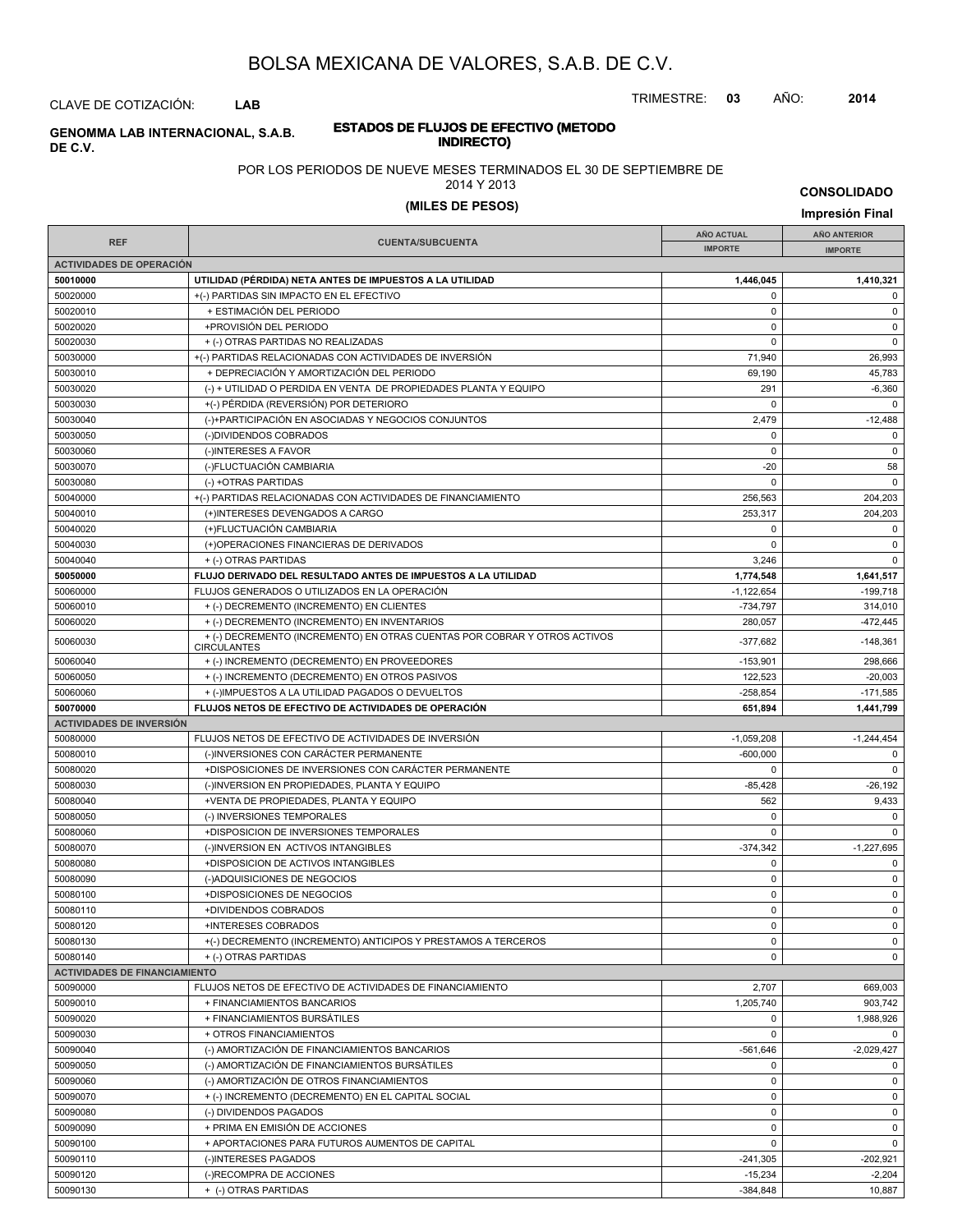CLAVE DE COTIZACIÓN: **LAB**

**DE C.V.**

# **ESTADOS DE FLUJOS DE EFECTIVO (METODO**

POR LOS PERIODOS DE NUEVE MESES TERMINADOS EL 30 DE SEPTIEMBRE DE

2014 Y 2013

### **(MILES DE PESOS) Impresión Final**

**IMPRESIÓN FINAL EN EN ENCLORED EN EL ENCLORED EN EL ENCLORED EN EL ENCLORED EN EL ENCLORED EN EL ENCLORED EN EL ENCLORED EN EL ENCLORED EN EL ENCLORED EN EL ENCLORED EN EL ENCLORED EN EL ENCLORED EN EL ENCLORED EN EL ENCL AÑO ACTUAL IMPORTE IMPORTE REF AÑO ANTERIOR IMPORTE E0100000 INCREMENTO (DISMINUCION) DE EFECTIVO Y EQUIVALENTES DE EFECTIVO 404,607 404,607 866,348 50110000 CAMBIOS EN EL VALOR DEL EFECTIVO Y EQUIVALENTES DE EFECTIVO -16,950 -35,899** 50120000 EFECTIVO Y EQUIVALENTES DE EFECTIVO AL PRINCIPIO DEL PERIODO 1,767,144 1 917,167 **50130000 EFECTIVO Y EQUIVALENTES DE EFECTIVO AL FINAL DEL PERIODO <b>1,745,616 1,745,616 1,747,616** 

**CONSOLIDADO**

# **INDIRECTO) GENOMMA LAB INTERNACIONAL, S.A.B.**

TRIMESTRE: **03** AÑO: **2014**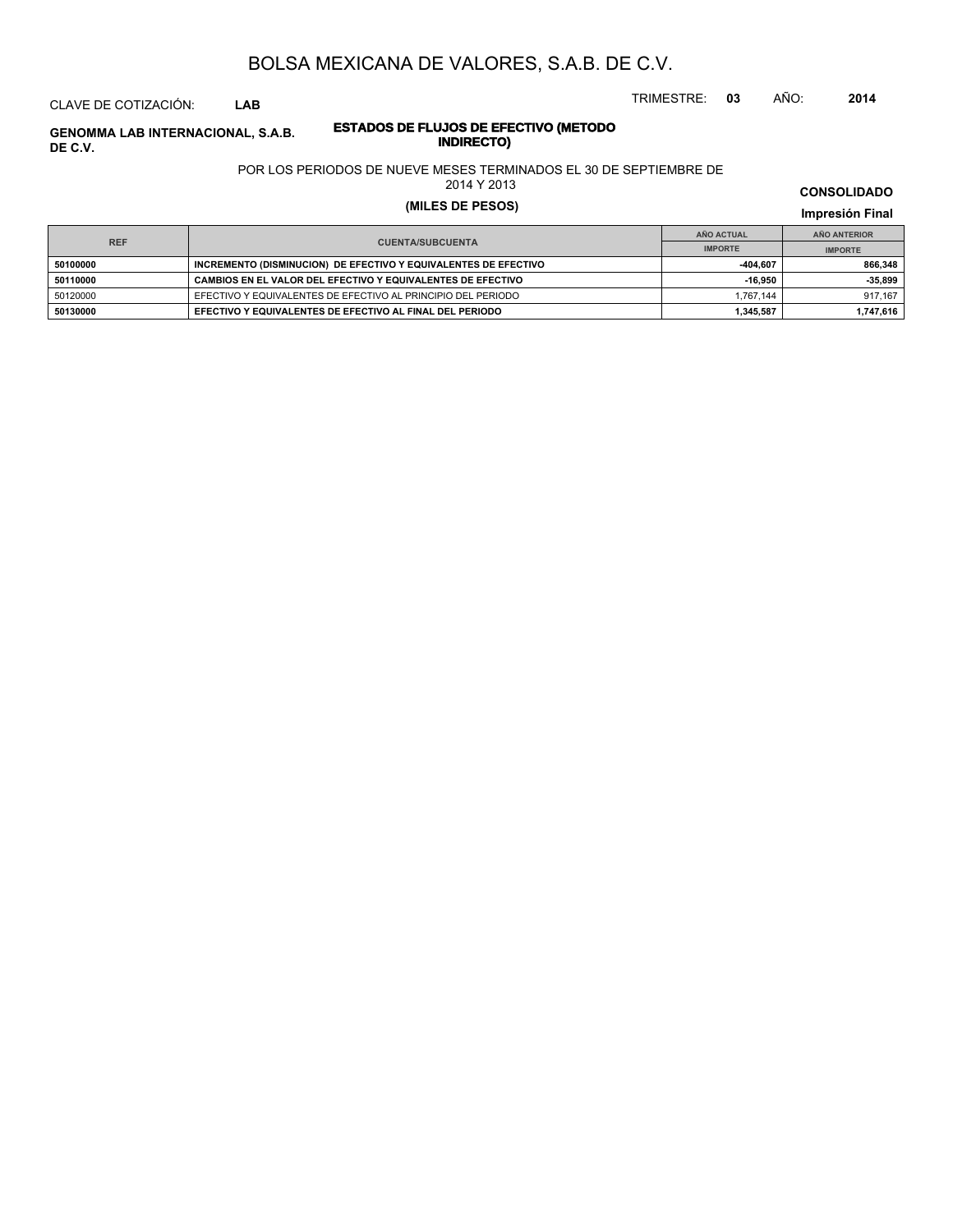CLAVE DE COTIZACIÓN: **LAB**

**GENOMMA LAB INTERNACIONAL,**

#### **COMENTARIOS Y ANALISIS DE LA ADMINISTRACIÓN SOBRE LOS RESULTADOS** PAGINA 1/7 **DE OPERACIÓN Y SITUACIÓN FINANCIERA DE LA COMPAÑÍA**

TRIMESTRE: **03** AÑO: **2014**

 $1/7$ **CONSOLIDADO Impresión Final**

GENOMMA LAB INTERNACIONAL REPORTA RESULTADOS DEL TERCER TRIMESTRE DE 2014

MÉXICO D.F., A 23 DE OCTUBRE DE 2014

GENOMMA LAB INTERNACIONAL, S.A.B. DE C.V. (BMV: LAB.B) ("GENOMMA LAB" O "LA COMPAÑÍA"), DA A CONOCER LOS RESULTADOS CORRESPONDIENTES AL TERCER TRIMESTRE TERMINADO EL 30 DE SEPTIEMBRE DE 2014. TODAS LAS CIFRAS INCLUIDAS EN ESTE REPORTE SE ENCUENTRAN EN PESOS NOMINALES MEXICANOS Y ESTÁN PRESENTADAS DE ACUERDO A LAS NORMAS INTERNACIONALES DE INFORMACIÓN FINANCIERA (NIIF O IFRS POR SUS SIGLAS EN INGLÉS). PARA CUMPLIR CON LAS DISPOSICIONES ESTABLECIDAS POR LA COMISIÓN NACIONAL BANCARIA Y DE VALORES (CNBV), LA COMPAÑÍA ADOPTÓ A PARTIR DEL 1 DE ENERO DE 2012 EL MARCO CONTABLE ESTABLECIDO EN LAS NORMAS INTERNACIONALES DE INFORMACIÓN FINANCIERA (IFRS) PARA LA PREPARACIÓN DE SUS ESTADOS FINANCIEROS.

RESULTADOS Y HECHOS RELEVANTES DEL 3T 2014 (VS. 3T 2013)

 LAS VENTAS NETAS EN EL TERCER TRIMESTRE ALCANZARON PS. 3,359.5MILLONES, UN INCREMENTO DE 9.5% CONTRA EL MISMO PERIODO DE 2013.

 EN EL TERCER TRIMESTRE DE 2014, LAS VENTAS EN MÉXICO SE MANTUVIERON CONSTANTES EN COMPARACIÓN CON EL MISMO TRIMESTRE DE 2013, REGISTRANDO VENTAS POR PS. 2,014.6 MILLONES, REPRESENTANDO 58.2% DE LAS VENTAS TOTALES DE LOS ÚLTIMOS DOCE MESES. LAS VENTAS DE NUESTRAS OPERACIONES INTERNACIONALES AUMENTARON 28.1% EN EL TERCER

TRIMESTRE DE 2014, EN COMPARACIÓN CON EL MISMO TRIMESTRE DE 2013, ALCANZANDO PS. 1,344.9 MILLONES, LO QUE REPRESENTA 41.8% DE LAS VENTAS TOTALES DE LOS ÚLTIMOS DOCE MESES.

 EL EBITDA AUMENTÓ 6.8% ALCANZANDO PS. 850.0 MILLONES EN EL TRIMESTRE, LO QUE REPRESENTA UN MARGEN DE 25.3%.

 LA UTILIDAD NETA CONSOLIDADA ALCANZÓ LOS PS. 487.2 MILLONES. LA UTILIDAD POR ACCIÓN EN ESTE TRIMESTRE FUE DE PS. 1.69, UN INCREMENTO DE 6.8%, EN COMPARACIÓN CON EL MISMO PERIODO DE 2013.

 EL CICLO DE CONVERSIÓN DE EFECTIVO FUE DE 136 DÍAS AL 30 DE SEPTIEMBRE DE 2014, EL RESULTADO MÁS BAJO EN LOS ÚLTIMOS ONCE TRIMESTRES.

COMENTARIOS DEL DIRECTOR GENERAL

EL SR. RODRIGO HERRERA, DIRECTOR GENERAL DE LA COMPAÑÍA MENCIONÓ: "EL TERCER TRIMESTRE ESTUVO UNA VEZ MÁS IMPULSADO POR LOS RESULTADOS POSITIVOS OBTENIDOS EN NUESTROS MERCADOS INTERNACIONALES, CON LAS OPERACIONES EN ESTADOS UNIDOS REGISTRANDO LA MAYOR TASA DE CRECIMIENTO. EN MÉXICO, LAS VENTAS SE MANTUVIERON CONSTANTES, CON NUESTROS PRODUCTOS OTC REGISTRANDO UN FUERTE CRECIMIENTO, PROBANDO UNA VEZ MÁS QUE NUESTRO NEGOCIO PRINCIPAL ES FUERTE Y DEFENSIVO. POR OTRO LADO, EL CONSUMO EN MÉXICO IMPACTÓ NEGATIVAMENTE LAS VENTAS DE NUESTROS PRODUCTOS PC, CONTRARRESTANDO EL CRECIMIENTO OBTENIDO EN NUESTRAS VENTAS OTC.

NUESTRAS OPERACIONES INTERNACIONALES REGISTRARON UN CRECIMIENTO DE 28.1%, NO OBSTANTE EL EFECTO NEGATIVO DEL TIPO DE CAMBIO EN NUESTRAS OPERACIONES, ESPECIALMENTE EN ARGENTINA. EN MONEDA LOCAL, LOS MERCADOS INTERNACIONALES REGISTRARON TASAS DE CRECIMIENTO MAYORES, COMPORTÁNDOSE DE ACUERDO A NUESTRAS EXPECTATIVAS. ESTAMOS MUY SATISFECHOS DE HABER LOGRADO RESULTADOS POSITIVOS EN NUESTRAS OPERACIONES INTERNACIONALES, Y ESTAMOS MOTIVADOS POR UN FUERTE CRECIMIENTO DE NUESTROS RESULTADOS EN ESTADOS UNIDOS, POR LO QUE CONTINUAREMOS REFORZANDO NUESTRAS OPERACIONES EN ESTE PAÍS.

EN TÉRMINOS DE NUESTRO CAPITAL DE TRABAJO, SEGUIMOS VIENDO UNA CONTINUA MEJORA DE NUESTRO CICLO DE CONVERSIÓN DE EFECTIVO EL CUAL RESULTÓ EN 136 DÍAS PARA EL TERCER TRIMESTRE, EL MÁS BAJO EN LOS ÚLTIMOS ONCE TRIMESTRES. SEGUIMOS COMPROMETIDOS A REDUCIR LA VOLATILIDAD EN NUESTRO CAPITAL DE TRABAJO Y, ESTIMULADOS POR LA MEJORA OBTENIDA EN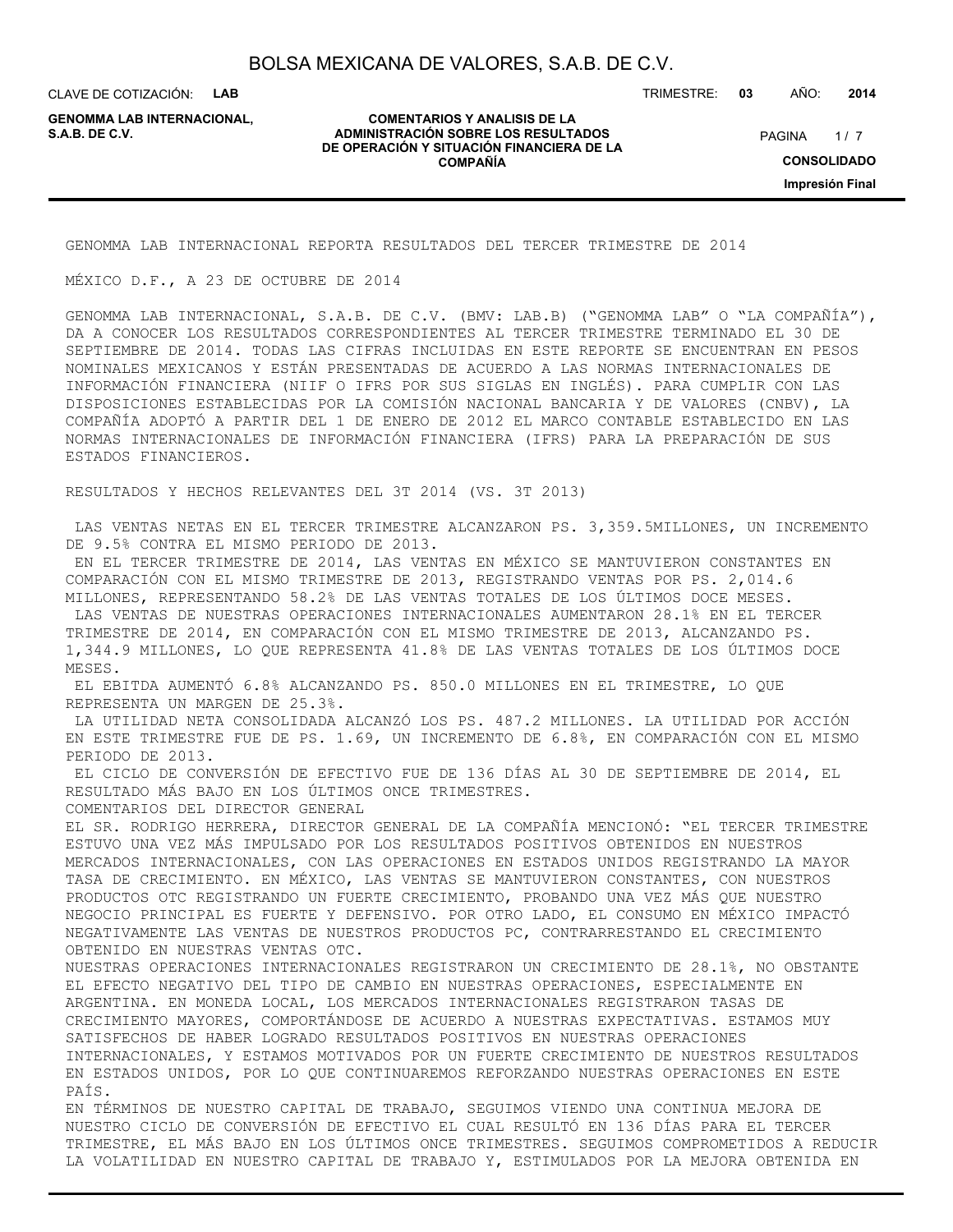CLAVE DE COTIZACIÓN: **LAB**

**GENOMMA LAB INTERNACIONAL,**

#### **COMENTARIOS Y ANALISIS DE LA ADMINISTRACIÓN SOBRE LOS RESULTADOS S.A.B. DE C.V.** PAGINA / 7 **DE OPERACIÓN Y SITUACIÓN FINANCIERA DE LA COMPAÑÍA**

 $2/7$ 

TRIMESTRE: **03** AÑO: **2014**

**CONSOLIDADO**

**Impresión Final**

ESTE TRIMESTRE, LO QUE CONTINUARÁ SIENDO UNA PRIORIDAD PARA GENOMMA LAB. CABE RECALCAR QUE A PRINCIPIOS DE ESTE MES CONCLUIMOS CON EL ESTABLECIMIENTO DE UN FIDEICOMISO EMPRESARIAL PARA MARZAM Y ADQUIRIMOS EL 50% MÁS UNO RESTANTES DE LAS ACCIONES DE ESTE NEGOCIO. ESTAMOS ORGULLOSOS DE HABER CULMINADO DE MANERA EXITOSA ESTA TRANSACCIÓN Y ESTAMOS CONVENCIDOS DE QUE REVOLUCIONARÁ LA DISTRIBUCIÓN EN EL MERCADO FARMACÉUTICO MEXICANO, YA QUE SE REALIZARÁ DE UNA MANERA TRANSPARENTE Y PRODUCTIVA, ASÍ COMO REFLEJANDO RESULTADOS POSITIVOS PARA GENOMMA LAB, ESPECIALMENTE EN EL CAPITAL DE TRABAJO."

RESULTADOS CONSOLIDADOS DEL TERCER TRIMESTRE 2014 LA SIGUIENTE TABLA PRESENTA LOS ESTADOS DE RESULTADOS CONSOLIDADOS, EN MILLONES DE PESOS (EXCEPTO LAS ACCIONES Y LAS UTILIDADES POR ACCIÓN), MOSTRANDO EL MARGEN DE CADA CONCEPTO COMO PORCENTAJE DE VENTAS NETAS, ASÍ COMO LA VARIACIÓN PORCENTUAL PARA EL TRIMESTRE TERMINADO EL 30 DE SEPTIEMBRE DE 2014, EN COMPARACIÓN CON EL MISMO PERIODO DE 2013: PARA EL TRIMESTRE TERMINADO EL 30 DE SEPTIEMBRE DE 2014 Y 2013

(EN MILLONES DE PESOS NOMINALES)

 EL EBITDA SE CALCULA AGREGANDO LA DEPRECIACIÓN Y AMORTIZACIÓN A LA UTILIDAD OPERATIVA. 2 LA UTILIDAD POR ACCIÓN SE CALCULÓ DIVIDIENDO LA UTILIDAD NETA MAYORITARIA DE LOS ÚLTIMOS 12 MESES ENTRE EL PROMEDIO PONDERADO DEL NÚMERO DE ACCIONES QUE HABÍA EN LA SOCIEDAD DURANTE EL PERIODO. EL NÚMERO TOTAL DE ACCIONES EN CIRCULACIÓN AL 30 DE SEPTIEMBRE DE 2014 ERA DE 1,048,359,370.

LAS VENTAS NETAS AUMENTARON 9.5%, ALCANZANDO PS. 3,359.5 MILLONES EN EL TERCER TRIMESTRE DEL 2014, EN COMPARACIÓN CON PS. 3,066.8 MILLONES EN EL MISMO TRIMESTRE DEL 2013.

LA COMPAÑÍA CLASIFICA LAS VENTAS NETAS DE LAS MARCAS DE LA SIGUIENTE MANERA:

1) LÍNEA BASE SON MARCAS LANZADAS AL MENOS DOS AÑOS ANTES DEL AÑO FISCAL EN MÉXICO (2012, 2011, 2010 Y ANTERIORES); 2) LANZAMIENTOS DEL AÑO ANTERIOR SON MARCAS LANZADAS DURANTE EL AÑO FISCAL ANTERIOR EN MÉXICO (2013); 3) MARCAS NUEVAS SON MARCAS LANZADAS DURANTE EL AÑO FISCAL EN CURSO EN MÉXICO (2014); 4) INTERNACIONALES SON LAS VENTAS NETAS DE LAS OPERACIONES INTERNACIONALES. EL INCREMENTO EN VENTAS NETAS ES EL RESULTADO DE: I) VENTAS DE LA LÍNEA BASE EN MÉXICO DURANTE EL TERCER TRIMESTRE DE 2014, POR PS. 1,835.1 MILLONES, INCLUYENDO LAS EXTENSIONES DE LÍNEA DE ESTAS MARCAS; II) UN AUMENTO DE 52.6% (PS. 60.7 MILLONES) EN LANZAMIENTOS DEL AÑO ANTERIOR EN MÉXICO DURANTE EL TERCER TRIMESTRE DE 2014 DEBIDO AL EFECTO ACUMULADO DE ESTAS MARCAS, INCLUYENDO LAS RECIENTES EXTENSIONES DE LÍNEA EN DICHAS MARCAS LANZADAS DURANTE EL 2013, ALCANZANDO PS. 176.2 MILLONES; III) VENTAS DE PS. 3.3 MILLONES DURANTE EL TERCER TRIMESTRE DE 2014 DE MARCAS NUEVAS EN MÉXICO; IV) UN INCREMENTO DE 28.1% (PS. 295.3 MILLONES) EN VENTAS DE LAS OPERACIONES INTERNACIONALES PARA ALCANZAR PS. 1,344.9 MILLONES EN EL TERCER TRIMESTRE DE 2014. LA UTILIDAD BRUTA AUMENTÓ 5.3% PARA LLEGAR A PS. 2,314.5 MILLONES EN EL TERCER TRIMESTRE DE 2014, EN COMPARACIÓN CON PS. 2,198.8 MILLONES EN EL TERCER TRIMESTRE DE 2013. EL MARGEN BRUTO DISMINUYÓ 2.8 PUNTOS PORCENTUALES, COMO PORCENTAJE DE VENTAS NETAS, AL ALCANZAR 68.9% EN EL TERCER TRIMESTRE DE 2014, COMPARADO CON 71.7% DURANTE EL MISMO PERIODO DE 2013. ESTA DISMINUCIÓN EN MARGEN SE DEBIÓ PRINCIPALMENTE A DESCUENTOS ESPECIALES EN EL TRIMESTRE DERIVADOS DE INICIATIVAS IMPLEMENTADAS POR LOS SUPERMERCADOS QUE TENEMOS COMO CLIENTES, ADEMÁS DE UN CAMBIO EN LA MEZCLA DE NUESTROS PRODUCTOS OTC,

EN DONDE LAS VENTAS DE ALGUNOS PRODUCTOS CON COSTO DE VENTAS MAYORES, COMO PORCENTAJE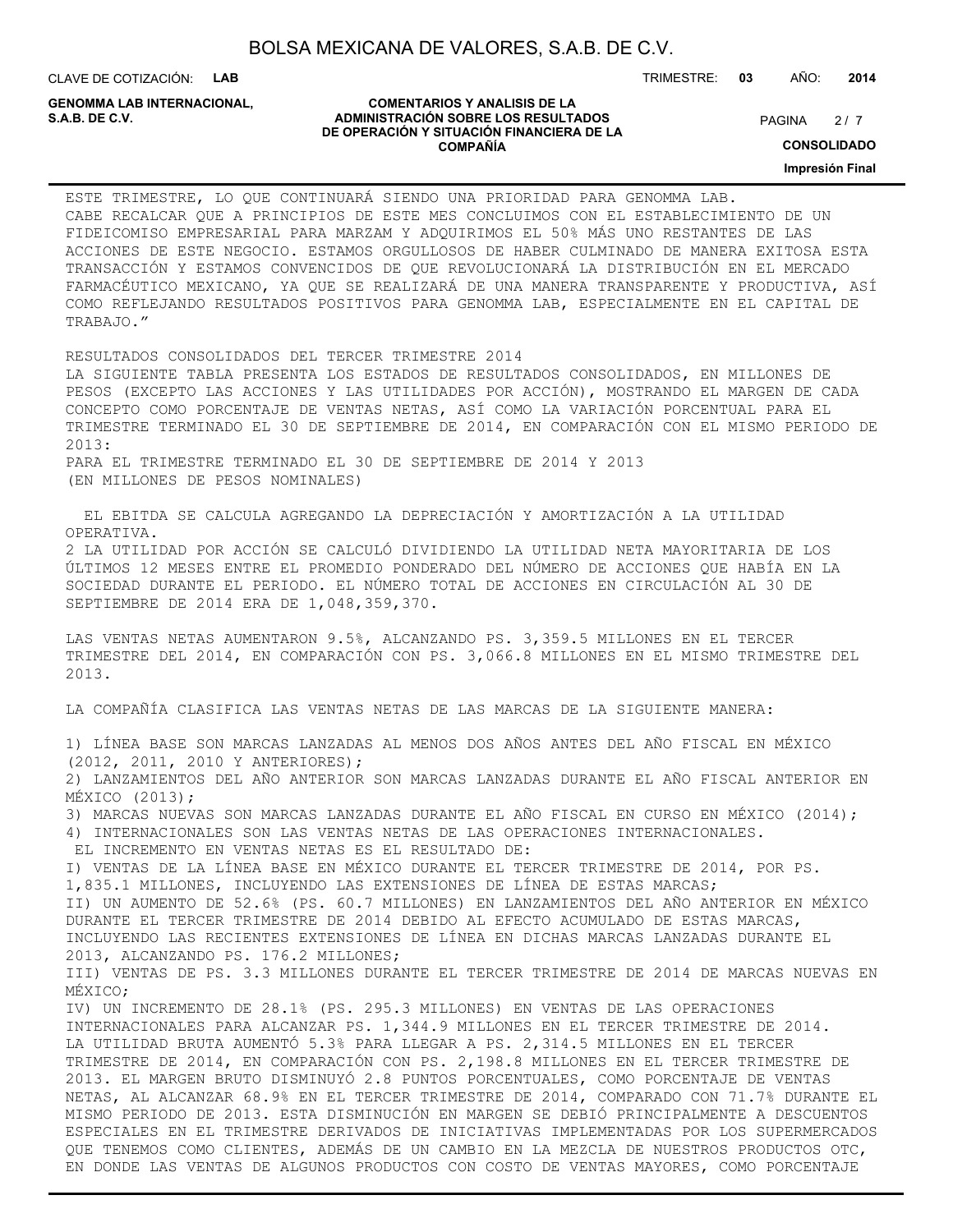CLAVE DE COTIZACIÓN: **LAB**

**GENOMMA LAB INTERNACIONAL,**

#### **COMENTARIOS Y ANALISIS DE LA ADMINISTRACIÓN SOBRE LOS RESULTADOS S.A.B. DE C.V.** PAGINA / 7 **DE OPERACIÓN Y SITUACIÓN FINANCIERA DE LA COMPAÑÍA**

 $3/7$ 

TRIMESTRE: **03** AÑO: **2014**

**CONSOLIDADO**

**Impresión Final**

#### DE VENTAS NETAS, AUMENTARON.

LOS GASTOS GENERALES, DE VENTA Y ADMINISTRACIÓN, COMO PORCENTAJE DE VENTAS NETAS, DISMINUYERON 1.5 PUNTOS PORCENTUALES PARA ALCANZAR 44.8% EN EL TERCER TRIMESTRE DE 2014, COMPARADO CON 46.3% EN EL TERCER TRIMESTRE DE 2013. ESTA DISMINUCIÓN EN MARGEN SE DEBIÓ PRINCIPALMENTE A LAS ECONOMÍAS DE ESCALA DERIVADAS DE UNA MÁS EFICIENTE ADMINISTRACIÓN DE NUESTROS GASTOS GENERALES, DE VENTA Y ADMINISTRACIÓN EN MÉXICO Y EN NUESTRAS OPERACIONES INTERNACIONALES.

EL EBITDA AUMENTÓ 6.8%, ALCANZANDO PS. 850.0 MILLONES DURANTE EL TERCER TRIMESTRE DE 2014, COMPARADO CON PS. 795.8 MILLONES EN EL MISMO PERIODO DE 2013. EL MARGEN DE EBITDA DISMINUYÓ 0.7 PUNTOS PORCENTUALES, COMO PORCENTAJE DE VENTAS NETAS, PARA ALCANZAR 25.3% EN EL TERCER TRIMESTRE DE 2014, COMPARADO CON 26.0% EN EL MISMO PERIODO DE 2013. LA DISMINUCIÓN EN EL MARGEN DE EBITDA SE DEBIÓ PRINCIPALMENTE A UN MAYOR COSTO DE VENTAS, COMO PORCENTAJE DE VENTAS NETAS, EL CUAL FUE COMPENSADO CON MENORES GASTOS GENERALES, DE VENTA Y ADMINISTRACIÓN (EXCLUYENDO DEPRECIACIÓN Y AMORTIZACIÓN), COMO PORCENTAJE DE VENTAS NETAS.

CONCILIACIÓN DEL EBITDA PARA EL TRIMESTRE TERMINADO EL 30 DE SEPTIEMBRE DE 2014 Y 2013 (EN MILLONES DE PESOS NOMINALES)

LA UTILIDAD OPERATIVA AUMENTÓ 5.5%, ALCANZANDO PS. 823.8 MILLONES EN EL TERCER TRIMESTRE DE 2014, COMPARADO CON PS. 780.7 MILLONES EN EL TERCER TRIMESTRE DE 2013. EL MARGEN OPERATIVO, COMO PORCENTAJE DE VENTAS NETAS, DISMINUYÓ 1.0 PUNTOS PORCENTUALES, ALCANZANDO 24.5% EN EL TERCER TRIMESTRE DE 2014, COMPARADO CON 25.5% EN EL MISMO PERIODO DE 2013.

EL RESULTADO INTEGRAL DE FINANCIAMIENTO RESULTÓ EN UNA PÉRDIDA DE PS. 119.6 MILLONES EN EL TERCER TRIMESTRE DE 2014, LO QUE REPRESENTA UN INCREMENTO EN LA PÉRDIDA DE PS. 74.9 MILLONES COMPARADO CON LA PÉRDIDA DE PS. 44.7 MILLONES EN EL TERCER TRIMESTRE DE 2013. ESTE CAMBIO SE ATRIBUYE PRINCIPALMENTE A: I) UNA GANANCIA CAMBIARIA DE PS. 17.1 MILLONES EN EL TERCER TRIMESTRE DE 2014, COMPARADO CON UNA GANANCIA DE PS. 15.3 MILLONES PARA EL MISMO PERIODO DE 2013, LA GANANCIA EN ESTE TRIMESTRE SE DEBIÓ PRINCIPALMENTE A UNA APRECIACIÓN DEL DÓLAR ESTADOUNIDENSE COMPARADO CON LAS MONEDAS EN LAS QUE OPERA LA COMPAÑÍA, LO CUAL SE REFLEJÓ EN LA POSICIÓN DE EFECTIVO EN DÓLARES DE LA COMPAÑÍA; II) UN AUMENTO DE PS. 17.4 MILLONES EN LOS GASTOS FINANCIEROS PARA ALCANZAR PS. 91.1 MILLONES DURANTE EL TERCER TRIMESTRE DE 2014, COMPARADO CON PS. 73.7 MILLONES DE GASTOS FINANCIEROS DURANTE EL MISMO PERIODO DE 2013; III) UN MAYOR INGRESO FINANCIERO, ALCANZANDO PS. 2.1 MILLONES DURANTE EL TERCER TRIMESTRE DE 2014, COMPARADO CON PS. 2.5 MILLONES DURANTE EL MISMO PERIODO DE 2013; Y IV) UNA PÉRDIDA EN EL EFECTO DE CONVERSIÓN DE ENTIDADES EXTRANJERAS DE PS. 47.8 MILLONES, RESULTADO DEL TIPO DE CAMBIO EN NUESTRAS OPERACIONES INTERNACIONALES, COMPARADO CON UNA PÉRDIDA DE PS. 11.1 MILLONES EN EL MISMO PERIODO DE 2013.

LA UTILIDAD NETA CONSOLIDADA AUMENTÓ 1.3%, ALCANZANDO PS. 487.2 MILLONES DURANTE EL TERCER TRIMESTRE DE 2014, LO QUE REPRESENTÓ UN MARGEN DE 14.5% SOBRE VENTAS NETAS, COMPARADO CON PS. 481.1 MILLONES DURANTE EL TERCER TRIMESTRE DE 2013, LO QUE REPRESENTÓ UN MARGEN DE 15.7%. BALANCE GENERAL

EFECTIVO Y EQUIVALENTES DISMINUYERON 23.0%, DE PS. 1,747.6 MILLONES AL 30 DE SEPTIEMBRE DE 2013 A PS. 1,345.6 MILLONES AL 30 DE SEPTIEMBRE DE 2014. ESTA DISMINUCIÓN SE DEBIÓ PRINCIPALMENTE A VARIOS PAGOS POR ADQUISICIONES, LOS CUALES TAMBIÉN FUERON FINANCIADOS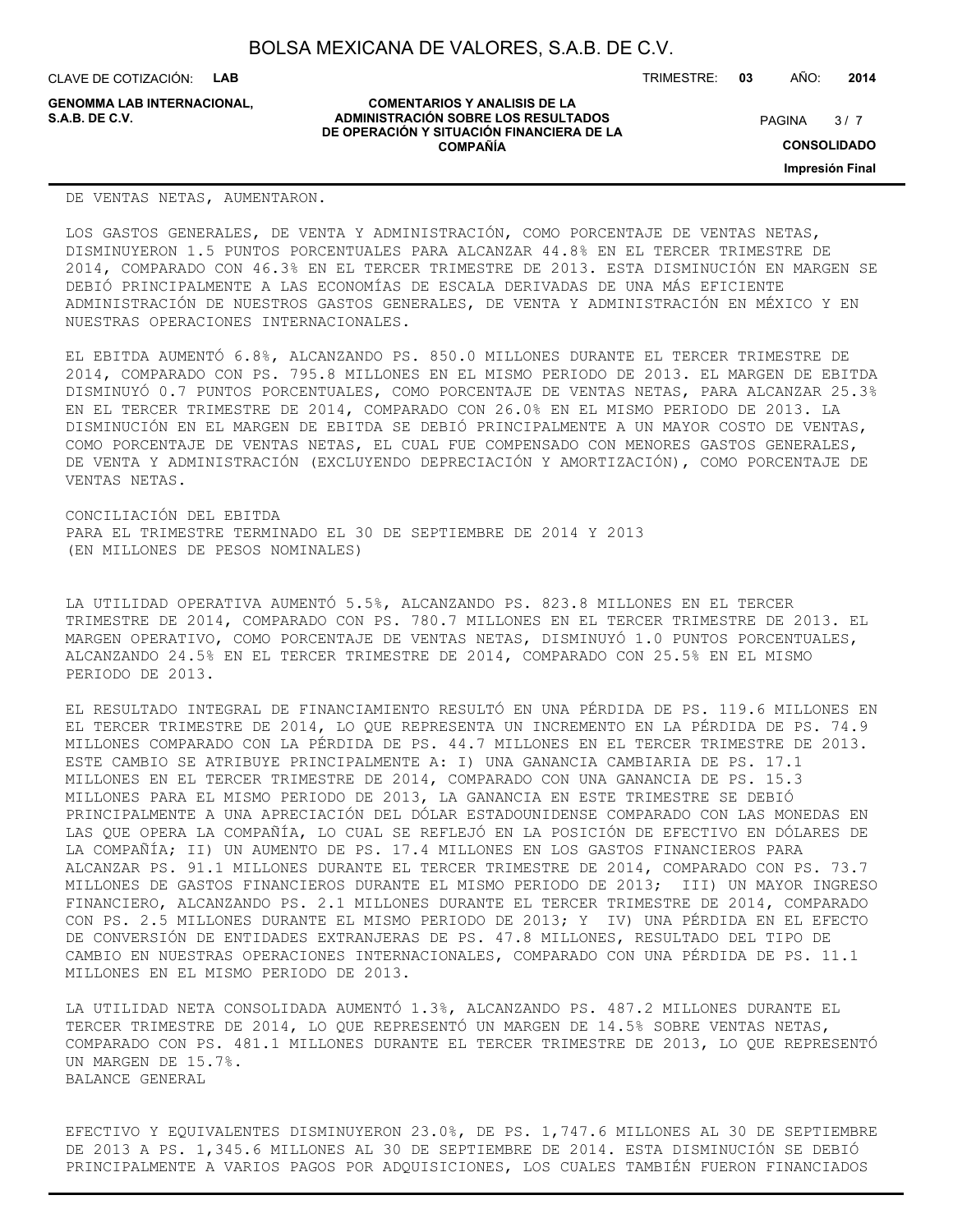CLAVE DE COTIZACIÓN: **LAB**

**GENOMMA LAB INTERNACIONAL,**

#### **COMENTARIOS Y ANALISIS DE LA ADMINISTRACIÓN SOBRE LOS RESULTADOS** PAGINA 4/7 **DE OPERACIÓN Y SITUACIÓN FINANCIERA DE LA COMPAÑÍA**

 $4/7$ 

TRIMESTRE: **03** AÑO: **2014**

**CONSOLIDADO**

**Impresión Final**

CON NUEVOS PRÉSTAMOS CON INSTITUCIONES FINANCIERAS, Y FUERON COMPENSADOS POR EL EFECTIVO GENERADO DE NUESTRAS OPERACIONES DURANTE LOS ÚLTIMOS DOCE MESES.

LA CARTERA DE CLIENTES FUE DE PS. 5,750.9 MILLONES AL 30 DE SEPTIEMBRE DE 2014, COMPARADO CON PS. 4,481.6 MILLONES AL 30 DE SEPTIEMBRE DE 2013. LOS DÍAS DE CLIENTES AUMENTARON 21 DÍAS, AL PASAR DE 146 DÍAS AL 30 DE SEPTIEMBRE DE 2013 A 167 DÍAS AL 30 DE SEPTIEMBRE DE 2014. ESTE AUMENTO EN DÍAS SE DEBIÓ PRINCIPALMENTE A UNA BASE COMPARATIVA MUY BAJA DADA LA IMPLEMENTACIÓN DE POLÍTICAS COMERCIALES MÁS ESTRICTAS DURANTE EL 2013 A FIN DE RECOLECTAR PAGOS VENCIDOS DE CLIENTES, ASÍ COMO A LAS FUERTES VENTAS REGISTRADAS EN EL TRIMESTRE EN NUESTRAS OPERACIONES INTERNACIONALES.

INVENTARIOS ALCANZARON PS. 1,162.0 MILLONES AL 30 DE SEPTIEMBRE DE 2014, COMPARADO CON PS. 1,504.8 MILLONES AL 30 DE SEPTIEMBRE DE 2013. LOS DÍAS DE INVENTARIOS DISMINUYERON 50 DÍAS, AL PASAR DE 161 DÍAS AL 30 DE SEPTIEMBRE DE 2013 A 111 DÍAS AL 30 DE SEPTIEMBRE DE 2014. ESTA DISMINUCIÓN ES EL RESULTADO DE UNA MEJOR ADMINISTRACIÓN DE INVENTARIOS, LO CUAL RESULTÓ EN UN NIVEL SALUDABLE DE INVENTARIOS, A PESAR DE NUESTRO FUERTE CRECIMIENTO INTERNACIONAL.

OTROS ACTIVOS CIRCULANTES ALCANZARON PS. 1,962.1 MILLONES AL 30 DE SEPTIEMBRE DE 2014, COMPARADO CON PS. 1,381.4 MILLONES AL 30 DE SEPTIEMBRE DE 2013. ESTE INCREMENTO SE DEBIÓ PRINCIPALMENTE A IMPUESTOS EN FAVOR DE LA COMPAÑÍA QUE SERÁN COMPENSADOS DURANTE ESTE TRIMESTRE.

PROVEEDORES ALCANZARON PS. 1,490.3 MILLONES AL 30 DE SEPTIEMBRE DE 2014, COMPARADO CON PS. 1,517.1 MILLONES AL 30 DE SEPTIEMBRE DE 2013. LOS DÍAS DE PROVEEDORES DISMINUYERON 20 DÍAS, AL PASAR DE 162 DÍAS AL 30 DE SEPTIEMBRE DE 2013 A 142 DÍAS AL 30 DE SEPTIEMBRE DE 2014. ESTA DISMINUCIÓN EN PROVEEDORES ESTÁ EN LÍNEA CON LA DISMINUCIÓN EN INVENTARIOS.

OTROS PASIVOS CIRCULANTES ALCANZARON PS. 835.8 MILLONES AL 30 DE SEPTIEMBRE DE 2014, COMPARADO CON PS. 820.4 MILLONES AL 30 DE SEPTIEMBRE DE 2013.

PRÉSTAMOS DE INSTITUCIONES FINANCIERAS ALCANZARON PS. 2,089.9 MILLONES AL 30 DE SEPTIEMBRE DE 2014, COMPARADO CON PS. 2,309.9 MILLONES AL 30 DE SEPTIEMBRE DEL 2013. LA PORCIÓN CIRCULANTE DE LOS PRÉSTAMOS A LARGO PLAZO FUE DE PS. 337.5 MILLONES, LO QUE REPRESENTA EL 16.1% DE LA DEUDA TOTAL CON INSTITUCIONES FINANCIERAS.

CERTIFICADOS BURSÁTILES ALCANZARON PS. 3,985.4 MILLONES AL 30 DE SEPTIEMBRE DE 2014, COMPARADO CON 1,989.5 MILLONES AL 30 DE SEPTIEMBRE DE 2013. AL 30 DE SEPTIEMBRE DE 2014 LA DEUDA BRUTA CON COSTO DE LA COMPAÑÍA ALCANZÓ PS. 6,075.3 MILLONES, LO QUE REPRESENTA UNA RAZÓN DE DEUDA NETA A EBITDA DE 1.49. CICLO DE CONVERSIÓN DE EFECTIVO ALCANZÓ 136 DÍAS AL FINAL DEL TERCER TRIMESTRE DEL 2014, LO QUE REPRESENTA UNA DISMINUCIÓN DE 8 DÍAS COMPARADO CON 144 DÍAS AL FINAL DEL MISMO PERIODO DEL 2013. RESUMEN OPERATIVO

SEGMENTACIÓN DE VENTAS DEL TERCER TRIMESTRE DE 2014

DURANTE EL TERCER TRIMESTRE DE 2014 LOS PRODUCTOS FARMACÉUTICOS REPRESENTARON EL 66.5% DE LAS VENTAS EN MÉXICO, LOS PRODUCTOS DE CUIDADO PERSONAL REPRESENTARON EL 33.5%.

EN EL TERCER TRIMESTRE DE 2014 LAS VENTAS NETAS DE LOS PRODUCTOS FARMACÉUTICOS EN MÉXICO2 AUMENTARON 11.8%, ALCANZANDO PS. 1,339.0 MILLONES, COMPARADAS CON EL MISMO PERIODO DE 2013.

LAS VENTAS NETAS DE PRODUCTOS DE CUIDADO PERSONAL EN MÉXICO DISMINUYERON 17.5% EN EL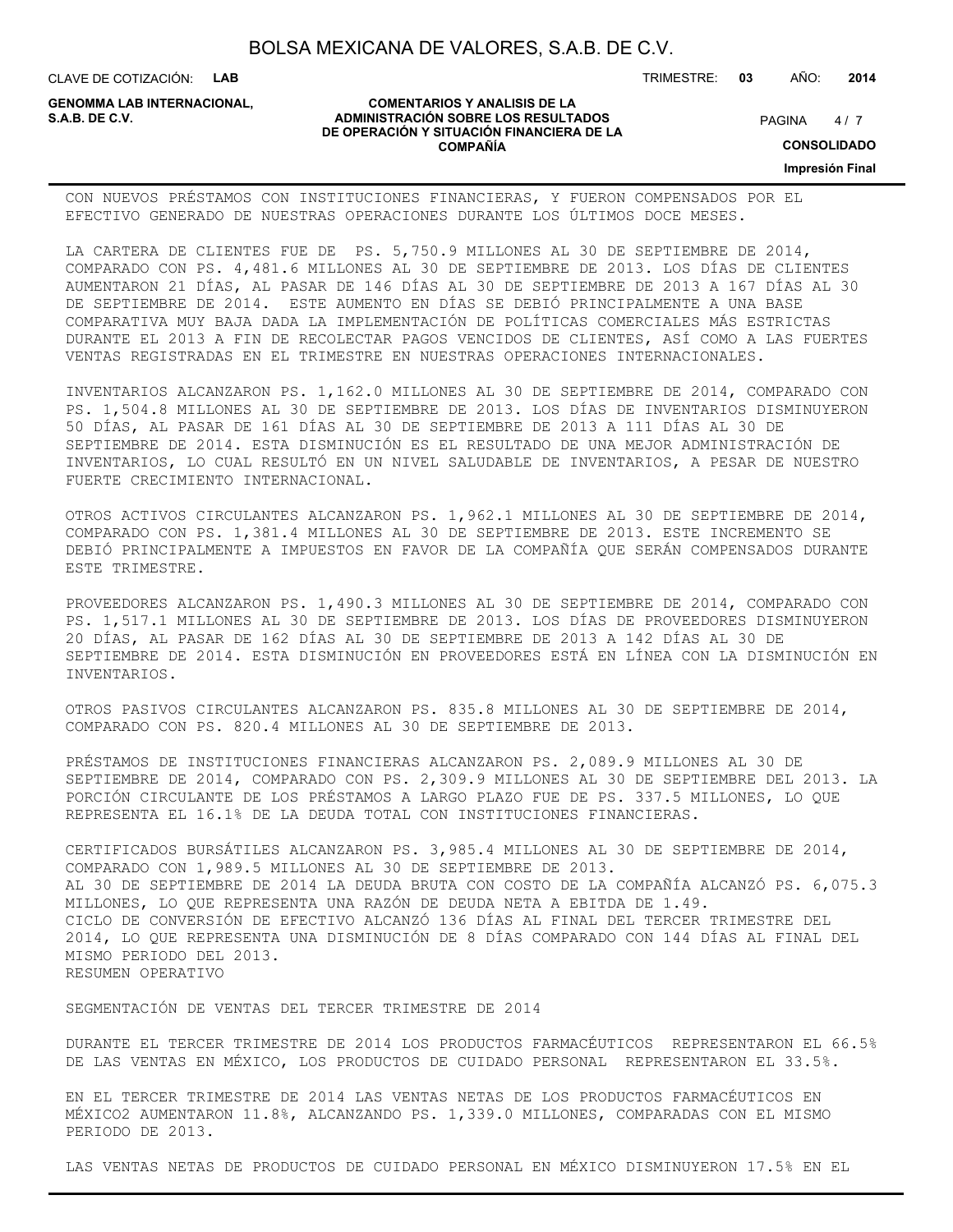CLAVE DE COTIZACIÓN: **LAB**

**GENOMMA LAB INTERNACIONAL,**

#### **COMENTARIOS Y ANALISIS DE LA ADMINISTRACIÓN SOBRE LOS RESULTADOS S.A.B. DE C.V.** PAGINA / 7 **DE OPERACIÓN Y SITUACIÓN FINANCIERA DE LA COMPAÑÍA**

 $5/7$ 

TRIMESTRE: **03** AÑO: **2014**

**CONSOLIDADO**

**Impresión Final**

TERCER TRIMESTRE DE 2014, A PS. 675.6 MILLONES, COMPARADO CON EL MISMO PERIODO DE 2013.

LAS VENTAS NETAS DE NUESTRAS OPERACIONES INTERNACIONALES AUMENTARON 28.1%, ALCANZANDO PS. 1,344.9 MILLONES EN EL TERCER TRIMESTRE DE 2014, COMPARADO CON PS. 1,049.6 MILLONES PARA EL MISMO PERIODO DE 2013.

(EN MILLONES DE PESOS NOMINALES)

\*FARMA SE REFIERE A MEDICAMENTOS DE LIBRE VENTA (OTC) Y GENÉRICOS EN MÉXICO Y A MEDICAMENTOS DE LIBRE VENTA (OTC) EN LAS OPERACIONES INTERNACIONALES.

LANZAMIENTOS DE NUEVOS PRODUCTOS Y EXTENSIONES DE LÍNEA EN EL TERCER TRIMESTRE DE 2014 GENOMMA LAB LANZÓ 3 PRODUCTOS COMO EXTENSIONES DE LA LÍNEA BASE Y LANZAMIENTOS DEL AÑO ANTERIOR, Y 1 NUEVO PRODUCTO DENTRO DE MARCAS NUEVAS. ALGUNOS DE LOS PRODUCTOS LANZADOS RECIENTEMENTE SON: GELBECK, UNA MARCA LANZADA RECIENTEMENTE, ALIVIA EL INSOMNIO OCASIONAL; AYUDA A CONCILIAR EL SUEÑO DE UNA MANERA RÁPIDA Y EFECTIVA HASTA POR 8 HORAS.

AGUA DE COLONIA SANBORNS BODY LOTION, UNA EXTENSIÓN DE LÍNEA DE NUESTRA MARCA AGUA DE COLONIA SANBORNS, PROVEE A LA PIEL EMOLIENTES QUE AYUDAN A MANTENERLA SUAVE Y HUMECTADA. ADICIONADA CON VITAMINA E Y EXTRACTO DE NARANJA, REVITALIZA LA PIEL SECA SIN DEJAR SENSACIÓN GRASOSA.

TOUCH ME CREMA CORPORAL DEPILATORIA PARA LA REGADERA, UNA EXTENSIÓN DE LÍNEA DE NUESTRA MARCA TOUCH ME, ES UNA CREMA CORPORAL DEPILATORIA PARA PIERNAS Y CUERPO DE USO EN LA REGADERA, FÁCIL DE APLICAR Y RETIRAR. ACTÚA A PARTIR DE 3 MINUTOS, PIEL SUAVE Y SIN VELLO, CON EXTRACTO DE ALOE VERA Y CALÉNDULA.

#### OTROS EVENTOS CORPORATIVOS

 GENOMMA LAB HA CERRADO UNA SERIE DE TRANSACCIONES MEDIANTE LAS CUALES INCREMENTÓ AL 100% SUS DERECHOS PARA EXPLOTAR MÁS DE 15 MARCAS CLAVE EN ESTADOS UNIDOS. DICHAS MARCAS TENÍAN SU TITULARIDAD COMPARTIDA EN ESTADOS UNIDOS Y SE ENCONTRABAN REGISTRADAS EN LAB BRANDS INTERNATIONAL, LLC, SUBSIDIARIA DE GENOMMA LAB EN ESE PAÍS. COMO CONSECUENCIA DE DICHAS TRANSACCIONES, LAS MARCAS HAN TENIDO INVERSIONES IMPORTANTES EN PAUTA. EL MONTO TOTAL DE ESTAS TRANSACCIONES INCLUYENDO LA INVERSIÓN EN

MEDIOS FUE DE \$30.2 MILLONES DE DÓLARES, LO CUAL REPRESENTA UN MÚLTIPLO DE 3.83 VECES VENTAS Y FUE FINANCIADO CON LAS LÍNEAS DE CRÉDITO DE LARGO PLAZO DE LA COMPAÑÍA. CON ESTA INTEGRACIÓN ESTRATÉGICA DE LAS MARCAS, GENOMMA LAB CONSOLIDA SUS MARCAS EN ESTADOS UNIDOS, REFORZANDO ASÍ SU PLAN DE TENER EL PORTAFOLIO DE MARCAS CON MAYOR CRECIMIENTO EN LAS AMÉRICAS.

 EL 6 DE OCTUBRE DE 2014, GENOMMA LAB ESTABLECIÓ UN FIDEICOMISO EMPRESARIAL, TOTALMENTE INDEPENDIENTE TANTO DE GENOMMA LAB COMO DE GRUPO MARZAM, POR MEDIO DEL CUAL GRUPO MARZAM DARÁ TRANSPARENCIA A LA COMERCIALIZACIÓN Y FLUJOS DE EFECTIVO DE SU OPERACIÓN AL SER RESPONSABLE DE SU FACTURACIÓN, INVENTARIOS, COBRANZA Y PAGOS. ESTE FIDEICOMISO SE REGIRÁ POR UN COMITÉ TÉCNICO EN EL QUE PARTICIPARÁN REPRESENTANTES DE LOS LABORATORIOS FARMACÉUTICOS MÁS IMPORTANTES EN LA INDUSTRIA.

ADEMÁS, LA COMPAÑÍA DECIDIÓ ANTICIPAR LA OPCIÓN PARA ADQUIRIR EL 50% MÁS UNO RESTANTE DE LAS ACCIONES DE GRUPO MARZAM, CON EL OBJETIVO DE PONERLAS A DISPOSICIÓN PARA SU VENTA A LOS DIFERENTES LABORATORIOS FARMACÉUTICOS QUE HAN MOSTRADO GRAN INTERÉS EN PARTICIPAR DE LA TENENCIA ACCIONARIA DE ESTE NUEVO MODELO DE DISTRIBUCIÓN DE PRODUCTOS FARMACÉUTICOS EN MÉXICO.

EL MONTO A PAGAR POR EL 100% DE LAS ACCIONES DE MARZAM ES DE \$1,506 MILLONES DE PESOS,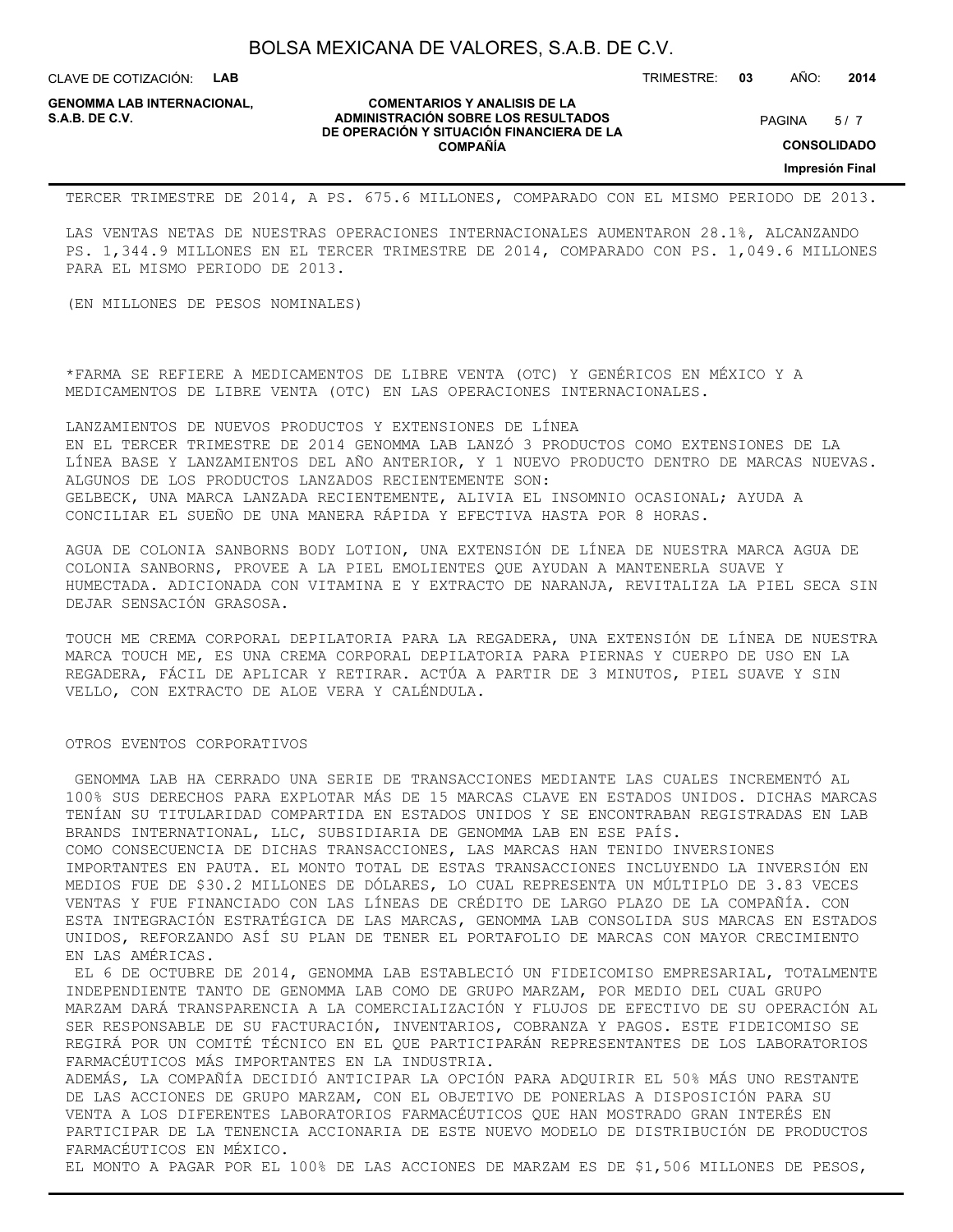CLAVE DE COTIZACIÓN: **LAB**

**GENOMMA LAB INTERNACIONAL,**

#### **COMENTARIOS Y ANALISIS DE LA ADMINISTRACIÓN SOBRE LOS RESULTADOS S.A.B. DE C.V.** PAGINA / 7 **DE OPERACIÓN Y SITUACIÓN FINANCIERA DE LA COMPAÑÍA**

 $6/7$ 

TRIMESTRE: **03** AÑO: **2014**

**CONSOLIDADO**

**Impresión Final**

INCLUYENDO EL PAGO REALIZADO PREVIAMENTE, LO QUE REPRESENTA UN MÚLTIPLO DE EBITDA DE LOS ÚLTIMOS DOCE MESES DE 7.92 VECES, EL CUAL SERÁ FINANCIADO CON CAJA Y LÍNEAS DE CRÉDITO DE LARGO PLAZO DE LA COMPAÑÍA.

 LA COMPAÑÍA INFORMA QUE EL LICENCIADO EDUARDO FRANCISCO SOLÓRZANO MORALES, QUIEN DESDE EL 29 DE ABRIL DE 2014 Y HASTA EL DÍA DE HOY, FUE MIEMBRO INDEPENDIENTE DEL CONSEJO DE ADMINISTRACIÓN Y DEL COMITÉ DE AUDITORÍA DE LA SOCIEDAD, HA PRESENTADO SU RENUNCIA A DICHOS CARGOS CON EFECTOS INMEDIATOS EN VIRTUD DE HABER ACEPTADO RESPONSABILIDADES EJECUTIVAS CON LA EMPRESA FARMACIAS DEL AHORRO. GENOMMA LAB AGRADECE AL LICENCIADO SOLÓRZANO LOS SERVICIOS PRESTADOS A LA SOCIEDAD Y LE DESEA EL MAYOR ÉXITO EN SUS NUEVOS PROYECTOS.

#### COBERTURA DE ANÁLISIS

ACTINVER CASA DE BOLSA S.A. DE C.V.; BANCO ITAÚ BBA, S.A.; BARCLAYS BANK MEXICO, S.A.; BBVA BANCOMER, S.A. INSTITUCIÓN DE BANCA MÚLTIPLE; BTG PACTUAL US CAPITAL LLC; CASA DE BOLSA CREDIT SUISSE S.A.; GBM GRUPO BURSÁTIL MEXICANO, S.A. DE C.V. CASA DE BOLSA; GRUPO FINANCIERO MONEX; GRUPO FINANCIERO BANORTE S.A.B DE C.V.; GRUPO FINANCIERO VE POR MÁS, HSBC SECURITIES (USA) INC.; INTERCAM CASA DE BOLSA, S.A. DE C.V.; INVEX GRUPO FINANCIERO S.A. DE C.V.; JP MORGAN SECURITIES LLC; PUNTO CASA DE BOLSA S.A DE C.V.; SANTANDER INVESTMENT SECURITIES INC.; SIGNUM RESEARCH; UBS CASA DE BOLSA S.A. Y VECTOR CASA DE BOLSA S.A. DE C.V.

#### DESCRIPCIÓN DE LA COMPAÑÍA

GENOMMA LAB INTERNACIONAL, S.A.B. DE C.V. ES UNA DE LAS EMPRESAS DE MAYOR CRECIMIENTO EN LA INDUSTRIA DE PRODUCTOS FARMACÉUTICOS Y PARA EL CUIDADO PERSONAL EN MÉXICO CON UNA CRECIENTE PRESENCIA INTERNACIONAL. GENOMMA LAB SE DEDICA AL DESARROLLO, VENTA Y PROMOCIÓN DE UNA GRAN VARIEDAD DE PRODUCTOS DE MARCA PREMIUM, MUCHOS DE LOS CUALES SON LÍDERES DE LA CATEGORÍA EN LA CUAL COMPITEN EN TÉRMINOS DE VENTAS Y PARTICIPACIÓN DE MERCADO. GENOMMA LAB TIENE UNA COMBINACIÓN DE DESARROLLO DE NUEVOS Y EXITOSOS PRODUCTOS, UNA MERCADOTECNIA DIRIGIDA AL CLIENTE, UNA AMPLIA RED DE DISTRIBUCIÓN DE PRODUCTOS Y UN MODELO DE OPERACIÓN ALTAMENTE FLEXIBLE Y DE BAJO COSTO. LAS ACCIONES DE GENOMMA LAB COTIZAN EN LA BOLSA MEXICANA DE VALORES BAJO EL SÍMBOLO DE COTIZACIÓN "LAB.B" (BLOOMBERG: LABB.MX).

INFORMACIÓN SOBRE ESTIMACIONES Y RIESGOS ASOCIADOS.

LA INFORMACIÓN QUE SE PRESENTA EN ESTE COMUNICADO CONTIENE CIERTAS DECLARACIONES ACERCA DEL FUTURO E INFORMACIÓN RELATIVA A GENOMMA LAB INTERNACIONAL, S.A.B. DE C.V. Y SUS SUBSIDIARIAS (EN CONJUNTO "GENOMMA LAB" O LA "COMPAÑÍA") LAS CUALES ESTÁN BASADAS EN EL ENTENDIMIENTO DE SUS ADMINISTRADORES, ASÍ COMO EN SUPUESTOS E INFORMACIÓN ACTUALMENTE DISPONIBLE PARA LA COMPAÑÍA. TALES DECLARACIONES REFLEJAN LA VISIÓN ACTUAL DE GENOMMA LAB SOBRE EVENTOS FUTUROS Y ESTÁN SUJETAS A CIERTOS RIESGOS, FACTORES INCIERTOS Y PRESUNCIONES. MUCHOS FACTORES PODRÍAN CAUSAR QUE LOS RESULTADOS, DESEMPEÑO, O LOGROS ACTUALES DE LA COMPAÑÍA SEAN MATERIALMENTE DIFERENTES CON RESPECTO A CUALQUIER RESULTADO FUTURO, DESEMPEÑO O LOGRO DE GENOMMA LAB QUE PUDIERA SER INCLUIDA, EN FORMA EXPRESA O IMPLÍCITA DENTRO DE DICHAS DECLARACIONES ACERCA DEL FUTURO, INCLUYENDO, ENTRE OTROS: CAMBIOS EN LAS CONDICIONES GENERALES ECONÓMICAS Y/O POLÍTICAS, CAMBIOS GUBERNAMENTALES Y COMERCIALES A NIVEL GLOBAL Y EN LOS PAÍSES EN LOS QUE LA COMPAÑÍA HACE NEGOCIOS, CAMBIOS EN LAS TASAS DE INTERÉS Y DE INFLACIÓN, VOLATILIDAD CAMBIARIA, CAMBIOS EN LA DEMANDA Y REGULACIÓN DE LOS PRODUCTOS COMERCIALIZADOS POR LA COMPAÑÍA, CAMBIOS EN EL PRECIO DE MATERIAS PRIMAS Y OTROS INSUMOS, CAMBIOS EN LA ESTRATEGIA DE NEGOCIOS Y VARIOS OTROS FACTORES. SI UNO O MÁS DE ESTOS RIESGOS O FACTORES INCIERTOS SE MATERIALIZAN, O SI LOS SUPUESTOS UTILIZADOS RESULTAN SER INCORRECTOS, LOS RESULTADOS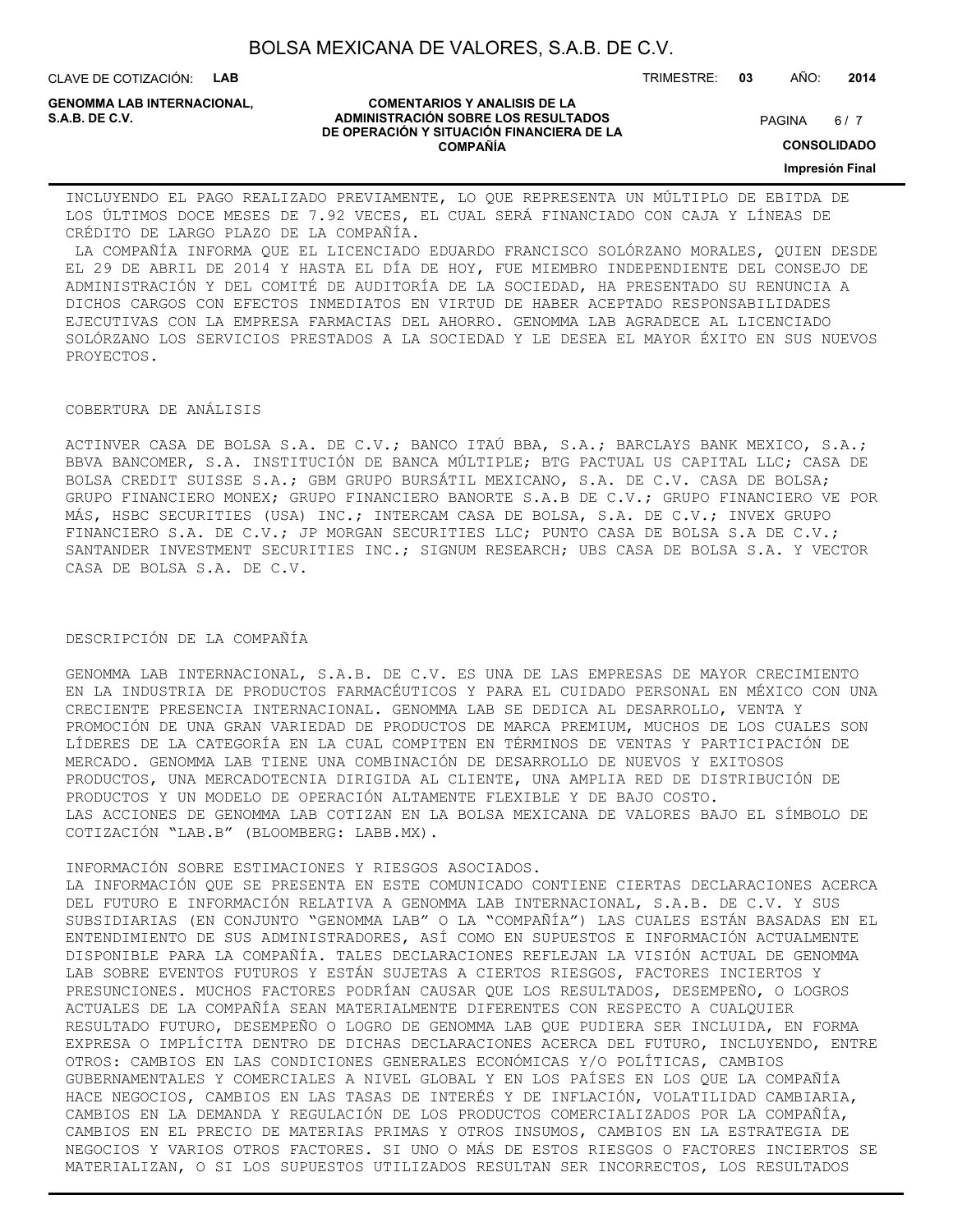CLAVE DE COTIZACIÓN: **LAB**

**GENOMMA LAB INTERNACIONAL,**

**COMENTARIOS Y ANALISIS DE LA ADMINISTRACIÓN SOBRE LOS RESULTADOS S.A.B. DE C.V.** PAGINA / 7 **DE OPERACIÓN Y SITUACIÓN FINANCIERA DE LA COMPAÑÍA**

7/7

TRIMESTRE: **03** AÑO: **2014**

**CONSOLIDADO**

**Impresión Final**

REALES PODRÍAN VARIAR MATERIALMENTE DE AQUELLOS DESCRITOS EN EL PRESENTE COMO ANTICIPADOS , CREÍDOS, ESTIMADOS O ESPERADOS. GENOMMA LAB NO PRETENDE Y NO ASUME NINGUNA OBLIGACIÓN DE ACTUALIZAR ESTAS DECLARACIONES ACERCA DEL FUTURO.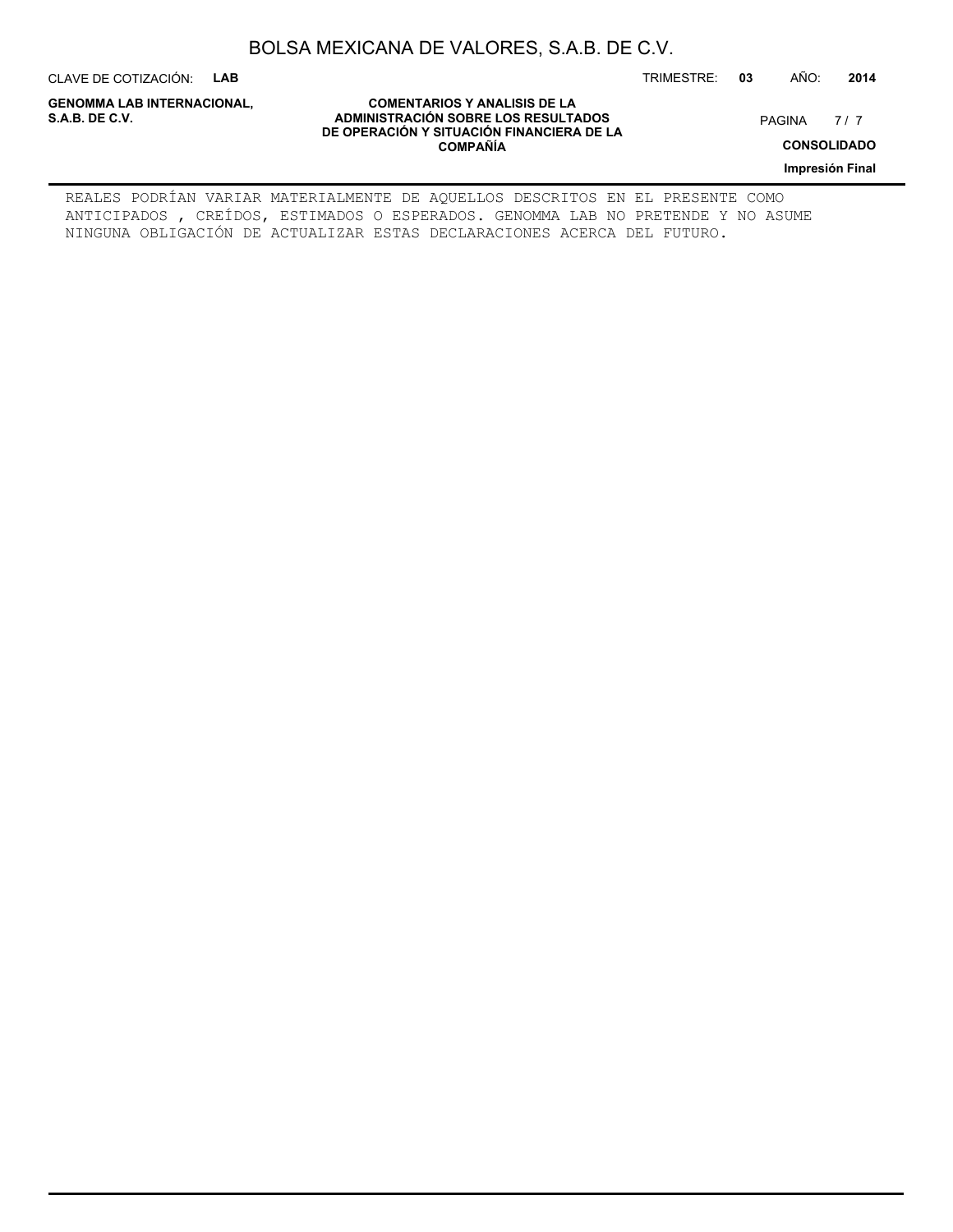CLAVE DE COTIZACIÓN: TRIMESTRE: **03** AÑO: **2014 LAB**

**NOTAS COMPLEMENTARIAS A LA INFORMACIÓN FINANCIERA S.A.B. DE C.V.** PAGINA 1/30

**CONSOLIDADO**

**Impresión Final**

GENOMMA LAB INTERNACIONAL, S. A. B. DE C. V. Y SUBSIDIARIAS

NOTAS A LOS ESTADOS FINANCIEROS CONSOLIDADOS AL 30 DE SEPTIEMBRE DE 2014 Y AL 31 DE DICIEMBRE DE 2013 Y POR LOS PERIODOS COMPRENDIDOS DEL 1 DE ENERO AL 30 DE SEPTIEMBRE DE 2014 Y 2013 (EN MILES DE PESOS)

1. ACTIVIDADES Y EVENTOS IMPORTANTES

ACTIVIDADES -

GENOMMA LAB INTERNACIONAL, S. A. B. DE C. V. Y SUBSIDIARIAS ("GENOMMA LAB"O LA "ENTIDAD") SE DEDICA A LA VENTA DE PRODUCTOS FARMACÉUTICOS DE LIBRE VENTA (EN ADELANTE PRODUCTOS OTC), DE PRODUCTOS FARMACÉUTICOS GENÉRICOS EN MÉXICO (EN ADELANTE PRODUCTOS GI) Y PRODUCTOS DE CUIDADO PERSONAL (EN ADELANTE PRODUCTOS PC) CON UNA CRECIENTE PRESENCIA EN MERCADOS INTERNACIONALES.

LA ENTIDAD DESARROLLA, VENDE Y COMERCIALIZA UNA AMPLIA GAMA DE PRODUCTOS DE PRIMERA CLASE CON 113 MARCAS PROPIAS, CON PRODUCTOS EN DIVERSAS CATEGORÍAS, ENTRE LOS QUE SE ENCUENTRAN ANTI-ACNÉ, MEDICAMENTOS GENÉRICOS, PROTECCIÓN Y MEJORA SEXUAL, CREMA PARA MEJORAR LA TEXTURA DE PIEL CON CICATRICES, TRATAMIENTO DE HEMORROIDES, CONTRA VARICES, PARA EVITAR LA CAÍDA DEL CABELLO, UNGÜENTO PARA DOLORES MUSCULARES, ANTIÁCIDOS, ANTIMICÓTICOS, PARA EL ALIVIO DE LA COLITIS, PARA CONTRARRESTAR EL NIVEL DE STRESS, JABONES, MULTIVITAMÍNICOS, SHAMPOOS Y ANTIGRIPALES. LA ENTIDAD ESTÁ ENFOCADA EN INCREMENTAR EL VALOR DE LAS MARCAS DE SUS PRODUCTOS POR MEDIO DE CAMPAÑAS MERCADOLÓGICAS, PRINCIPALMENTE A TRAVÉS DE LA TELEVISIÓN. LAS VENTAS DE LAS SUBSIDIARIAS EN EL EXTRANJERO REPRESENTAN APROXIMADAMENTE UN 46.13% Y EL 40.50% DE LAS VENTAS NETAS CONSOLIDADAS AL 30 DE SEPTIEMBRE DE 2014 Y 2013, RESPECTIVAMENTE.

EVENTOS IMPORTANTES –

EL 30 DE JUNIO DE 2014, LA ENTIDAD ADQUIRIÓ APROXIMADAMENTE EL 50% DE GRUPO COMERCIAL E INDUSTRIAL MARZAM, S.A. DE C.V. (GRUPO MARZAM). ADICIONALMENTE, GENOMMA LAB FIRMÓ LA OPCIÓN PARA ADQUIRIR HASTA EL 100% DE GRUPO MARZAM, LA CUAL VENCE A FINALES DE 2016.

EL 6 DE OCTUBRE DE 2014, LA ENTIDAD PROCEDIÓ AL EJERCICIO ANTICIPADO DE LA OPCIÓN PARA ADQUIRIR EL 51% DE LAS ACCIONES DE GRUPO MARZAM, CON EL OBJETIVO DE PONERLAS A DISPOSICIÓN PARA SU VENTA.

EL MONTO A PAGAR POR EL 100% DE LAS ACCIONES DE MARZAM ES DE \$1,506 MILLONES DE PESOS.

EL 30 DE JUNIO DE 2014, LA ENTIDAD ADQUIRIÓ DE APROXIMADAMENTE EL 50% DE GRUPO COMERCIAL E INDUSTRIAL MARZAM, S.A. DE C.V. (GRUPO MARZAM). ADICIONALMENTE, GENOMMA LAB FIRMO LA OPCIÓN PARA ADQUIRIR HASTA EL 100% DE GRUPO MARZAM, LA CUAL VENCE A FINALES DE 2016.

#### COMPRA DE MARCAS Y LICENCIAS

EL 27 Y 29 DE AGOSTO DE 2014, LA ENTIDAD LLEVÓ A CABO EL CIERRE DE LA ADQUISICIÓN DE LAS MARCAS PROCTAN (MEDICAMENTO INDICADO COMO AUXILIAR EN EL TRATAMIENTO DE LAS HEMORROIDES) Y CINATIL GEL (ANTIINFLAMATORIO) A TRAVÉS DE SU SUBSIDIARIA EN BRASIL. LA TRANSACCIÓN ASCENDIÓ A \$9.7 MILLONES.

**GENOMMA LAB INTERNACIONAL,**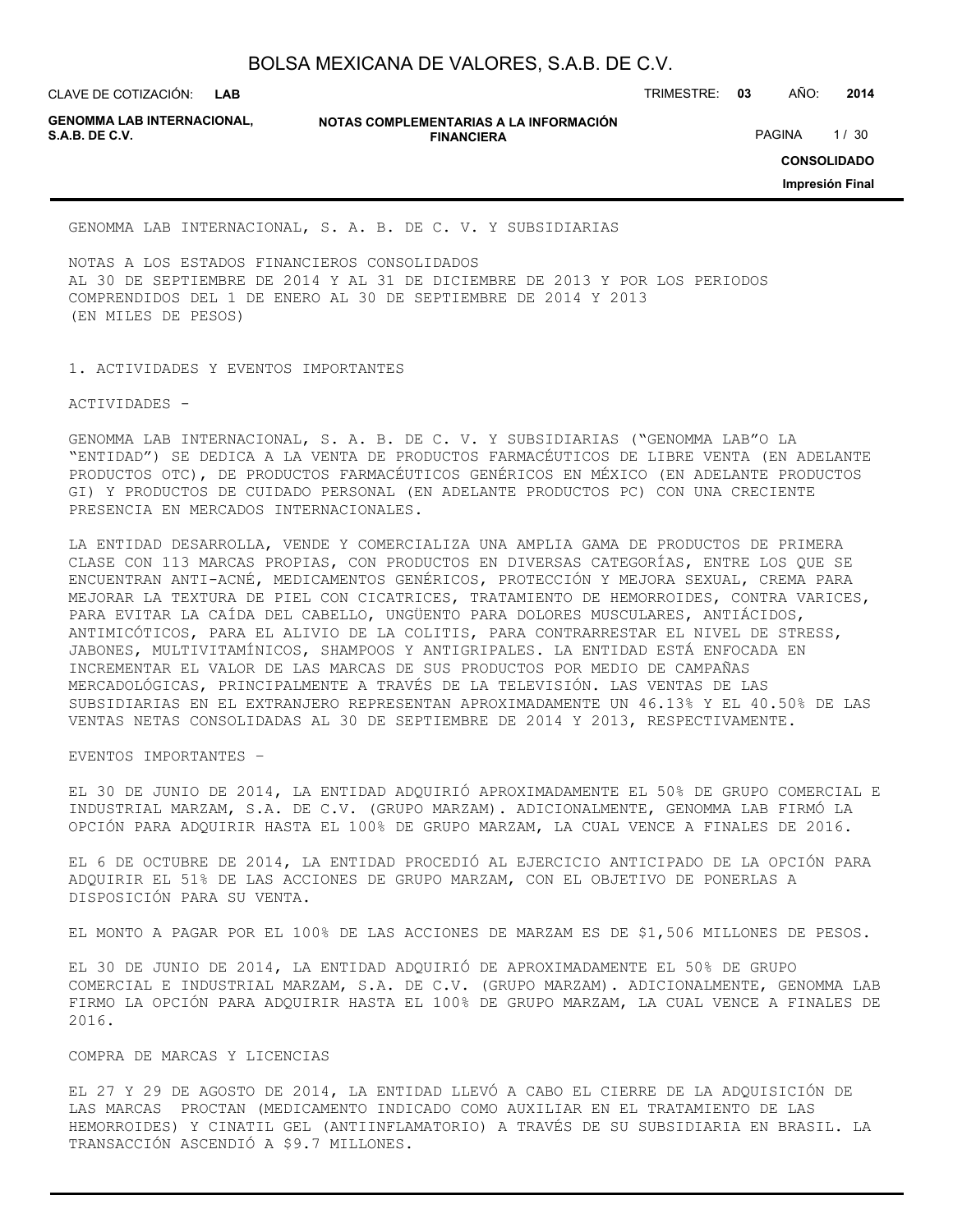| BOLSA MEXICANA DE VALORES, S.A.B. DE C.V. |  |  |
|-------------------------------------------|--|--|
|-------------------------------------------|--|--|

CLAVE DE COTIZACIÓN: TRIMESTRE: **03** AÑO: **2014 LAB**

**GENOMMA LAB INTERNACIONAL,**

#### **NOTAS COMPLEMENTARIAS A LA INFORMACIÓN FINANCIERA S.A.B. DE C.V.** PAGINA 2 / 30

**CONSOLIDADO**

#### **Impresión Final**

COMO PARTE DE LOS PLANES ESTRATÉGICOS DE EXPANSIÓN INTERNACIONAL, PRINCIPALMENTE EN BRASIL ASÍ COMO EN OTROS PAÍSES DE LATINOAMÉRICA, LA ENTIDAD LLEVÓ A CABO LA ADQUISICIÓN DE DOS PAQUETES DE MARCAS DE PRODUCTOS OTC POR \$1,620 MILLONES DE PESOS, LOS CUALES SE DESCRIBEN A CONTINUACIÓN:

I. EL 8 DE NOVIEMBRE DE 2013 LA ENTIDAD ADQUIRIÓ DEL PAQUETE DE MARCAS DE MCNEIL-PPC INC., SUBSIDIARIA DE JOHNSON AND JOHNSON Y ESTÁ COMPUESTO POR AGAROL, KAOPECTATE, MASSE, TRIATOP EMPLASTRO SABIA, BEBEDERM, CARLO ERBA Y DULCORYL, MISMAS QUE TIENEN PRESENCIA EN VARIOS PAÍSES DE CENTRO Y SUDAMÉRICA.

II. EL 1 DE OCTUBRE DE 2013, LA ENTIDAD ADQUIRIÓ EL DERECHO, SUJETO A VARIAS CONDICIONES ESTÁNDAR, PARA LA OBTENCIÓN DE 15 MARCAS Y 30 REGISTROS SANITARIOS OTC EN BRASIL EN DIVERSAS CATEGORÍAS, ASÍ COMO UNA PLANTA FARMACÉUTICA DE PRODUCCIÓN. LA ENTIDAD EJERCERÁ ESTE DERECHO UNA VEZ QUE SE HAYA DESINCORPORADO LA PLANTA CON SUS RESPECTIVOS CONTRATOS DE MAQUILA.

EL 27 DE SEPTIEMBRE DE 2013, LA ENTIDAD INFORMÓ AL PÚBLICO INVERSIONISTA SOBRE LA ADQUISICIÓN DE SIETE MARCAS DE MEDICAMENTOS DE LIBRE VENTA (OTC) EN MÉXICO A TRAVÉS DE LA FIRMA DE DIVERSOS CONTRATOS DE ADQUISICIÓN Y LICENCIA DE USO DE MARCAS. LAS MARCAS EN CUESTIÓN SON OXIGRICOL, MOPRAL, XYLOPROCT, XYLODERM, ESTOMACUROL, PASSIFLORINE Y AH-MICOL. LA TRANSACCIÓN ASCENDIÓ A \$252.1 MILLONES.

EL 20 DE MAYO DE 2013, LA ENTIDAD LLEVÓ A CABO LA FIRMA DE UN CONTRATO DE LICENCIA PARA USO DE LA MARCA DE MEDICAMENTOS DE LIBRE VENTA LOSEC A. EL CONTRATO TIENE UNA DURACIÓN DE 99 AÑOS Y APLICA PARA PRODUCTOS BAJO LA MARCA MENCIONADA QUE PARTICIPAN EN EL MERCADO DE MEDICAMENTOS DE LIBRE VENTA EN MÉXICO. LA TRANSACCIÓN ASCENDIÓ A \$286 MILLONES.

EL 25 DE ENERO DE 2013, LA ENTIDAD LLEVÓ A CABO EL CIERRE DE LA ADQUISICIÓN DE LA MARCA TAFIROL A TRAVÉS DE SU SUBSIDIARIA EN ARGENTINA. TAFIROL ES UNA MARCA CON ALTO GRADO DE RECORDACIÓN QUE TIENE MÁS DE 14 AÑOS EN EL MERCADO Y SE ENCUENTRA EN LA POSICIÓN NÚMERO UNO DE LA CATEGORÍA DE ANALGÉSICOS EN ARGENTINA, EN TÉRMINOS DE UNIDADES DE ACUERDO CON IMS HEALTH. ADEMÁS DE ANALGÉSICOS, PARTICIPA EN LAS CATEGORÍAS DE ANTI-GRIPALES, DESCONGESTIVOS, ANALGÉSICOS PARA LA MUJER Y ANALGÉSICOS ANTI-INFLAMATORIOS. LA TRANSACCIÓN ASCENDIÓ A \$341.1 MILLONES.

#### EMISIÓN DE DEUDA

EL 3 DE OCTUBRE DE 2013, LA ENTIDAD CONCRETÓ CON ÉXITO LA COLOCACIÓN DE CERTIFICADOS BURSÁTILES LAB'13-2 POR UN MONTO DE \$2,000 MILLONES DE PESOS A UN PLAZO DE 4 AÑOS, SIENDO ÉSTA SU SEGUNDA COLOCACIÓN EN EL MERCADO DE DEUDA MEXICANO. LOS CERTIFICADOS PAGARÁN INTERESES CADA 28 DÍAS A UNA TASA TIIE A 28 DÍAS MÁS 0.70%. LOS RECURSOS NETOS OBTENIDOS POR ESTA COLOCACIÓN ASCIENDEN A \$1,991 MILLONES DE PESOS.

EL 8 DE JULIO DE 2013, LA ENTIDAD CONCRETÓ CON ÉXITO LA COLOCACIÓN DE CERTIFICADOS BURSÁTILES LAB'13-1 POR UN MONTO DE \$2,000 MILLONES DE PESOS A UN PLAZO DE 5 AÑOS, SIENDO ÉSTA SU PRIMERA COLOCACIÓN EN EL MERCADO DE DEUDA MEXICANO. LOS CERTIFICADOS PAGARÁN INTERESES CADA 28 DÍAS A UNA TASA TIIE A 28 DÍAS MÁS 0.70%. LOS RECURSOS NETOS OBTENIDOS POR ESTA COLOCACIÓN ASCIENDEN A \$1,989 MILLONES DE PESOS.

#### 2. BASES DE PRESENTACIÓN

A. NUEVAS Y MODIFICADAS NORMAS INTERNACIONALES DE INFORMACIÓN FINANCIERA (IFRS'S POR SUS SIGLAS EN INGLÉS) QUE AFECTAN SALDOS REPORTADOS Y / O REVELACIONES EN LOS ESTADOS FINANCIEROS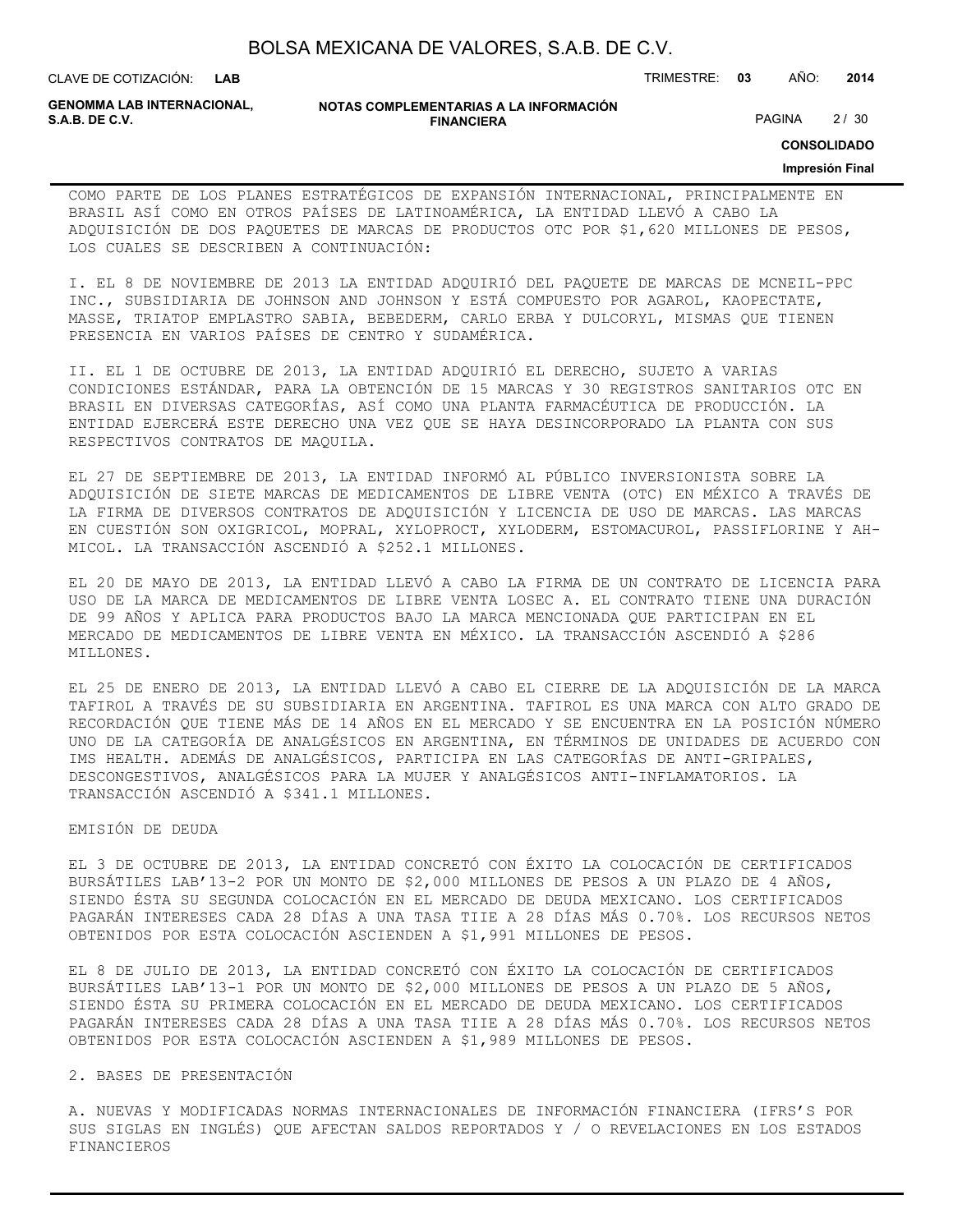**LAB**

CLAVE DE COTIZACIÓN: TRIMESTRE: **03** AÑO: **2014**

**GENOMMA LAB INTERNACIONAL,**

#### **NOTAS COMPLEMENTARIAS A LA INFORMACIÓN FINANCIERA S.A.B. DE C.V.** PAGINA 3 / 30

**CONSOLIDADO**

#### **Impresión Final**

EN EL AÑO EN CURSO, LA ENTIDAD APLICÓ UNA SERIE DE NUEVAS Y MODIFICADAS IFRS EMITIDAS POR EL CONSEJO DE NORMAS INTERNACIONALES DE CONTABILIDAD (IASB) LAS CUALES SON OBLIGATORIAS Y ENTRAN EN VIGOR A PARTIR DE LOS EJERCICIOS QUE INICIEN EN O DESPUÉS DEL 1 DE ENERO DE 2013.

MODIFICACIONES A LA IFRS 7, REVELACIONES – COMPENSACIÓN DE ACTIVOS Y PASIVOS FINANCIEROS –

LA ENTIDAD APLICÓ LAS MODIFICACIONES A LA IFRS 7, REVELACIONES - COMPENSACIÓN DE ACTIVOS Y PASIVOS FINANCIEROS POR PRIMERA VEZ EN EL AÑO 2013. LAS MODIFICACIONES A IFRS 7 REQUIEREN A LAS ENTIDADES REVELAR INFORMACIÓN ACERCA DE LOS DERECHOS DE COMPENSAR Y ACUERDOS RELACIONADOS PARA INSTRUMENTOS FINANCIEROS RECONOCIDOS QUE ESTÁN SUJETOS A UN ACUERDO MAESTRO DE COMPENSACIÓN EXIGIBLE O ACUERDO SIMILAR.

LAS MODIFICACIONES A LA IFRS 7 SE APLICAN RETROACTIVAMENTE. DADO QUE LA ENTIDAD NO TIENE NINGÚN ACUERDO DE COMPENSACIÓN, LA APLICACIÓN DE LAS MODIFICACIONES NO TUVO NINGÚN EFECTO SIGNIFICATIVO EN LAS REVELACIONES O EN LOS SALDOS RECONOCIDOS EN LOS ESTADOS FINANCIEROS CONSOLIDADOS.

NORMAS NUEVAS Y MODIFICADAS DE CONSOLIDACIÓN, ACUERDOS CONJUNTOS, ASOCIADAS Y REVELACIONES

EN MAYO DE 2011, SE EMITIÓ UN PAQUETE DE CINCO NORMAS DE CONSOLIDACIÓN, ACUERDOS CONJUNTOS, ASOCIADAS Y REVELACIONES QUE COMPRENDE LA IFRS 10, ESTADOS FINANCIEROS CONSOLIDADOS, IFRS 11, ACUERDOS CONJUNTOS, IFRS 12, INFORMACIÓN A REVELAR SOBRE PARTICIPACIONES EN OTRAS ENTIDADES, LA IAS 27 (REVISADA EN 2011), ESTADOS FINANCIEROS SEPARADOS Y LA IAS 28 (REVISADA EN 2011), INVERSIONES EN ASOCIADAS Y NEGOCIOS CONJUNTOS. POSTERIOR, A LA EMISIÓN DE ESTAS NORMAS, LAS MODIFICACIONES DE LA IFRS 10, IFRS 11 E IFRS 12 SE EMITIERON PARA ACLARAR CIERTA ORIENTACIÓN DE TRANSICIÓN EN LA APLICACIÓN POR PRIMERA VEZ DE LAS NORMAS.

EN EL AÑO EN CURSO LA ENTIDAD APLICÓ POR PRIMERA VEZ LAS IFRS 10, IFRS 11, IFRS 12 E IAS 28 (REVISADA EN 2011) JUNTO CON LAS MODIFICACIONES A IFRS 10, IFRS 11 E IFRS 12 EN RELACIÓN A LA GUÍA DE TRANSICIÓN. EL IMPACTO DE LA APLICACIÓN DE ESTAS NORMAS SE MUESTRA A CONTINUACIÓN:

IMPACTO DE LA APLICACIÓN DE LA IFRS 10

IFRS 10 ESTADOS FINANCIEROS CONSOLIDADOS - LA IFRS 10 REEMPLAZA LAS PARTES DE LA IAS 27, ESTADOS FINANCIEROS CONSOLIDADOS Y SEPARADOS QUE TIENEN QUE VER CON ESTADOS FINANCIEROS CONSOLIDADOS Y LA SIC-12, CONSOLIDACIÓN - ENTIDADES CON PROPÓSITOS ESPECIALES. IFRS 10 CAMBIA LA DEFINICIÓN DE CONTROL DE TAL MANERA QUE UN INVERSIONISTA TIENE EL CONTROL SOBRE UNA ENTIDAD CUANDO: A) TIENE PODER SOBRE LA ENTIDAD, B) ESTÁ EXPUESTO, O TIENE LOS DERECHOS, A LOS RETORNOS VARIABLES DERIVADOS DE SU PARTICIPACIÓN EN DICHA ENTIDAD Y C) TIENE LA CAPACIDAD DE AFECTAR TALES RENDIMIENTOS A TRAVÉS DE SU PODER SOBRE LA ENTIDAD EN QUE INVIERTE. LOS TRES CRITERIOS DEBEN CUMPLIRSE PARA QUE UN INVERSIONISTA TENGA EL CONTROL SOBRE UNA ENTIDAD. ANTERIORMENTE, EL CONTROL SE DEFINÍA COMO EL PODER PARA DIRIGIR LAS POLÍTICAS FINANCIERAS Y OPERATIVAS DE UNA ENTIDAD, PARA OBTENER BENEFICIOS DE SUS ACTIVIDADES. UNA GUÍA ADICIONAL SE INCLUYÓ EN LA IFRS 10 PARA EXPLICAR CUANDO UN INVERSIONISTA TIENE EL CONTROL SOBRE UNA PARTICIPADA. ALGUNAS GUÍAS ADICIONALES EN LA IFRS 10 SE OCUPAN DE DEFINIR SI UN INVERSIONISTA QUE POSEE MENOS DEL 50% DE LOS DERECHOS DE VOTO DE UNA ENTIDAD TIENE CONTROL SOBRE ESTA.

LA ENTIDAD TIENE UNA PARTICIPACIÓN DEL 49% EN TELEVISA CONSUMER PRODUCTS, LLC. (TCP), EMPRESA CONSTITUIDA BAJO LAS LEYES DE LOS ESTADOS UNIDOS DE AMÉRICA. EL PORCENTAJE DE PARTICIPACIÓN DE LA ENTIDAD EN TCP LE PERMITE DISPONER DEL MISMO PORCENTAJE DE LOS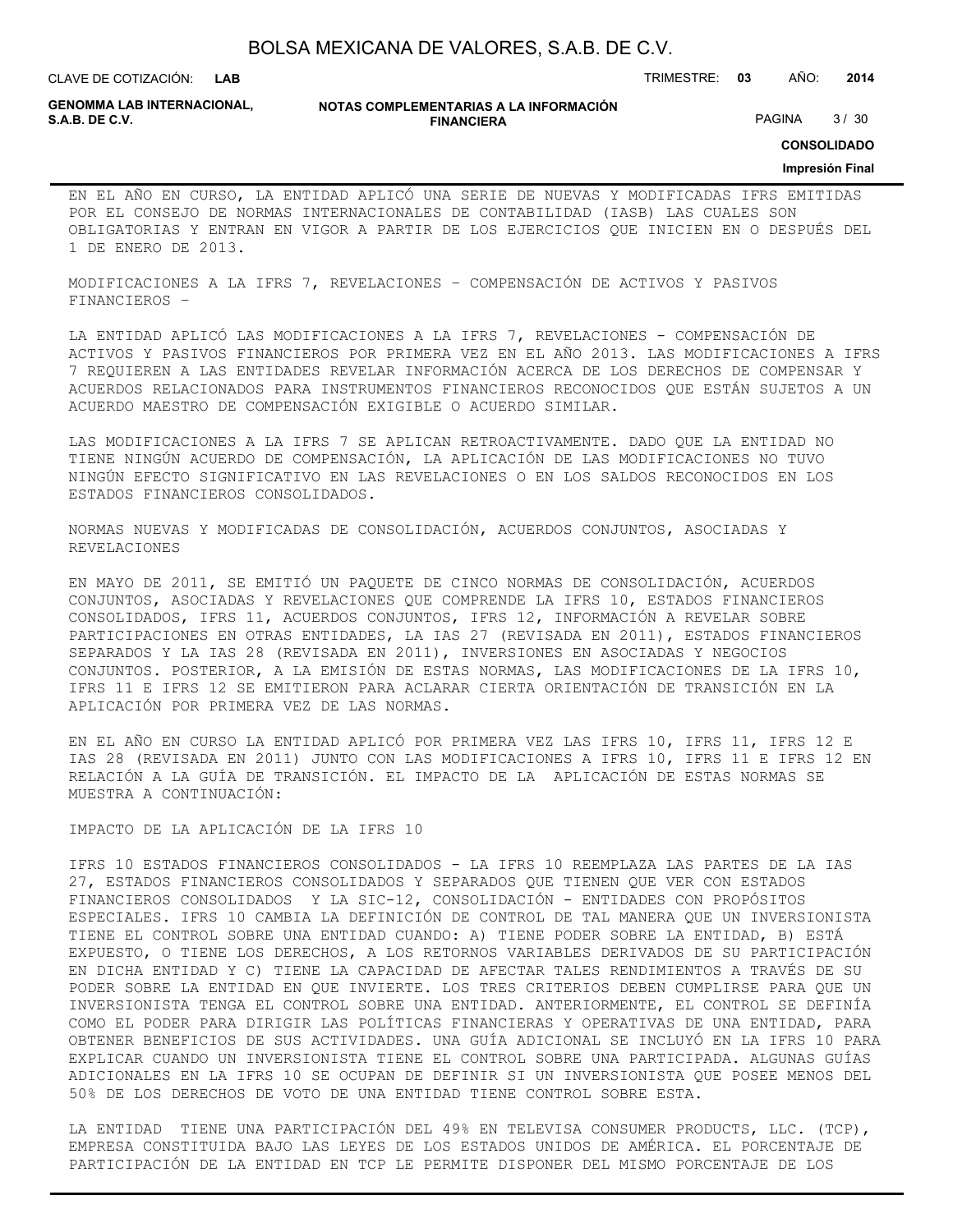CLAVE DE COTIZACIÓN: TRIMESTRE: **03** AÑO: **2014**

**GENOMMA LAB INTERNACIONAL,**

**NOTAS COMPLEMENTARIAS A LA INFORMACIÓN FINANCIERA S.A.B. DE C.V.** PAGINA 4 / 30

**CONSOLIDADO**

#### **Impresión Final**

DERECHOS DE VOTO. LA PARTICIPACIÓN DE LA ENTIDAD EN TCP SE ADQUIRIÓ EN 2009 Y NO HA HABIDO NINGÚN CAMBIO EN LA PARTICIPACIÓN DE LA ENTIDAD DESDE ENTONCES. LA TOTALIDAD DEL 51% RESTANTE DE LAS ACCIONES ORDINARIAS DE TCP ES PROPIEDAD DE OTRO ACCIONISTA.

COMO SE MENCIONA EN EL PRIMER PÁRRAFO DE EVENTOS IMPORTANTES LA ENTIDAD ADQUIRIÓ EL 50% DE LAS ACCIONES DE GRUPO MARZAM, EMPRESA CONSTITUIDA BAJO LAS LEYES DE LOS ESTADOS UNIDOS MEXICANOS. EL PORCENTAJE DE PARTICIPACIÓN DE LA ENTIDAD EN GRUPO MARZAM LE PERMITE DISPONER DEL MISMO PORCENTAJE DE LOS DERECHOS DE VOTO. LA TOTALIDAD DEL 50% RESTANTE DE LAS ACCIONES ORDINARIAS DE GRUPO MARZAM ES PROPIEDAD DE OTRO ACCIONISTA

LA ADMINISTRACIÓN DE LA ENTIDAD HIZO UNA EVALUACIÓN PARA DETERMINAR SI LA ENTIDAD TIENE CONTROL SOBRE TCP Y GRUPO MARZAM DE ACUERDO CON LA NUEVA DEFINICIÓN DE CONTROL Y LAS GUÍAS CORRESPONDIENTES ESTABLECIDAS EN LA IFRS 10. LA ADMINISTRACIÓN CONCLUYÓ QUE NO SE TIENE CONTROL SOBRE TCP Y GRUPO MARZAM DESDE EL ORIGEN DE SU ADQUISICIÓN Y POR LO TANTO, TCP Y GRUPO MARZAM NO CUMPLEN COMO SUBSIDIARIAS DE LA ENTIDAD.

IMPACTO DE LA APLICACIÓN DE LA IFRS 11

LA IFRS 11SUSTITUYE A LA IAS 31, PARTICIPACIONES EN NEGOCIOS CONJUNTOS, ASÍ COMO LA ORIENTACIÓN CONTENIDA EN UNA INTERPRETACIÓN RELACIONADA, SIC- 13, ENTIDADES BAJO CONTROL CONJUNTO - APORTACIONES NO MONETARIAS DE LOS INVERSIONISTAS, SE HA INCORPORADO EN LA IAS 28.

IMPACTO DE LA APLICACIÓN DE LA IFRS 12

IFRS 12 INFORMACIÓN A REVELAR SOBRE PARTICIPACIONES EN OTRAS ENTIDADES – IFRS 12 ES UN NUEVA NORMA DE REVELACIÓN Y ES APLICABLE A LAS ENTIDADES QUE TIENEN INTERESES EN SUBSIDIARIAS, ACUERDOS CONJUNTOS, ASOCIADAS Y / O ENTIDADES ESTRUCTURADAS NO CONSOLIDADAS. EN GENERAL, LA APLICACIÓN DE LA IFRS 12 HA DADO LUGAR A REVELACIONES MÁS EXTENSAS EN LOS ESTADOS FINANCIEROS CONSOLIDADOS.

IFRS 13 MEDICIÓN A VALOR RAZONABLE

LA IFRS 13 ESTABLECE UNA ÚNICA FUENTE DE ORIENTACIÓN PARA LAS MEDICIONES A VALOR RAZONABLE Y LAS REVELACIONES SOBRE LAS MEDICIONES DE VALOR RAZONABLE. EL ALCANCE DE LA IFRS 13 ES AMPLIO; LOS REQUERIMIENTOS DE MEDICIÓN A VALOR RAZONABLE DE LA IFRS 13 SE APLICAN TANTO A INSTRUMENTOS FINANCIEROS COMO A INSTRUMENTOS NO FINANCIEROS PARA LOS CUALES OTRAS IFRS´S REQUIEREN O PERMITEN MEDICIONES A VALOR RAZONABLE Y REVELACIONES SOBRE LAS MEDICIONES DE VALOR RAZONABLE, EXCEPTO POR TRANSACCIONES CON PAGOS BASADOS EN ACCIONES QUE SE ENCUENTRAN DENTRO DEL ALCANCE DE LA IFRS 2, PAGOS BASADOS EN ACCIONES, OPERACIONES DE ARRENDAMIENTO FINANCIERO QUE ESTÁN DENTRO DEL ALCANCE DE LA IAS 17, ARRENDAMIENTOS, Y VALUACIONES QUE TIENEN ALGUNAS SIMILITUDES CON EL VALOR RAZONABLE, PERO QUE NO SON A VALOR RAZONABLE (EJ. VALOR NETO REALIZABLE, PARA EFECTOS DE LA VALUACIÓN DE LOS INVENTARIOS O EL VALOR EN USO PARA LA EVALUACIÓN DE DETERIORO).

LA IFRS 13 DEFINE EL VALOR RAZONABLE COMO EL PRECIO QUE SE RECIBIRÍA POR VENDER UN ACTIVO O EL PRECIO PAGADO PARA TRANSFERIR UN PASIVO EN UNA TRANSACCIÓN ORDENADA EN EL MERCADO PRINCIPAL (O EL MÁS VENTAJOSO) A LA FECHA DE MEDICIÓN, EN LAS CONDICIONES ACTUALES DEL MERCADO. EL VALOR RAZONABLE DE ACUERDO CON LA IFRS 13 ES UN PRECIO DE SALIDA, INDEPENDIENTEMENTE DE SI ESE PRECIO ES OBSERVABLE O PUEDE ESTIMARSE DIRECTAMENTE UTILIZANDO OTRA TÉCNICA DE VALUACIÓN. ASIMISMO, LA IFRS 13 INCLUYE REQUISITOS AMPLIOS DE REVELACIÓN.

IFRS 13 REQUIERE LA APLICACIÓN PROSPECTIVA A PARTIR DEL 1 ENERO DE 2013. ADICIONALMENTE, EXISTEN DISPOSICIONES DE TRANSICIÓN ESPECÍFICAS PARA ESTAS ENTIDADES QUE NO NECESITAN APLICAR LOS REQUISITOS DE REVELACIÓN ESTABLECIDOS EN LA NORMA, A LA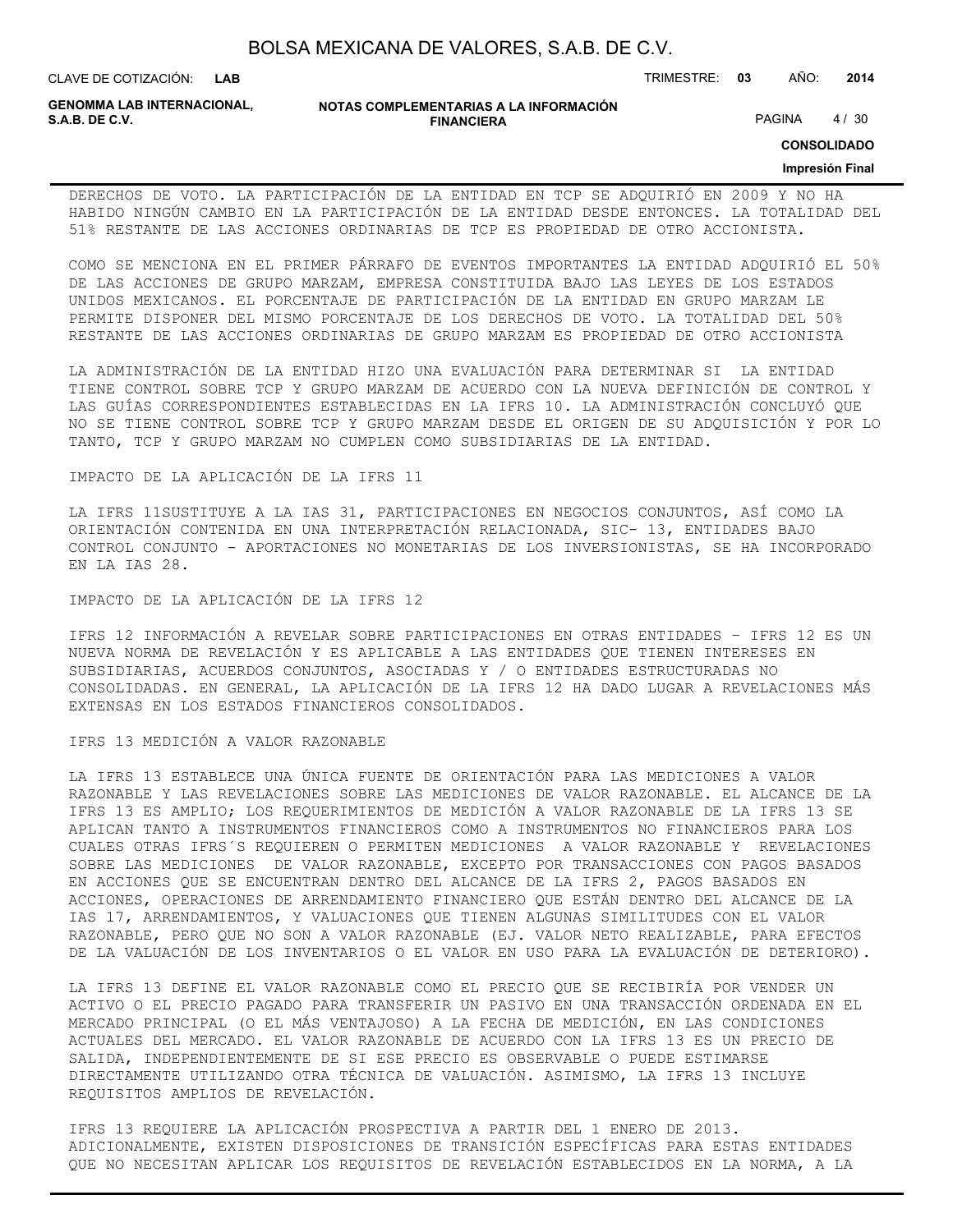CLAVE DE COTIZACIÓN: TRIMESTRE: **03** AÑO: **2014**

**GENOMMA LAB INTERNACIONAL,**

#### **NOTAS COMPLEMENTARIAS A LA INFORMACIÓN FINANCIERA S.A.B. DE C.V.** PAGINA 5 / 30

**CONSOLIDADO**

#### **Impresión Final**

INFORMACIÓN COMPARATIVA PROPORCIONADA POR PERÍODOS ANTERIORES A LA APLICACIÓN INICIAL DE LA NORMA. ADEMÁS DE LAS REVELACIONES ADICIONALES, LA APLICACIÓN DE LA IFRS 13 NO HA TENIDO IMPACTO SIGNIFICATIVO SOBRE LOS IMPORTES RECONOCIDOS EN LOS ESTADOS FINANCIEROS CONSOLIDADOS.

MODIFICACIONES A IAS 1 PRESENTACIÓN DE LAS PARTIDAS DE OTROS RESULTADOS INTEGRALES

LA ENTIDAD APLICÓ LAS MODIFICACIONES A LA IAS 1, PRESENTACIÓN DE LAS PARTIDAS DE OTROS RESULTADOS INTEGRALES POR PRIMERA VEZ EN EL AÑO ACTUAL. LAS MODIFICACIONES INTRODUCEN UNA NUEVA TERMINOLOGÍA PARA EL ESTADO DE RESULTADO INTEGRAL Y ESTADO DE RESULTADOS. LAS MODIFICACIONES A LA IAS 1 SON: EL "ESTADO DE RESULTADOS INTEGRALES" CAMBIA DE NOMBRE A "ESTADO DE RESULTADOS Y OTROS RESULTADOS INTEGRALES" Y EL "ESTADO DE RESULTADOS" CONTINÚA CON EL NOMBRE DE "ESTADO DE RESULTADOS". LAS MODIFICACIONES A LA IAS 1 RETIENEN LA OPCIÓN DE PRESENTAR RESULTADOS Y OTROS RESULTADOS INTEGRALES EN UN SOLO ESTADO FINANCIERO O BIEN EN DOS ESTADOS SEPARADOS PERO CONSECUTIVOS. SIN EMBARGO, LAS MODIFICACIONES A LA IAS 1 REQUIEREN QUE LAS PARTIDAS DE OTROS RESULTADOS INTEGRALES SE AGRUPEN EN DOS CATEGORÍAS EN LA SECCIÓN DE OTROS RESULTADOS INTEGRALES: (A) LAS PARTIDAS QUE NO SERÁN RECLASIFICADAS POSTERIORMENTE A RESULTADOS Y (B) LAS PARTIDAS QUE PUEDEN SER RECLASIFICADAS POSTERIORMENTE A RESULTADOS CUANDO SE CUMPLAN DETERMINADAS CONDICIONES. SE REQUIERE QUE EL IMPUESTO A LA UTILIDAD SOBRE LAS PARTIDAS DE OTROS RESULTADOS INTEGRALES SE ASIGNE EN LAS MISMAS Y LAS MODIFICACIONES NO CAMBIAN LA OPCIÓN DE PRESENTAR PARTIDAS DE OTROS RESULTADOS INTEGRALES, YA SEA ANTES DE IMPUESTOS O DESPUÉS DE IMPUESTOS. LAS MODIFICACIONES SE HAN APLICADO RETROACTIVAMENTE, Y POR LO TANTO LA PRESENTACIÓN DE LAS PARTIDAS DE OTROS RESULTADOS INTEGRALES SE HA MODIFICADO PARA REFLEJAR LOS CAMBIOS. ADICIONALMENTE A LOS CAMBIOS DE PRESENTACIÓN ANTES MENCIONADOS, LA APLICACIÓN DE LAS MODIFICACIONES A LA IAS 1 NO DA LUGAR A NINGÚN IMPACTO EN RESULTADOS, OTROS RESULTADOS INTEGRALES NI EN EL RESULTADO INTEGRAL TOTAL.

#### B. IFRS NUEVAS Y MODIFICADAS PERO NO VIGENTES

LA ENTIDAD NO HA APLICADO LAS SIGUIENTES IFRS NUEVAS Y MODIFICADAS QUE HAN SIDO ANALIZADAS PERO AÚN NO SE HAN IMPLEMENTADO:

IFRS 9, INSTRUMENTOS FINANCIEROS2 MODIFICACIONES A LA IFRS 9 E IFRS 7, ENTRADA EN VIGOR DE IFRS 9 Y REVELACIONES DE TRANSICIÓN3 MODIFICACIONES A LA IFRS 10 E IFRS 12 E IAS 27, ENTIDADES DE INVERSIÓN1 MODIFICACIONES A LA IAS 32, – COMPENSACIÓN DE ACTIVOS Y PASIVOS FINANCIEROS1

1 ENTRADA EN VIGOR PARA LOS PERÍODOS ANUALES QUE COMIENCEN A PARTIR DEL 1 DE ENERO DE 2014, SE PERMITE SU APLICACIÓN ANTICIPADA 2 ENTRADA EN VIGOR PARA LOS PERÍODOS ANUALES QUE COMIENCEN A PARTIR DEL 1 DE ENERO DE 2015, SE PERMITE SU APLICACIÓN ANTICIPADA 3 ENTRADA EN VIGOR PARA LOS PERÍODOS ANUALES QUE COMIENCEN A PARTIR DEL 1 DE ENERO DE 2016, SE PERMITE SU APLICACIÓN ANTICIPADA

#### IFRS 9, INSTRUMENTOS FINANCIEROS

LA IFRS 9 EMITIDA EN NOVIEMBRE DE 2009 INTRODUCE NUEVOS REQUERIMIENTOS PARA LA CLASIFICACIÓN Y MEDICIÓN DE ACTIVOS FINANCIEROS. LA IFRS 9 MODIFICADA EN OCTUBRE DE 2010 INCLUYE LOS REQUERIMIENTOS PARA LA CLASIFICACIÓN Y MEDICIÓN DE PASIVOS FINANCIEROS Y PARA SU BAJA.

LOS PRINCIPALES REQUERIMIENTOS DE LA IFRS 9 SE DESCRIBEN A CONTINUACIÓN:

• LA IFRS 9 REQUIERE QUE TODOS LOS ACTIVOS FINANCIEROS RECONOCIDOS QUE ESTÉN DENTRO DEL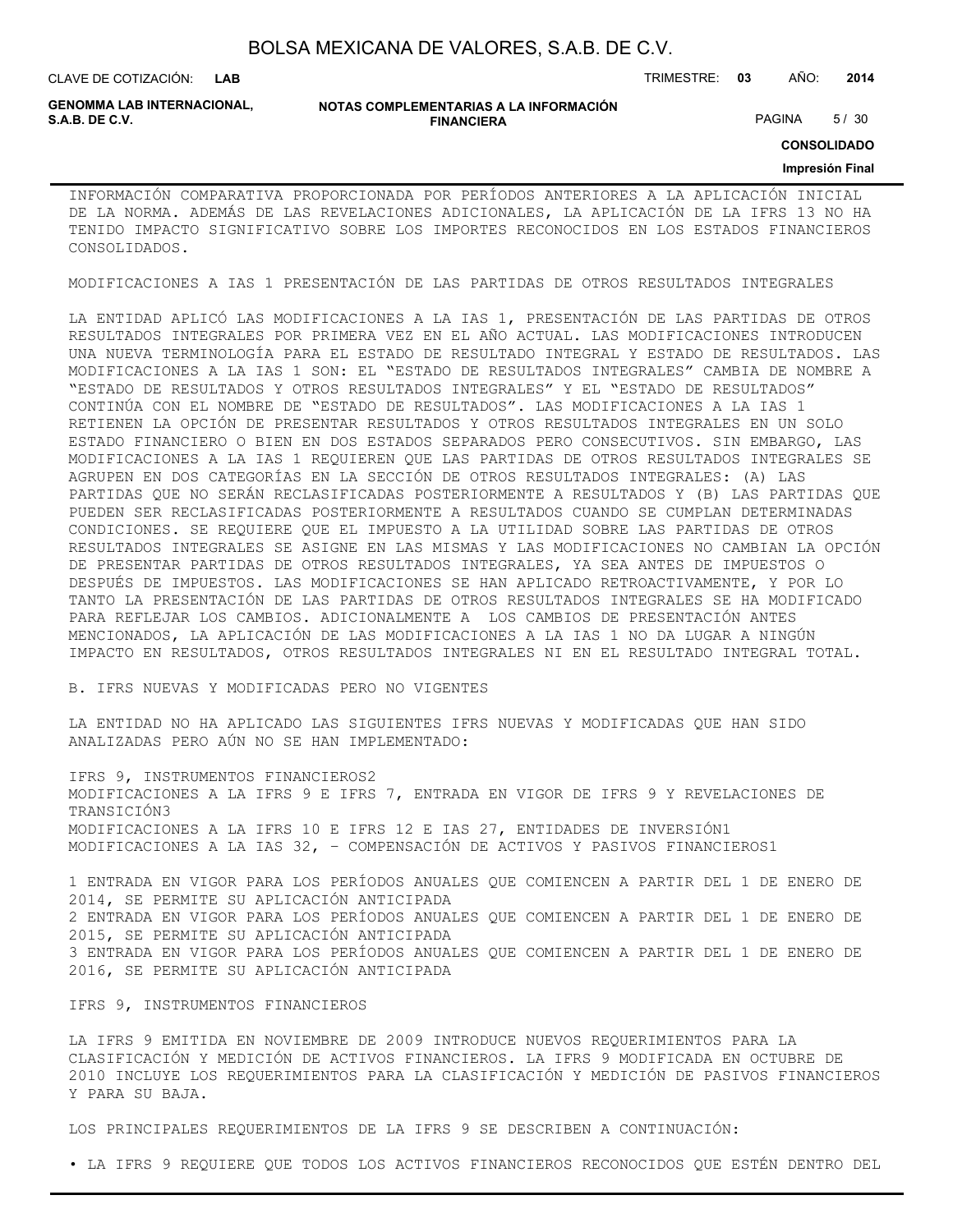CLAVE DE COTIZACIÓN: TRIMESTRE: **03** AÑO: **2014**

**GENOMMA LAB INTERNACIONAL,**

```
NOTAS COMPLEMENTARIAS A LA INFORMACIÓN
                        FINANCIERA
S.A.B. DE C.V. PAGINA 6 / 30
```
**CONSOLIDADO**

#### **Impresión Final**

ALCANCE DE IAS 39, INSTRUMENTOS FINANCIEROS: RECONOCIMIENTO Y MEDICIÓN SEAN MEDIDOS POSTERIORMENTE A COSTO AMORTIZADO O A VALOR RAZONABLE. ESPECÍFICAMENTE, LAS INVERSIONES DE DEUDA EN UN MODELO DE NEGOCIOS CUYO OBJETIVO ES COBRAR LOS FLUJOS DE EFECTIVO CONTRACTUALES Y QUE TENGAN FLUJOS DE EFECTIVO CONTRACTUALES QUE SEAN EXCLUSIVAMENTE PAGOS DE CAPITAL E INTERESES SOBRE EL CAPITAL EN CIRCULACIÓN GENERALMENTE SE MIDEN A COSTO AMORTIZADO AL FINAL DE LOS PERIODOS CONTABLES POSTERIORES. TODAS LAS DEMÁS INVERSIONES DE DEUDA Y DE CAPITAL SE MIDEN A SUS VALORES RAZONABLES AL FINAL DE LOS PERIODOS CONTABLES POSTERIORES. ADICIONALMENTE, BAJO IFRS 9, LAS ENTIDADES PUEDEN HACER LA ELECCIÓN IRREVOCABLE DE PRESENTAR LOS CAMBIOS POSTERIORES EN EL VALOR RAZONABLE DE UNA INVERSIÓN DE CAPITAL (QUE NO ES MANTENIDA CON FINES DE NEGOCIACIÓN) EN OTRAS PARTIDAS DE LA UTILIDAD INTEGRAL, CON INGRESOS POR DIVIDENDOS GENERALMENTE RECONOCIDOS EN LA (PÉRDIDA) UTILIDAD NETA DEL AÑO.

• EL EFECTO MÁS SIGNIFICATIVO DE LA IFRS 9 CON RESPECTO A LA CLASIFICACIÓN Y MEDICIÓN DE ACTIVOS FINANCIEROS SE RELACIONA CON EL TRATAMIENTO CONTABLE DE LOS CAMBIOS EN EL VALOR RAZONABLE DE UN PASIVO FINANCIERO (DESIGNADO COMO A VALOR RAZONABLE A TRAVÉS DE RESULTADOS) ATRIBUIBLE A CAMBIOS EN EL RIESGO DE CRÉDITO DE DICHO PASIVO. ESPECÍFICAMENTE, BAJO LA IFRS 9, PARA LOS PASIVOS FINANCIEROS DESIGNADOS COMO A VALOR RAZONABLE A TRAVÉS DE RESULTADOS, EL MONTO DE LOS CAMBIOS EN EL VALOR RAZONABLE DEL PASIVO FINANCIERO QUE ES ATRIBUIBLE A CAMBIOS EN EL RIESGO DE CRÉDITO DE DICHO PASIVO SE PRESENTA BAJO OTROS RESULTADOS INTEGRALES, SALVO QUE EL RECONOCIMIENTO DE LOS EFECTOS DE LOS CAMBIOS EN EL RIESGO DE CRÉDITO DEL PASIVO DENTRO DE OTROS RESULTADOS INTEGRALES CREARÁ O INCREMENTARÁ UNA DISCREPANCIA CONTABLE EN EL ESTADO DE RESULTADOS. LOS CAMBIOS EN EL VALOR RAZONABLE ATRIBUIBLES AL RIESGO DE CRÉDITO DEL PASIVO FINANCIERO NO SE RECLASIFICAN POSTERIORMENTE AL ESTADO DE RESULTADOS. ANTERIORMENTE, CONFORME A IAS 39, EL MONTO COMPLETO DEL CAMBIO EN EL VALOR RAZONABLE DEL PASIVO FINANCIERO DESIGNADO COMO A VALOR RAZONABLE A TRAVÉS DE LA UTILIDAD O PÉRDIDA SE PRESENTÓ EN EL ESTADO DE RESULTADOS.

LA ADMINISTRACIÓN DE LA ENTIDAD ANTICIPA QUE LA APLICACIÓN DE LA IFRS 9 PUEDA TENER UN IMPACTO IMPORTANTE EN LOS MONTOS REPORTADOS CON RESPECTO A LOS ACTIVOS Y PASIVOS FINANCIEROS DE LA ENTIDAD (POR EJEMPLO, LAS INVERSIONES DE LA ENTIDAD EN DOCUMENTOS REDIMIBLES QUE ACTUALMENTE SE CLASIFICAN COMO INVERSIONES DISPONIBLES PARA LA VENTA TENDRÁN QUE MEDIRSE A VALOR RAZONABLE AL FINAL DE LOS PERIODOS DE REPORTE SUBSIGUIENTES Y LOS CAMBIOS EN EL VALOR RAZONABLE SE RECONOCEN EN EL ESTADO DE RESULTADOS). SIN EMBARGO, NO ES PRÁCTICO PROPORCIONAR UN ESTIMADO RAZONABLE DE DICHO EFECTO HASTA QUE SE HAYA COMPLETADO UNA REVISIÓN DETALLADA.

MODIFICACIONES A LA IFRS 10 E IFRS 12 E IAS 27, ENTIDADES DE INVERSIÓN

LAS MODIFICACIONES A LA IFRS 10 DEFINEN UNA ENTIDAD DE INVERSIÓN Y REQUIEREN QUE LA ENTIDAD CUMPLA CON LA DEFINICIÓN DE UNA ENTIDAD DE INVERSIÓN PARA EFECTOS DE NO CONSOLIDAR SUS SUBSIDIARIAS SINO VALUARLAS A VALOR RAZONABLE CON CAMBIOS EN RESULTADOS, TANTO EN LOS ESTADOS FINANCIEROS CONSOLIDADOS COMO EN LOS SEPARADOS.

PARA CALIFICAR COMO UNA ENTIDAD DE INVERSIÓN, SE REQUIERE QUE LA ENTIDAD:

• OBTENGA FONDOS DE UNO O MÁS INVERSIONISTAS CON EL FIN DE PROPORCIONARLES SERVICIOS DE ADMINISTRACIÓN DE INVERSIONES

• COMPROMISO HACIA SU INVERSIONISTA O INVERSIONISTAS DE QUE EL PROPÓSITO DEL NEGOCIO ES INVERTIR LOS FONDOS EXCLUSIVAMENTE PARA GENERAR RETORNOS MEDIANTE LA APRECIACIÓN DE CAPITAL, INGRESOS POR INVERSIONES, O AMBOS,

• MEDIR Y EVALUAR EL DESEMPEÑO SUSTANCIALMENTE DE TODAS SUS INVERSIONES CON BASE EN EL VALOR RAZONABLE

LA ADMINISTRACIÓN DE LA ENTIDAD NO ESTIMA QUE LAS MODIFICACIONES A ENTIDADES DE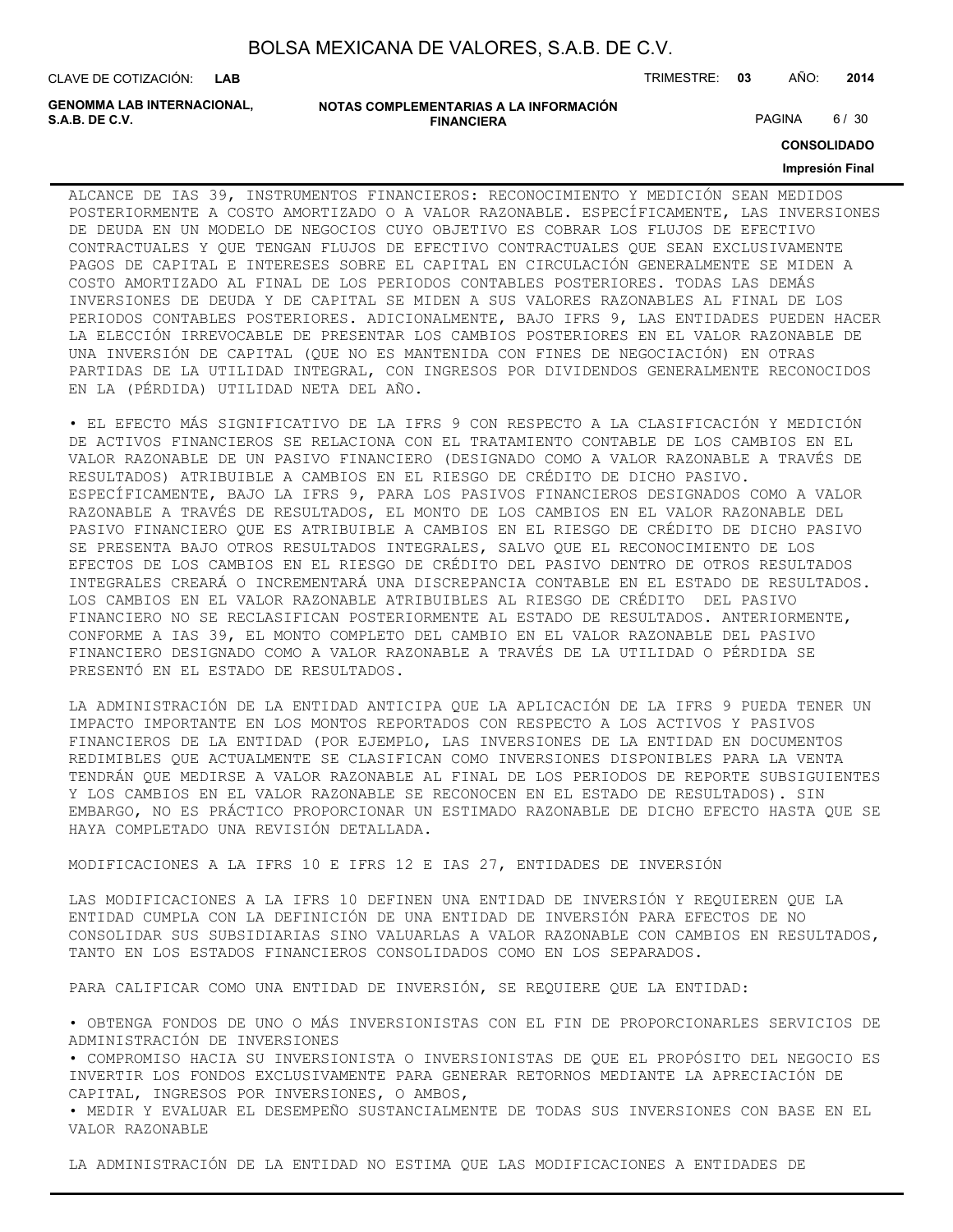**LAB**

CLAVE DE COTIZACIÓN: TRIMESTRE: **03** AÑO: **2014**

**GENOMMA LAB INTERNACIONAL, S.A.B. DE C.V.** PAGINA 27 / 30

**NOTAS COMPLEMENTARIAS A LA INFORMACIÓN FINANCIERA**

**CONSOLIDADO**

**Impresión Final**

INVERSIÓN TENDRÁN ALGÚN EFECTO SOBRE LOS ESTADOS FINANCIEROS CONSOLIDADOS DE LA ENTIDAD COMO ENTIDAD QUE NO ES UNA ENTIDAD DE INVERSIÓN.

LA ADMINISTRACIÓN DE LA ENTIDAD NO ANTICIPA QUE LAS MODIFICACIONES A LAS ENTIDADES DE INVERSIÓN TENDRÁN UN EFECTO EN LOS ESTADOS FINANCIEROS CONSOLIDADOS Y A QUE LA ENTIDAD NO CALIFICA COMO UNA ENTIDAD DE INVERSIÓN.

MODIFICACIONES A LA IAS 32, COMPENSACIÓN DE ACTIVOS Y PASIVOS FINANCIEROS

LAS MODIFICACIONES A LA IAS 32 ACLARAN LA APLICACIÓN DE LOS REQUERIMIENTOS EXISTENTES SOBRE LA COMPENSACIÓN DE ACTIVOS FINANCIEROS Y PASIVOS FINANCIEROS. EN ESPECÍFICO, LAS MODIFICACIONES ACLARAN EL SIGNIFICADO DE "TENGA, EN EL MOMENTO ACTUAL, EL DERECHO, EXIGIBLE LEGALMENTE, DE COMPENSAR LOS IMPORTES RECONOCIDOS" Y "TENGA LA INTENCIÓN DE LIQUIDAR POR EL IMPORTE NETO, O DE REALIZAR EL ACTIVO Y LIQUIDAR EL PASIVO SIMULTÁNEAMENTE".

LA ADMINISTRACIÓN DE LA ENTIDAD ESTIMA QUE LA APLICACIÓN DE ESTA NORMA REVISADA SOBRE LA COMPENSACIÓN DE ACTIVOS Y PASIVOS FINANCIEROS, NO TENDRÁ NINGÚN EFECTO EN LA PRESENTACIÓN DEL ESTADO CONSOLIDADO DE POSICIÓN FINANCIERA.

3. PRINCIPALES POLÍTICAS CONTABLES

A. DECLARACIÓN DE CUMPLIMIENTO

LOS ESTADOS FINANCIEROS CONSOLIDADOS DE LA ENTIDAD HAN SIDO PREPARADOS DE ACUERDO CON LAS IFRSS EMITIDAS POR EL CONSEJO DE NORMAS INTERNACIONALES DE CONTABILIDAD (IASB).

B. BASES DE MEDICIÓN LOS ESTADOS FINANCIEROS CONSOLIDADOS DE LA ENTIDAD HAN SIDO PREPARADOS SOBRE LA BASE DE COSTO HISTÓRICO EXCEPTO POR CIERTOS INSTRUMENTOS FINANCIEROS, QUE SE VALÚAN A SUS VALORES RAZONABLES AL CIERRE DE CADA PERIODO, COMO SE EXPLICA EN LAS POLÍTICAS CONTABLES INCLUIDAS MÁS ADELANTE.

I. COSTO HISTÓRICO

EL COSTO HISTÓRICO GENERALMENTE SE BASA EN EL VALOR RAZONABLE DE LA CONTRAPRESTACIÓN ENTREGADA A CAMBIO DE ACTIVOS.

II. VALOR RAZONABLE

EL VALOR RAZONABLE SE DEFINE COMO EL PRECIO QUE SE RECIBIRÍA POR VENDER UN ACTIVO O QUE SE PAGARÍA POR TRANSFERIR UN PASIVO EN UNA TRANSACCIÓN ORDENADA ENTRE PARTICIPANTES EN EL MERCADO A LA FECHA DE VALUACIÓN. INDEPENDIENTEMENTE DE SI ESE PRECIO ES OBSERVABLE O ESTIMADO UTILIZANDO DIRECTAMENTE OTRA TÉCNICA DE VALUACIÓN. AL ESTIMAR EL VALOR RAZONABLE DE UN ACTIVO O UN PASIVO, LA ENTIDAD TIENE EN CUENTA LAS CARACTERÍSTICAS DEL ACTIVO O PASIVO, SI LOS PARTICIPANTES DEL MERCADO TOMARÍAN ESAS CARACTERÍSTICAS AL MOMENTO DE FIJAR EL PRECIO DEL ACTIVO O PASIVO EN LA FECHA DE MEDICIÓN. EL VALOR RAZONABLE PARA PROPÓSITOS DE MEDICIÓN Y / O REVELACIÓN DE ESTOS ESTADOS FINANCIEROS CONSOLIDADOS SE DETERMINA DE FORMA TAL, A EXCEPCIÓN DE LAS TRANSACCIONES CON PAGOS BASADOS EN ACCIONES QUE ESTÁN DENTRO DEL ALCANCE DE LA IFRS 2, LAS OPERACIONES DE ARRENDAMIENTO QUE ESTÁN DENTRO DEL ALCANCE DE LA IAS 17, Y LAS MODIFICACIONES QUE TIENEN ALGUNAS SIMILITUDES CON VALOR RAZONABLE, PERO NO ES UN VALOR RAZONABLE, TALES COMO EL VALOR NETO DE REALIZACIÓN DE LA IAS 2 O EL VALOR EN USO DE LA IAS 36.

ADEMÁS, PARA EFECTOS DE INFORMACIÓN FINANCIERA, LAS MEDICIONES DE VALOR RAZONABLE SE CLASIFICAN EN EL NIVEL 1, 2 Ó 3 CON BASE EN AL GRADO EN QUE SE INCLUYEN DATOS DE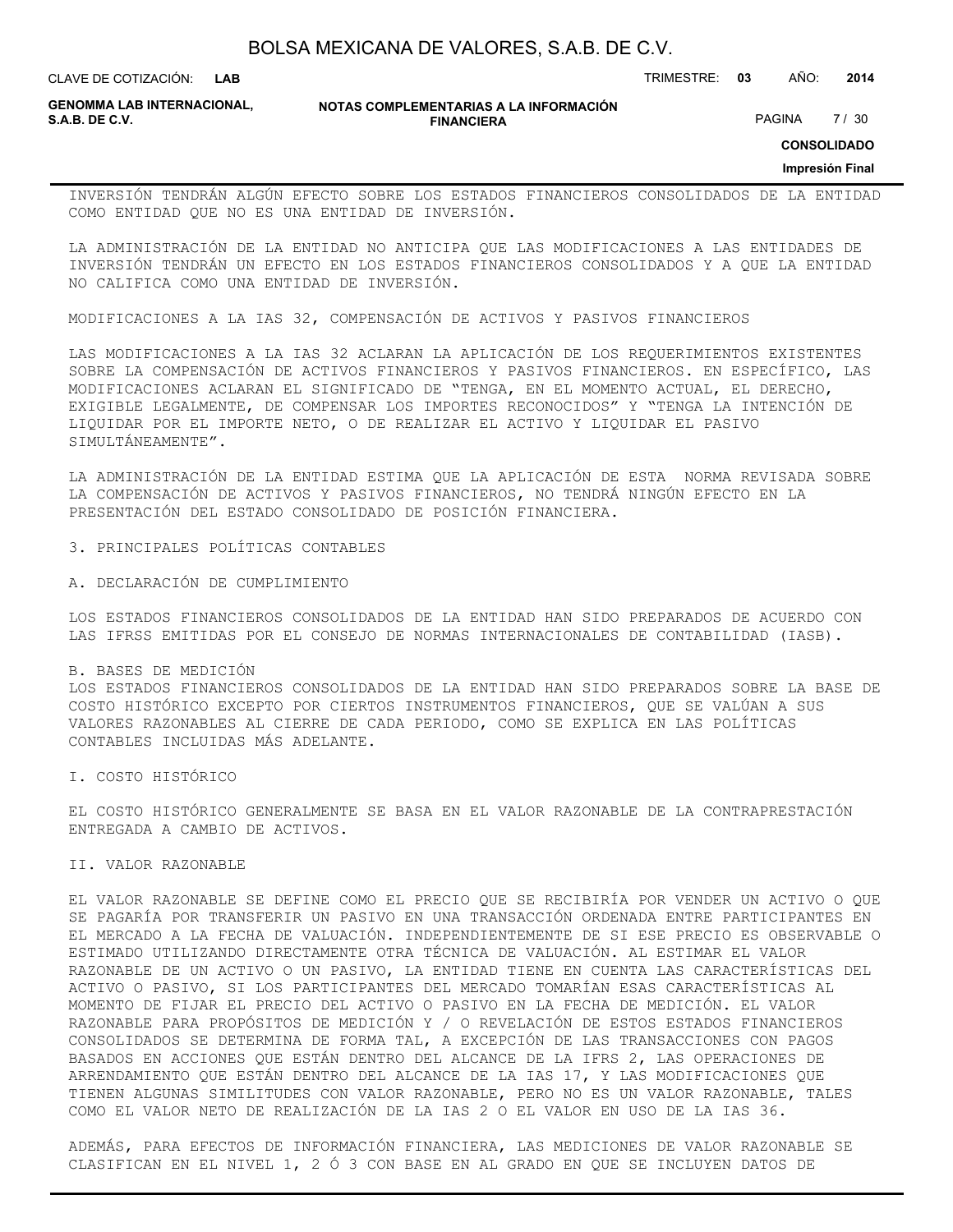**LAB**

CLAVE DE COTIZACIÓN: TRIMESTRE: **03** AÑO: **2014**

**GENOMMA LAB INTERNACIONAL,**

**NOTAS COMPLEMENTARIAS A LA INFORMACIÓN FINANCIERA S.A.B. DE C.V.** PAGINA 8 / 30

**CONSOLIDADO**

#### **Impresión Final**

ENTRADA OBSERVABLES EN LAS MEDICIONES Y SU IMPORTANCIA EN LA DETERMINACIÓN DEL VALOR RAZONABLE EN SU TOTALIDAD, LAS CUALES SE DESCRIBEN DE LA SIGUIENTE MANERA:

• NIVEL 1 SE CONSIDERAN PRECIOS DE COTIZACIÓN EN UN MERCADO ACTIVO PARA ACTIVOS O PASIVOS IDÉNTICOS;

• NIVEL 2 DATOS DE ENTRADA OBSERVABLES DISTINTOS DE LOS PRECIOS DE COTIZACIÓN DEL NIVEL 1, SEA DIRECTA O INDIRECTAMENTE,

• NIVEL 3 CONSIDERA DATOS DE ENTRADA NO OBSERVABLES.

C. BASES DE CONSOLIDACIÓN DE ESTADOS FINANCIEROS

LOS ESTADOS FINANCIEROS CONSOLIDADOS INCLUYEN LOS DE GENOMMA LAB Y LOS DE SUS SUBSIDIARIAS EN LAS QUE TIENE CONTROL. EL CONTROL SE OBTIENE CUANDO LA ENTIDAD CUMPLE CON LOS SIGUIENTES SUPUESTOS: A) TIENE PODER SOBRE LA ENTIDAD, B) ESTÁ EXPUESTO, O TIENE LOS DERECHOS A LOS RETORNOS VARIABLES DERIVADOS DE SU PARTICIPACIÓN EN DICHA ENTIDAD Y C) TIENE LA CAPACIDAD DE AFECTAR TALES RENDIMIENTOS A TRAVÉS DE SU PODER SOBRE LA ENTIDAD EN QUE INVIERTE. LA PARTICIPACIÓN ACCIONARIA EN SU CAPITAL SOCIAL SE MUESTRA A CONTINUACIÓN:

 PARTICIPACIÓN ENTIDAD 2014 2013 ACTIVIDAD

MÉXICO –

GENOMMA LABORATORIES MÉXICO, S. A. DE C. V. 100% 100% INVESTIGACIÓN Y DESARROLLO DE PRODUCTOS OTC Y PC TELEVISION PRODUCTS RETAIL, S. A. DE C. V. 100% 100% PRESTACIÓN DE SERVICIOS PROFESIONALES MEDICINAS Y MEDICAMENTOS NACIONALES, S. A. DE C. V. 100% 100% VENTA DE MEDICAMENTOS GENÉRICOS INICIATIVAS DE ÉXITO, S. A. DE C. V. 100% 100% VENTA DE PRODUCTOS OTC Y PC AERO LAB, S. A. DE C. V. 100% 100% SERVICIOS DE TRANSPORTACIÓN AÉREA SERVICIOS LOGÍSTICOS GENOMMA, S. A. DE C. V. (1) 100% - SERVICIOS LOGÍSTICOS INTERNACIONAL – GENOMMA LAB USA, INC. 100% 100% VENTA DE PRODUCTOS OTC Y PC LAB BRANDS INTERNATIONAL, LLC 70% 70% INVESTIGACIÓN Y DESARROLLO DE PRODUCTOS OTC Y PC GENOMMA LAB CENTROAMÉRICA, S. A. 100% 100% PRESTACIÓN DE SERVICIOS PROFESIONALES GENOMMA LAB PERÚ, S. A. 100% 100% VENTA DE PRODUCTOS OTC Y PC GENOMMA LAB CHILE, S. A. 100% 100% VENTA DE PRODUCTOS OTC Y PC GENOMMA LAB ECUADOR, S. A. 100% 100% VENTA DE PRODUCTOS OTC Y PC GENOMMA LABORATORIES ARGENTINA, S. A. 85% 85% VENTA DE PRODUCTOS OTC Y PC GENOMMA LAB COLOMBIA, LTDA 100% 100% VENTA DE PRODUCTOS OTC Y PC GENOMMA LABORATORIES DO BRASIL, LTDA 85% 85% VENTA DE PRODUCTOS OTC Y PC GENOMMA LAB DOMINICANA, S.R.L. 100% 100% VENTA DE PRODUCTOS OTC Y PC THE DUTCH-LATEM ROYALTY COMPANY, B. V(2) 100% 100% INVESTIGACIÓN Y DESARROLLO DE PRODUCTOS OTC Y PC

(1) ESTA ENTIDAD FUE CREADA EL 21 DE NOVIEMBRE DE 2013 Y SE DEDICA A LA LOGÍSTICA DEL CENTRO DE DISTRIBUCIÓN DOÑA ROSA. (2) ESTA ENTIDAD SE ADQUIRIÓ JUNTO CON EL PAQUETE DE LA LICENCIA LOSEC A EL 5 DE MAYO DE 2013.

LOS SALDOS Y OPERACIONES ENTRE LAS ENTIDADES CONSOLIDADAS HAN SIDO ELIMINADOS.

LAS PARTICIPACIONES NO CONTROLADORAS EN LAS SUBSIDIARIAS SE IDENTIFICAN DE MANERA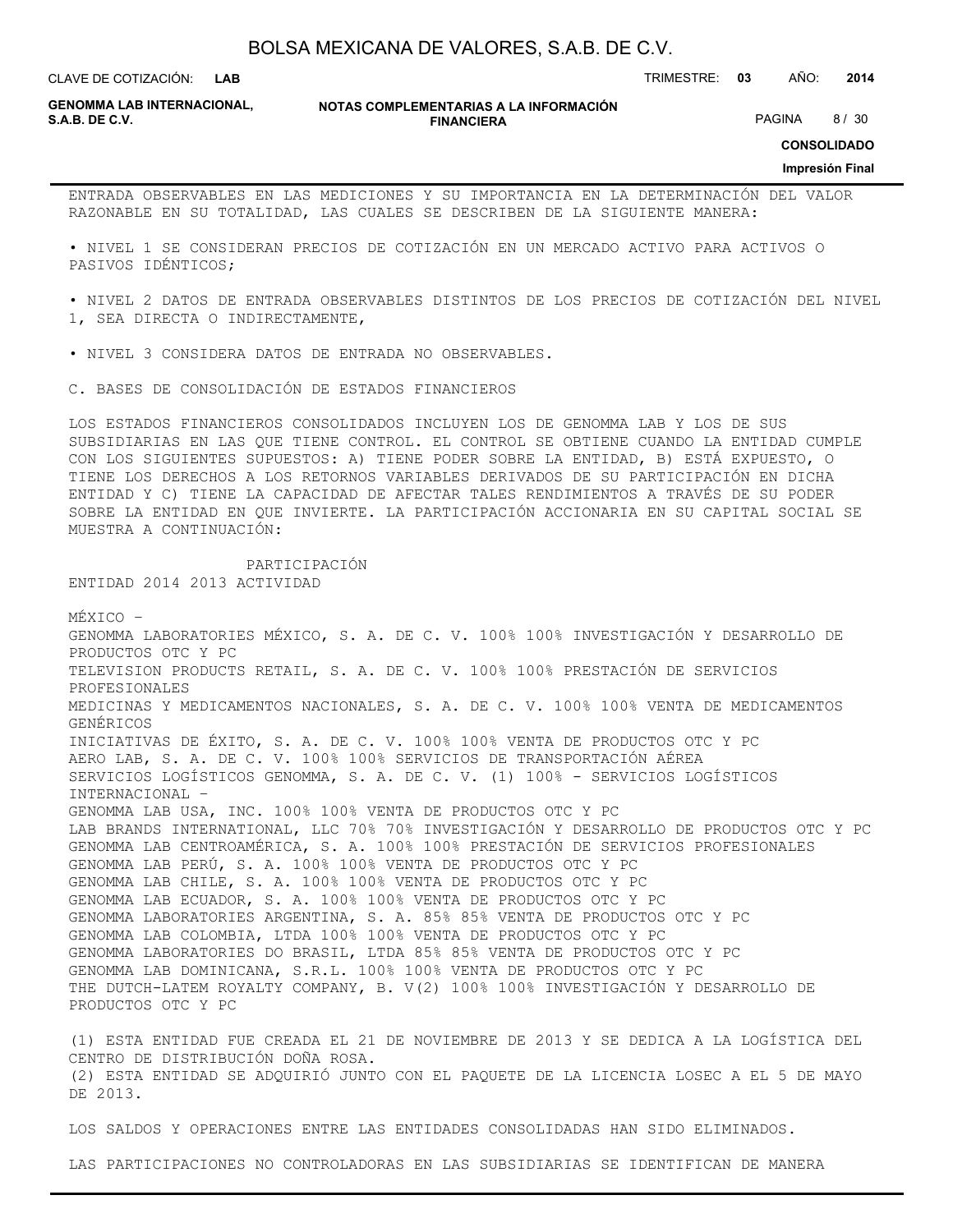| BOLSA MEXICANA DE VALORES, S.A.B. DE C.V. |  |  |
|-------------------------------------------|--|--|
|-------------------------------------------|--|--|

CLAVE DE COTIZACIÓN: TRIMESTRE: **03** AÑO: **2014 LAB**

**GENOMMA LAB INTERNACIONAL,**

```
NOTAS COMPLEMENTARIAS A LA INFORMACIÓN
                        FINANCIERA
S.A.B. DE C.V. PAGINA 9 / 30
```
**CONSOLIDADO**

#### **Impresión Final**

SEPARADA RESPECTO A LAS INVERSIONES QUE LA ENTIDAD TIENE EN ELLAS. LAS PARTICIPACIONES NO CONTROLADORAS PUEDEN SER INICIALMENTE VALUADAS YA SEA A SU VALOR RAZONABLE O A LA PARTICIPACIÓN PROPORCIONAL DE LAS PARTICIPACIONES NO CONTROLADORAS SOBRE EL VALOR RAZONABLE DE LOS ACTIVOS NETOS IDENTIFICABLES DE LA ENTIDAD ADQUIRIDA. LA ELECCIÓN DE LA BASE DE VALUACIÓN SE HACE DE MANERA INDIVIDUAL POR CADA OPERACIÓN. POSTERIORMENTE A LA ADQUISICIÓN, EL VALOR EN LIBROS DE LAS PARTICIPACIONES CONTROLADORAS REPRESENTA EL IMPORTE DE DICHAS PARTICIPACIONES AL RECONOCIMIENTO INICIAL MÁS LA PORCIÓN DE LAS PARTICIPACIONES NO CONTROLADORAS POSTERIORES DEL ESTADO DE VARIACIONES EN EL CAPITAL CONTABLE. EL RESULTADO INTEGRAL SE ATRIBUYE A LAS PARTICIPACIONES NO CONTROLADORAS AÚN SI DA LUGAR A UN DÉFICIT EN ÉSTAS.

I. SUBSIDIARIAS - LAS SUBSIDIARIAS SON TODAS LAS ENTIDADES SOBRE LAS QUE LA ENTIDAD TIENE CONTROL AL CUMPLIR CON LAS TRES SIGUIENTES CARACTERÍSTICAS: A) TIENE PODER SOBRE LA ENTIDAD, B) ESTÁ EXPUESTO, O TIENE LOS DERECHOS A LOS RETORNOS VARIABLES DERIVADOS DE SU PARTICIPACIÓN EN DICHA ENTIDAD Y C) TIENE LA CAPACIDAD DE AFECTAR TALES RENDIMIENTOS A TRAVÉS DE SU PODER SOBRE LA ENTIDAD EN QUE INVIERTE. LA EXISTENCIA Y EFECTOS DE LOS DERECHOS POTENCIALES DE VOTO QUE SON ACTUALMENTE EJERCIBLES O CONVERTIBLES SE CONSIDERAN AL EVALUAR SI LA ENTIDAD CONTROLA A OTRA ENTIDAD. LAS SUBSIDIARIAS SE CONSOLIDAN DESDE LA FECHA EN QUE SU CONTROL SE TRANSFIERE A LA ENTIDAD, Y SE DEJAN DE CONSOLIDAR DESDE LA FECHA EN LA QUE SE PIERDE EL CONTROL.

LAS POLÍTICAS CONTABLES DE LAS SUBSIDIARIAS HAN SIDO MODIFICADAS CUANDO HA SIDO NECESARIO, PARA ASEGURAR QUE EXISTA UNA CONSISTENCIA CON LAS POLÍTICAS ADOPTADAS POR LA ENTIDAD.

II. ASOCIADA - LA ENTIDAD EJERCE INFLUENCIA SIGNIFICATIVA SOBRE TELEVISA CONSUMER PRODUCTS, LLP PERO NO CUMPLE CON LAS CONDICIONES NECESARIAS PARA EJERCER CONTROL. LA ENTIDAD MANTIENE UNA PARTICIPACIÓN ACCIONARIA DEL 49% DE LOS DERECHOS A VOTO. LA INVERSIÓN EN ASOCIADA SE RECONOCE INICIALMENTE AL COSTO HISTÓRICO Y POSTERIORMENTE A TRAVÉS DEL MÉTODO DE PARTICIPACIÓN.

III. NEGOCIO CONJUNTO – LA ENTIDAD JUNTO CON SUS SOCIOS MANTIENEN CONTROL CONJUNTO SOBRE GRUPO MARZAM PARA COMBINAR SUS OPERACIONES, RECURSOS Y EXPERIENCIA PARA VENDER Y DISTRIBUIR DE MANERA CONJUNTA LOS PRODUCTOS OTC Y PC.

D. CONVERSIÓN DE ESTADOS FINANCIEROS DE OPERACIONES EXTRANJERAS - PARA CONSOLIDAR LOS ESTADOS FINANCIEROS DE SUBSIDIARIAS EXTRANJERAS, ÉSTOS SE MODIFICAN EN LA MONEDA DE REGISTRO PARA PRESENTARSE EN PESOS MEXICANOS, CONSIDERANDO LAS SIGUIENTES METODOLOGÍAS:

- LAS OPERACIONES EXTRANJERAS CUYA MONEDA DE REGISTRO Y FUNCIONAL ES LA MISMA, CONVIERTEN SUS ESTADOS FINANCIEROS UTILIZANDO LOS SIGUIENTES TIPOS DE CAMBIO:1) DE CIERRE PARA LOS ACTIVOS Y PASIVOS, 2) HISTÓRICO PARA EL CAPITAL CONTABLE Y 3) EL DE LA FECHA DE DEVENGAMIENTO PARA LOS INGRESOS, COSTOS Y GASTOS. LOS EFECTOS DE CONVERSIÓN SE REGISTRAN EN EL CAPITAL CONTABLE.

- LAS OPERACIONES EXTRANJERAS CUYA MONEDA FUNCIONAL NO ES LA MISMA CONVIERTEN SUS ESTADOS FINANCIEROS DE LA MONEDA DE REGISTRO A LA MONEDA FUNCIONAL, UTILIZANDO LOS SIGUIENTES TIPOS DE CAMBIO: 1) DE CIERRE PARA LOS ACTIVOS Y PASIVOS MONETARIOS, 2) HISTÓRICO PARA ACTIVOS NO MONETARIOS, PASIVOS NO MONETARIOS Y CAPITAL CONTABLE Y 3) EL DE LA FECHA DE DEVENGAMIENTO PARA LOS INGRESOS, COSTOS Y GASTOS, EXCEPTO LOS QUE PROVIENEN DE PARTIDAS NO MONETARIAS QUE SE CONVIERTEN AL TIPO DE CAMBIO HISTÓRICO DE LA PARTIDA NO MONETARIA; LOS EFECTOS DE CONVERSIÓN, SE REGISTRAN EN EL RESULTADO INTEGRAL DE FINANCIAMIENTO. POSTERIORMENTE, PARA CONVERTIR LOS ESTADOS FINANCIEROS DE LA MONEDA FUNCIONAL AL PESO MEXICANO, SE UTILIZAN LOS SIGUIENTES TIPOS DE CAMBIO:1) DE CIERRE PARA LOS ACTIVOS Y PASIVOS Y 2) HISTÓRICO PARA EL CAPITAL CONTABLE, Y 3) EL DE LA FECHA DE DEVENGAMIENTO PARA TODOS LOS INGRESOS, COSTOS Y GASTOS. LOS EFECTOS DE CONVERSIÓN SE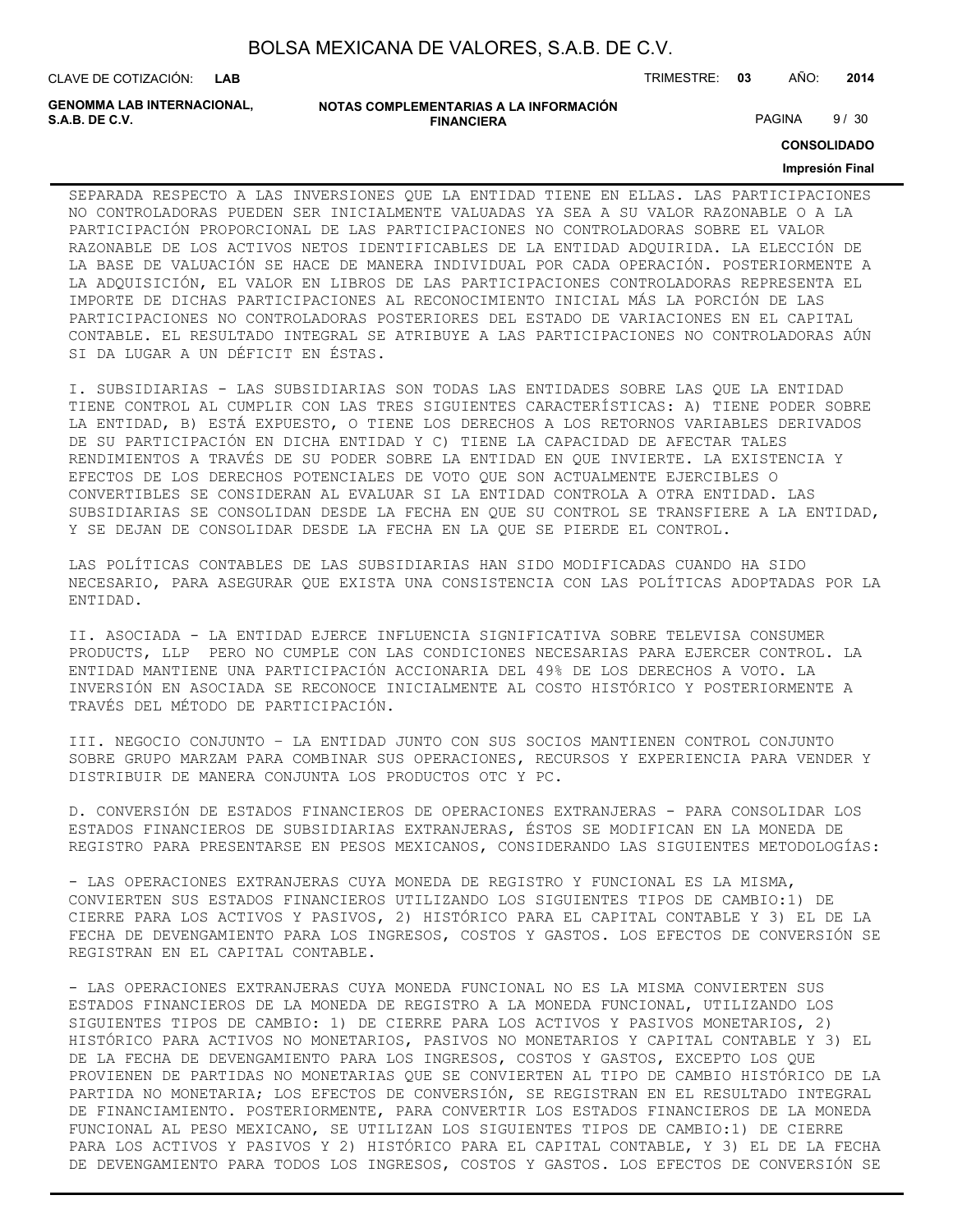CLAVE DE COTIZACIÓN: TRIMESTRE: **03** AÑO: **2014**

**GENOMMA LAB INTERNACIONAL,**

**NOTAS COMPLEMENTARIAS A LA INFORMACIÓN FINANCIERA**

PAGINA 10 / 30

**CONSOLIDADO**

#### **Impresión Final**

REGISTRAN EN EL CAPITAL CONTABLE. EN EL CASO DE OPERACIONES EXTRANJERAS QUE OPERAN EN UN ENTORNO ECONÓMICO INFLACIONARIO, PRIMERO REEXPRESAN SUS ESTADOS FINANCIEROS EN MONEDA DE PODER ADQUISITIVO AL CIERRE DEL EJERCICIO, UTILIZANDO EL ÍNDICE DE PRECIOS DEL PAÍS DE ORIGEN DE LA MONEDA FUNCIONAL, Y POSTERIORMENTE LOS CONVIERTEN UTILIZANDO EL TIPO DE CAMBIO DE CIERRE PARA TODAS LAS PARTIDAS; LOS EFECTOS DE CONVERSIÓN, SE REGISTRAN EN EL CAPITAL CONTABLE.¬

LAS MONEDAS DE REGISTRO Y FUNCIONAL DE LAS OPERACIONES EXTRANJERAS Y LOS TIPOS DE CAMBIO UTILIZADOS EN LOS DIFERENTES PROCESOS DE CONVERSIÓN, SON COMO SIGUE:

ENTIDAD MONEDA DE REGISTRO TIPO DE CAMBIO PARA CONVERTIR DE MONEDA DE REGISTRO A MONEDA FUNCIONAL TIPO DE CAMBIO PARA CONVERTIR DE MONEDA FUNCIONAL A PESO MEXICANO

GENOMMA LAB USA, INC. DÓLAR ESTADOUNIDENSE 1.0000 13.4891 LAB BRANDS INTERNATIONAL, LLC DÓLAR ESTADOUNIDENSE 1.0000 13.4891 GENOMMA LAB CENTROAMÉRICA, S. A. DÓLAR ESTADOUNIDENSE 1.0000 13.4891 GENOMMA LAB DOMINICANA, S. R. L. PESO DOMINICANO 0.0231 13.4891 GENOMMA LAB PERÚ, S. A. SOL 0.3511 13.4891 GENOMMA LAB CHILE, S. A. PESO CHILENO 0.0017 13.4891 GENOMMA LAB ECUADOR, S. A. DÓLAR ESTADOUNIDENSE 1.0000 13.4891 GENOMMA LABORATORIES ARGENTINA, S. A. PESO ARGENTINO 0.1185 13.4891 GENOMMA LAB COLOMBIA, LTDA PESO COLOMBIANO 0.0005 13.4891 GENOMMA LABORATORIES DO BRASIL, LTDA REAL 0.4116 13.4891 GENOMMA LABORATORIOS MÉDICOS, S. L. EURO 1.2687 13.4891 THE DUTCH -LATEM ROYALTY COMPANY, B. V. DÓLAR ESTADOUNIDENSE 1.0000 13.4891

LA MONEDA FUNCIONAL DE LA ENTIDAD ES EL PESO MEXICANO Y LA MONEDA FUNCIONAL DE LAS SUBSIDIARIAS DE LA ENTIDAD ES EL DÓLAR ESTADOUNIDENSE. DEBIDO A QUE LA ENTIDAD MANTIENE INVERSIONES EN SUBSIDIARIAS EN EL EXTRANJERO, CUYA MONEDA FUNCIONAL NO ES EL PESO MEXICANO, SE ENCUENTRA EXPUESTA A UN RIESGO DE CONVERSIÓN DE MONEDA EXTRANJERA. ASIMISMO, SE MANTIENEN ACTIVOS Y PASIVOS MONETARIOS DENOMINADOS EN DIVERSAS MONEDAS, PRINCIPALMENTE EL DÓLAR ESTADOUNIDENSE, Y EXISTE UNA EXPOSICIÓN AL RIESGO CAMBIARIO, ATRIBUIBLE A OPERACIONES COMERCIALES Y PROVEEDURÍA DE INSUMOS, DURANTE EL CURSO NORMAL DEL NEGOCIO, ASÍ COMO POR LA POSICIÓN EN MONEDA EXTRANJERA.

#### E. ACTIVOS FINANCIEROS

LOS ACTIVOS FINANCIEROS SE RECONOCEN CUANDO LA ENTIDAD SE CONVIERTE EN UNA PARTE DE LAS DISPOSICIONES CONTRACTUALES DE LOS INSTRUMENTOS.

LOS ACTIVOS FINANCIEROS SE VALÚAN INICIALMENTE A SU VALOR RAZONABLE. LOS COSTOS DE LA TRANSACCIÓN QUE SON DIRECTAMENTE ATRIBUIBLES A LA ADQUISICIÓN O EMISIÓN DE ACTIVOS FINANCIEROS (DISTINTOS DE LOS ACTIVOS FINANCIEROS A VALOR RAZONABLE CON CAMBIOS EN RESULTADOS) SE SUMAN O REDUCEN DEL VALOR RAZONABLE DE LOS ACTIVOS FINANCIEROS, EN SU CASO, EN EL RECONOCIMIENTO INICIAL. LOS COSTOS DE TRANSACCIÓN DIRECTAMENTE ATRIBUIBLES A LA ADQUISICIÓN DE ACTIVOS FINANCIEROS A SU VALOR RAZONABLE CON CAMBIOS EN RESULTADOS SE RECONOCEN INMEDIATAMENTE EN RESULTADOS.

LOS ACTIVOS FINANCIEROS SE CLASIFICAN EN LAS SIGUIENTES CATEGORÍAS: ACTIVOS FINANCIEROS 'A VALOR RAZONABLE CON CAMBIOS A TRAVÉS DE RESULTADOS' COSTO AMORTIZADO, INVERSIONES 'CONSERVADAS AL VENCIMIENTO', ACTIVOS FINANCIEROS 'DISPONIBLES PARA SU VENTA' Y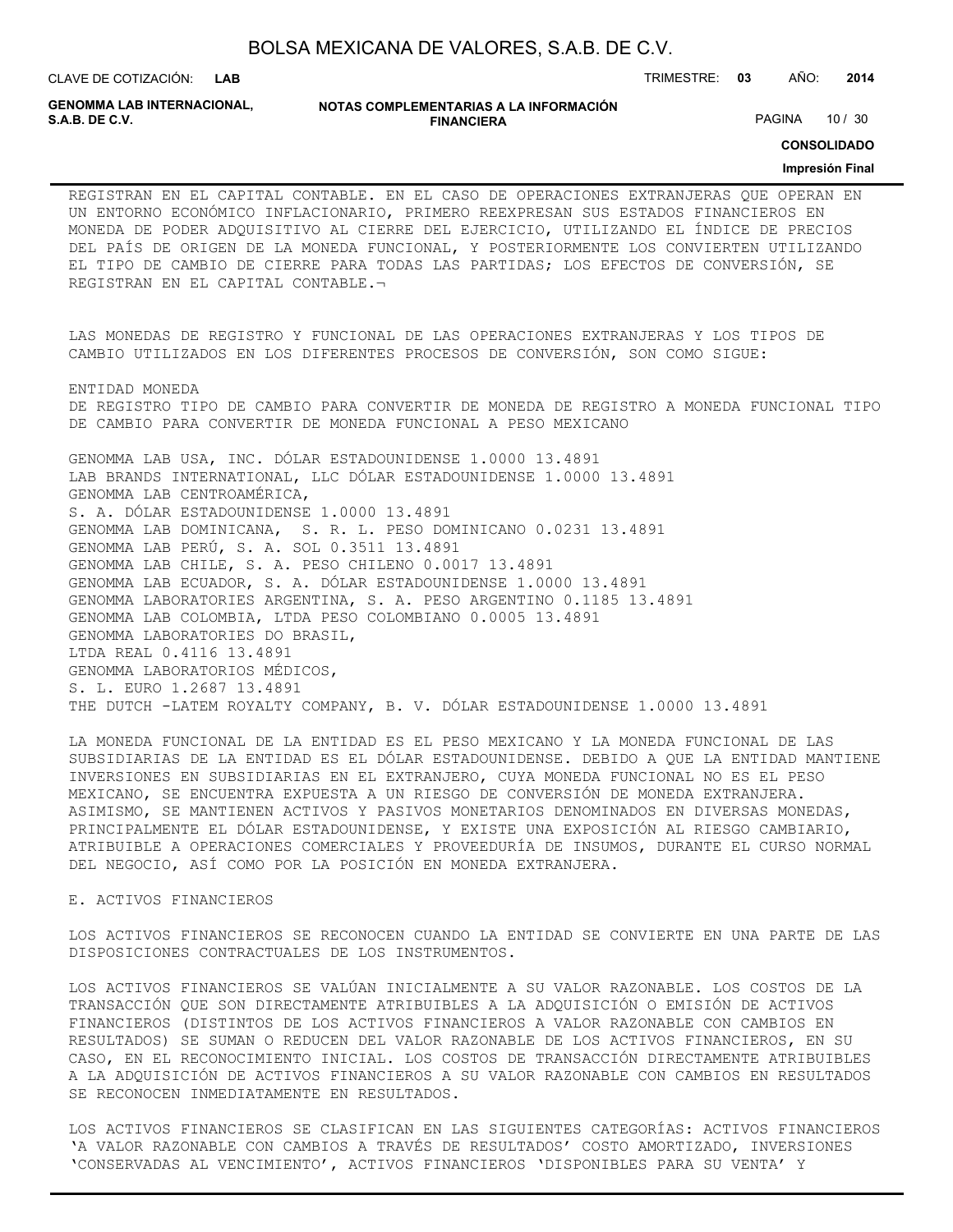**LAB**

CLAVE DE COTIZACIÓN: TRIMESTRE: **03** AÑO: **2014**

**GENOMMA LAB INTERNACIONAL,**

#### **NOTAS COMPLEMENTARIAS A LA INFORMACIÓN FINANCIERA**

PAGINA 11 / 30

### **CONSOLIDADO**

#### **Impresión Final**

'PRÉSTAMOS Y CUENTAS POR COBRAR'. LA CLASIFICACIÓN DEPENDE DE LA NATURALEZA Y PROPÓSITO DE LOS ACTIVOS FINANCIEROS Y SE DETERMINA AL MOMENTO DEL RECONOCIMIENTO INICIAL. A LA FECHA DE INFORME DE LOS ESTADOS FINANCIEROS CONSOLIDADOS, LA ENTIDAD SÓLO CONTABA CON INSTRUMENTOS FINANCIEROS CLASIFICADOS COMO PRÉSTAMOS Y CUENTAS POR COBRAR.

- MÉTODO DE LA TASA DE INTERÉS EFECTIVA

EL MÉTODO DE TASA DE INTERÉS EFECTIVA ES UN MÉTODO PARA CALCULAR EL COSTO AMORTIZADO DE UN INSTRUMENTO FINANCIERO Y DE ASIGNACIÓN DEL INGRESO O COSTO FINANCIERO DURANTE EL PERIODO RELEVANTE. LA TASA DE INTERÉS EFECTIVA ES LA TASA QUE DESCUENTA LOS INGRESOS FUTUROS DE EFECTIVO ESTIMADOS (INCLUYENDO TODOS LOS HONORARIOS Y PUNTOS BASE PAGADOS O RECIBIDOS QUE FORMAN PARTE INTEGRAL DE LA TASA DE INTERÉS EFECTIVA, COSTOS DE LA TRANSACCIÓN Y OTRAS PRIMAS O DESCUENTOS) DURANTE LA VIDA ESPERADA DEL INSTRUMENTO DE ACTIVO O PASIVO DEUDA O, CUANDO ES APROPIADO, UN PERIODO MENOR, AL VALOR EN LIBROS NETO AL MOMENTO DEL RECONOCIMIENTO INICIAL.

LOS INGRESOS SE RECONOCEN CON BASE EN EL INTERÉS EFECTIVO PARA INSTRUMENTOS DE DEUDA DISTINTOS A AQUELLOS ACTIVOS FINANCIEROS CLASIFICADOS COMO A VALOR RAZONABLE CON CAMBIOS A TRAVÉS DE RESULTADOS.

- PRÉSTAMOS Y CUENTAS POR COBRAR

LAS CUENTAS POR COBRAR A CLIENTES, PRÉSTAMOS Y OTRAS CUENTAS POR COBRAR CON PAGOS FIJOS O DETERMINABLES, QUE NO SE NEGOCIAN EN UN MERCADO ACTIVO, SE CLASIFICAN COMO PRÉSTAMOS Y CUENTAS POR COBRAR. LOS PRÉSTAMOS Y CUENTAS POR COBRAR SE VALÚAN AL COSTO AMORTIZADO USANDO EL MÉTODO DE INTERÉS EFECTIVO, MENOS CUALQUIER DETERIORO. LOS INGRESOS POR INTERESES SE RECONOCEN APLICANDO LA TASA DE INTERÉS EFECTIVA, EXCEPTO POR LAS CUENTAS POR COBRAR A CORTO PLAZO EN CASO DE QUE EL RECONOCIMIENTO DE INTERESES SEA POCO IMPORTANTE.

- DETERIORO DE ACTIVOS FINANCIEROS

LOS ACTIVOS FINANCIEROS DISTINTOS A LOS ACTIVOS FINANCIEROS A VALOR RAZONABLE CON CAMBIOS A TRAVÉS DE RESULTADOS, SE SUJETAN A PRUEBAS PARA EFECTOS DE DETERIORO AL FINAL DE CADA PERIODO SOBRE EL CUAL SE INFORMA. SE CONSIDERA QUE LOS ACTIVOS FINANCIEROS ESTÁN DETERIORADOS, CUANDO EXISTE EVIDENCIA OBJETIVA QUE, COMO CONSECUENCIA DE UNO O MÁS EVENTOS QUE HAYAN OCURRIDO DESPUÉS DEL RECONOCIMIENTO INICIAL DEL ACTIVO FINANCIERO, LOS FLUJOS DE EFECTIVO FUTUROS ESTIMADOS DEL ACTIVO FINANCIERO HAN SIDO AFECTADOS.

LA EVIDENCIA OBJETIVA DE DETERIORO PODRÍA INCLUIR:

- DIFICULTADES FINANCIERAS SIGNIFICATIVAS DEL EMISOR O CONTRAPARTE;
- INCUMPLIMIENTO EN EL PAGO DE LOS INTERESES O EL PRINCIPAL;
- ES PROBABLE QUE EL PRESTATARIO ENTRE EN QUIEBRA O EN UNA REORGANIZACIÓN FINANCIERA; O

• LA DESAPARICIÓN DE UN MERCADO ACTIVO PARA EL ACTIVO FINANCIERO DEBIDO A DIFICULTADES FINANCIERAS.

PARA CIERTAS CATEGORÍAS DE ACTIVOS FINANCIEROS, COMO CUENTAS POR COBRAR A CLIENTES, LOS ACTIVOS QUE SE HAN SUJETADO A PRUEBAS PARA EFECTOS DE DETERIORO Y QUE NO HAN SUFRIDO DETERIORO EN FORMA INDIVIDUAL, SE INCLUYEN EN LA EVALUACIÓN DE DETERIORO SOBRE UNA BASE COLECTIVA. ENTRE LA EVIDENCIA OBJETIVA DE QUE UNA CARTERA DE CUENTAS POR COBRAR PODRÍA ESTAR DETERIORADA, SE PODRÍA INCLUIR LA EXPERIENCIA PASADA DE LA ENTIDAD CON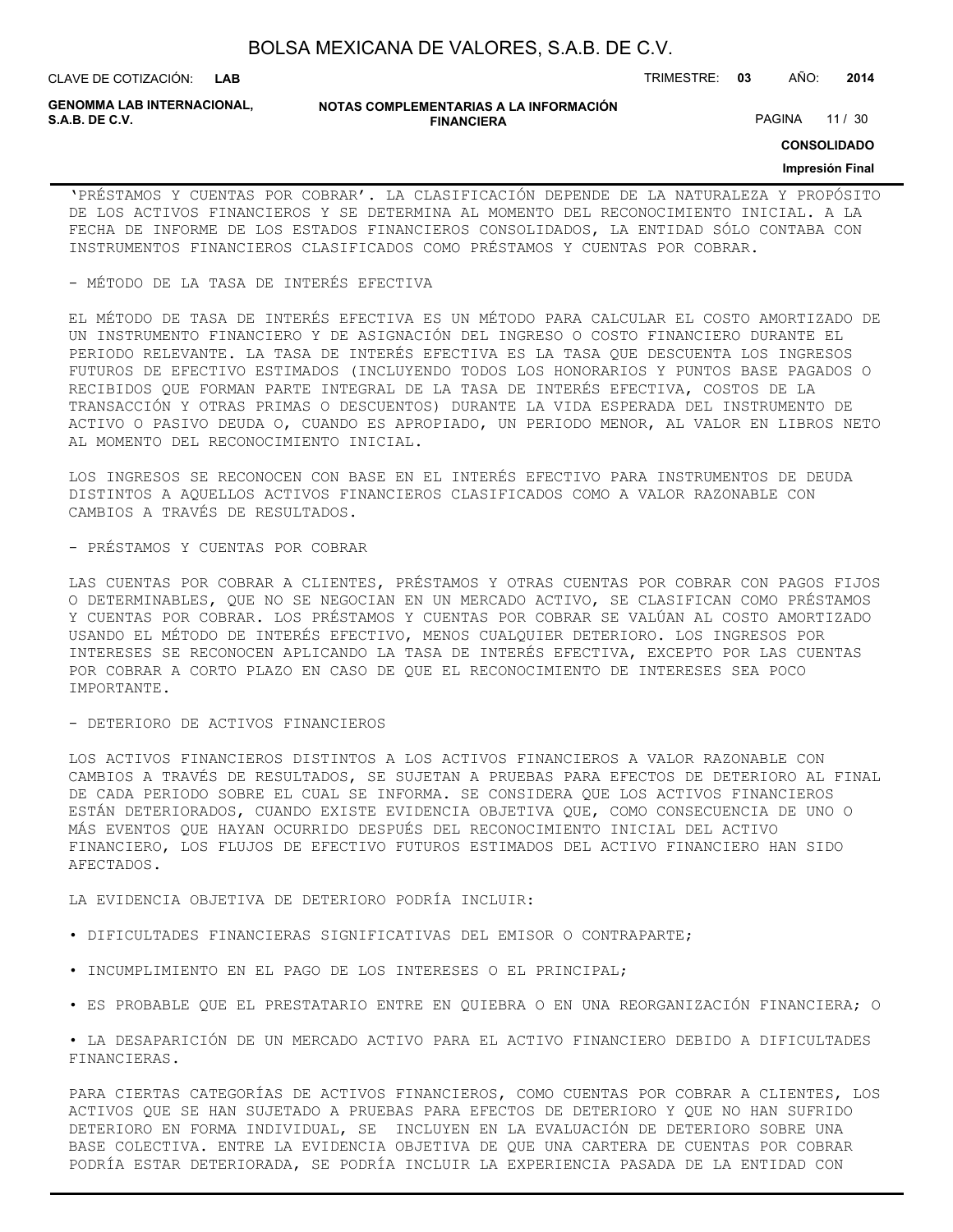| BOLSA MEXICANA DE VALORES, S.A.B. DE C.V. |  |  |
|-------------------------------------------|--|--|
|-------------------------------------------|--|--|

CLAVE DE COTIZACIÓN: TRIMESTRE: **03** AÑO: **2014**

**GENOMMA LAB INTERNACIONAL,**

**NOTAS COMPLEMENTARIAS A LA INFORMACIÓN FINANCIERA**

PAGINA 12 / 30

**CONSOLIDADO**

#### **Impresión Final**

RESPECTO A LA COBRANZA, UN INCREMENTO EN EL NÚMERO DE PAGOS ATRASADOS EN LA CARTERA QUE SUPEREN EL PERIODO DE CRÉDITO PROMEDIO DE 90 DÍAS, ASÍ COMO CAMBIOS OBSERVABLES EN LAS CONDICIONES ECONÓMICAS NACIONALES Y LOCALES QUE SE CORRELACIONEN CON EL INCUMPLIMIENTO EN LOS PAGOS.

PARA LOS ACTIVOS FINANCIEROS QUE SE REGISTRAN AL COSTO AMORTIZADO, EL IMPORTE DE LA PÉRDIDA POR DETERIORO QUE SE RECONOCE ES LA DIFERENCIA ENTRE EL VALOR EN LIBROS DEL ACTIVO Y EL VALOR PRESENTE DE LOS COBROS FUTUROS, DESCONTADOS A LA TASA DE INTERÉS EFECTIVA ORIGINAL DEL ACTIVO FINANCIERO.

PARA LOS ACTIVOS FINANCIEROS QUE SE CONTABILICEN AL COSTO, EL IMPORTE DE LA PÉRDIDA POR DETERIORO SE CALCULA COMO LA DIFERENCIA ENTRE EL VALOR EN LIBROS DEL ACTIVO Y EL VALOR PRESENTE DE LOS FLUJOS FUTUROS DE EFECTIVO ESTIMADOS, DESCONTADOS A LA TASA ACTUAL DEL MERCADO DE CAMBIO DE UN ACTIVO FINANCIERO SIMILAR. TAL PÉRDIDA POR DETERIORO NO SE REVERTIRÁ EN LOS PERIODOS POSTERIORES.

EL VALOR EN LIBROS DEL ACTIVO FINANCIERO SE REDUCE POR LA PÉRDIDA POR DETERIORO DIRECTAMENTE PARA TODOS LOS ACTIVOS FINANCIEROS, EXCEPTO PARA LAS CUENTAS POR COBRAR A CLIENTES, DONDE EL VALOR EN LIBROS SE REDUCE A TRAVÉS DE UNA CUENTA DE ESTIMACIÓN PARA CUENTAS DE COBRO DUDOSO. CUANDO SE CONSIDERA QUE UNA CUENTA POR COBRAR ES INCOBRABLE, SE ELIMINA CONTRA LA ESTIMACIÓN. LA RECUPERACIÓN POSTERIOR DE LOS MONTOS PREVIAMENTE ELIMINADOS SE CONVIERTE EN CRÉDITOS CONTRA LA ESTIMACIÓN. LOS CAMBIOS EN EL VALOR EN LIBROS DE LA CUENTA DE LA ESTIMACIÓN SE RECONOCEN EN LOS RESULTADOS.

CUANDO SE CONSIDERA QUE UN ACTIVO FINANCIERO DISPONIBLE PARA LA VENTA ESTÁ DETERIORADO, LAS GANANCIAS O PÉRDIDAS ACUMULADAS PREVIAMENTE RECONOCIDAS EN OTROS RESULTADOS INTEGRALES SE RECLASIFICAN A LOS RESULTADOS DEL PERIODO.

EXCEPTO POR LOS INSTRUMENTOS DE CAPITAL DISPONIBLES PARA SU VENTA, SI, EN UN PERIODO SUBSECUENTE, EL IMPORTE DE LA PÉRDIDA POR DETERIORO DISMINUYE Y ESA DISMINUCIÓN SE PUEDE RELACIONAR OBJETIVAMENTE CON UN EVENTO QUE OCURRE DESPUÉS DEL RECONOCIMIENTO DEL DETERIORO, LA PÉRDIDA POR DETERIORO PREVIAMENTE RECONOCIDA SE REVERSA A TRAVÉS DE RESULTADOS HASTA EL PUNTO EN QUE EL VALOR EN LIBROS DE LA INVERSIÓN A LA FECHA EN QUE SE REVERSÓ EL DETERIORO NO EXCEDA EL COSTO AMORTIZADO QUE HABRÍA SIDO SI NO SE HUBIERA RECONOCIDO EL DETERIORO.

#### - BAJA DE ACTIVOS FINANCIEROS

LA ENTIDAD DEJA DE RECONOCER UN ACTIVO FINANCIERO ÚNICAMENTE CUANDO EXPIRAN LOS DERECHOS CONTRACTUALES SOBRE LOS FLUJOS DE EFECTIVO DEL ACTIVO FINANCIERO, Y TRANSFIERE DE MANERA SUSTANCIAL LOS RIESGOS Y BENEFICIOS INHERENTES A LA PROPIEDAD DEL ACTIVO FINANCIERO. SI LA ENTIDAD NO TRANSFIERE NI RETIENE SUBSTANCIALMENTE TODOS LOS RIESGOS Y BENEFICIOS INHERENTES A LA PROPIEDAD Y CONTINÚA RETENIENDO EL CONTROL DEL ACTIVO TRANSFERIDO, LA ENTIDAD RECONOCERÁ SU PARTICIPACIÓN EN EL ACTIVO Y LA OBLIGACIÓN ASOCIADA POR LOS MONTOS QUE TENDRÍA QUE PAGAR. SI LA ENTIDAD RETIENE SUBSTANCIALMENTE TODOS LOS RIESGOS Y BENEFICIOS INHERENTES A LA PROPIEDAD DE UN ACTIVO FINANCIERO TRANSFERIDO, LA ENTIDAD CONTINÚA RECONOCIENDO EL ACTIVO FINANCIERO Y TAMBIÉN RECONOCE UN PRÉSTAMO COLATERAL POR LOS RECURSOS RECIBIDOS.¬

#### F. EFECTIVO, EQUIVALENTES DE EFECTIVO Y EFECTIVO RESTRINGIDO

CONSISTEN PRINCIPALMENTE EN DEPÓSITOS BANCARIOS EN CUENTAS DE CHEQUES E INVERSIONES EN VALORES A CORTO PLAZO DE GRAN LIQUIDEZ, FÁCILMENTE CONVERTIBLES EN EFECTIVO, CON VENCIMIENTO HASTA DE TRES MESES A PARTIR DE LA FECHA DE SU ADQUISICIÓN Y SUJETOS A RIESGOS POCO IMPORTANTES DE CAMBIOS EN VALOR. EL EFECTIVO SE PRESENTA A VALOR NOMINAL Y LOS EQUIVALENTES SE VALÚAN A SU VALOR RAZONABLE. LOS EQUIVALENTES DE EFECTIVO ESTÁN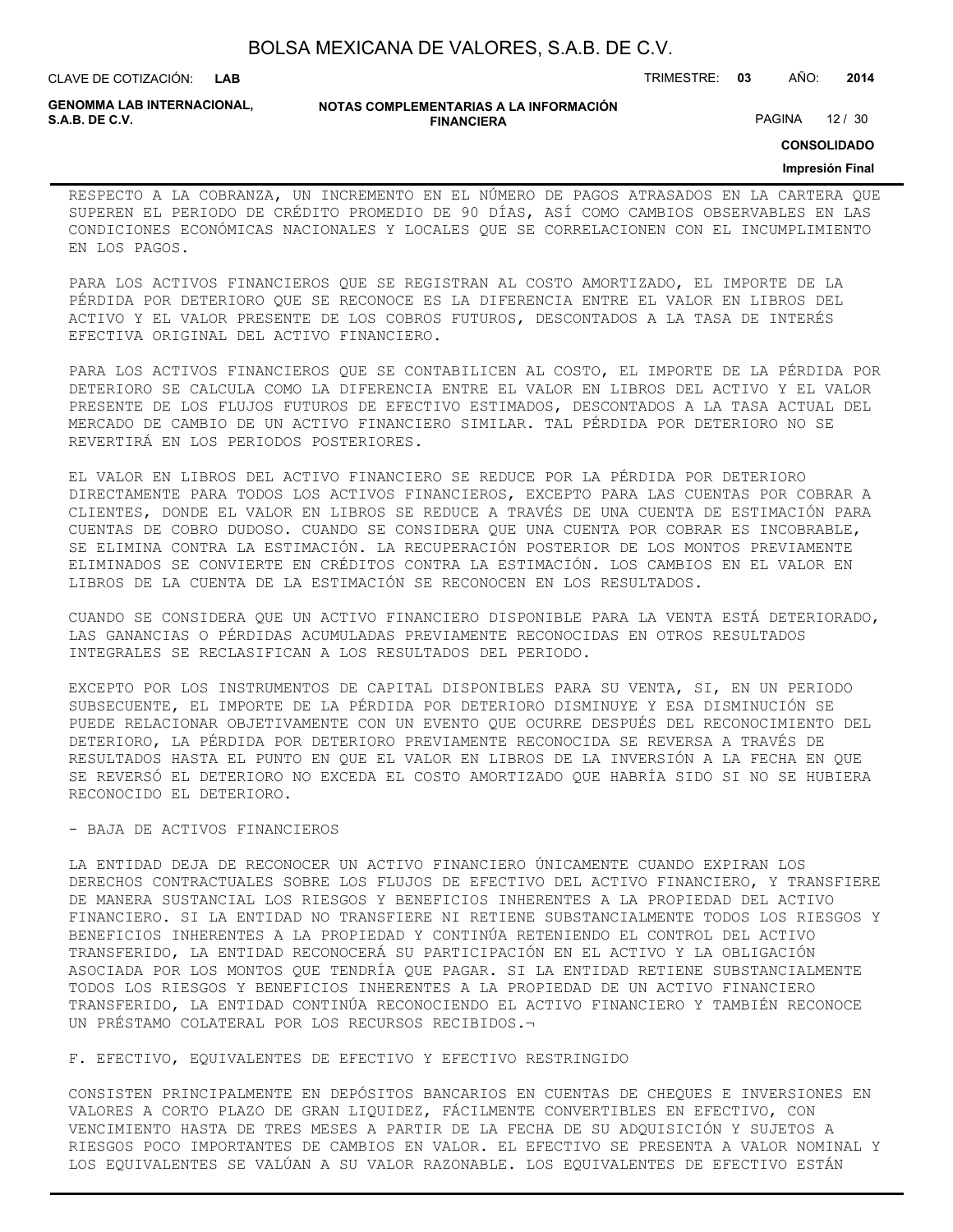| BOLSA MEXICANA DE VALORES, S.A.B. DE C.V. |  |  |
|-------------------------------------------|--|--|
|-------------------------------------------|--|--|

CLAVE DE COTIZACIÓN: TRIMESTRE: **03** AÑO: **2014**

**GENOMMA LAB INTERNACIONAL,**

**NOTAS COMPLEMENTARIAS A LA INFORMACIÓN FINANCIERA**

PAGINA 13 / 30

**CONSOLIDADO**

#### **Impresión Final**

REPRESENTADOS PRINCIPALMENTE POR INVERSIONES EN MESAS DE DINERO. LA ENTIDAD TIENE FONDOS RESTRINGIDOS DESIGNADOS PARA LA RECOMPRA DE ACCIONES PROPIAS DE LA ENTIDAD, LOS CUALES SE ENCUENTRAN INVERTIDOS EN MESAS DE DINERO A CORTO PLAZO EN PAPEL GUBERNAMENTAL.

#### G. INVENTARIOS

LOS INVENTARIOS SE VALÚAN AL COSTO DE ADQUISICIÓN O VALOR NETO DE REALIZACIÓN, EL MENOR UTILIZANDO EL MÉTODO DE COSTOS PROMEDIO. EL VALOR NETO DE REALIZACIÓN REPRESENTA EL PRECIO DE VENTA ESTIMADO MENOS TODOS LOS GASTOS NECESARIOS PARA EFECTUAR SU VENTA.

#### H. PAGOS ANTICIPADOS

LOS PAGOS ANTICIPADOS ESTÁN REPRESENTADOS PRINCIPALMENTE POR GASTOS DE PUBLICIDAD, LOS CUALES SE AMORTIZAN A RESULTADOS CONFORME SE DEVENGA EL SERVICIO.

I. INMUEBLES, PROPIEDADES Y EQUIPO

LOS INMUEBLES, PROPIEDADES Y EQUIPO SE REGISTRAN INICIALMENTE AL COSTO DE ADQUISICIÓN.

LOS TERRENOS Y EDIFICIOS MANTENIDOS PARA SU USO PARA FINES ADMINISTRATIVOS, SE PRESENTAN EN EL ESTADO DE POSICIÓN FINANCIERA A COSTO, MENOS CUALQUIER DEPRECIACIÓN ACUMULADA O PÉRDIDAS POR DETERIORO ACUMULADAS.

LAS PROPIEDADES QUE ESTÁN EN PROCESO DE CONSTRUCCIÓN PARA FINES DE PRODUCCIÓN O PARA PROPÓSITOS AÚN NO DETERMINADOS, SE REGISTRAN AL COSTO MENOS CUALQUIER PÉRDIDA POR DETERIORO RECONOCIDA. EL COSTO INCLUYE HONORARIOS PROFESIONALES. LA DEPRECIACIÓN DE ESTOS ACTIVOS, AL IGUAL QUE EN OTRAS PROPIEDADES, SE INICIA CUANDO LOS ACTIVOS ESTÁN LISTOS PARA SU USO PLANEADO.

LOS TERRENOS NO SE DEPRECIAN.

EL MOBILIARIO Y EQUIPO SE PRESENTAN AL COSTO MENOS LA DEPRECIACIÓN ACUMULADA Y CUALQUIER PÉRDIDA ACUMULADA POR DETERIORO.

LA DEPRECIACIÓN SE RECONOCE PARA LLEVAR A RESULTADOS EL COSTO, MENOS SU VALOR RESIDUAL, SOBRE SUS VIDAS ÚTILES UTILIZANDO EL MÉTODO DE LÍNEA RECTA. LA VIDA ÚTIL ESTIMADA, EL VALOR RESIDUAL Y EL MÉTODO DE DEPRECIACIÓN SE REVISAN AL FINAL DE CADA AÑO, Y EL EFECTO DE CUALQUIER CAMBIO EN LA ESTIMACIÓN REGISTRADA SE RECONOCE SOBRE UNA BASE PROSPECTIVA.

LOS AÑOS DE VIDA ÚTIL DETERMINADOS SON COMO SIGUE:

EDIFICIO 40 MEJORAS A LOCALES 10 EQUIPO DE LABORATORIO, MOLDES Y MAQUINARIA 3 EQUIPO DE TRANSPORTE TERRESTRE 4 EQUIPO DE TRANSPORTE AÉREO 6 EQUIPO DE CÓMPUTO 3 EQUIPO DE PRODUCCIÓN Y GRABACIÓN 3 EQUIPO DE OFICINA Y VENTA 10 EQUIPO DE TELECOMUNICACIONES 10

LA GANANCIA O PÉRDIDA QUE SURGE DE LA VENTA O RETIRO DE UNA PARTIDA DE INMUEBLES, PLANTA Y EQUIPO, SE CALCULA COMO LA DIFERENCIA ENTRE LOS RECURSOS QUE SE RECIBEN POR VENTAS Y EL VALOR EN LIBROS DEL ACTIVO, Y SE RECONOCE EN LOS RESULTADOS.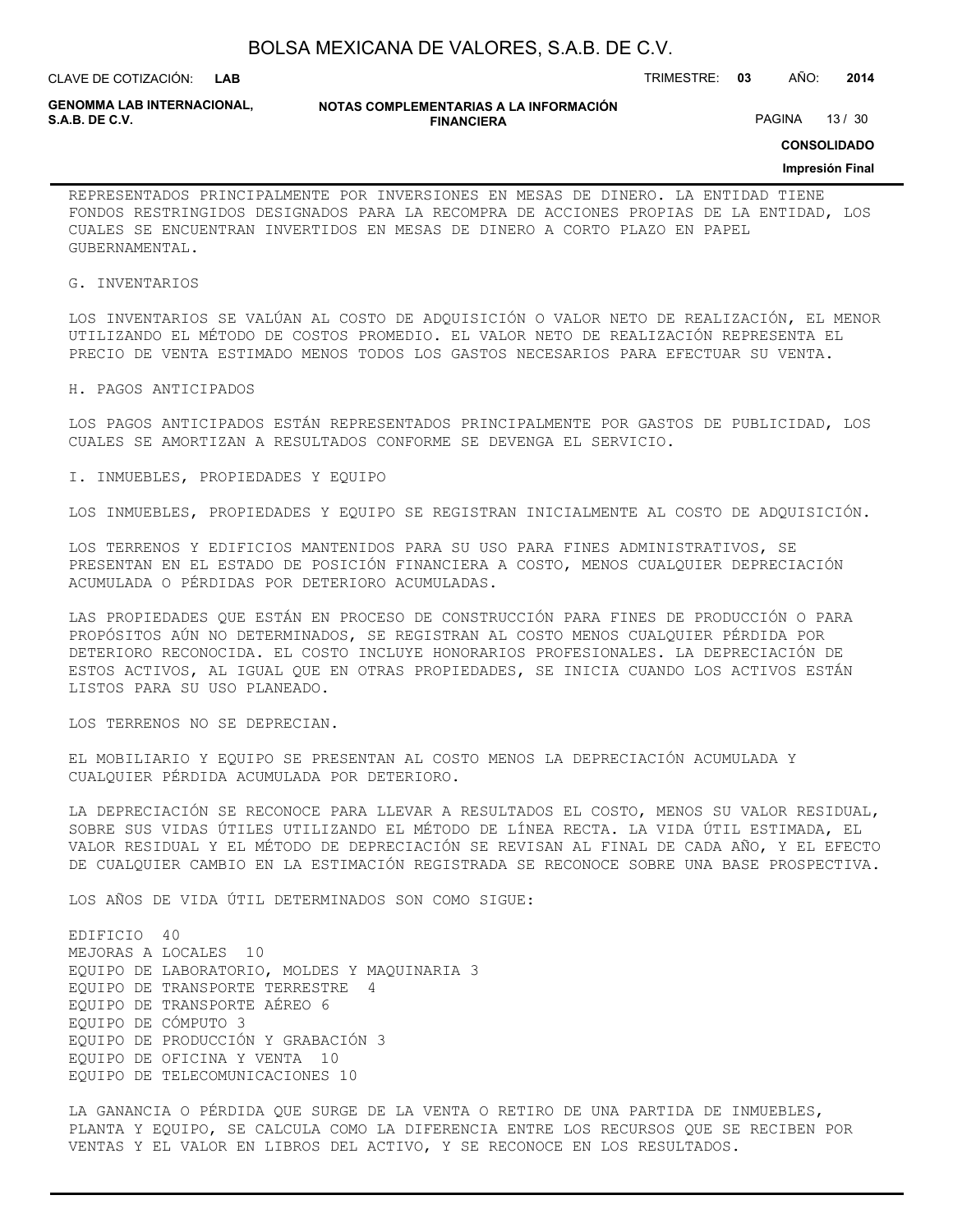CLAVE DE COTIZACIÓN: TRIMESTRE: **03** AÑO: **2014**

**GENOMMA LAB INTERNACIONAL,**

**NOTAS COMPLEMENTARIAS A LA INFORMACIÓN FINANCIERA S.A.B. DE C.V.** PAGINA 14 / 30

**CONSOLIDADO**

**Impresión Final**

#### J. INVERSIÓN EN ACCIONES DE ASOCIADA

LA ENTIDAD TIENE INVERSIÓN EN TELEVISA CONSUMER PRODUCTS, LLP. UNA ASOCIADA ES UNA ENTIDAD SOBRE LA CUAL LA ENTIDAD TIENE INFLUENCIA SIGNIFICATIVA, Y QUE NO CONSTITUYE UNA SUBSIDIARIA NI UNA PARTICIPACIÓN EN UN NEGOCIO CONJUNTO. INFLUENCIA SIGNIFICATIVA ES EL PODER DE PARTICIPAR EN DECIDIR LAS POLÍTICAS FINANCIERAS Y DE OPERACIÓN DE LA ENTIDAD EN LA QUE SE INVIERTE, PERO NO IMPLICA UN CONTROL O CONTROL CONJUNTO SOBRE ESAS POLÍTICAS.

LOS RESULTADOS Y LOS ACTIVOS Y PASIVOS DE LA ENTIDAD ASOCIADA SON INCORPORADOS A LOS ESTADOS FINANCIEROS UTILIZANDO EL MÉTODO DE PARTICIPACIÓN. CONFORME AL MÉTODO DE PARTICIPACIÓN, LA INVERSIÓN EN ENTIDAD ASOCIADA SE CONTABILIZA EN EL ESTADO CONSOLIDADO DE POSICIÓN FINANCIERA AL COSTO, AJUSTADO POR CAMBIOS POSTERIORES A LA ADQUISICIÓN POR LA PARTICIPACIÓN DE LA ENTIDAD EN LOS ACTIVOS NETOS DE LA ENTIDAD ASOCIADA, MENOS CUALQUIER DETERIORO EN EL VALOR DE LAS INVERSIONES EN LO INDIVIDUAL. LAS PÉRDIDAS DE UNA ENTIDAD ASOCIADA EN EXCESO A LA PARTICIPACIÓN DE LA ENTIDAD EN LA MISMA (LA CUAL INCLUYE CUALQUIER INVERSIÓN A LARGO PLAZO QUE, EN SUSTANCIA, FORME PARTE DE LA INVERSIÓN NETA DE LA ENTIDAD EN LA ENTIDAD ASOCIADA) SE RECONOCEN SIEMPRE Y CUANDO LA ENTIDAD HAYA CONTRAÍDO ALGUNA OBLIGACIÓN LEGAL O IMPLÍCITA O HAYA HECHO PAGOS EN NOMBRE DE LA ASOCIADA.

LOS REQUERIMIENTOS DE IAS 39 SE APLICAN PARA DETERMINAR SI ES NECESARIO RECONOCER UNA PÉRDIDA POR DETERIORO CON RESPECTO A LA INVERSIÓN DE LA ENTIDAD EN UNA ASOCIADA. CUANDO ES NECESARIO, SE PRUEBA EL DETERIORO DEL VALOR EN LIBROS TOTAL DE LA INVERSIÓN DE CONFORMIDAD CON IAS 36 DETERIORO DE ACTIVOS COMO UN ÚNICO ACTIVO, COMPARANDO SU MONTO RECUPERABLE (MAYOR ENTRE VALOR EN USO Y VALOR RAZONABLE MENOS COSTO DE VENTA) CONTRA SU VALOR EN LIBROS. CUALQUIER PÉRDIDA POR DETERIORO RECONOCIDA FORMA PARTE DEL VALOR EN LIBROS DE LA INVERSIÓN. CUALQUIER REVERSIÓN DE DICHA PÉRDIDA POR DETERIORO SE RECONOCE DE CONFORMIDAD CON IAS 36 EN LA MEDIDA EN QUE DICHO MONTO RECUPERABLE DE LA INVERSIÓN INCREMENTA POSTERIORMENTE.

AL DISPONER DE UNA ASOCIADA QUE RESULTA EN QUE LA ENTIDAD PIERDA INFLUENCIA IMPORTANTE SOBRE LA MISMA, CUALQUIER INVERSIÓN RETENIDA SE MIDE A VALOR RAZONABLE A DICHA FECHA Y SE CONSIDERA COMO SU VALOR RAZONABLE AL MOMENTO DEL RECONOCIMIENTO INICIAL COMO ACTIVO FINANCIERO DE CONFORMIDAD CON IAS 39. LA DIFERENCIA ENTRE EL VALOR EN LIBROS ANTERIOR DE LA ASOCIADA ATRIBUIBLE A LA PARTICIPACIÓN RETENIDA Y SU VALOR EN LIBROS SE INCLUYE EN LA DETERMINACIÓN DE LA GANANCIA O PÉRDIDA POR DISPOSICIÓN DE LA ASOCIADA. ADICIONALMENTE, LA ENTIDAD CONTABILIZA TODOS LOS MONTOS PREVIAMENTE RECONOCIDOS EN OTROS RESULTADOS INTEGRALES EN RELACIÓN CON DICHA ASOCIADA CON LA MISMA BASE QUE SE REQUERIRÍA SI DICHA ASOCIADA HUBIESE DISPUESTO DIRECTAMENTE DE LOS ACTIVOS O PASIVOS RELATIVOS. POR LO TANTO, SI UNA GANANCIA O PÉRDIDA PREVIAMENTE RECONOCIDA EN OTROS RESULTADOS INTEGRALES POR DICHA ASOCIADA SE HUBIERE RECLASIFICADO AL ESTADO DE RESULTADOS AL DISPONER DE LOS ACTIVOS O PASIVOS RELATIVOS, LA ENTIDAD RECLASIFICA LA GANANCIA O PÉRDIDA DEL CAPITAL AL ESTADO DE RESULTADOS (COMO UN AJUSTE POR RECLASIFICACIÓN) CUANDO PIERDE LA INFLUENCIA IMPORTANTE SOBRE DICHA ASOCIADA.

CUANDO LA ENTIDAD LLEVA A CABO TRANSACCIONES CON SU ASOCIADA, LA UTILIDAD O PÉRDIDA RESULTANTE DE DICHAS TRANSACCIONES CON LA ASOCIADA SE RECONOCE EN LOS ESTADOS FINANCIEROS CONSOLIDADOS DE LA ENTIDAD SÓLO EN LA MEDIDA DE LA PARTICIPACIÓN EN LA ASOCIADA QUE NO SE RELACIONE CON LA ENTIDAD.

#### K. OTROS ACTIVOS

ESTOS ACTIVOS REPRESENTAN EROGACIONES QUE DAN ORIGEN A BENEFICIOS ECONÓMICOS FUTUROS PORQUE CUMPLEN CON CIERTOS REQUISITOS PARA SU RECONOCIMIENTO COMO ACTIVOS. LOS COSTOS DE INVESTIGACIÓN, ASÍ COMO LAS EROGACIONES EN FASE DE DESARROLLO QUE NO CUMPLEN CON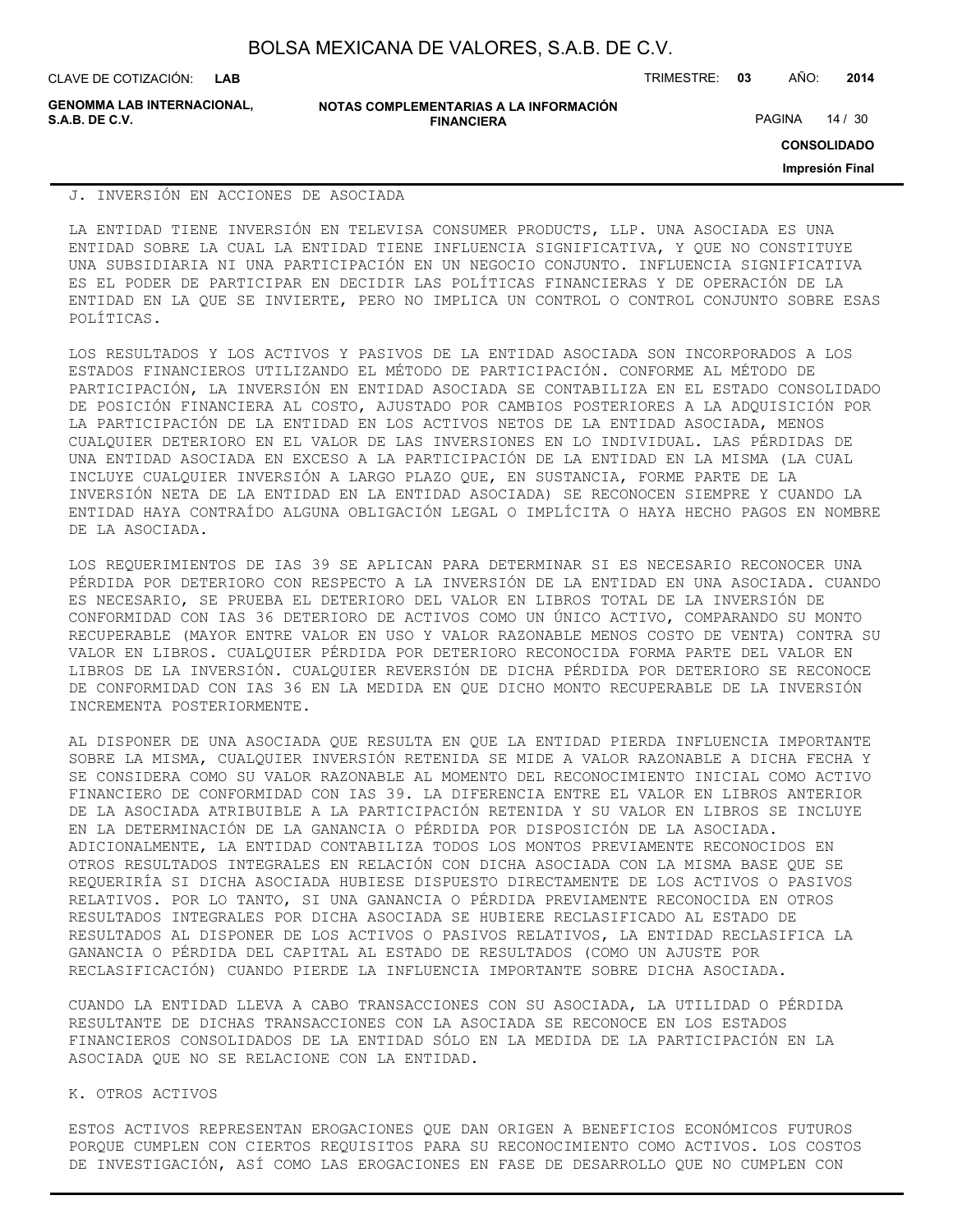**LAB**

CLAVE DE COTIZACIÓN: TRIMESTRE: **03** AÑO: **2014**

**GENOMMA LAB INTERNACIONAL,**

**NOTAS COMPLEMENTARIAS A LA INFORMACIÓN FINANCIERA**

PAGINA 15 / 30

**CONSOLIDADO**

#### **Impresión Final**

DICHOS REQUISITOS, SE REGISTRAN EN RESULTADOS EN EL EJERCICIO EN QUE SE INCURREN.

LA ENTIDAD CLASIFICA SUS ACTIVOS INTANGIBLES EN ACTIVOS CON VIDA ÚTIL INDEFINIDA Y ACTIVOS CON VIDA ÚTIL DEFINIDA, DE ACUERDO CON EL PERIODO EN EL CUAL LA ENTIDAD ESPERA RECIBIR LOS BENEFICIOS.

#### - ACTIVOS DE VIDA ÚTIL INDEFINIDA

CORRESPONDEN A MARCAS, LICENCIAS Y OTROS DERECHOS, POR LOS QUE LA ENTIDAD ESPERA GENERAR INGRESOS DE MANERA INDEFINIDA POR LO QUE NO SE AMORTIZAN, PERO SU VALOR SE SUJETA A PRUEBAS DE DETERIORO.

#### ACTIVOS DE VIDA ÚTIL DEFINIDA

CORRESPONDEN PRINCIPALMENTE A COSTOS EROGADOS EN LA FASE DE DESARROLLO DE SISTEMAS DE INFORMACIÓN INTEGRAL Y SE AMORTIZAN CON BASE EN EL MÉTODO DE LÍNEA RECTA DE ACUERDO A LA VIDA ÚTIL DEL PROYECTO Y CON MÁXIMO DE 5 AÑOS. ASIMISMO, SE INCLUYEN DEPÓSITOS EN GARANTÍA PAGADOS POR RENTA DE INMUEBLES, QUE SE REGISTRAN AL VALOR DEL EFECTIVO DADO EN GARANTÍA Y QUE SE ESTIMA RECUPERAR AL FINAL DEL CONTRATO DE ARRENDAMIENTO; LICENCIAS PARA LA COMERCIALIZACIÓN DE LOS PRODUCTOS DE LA ENTIDAD, LOS CUALES SE AMORTIZAN CON BASE EN EL MÉTODO DE LÍNEA RECTA EN EL PERIODO DE VIGENCIA DE DICHAS LICENCIAS; Y LA INVERSIÓN PARA LA EXPANSIÓN DE LA MARCA SISTEMA GB.

#### - BAJA DE ACTIVOS INTANGIBLES

UN ACTIVO INTANGIBLE SE DARÁ DE BAJA POR VENTA, O CUANDO NO SE ESPERA TENER BENEFICIOS ECONÓMICOS FUTUROS POR SU USO O DISPOSICIÓN. LAS GANANCIAS O PÉRDIDAS QUE SURGEN DE LA BAJA DE UN ACTIVO INTANGIBLE, MEDIDO COMO LA DIFERENCIA ENTRE LOS INGRESOS NETOS Y EL VALOR EN LIBROS DEL ACTIVO, SE RECONOCEN EN RESULTADOS CUANDO EL ACTIVO SEA DADO DE BAJA.

#### L. DETERIORO DE ACTIVOS TANGIBLES E INTANGIBLES

AL FINAL DE CADA PERIODO SOBRE EL CUAL SE INFORMA, LA ENTIDAD REVISA LOS VALORES EN LIBROS DE SUS ACTIVOS TANGIBLES E INTANGIBLES A FIN DE DETERMINAR SI EXISTE UN INDICATIVO DE QUE ESTOS ACTIVOS HAN SUFRIDO ALGUNA PÉRDIDA POR DETERIORO. SI EXISTE ALGÚN INDICIO, SE CALCULA EL MONTO RECUPERABLE DEL ACTIVO A FIN DE DETERMINAR EL ALCANCE DE LA PÉRDIDA POR DETERIORO (DE HABER ALGUNA). CUANDO NO ES POSIBLE ESTIMAR EL MONTO RECUPERABLE DE UN ACTIVO INDIVIDUAL, LA ENTIDAD ESTIMA EL MONTO RECUPERABLE DE LA UNIDAD GENERADORA DE EFECTIVO A LA QUE PERTENECE DICHO ACTIVO. CUANDO SE PUEDE IDENTIFICAR UNA BASE RAZONABLE Y CONSISTENTE DE DISTRIBUCIÓN, LOS ACTIVOS CORPORATIVOS TAMBIÉN SE ASIGNAN A LAS UNIDADES GENERADORAS DE EFECTIVO INDIVIDUALES, O DE LO CONTRARIO, SE ASIGNAN AL GRUPO MÁS PEQUEÑO DE UNIDADES GENERADORAS DE EFECTIVO PARA LOS CUALES SE PUEDE IDENTIFICAR UNA BASE DE DISTRIBUCIÓN RAZONABLE Y CONSISTENTE.

LOS ACTIVOS INTANGIBLES CON UNA VIDA ÚTIL INDEFINIDA O TODAVÍA NO DISPONIBLES PARA SU USO, SE SUJETAN A PRUEBAS PARA EFECTOS DE DETERIORO AL MENOS CADA AÑO, Y SIEMPRE QUE EXISTA UN INDICIO DE QUE EL ACTIVO PODRÍA HABERSE DETERIORADO.

EL MONTO RECUPERABLE ES EL MAYOR ENTRE EL VALOR RAZONABLE MENOS EL COSTO DE VENDERLO Y EL VALOR DE USO. AL EVALUAR EL VALOR DE USO, LOS FLUJOS DE EFECTIVO FUTUROS ESTIMADOS SE DESCUENTAN A SU VALOR PRESENTE UTILIZANDO UNA TASA DE DESCUENTO ANTES DE IMPUESTOS QUE REFLEJE LA EVALUACIÓN ACTUAL DEL MERCADO RESPECTO AL VALOR DEL DINERO EN EL TIEMPO Y LOS RIESGOS ESPECÍFICOS DEL ACTIVO PARA EL CUAL NO SE HAN AJUSTADO LAS ESTIMACIONES DE FLUJOS DE EFECTIVO FUTUROS.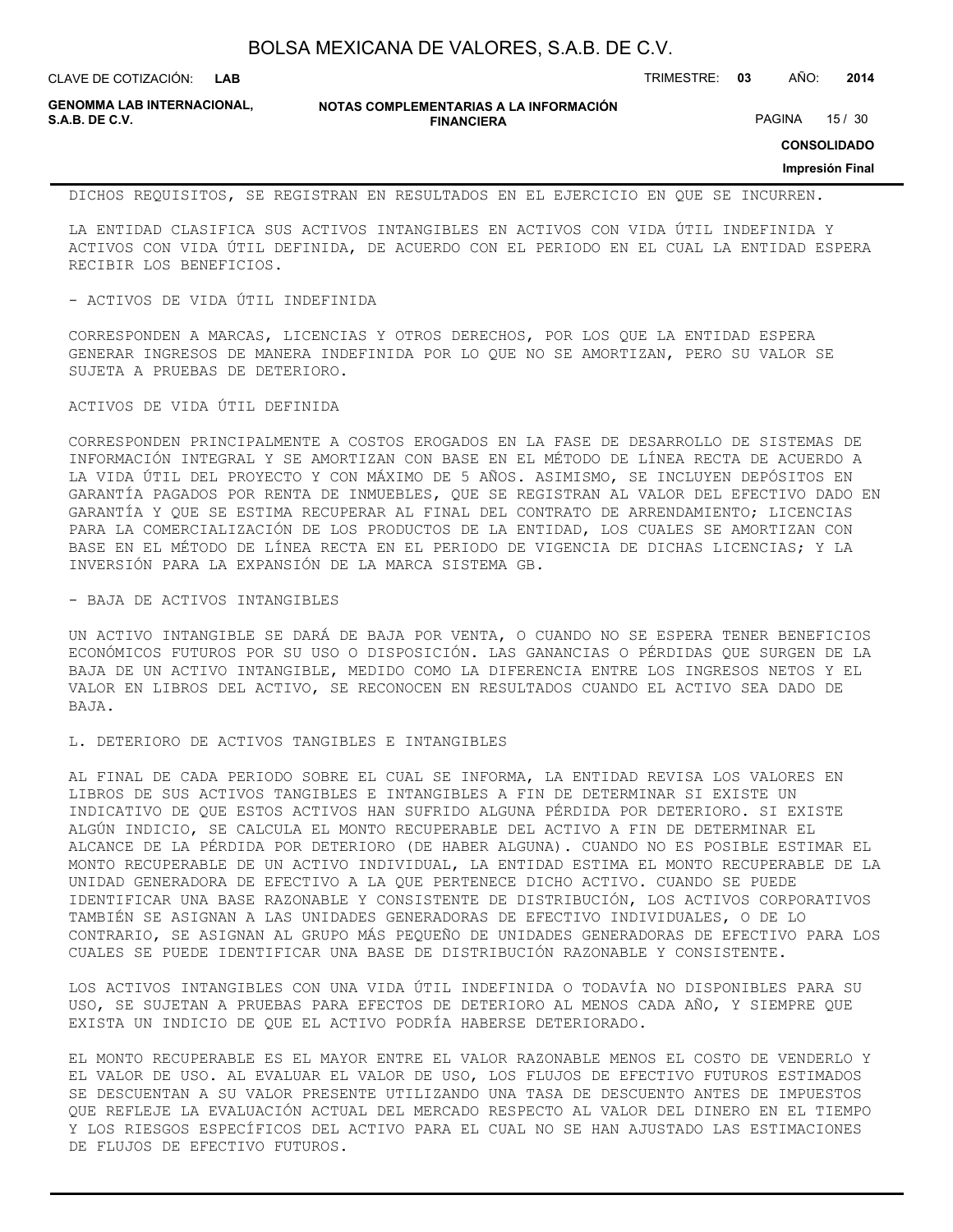CLAVE DE COTIZACIÓN: TRIMESTRE: **03** AÑO: **2014**

**GENOMMA LAB INTERNACIONAL,**

#### **NOTAS COMPLEMENTARIAS A LA INFORMACIÓN FINANCIERA**

PAGINA 16 / 30

**CONSOLIDADO**

#### **Impresión Final**

SI SE ESTIMA QUE EL MONTO RECUPERABLE DE UN ACTIVO (O UNIDAD GENERADORA DE EFECTIVO) ES MENOR QUE SU VALOR EN LIBROS, EL VALOR EN LIBROS DEL ACTIVO (O UNIDAD GENERADORA DE EFECTIVO) SE REDUCE A SU MONTO RECUPERABLE. LAS PÉRDIDAS POR DETERIORO SE RECONOCEN INMEDIATAMENTE EN RESULTADOS, SALVO SI EL ACTIVO SE REGISTRA A UN MONTO REVALUADO, EN CUYO CASO SE DEBE CONSIDERAR LA PÉRDIDA POR DETERIORO COMO UNA DISMINUCIÓN DE LA REVALUACIÓN.

CUANDO UNA PÉRDIDA POR DETERIORO SE REVIERTE POSTERIORMENTE, EL VALOR EN LIBROS DEL ACTIVO (O UNIDAD GENERADORA DE EFECTIVO) SE AUMENTA AL VALOR ESTIMADO REVISADO A SU MONTO RECUPERABLE, DE TAL MANERA QUE EL VALOR EN LIBROS INCREMENTADO NO EXCEDE EL VALOR EN LIBROS QUE SE HABRÍA DETERMINADO SI NO SE HUBIERA RECONOCIDO UNA PÉRDIDA POR DETERIORO PARA DICHO ACTIVO (O UNIDAD GENERADORA DE EFECTIVO) EN AÑOS ANTERIORES. LA REVERSIÓN DE UNA PÉRDIDA POR DETERIORO SE RECONOCE INMEDIATAMENTE EN RESULTADOS, A MENOS QUE EL ACTIVO CORRESPONDIENTE SE RECONOZCA A UN MONTO REVALUADO, EN CUYO CASO LA REVERSIÓN DE LA PÉRDIDA POR DETERIORO SE TRATA COMO UN AUMENTO EN LA REVALUACIÓN.

M. PASIVOS FINANCIEROS E INSTRUMENTOS DE CAPITAL

LOS PASIVOS FINANCIEROS SE RECONOCEN CUANDO LA ENTIDAD SE CONVIERTE EN UNA PARTE DE LAS DISPOSICIONES CONTRACTUALES DE LOS INSTRUMENTOS.

LOS PASIVOS FINANCIEROS SE VALÚAN INICIALMENTE A SU VALOR RAZONABLE. LOS COSTOS DE LA TRANSACCIÓN QUE SON DIRECTAMENTE ATRIBUIBLES A LA ADQUISICIÓN O EMISIÓN DE PASIVOS FINANCIEROS (DISTINTOS DE LOS PASIVOS FINANCIEROS A VALOR RAZONABLE CON CAMBIOS EN RESULTADOS) SE SUMAN O DEDUCEN DEL VALOR RAZONABLE DE LOS PASIVOS FINANCIEROS, EN SU CASO, EN EL RECONOCIMIENTO INICIAL. LOS COSTOS DE LA TRANSACCIÓN DIRECTAMENTE ATRIBUIBLES A LA ADQUISICIÓN DE PASIVOS FINANCIEROS A VALOR RAZONABLE CON CAMBIOS EN RESULTADOS SE RECONOCEN INMEDIATAMENTE EN RESULTADOS.

#### - CLASIFICACIÓN COMO DEUDA O CAPITAL

LOS INSTRUMENTOS DE DEUDA Y/O CAPITAL SE CLASIFICAN COMO PASIVOS FINANCIEROS O COMO CAPITAL DE CONFORMIDAD CON LA SUSTANCIA DEL ACUERDO CONTRACTUAL.

#### - INSTRUMENTOS DE CAPITAL

UN INSTRUMENTO DE CAPITAL CONSISTE EN CUALQUIER CONTRATO QUE EVIDENCIE UN INTERÉS RESIDUAL EN LOS ACTIVOS DE LA ENTIDAD LUEGO DE DEDUCIR TODOS SUS PASIVOS. LOS INSTRUMENTOS DE CAPITAL EMITIDOS POR LA ENTIDAD SE RECONOCEN POR LOS RECURSOS RECIBIDOS, NETO DE LOS COSTOS DIRECTOS DE EMISIÓN.

LA RECOMPRA DE INSTRUMENTOS DE CAPITAL PROPIO DE LA ENTIDAD SE RECONOCE Y SE DEDUCE DIRECTAMENTE EN EL CAPITAL. NINGUNA GANANCIA O PÉRDIDA SE RECONOCE EN UTILIDAD O PÉRDIDA EN LA COMPRA, VENTA, EMISIÓN O AMORTIZACIÓN DE LOS INSTRUMENTOS DE CAPITAL PROPIO DE LA ENTIDAD.

#### - PASIVOS FINANCIEROS

LOS PASIVOS FINANCIEROS SE CLASIFICAN COMO PASIVOS FINANCIEROS A VALOR RAZONABLE CON CAMBIOS A TRAVÉS DE RESULTADOS O COMO OTROS PASIVOS FINANCIEROS.

- PASIVOS FINANCIEROS A VALOR RAZONABLE CON CAMBIOS A TRAVÉS DE RESULTADOS

UN PASIVO FINANCIERO A VALOR RAZONABLE CON CAMBIOS A TRAVÉS DE RESULTADOS ES UN PASIVO FINANCIERO QUE SE CLASIFICA COMO MANTENIDO CON FINES DE NEGOCIACIÓN O SE DESIGNA COMO A VALOR RAZONABLE CON CAMBIOS A TRAVÉS DE RESULTADOS: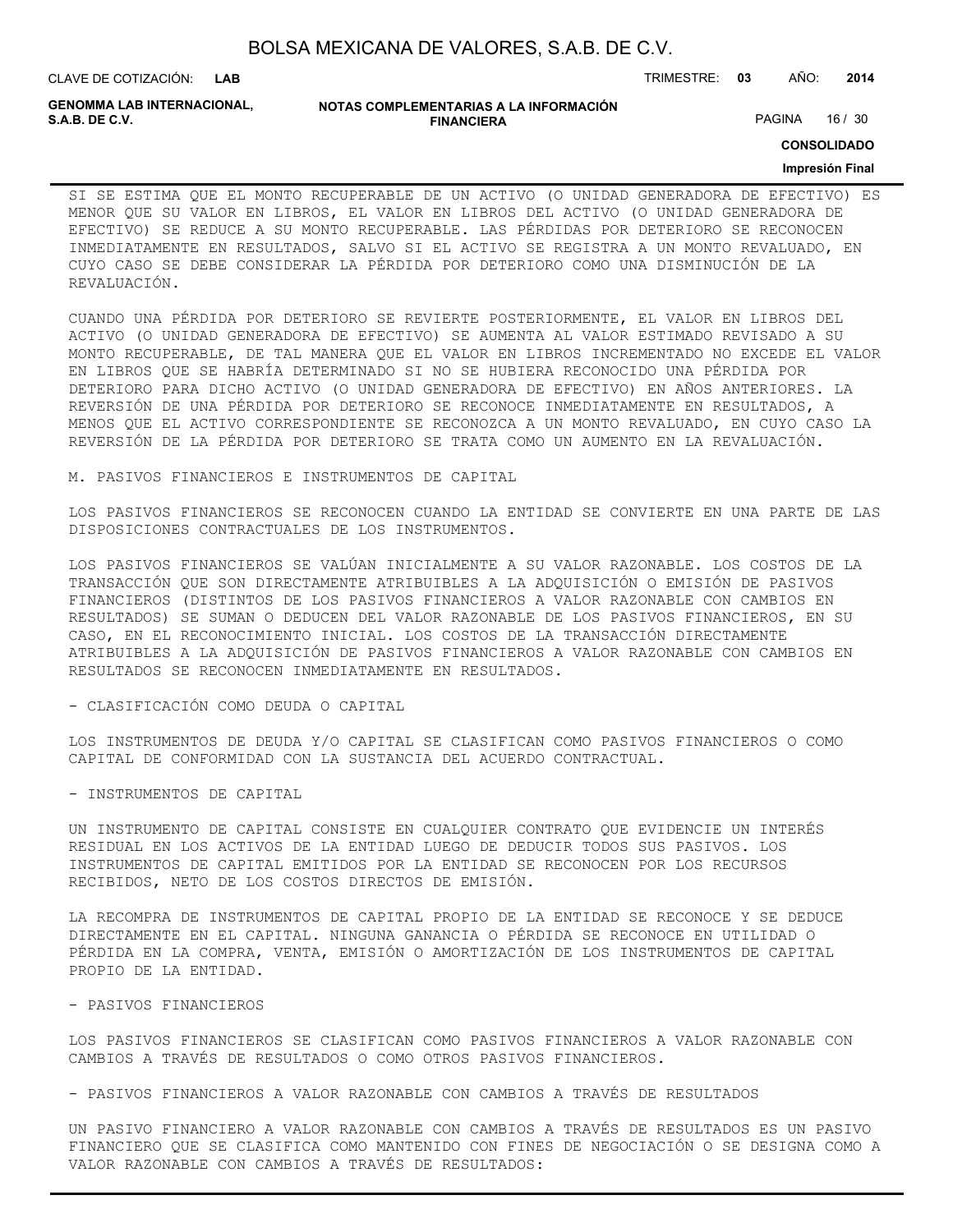**LAB**

CLAVE DE COTIZACIÓN: TRIMESTRE: **03** AÑO: **2014**

**GENOMMA LAB INTERNACIONAL,**

**NOTAS COMPLEMENTARIAS A LA INFORMACIÓN FINANCIERA S.A.B. DE C.V.** PAGINA 17 / 30

**CONSOLIDADO**

**Impresión Final**

UN PASIVO FINANCIERO SE CLASIFICA COMO MANTENIDO CON FINES DE NEGOCIACIÓN SI:

• SE ADQUIERE PRINCIPALMENTE CON EL OBJETIVO DE RECOMPRARLO EN UN FUTURO CERCANO; O

• ES PARTE DE UNA CARTERA DE INSTRUMENTOS FINANCIEROS IDENTIFICADOS QUE SE ADMINISTRAN CONJUNTAMENTE, Y PARA LA CUAL EXISTE EVIDENCIA DE UN PATRÓN RECIENTE DE TOMA DE UTILIDADES A CORTO PLAZO; O

• ES UN DERIVADO QUE NO HA SIDO DESIGNADO COMO INSTRUMENTO DE COBERTURA Y CUMPLE LAS CONDICIONES PARA SER EFECTIVO.

UN PASIVO FINANCIERO QUE NO SEA MANTENIDO CON FINES DE NEGOCIACIÓN PODRÍA SER DESIGNADO A VALOR RAZONABLE CON CAMBIOS A TRAVÉS DE RESULTADOS AL MOMENTO DEL RECONOCIMIENTO INICIAL SI:

• CON ELLO SE ELIMINA O REDUCE SIGNIFICATIVAMENTE ALGUNA INCONSISTENCIA EN LA VALUACIÓN O EN EL RECONOCIMIENTO QUE DE OTRA MANERA SURGIRÍA; O

• EL RENDIMIENTO DE UN GRUPO DE ACTIVOS FINANCIEROS, DE PASIVOS FINANCIEROS O DE AMBOS, SE ADMINISTRE Y EVALÚE SOBRE LA BASE DE SU VALOR RAZONABLE, DE ACUERDO CON UNA ESTRATEGIA DE INVERSIÓN O DE ADMINISTRACIÓN DEL RIESGO QUE LA ENTIDAD TENGA DOCUMENTADA, Y SE PROVEA INTERNAMENTE INFORMACIÓN SOBRE ESE GRUPO, SOBRE LA BASE DE SU VALOR RAZONABLE; O¬

• FORME PARTE DE UN CONTRATO QUE CONTENGA UNO O MÁS INSTRUMENTOS DERIVADOS IMPLÍCITOS, Y LA IAS 39 INSTRUMENTOS FINANCIEROS: RECONOCIMIENTO Y MEDICIÓN PERMITA QUE LA TOTALIDAD DEL CONTRATO HÍBRIDO (ACTIVO O PASIVO) SEA DESIGNADO COMO A VALOR RAZONABLE CON CAMBIOS A TRAVÉS DE RESULTADOS.

LOS PASIVOS FINANCIEROS A VALOR RAZONABLE CON CAMBIOS A TRAVÉS DE RESULTADOS SE REGISTRAN A VALOR RAZONABLE, RECONOCIENDO CUALQUIER GANANCIA O PÉRDIDA SURGIDA DE LA REMEDICIÓN EN EL ESTADO DE RESULTADOS. LA GANANCIA O PÉRDIDA NETA RECONOCIDA EN LOS RESULTADOS INCLUYE CUALQUIER DIVIDENDO O INTERÉS OBTENIDO DEL PASIVO FINANCIERO Y SE INCLUYE EN LA PARTIDA DE 'OTRAS GANANCIAS Y PÉRDIDAS' EN EL ESTADO DE RESULTADO INTEGRAL.

#### - OTROS PASIVOS FINANCIEROS

OTROS PASIVOS FINANCIEROS, (INCLUYENDO LOS PRÉSTAMOS Y CUENTAS POR PAGAR), SON VALUADOS SUBSECUENTEMENTE AL COSTO AMORTIZADO USANDO EL MÉTODO DE TASA DE INTERÉS EFECTIVA.

EL MÉTODO DE TASA DE INTERÉS EFECTIVA ES UN MÉTODO DE CÁLCULO DEL COSTO AMORTIZADO DE UN PASIVO FINANCIERO Y DE ASIGNACIÓN DEL GASTO FINANCIERO A LO LARGO DEL PERIODO PERTINENTE. LA TASA DE INTERÉS EFECTIVA ES LA TASA QUE DESCUENTA EXACTAMENTE LOS FLUJOS ESTIMADOS DE PAGOS EN EFECTIVO A LO LARGO DE LA VIDA ESPERADA DEL PASIVO FINANCIERO (O, CUANDO SEA ADECUADO, EN UN PERIODO MÁS CORTO) CON EL IMPORTE NETO EN LIBROS DEL PASIVO FINANCIERO EN SU RECONOCIMIENTO INICIAL.

#### - BAJA DE PASIVOS FINANCIEROS

LA ENTIDAD DA DE BAJA LOS PASIVOS FINANCIEROS SI, Y SOLO SI LAS OBLIGACIONES DE LA ENTIDAD SE CUMPLEN, CANCELAN O EXPIRAN. LA DIFERENCIA ENTRE EL VALOR EN LIBROS DEL PASIVO FINANCIERO DADO DE BAJA Y LA CONTRAPRESTACIÓN PAGADA Y POR PAGAR SE RECONOCE EN RESULTADOS.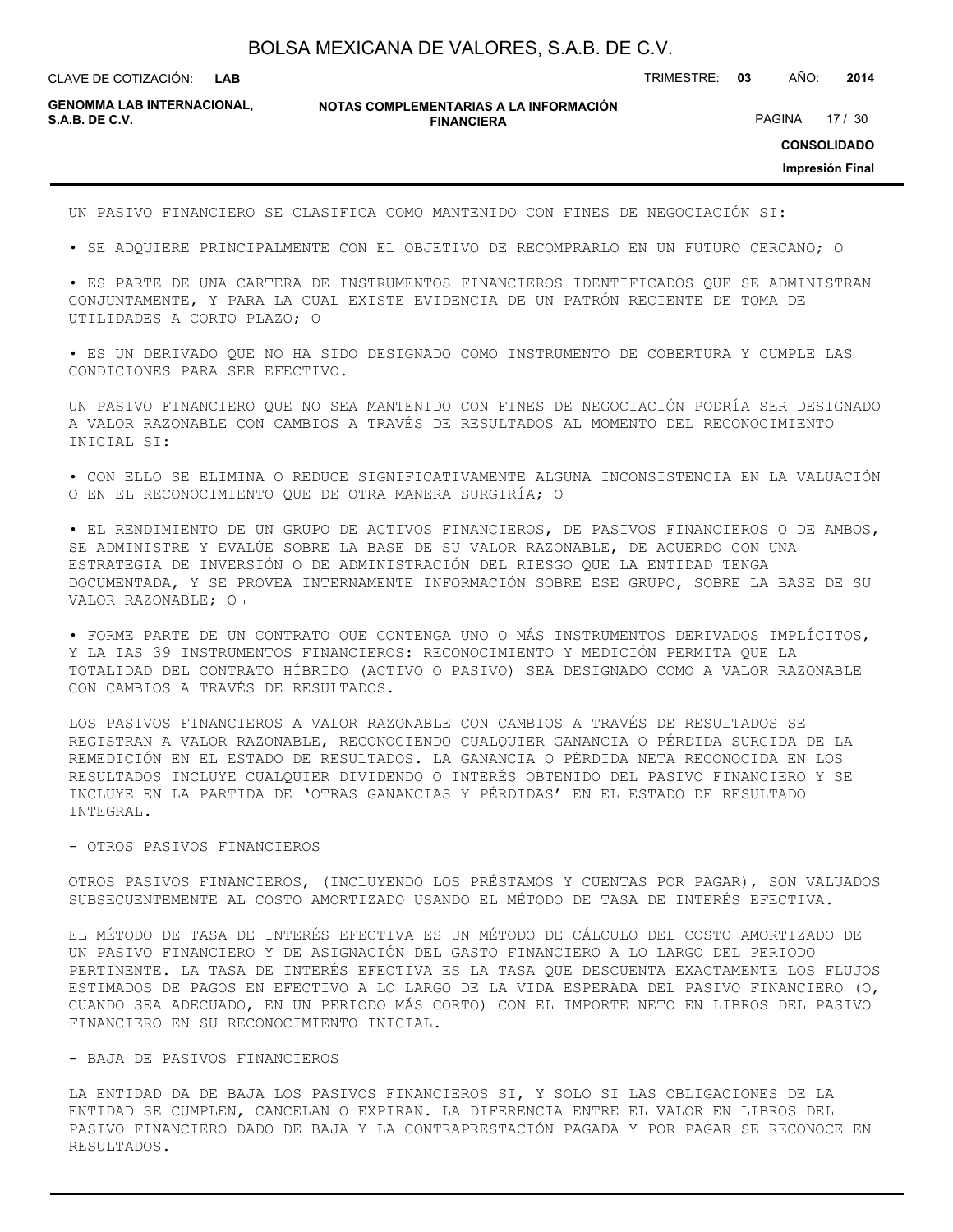CLAVE DE COTIZACIÓN: TRIMESTRE: **03** AÑO: **2014**

**GENOMMA LAB INTERNACIONAL,**

#### **NOTAS COMPLEMENTARIAS A LA INFORMACIÓN FINANCIERA S.A.B. DE C.V.** And the same of the set of the set of the set of the set of the set of the set of the set of the set of the set of the set of the set of the set of the set of the set of the set of the set of the set of th

**CONSOLIDADO**

**Impresión Final**

#### N. IMPUESTOS A LA UTILIDAD

EL GASTO POR IMPUESTOS A LA UTILIDAD REPRESENTA LA SUMA DE LOS IMPUESTOS A LA UTILIDAD CAUSADOS Y LOS IMPUESTOS A LA UTILIDAD DIFERIDOS.

- IMPUESTOS A LA UTILIDAD CAUSADOS

EL IMPUESTO SOBRE LA RENTA (ISR) Y EL IMPUESTO EMPRESARIAL A TASA ÚNICA (IETU) SE REGISTRAN EN LOS RESULTADOS DEL AÑO EN QUE SE CAUSAN.

#### - IMPUESTOS A LA UTILIDAD DIFERIDOS

LOS IMPUESTOS A LA UTILIDAD DIFERIDOS SE RECONOCEN SOBRE LAS DIFERENCIAS TEMPORALES ENTRE EL VALOR EN LIBROS DE LOS ACTIVOS Y PASIVOS INCLUIDOS EN LOS ESTADOS FINANCIEROS Y LAS BASES FISCALES CORRESPONDIENTES UTILIZADAS PARA DETERMINAR EL RESULTADO FISCAL, APLICANDO LA TASA CORRESPONDIENTE A ESTAS DIFERENCIAS Y EN SU CASO SE INCLUYEN LOS BENEFICIOS DE LAS PÉRDIDAS FISCALES POR AMORTIZAR Y DE ALGUNOS CRÉDITOS FISCALES. EL PASIVO POR IMPUESTO A LA UTILIDAD DIFERIDO SE RECONOCE GENERALMENTE PARA TODAS LAS DIFERENCIAS FISCALES TEMPORALES. SE RECONOCERÁ UN ACTIVO POR IMPUESTOS DIFERIDOS, POR TODAS LAS DIFERENCIAS TEMPORALES DEDUCIBLES, EN LA MEDIDA EN QUE RESULTE PROBABLE QUE LA ENTIDAD DISPONGA DE UTILIDADES FISCALES FUTURAS CONTRA LAS QUE PUEDA APLICAR ESAS DIFERENCIAS TEMPORALES DEDUCIBLES. ESTOS ACTIVOS Y PASIVOS NO SE RECONOCEN SI LAS DIFERENCIAS TEMPORALES SURGEN DEL RECONOCIMIENTO INICIAL (DISTINTO AL DE LA COMBINACIÓN DE NEGOCIOS) DE OTROS ACTIVOS Y PASIVOS EN UNA OPERACIÓN QUE NO AFECTA EL RESULTADO FISCAL NI EL CONTABLE.

SE RECONOCE UN PASIVO POR IMPUESTOS DIFERIDOS POR DIFERENCIAS TEMPORALES GRAVABLES ASOCIADAS CON INVERSIONES EN SUBSIDIARIAS Y ASOCIADAS Y PARTICIPACIONES EN NEGOCIOS CONJUNTOS, EXCEPTO CUANDO LA ENTIDAD ES CAPAZ DE CONTROLAR LA REVERSIÓN DE LA DIFERENCIA TEMPORAL Y CUANDO SEA PROBABLE QUE LA DIFERENCIA TEMPORAL NO SE REVERSARÁ EN UN FUTURO PREVISIBLE. LOS ACTIVOS POR IMPUESTOS DIFERIDOS QUE SURGEN DE LAS DIFERENCIAS TEMPORALES ASOCIADAS CON DICHAS INVERSIONES Y PARTICIPACIONES SE RECONOCEN ÚNICAMENTE EN LA MEDIDA EN QUE RESULTE PROBABLE QUE HABRÁN UTILIDADES FISCALES FUTURAS SUFICIENTES CONTRA LAS QUE SE UTILICEN ESAS DIFERENCIAS TEMPORALES Y SE ESPERA QUE ÉSTAS SE REVERSARÁN EN UN FUTURO CERCANO.

EL VALOR EN LIBROS DE UN ACTIVO POR IMPUESTOS DIFERIDOS DEBE SOMETERSE A REVISIÓN AL FINAL DE CADA PERIODO SOBRE EL QUE SE INFORMA Y SE DEBE REDUCIR EN LA MEDIDA QUE SE ESTIME PROBABLE QUE NO HABRÁN UTILIDADES GRAVABLES SUFICIENTES PARA PERMITIR QUE SE RECUPERE LA TOTALIDAD O UNA PARTE DEL ACTIVO.

LOS ACTIVOS Y PASIVOS POR IMPUESTOS DIFERIDOS SE VALÚAN EMPLEANDO LAS TASAS FISCALES QUE SE ESPERA APLICAR EN EL PERÍODO EN EL QUE EL PASIVO SE PAGUE O EL ACTIVO SE REALICE, BASÁNDOSE EN LAS TASAS (Y LEYES FISCALES) QUE HAYAN SIDO APROBADAS O SUSTANCIALMENTE APROBADAS AL FINAL DEL PERIODO SOBRE EL QUE SE INFORMA. LA VALUACIÓN DE LOS PASIVOS Y ACTIVOS POR IMPUESTOS DIFERIDOS REFLEJA LAS CONSECUENCIAS FISCALES QUE SE DERIVARÍAN DE LA FORMA EN QUE LA ENTIDAD ESPERA, AL FINAL DEL PERIODO SOBRE EL QUE SE INFORMA, RECUPERAR O LIQUIDAR EL VALOR EN LIBROS DE SUS ACTIVOS Y PASIVOS.

LOS ACTIVOS POR IMPUESTOS DIFERIDOS Y LOS PASIVOS POR IMPUESTOS DIFERIDOS SE COMPENSAN CUANDO EXISTE UN DERECHO LEGAL PARA COMPENSAR ACTIVOS A CORTO PLAZO CON PASIVOS A CORTO PLAZO Y CUANDO SE REFIEREN A IMPUESTOS A LA UTILIDAD CORRESPONDIENTES A LA MISMA AUTORIDAD FISCAL Y LA ENTIDAD TIENE LA INTENCIÓN DE LIQUIDAR SUS ACTIVOS Y PASIVOS SOBRE UNA BASE NETA.

- IMPUESTOS CAUSADOS Y DIFERIDOS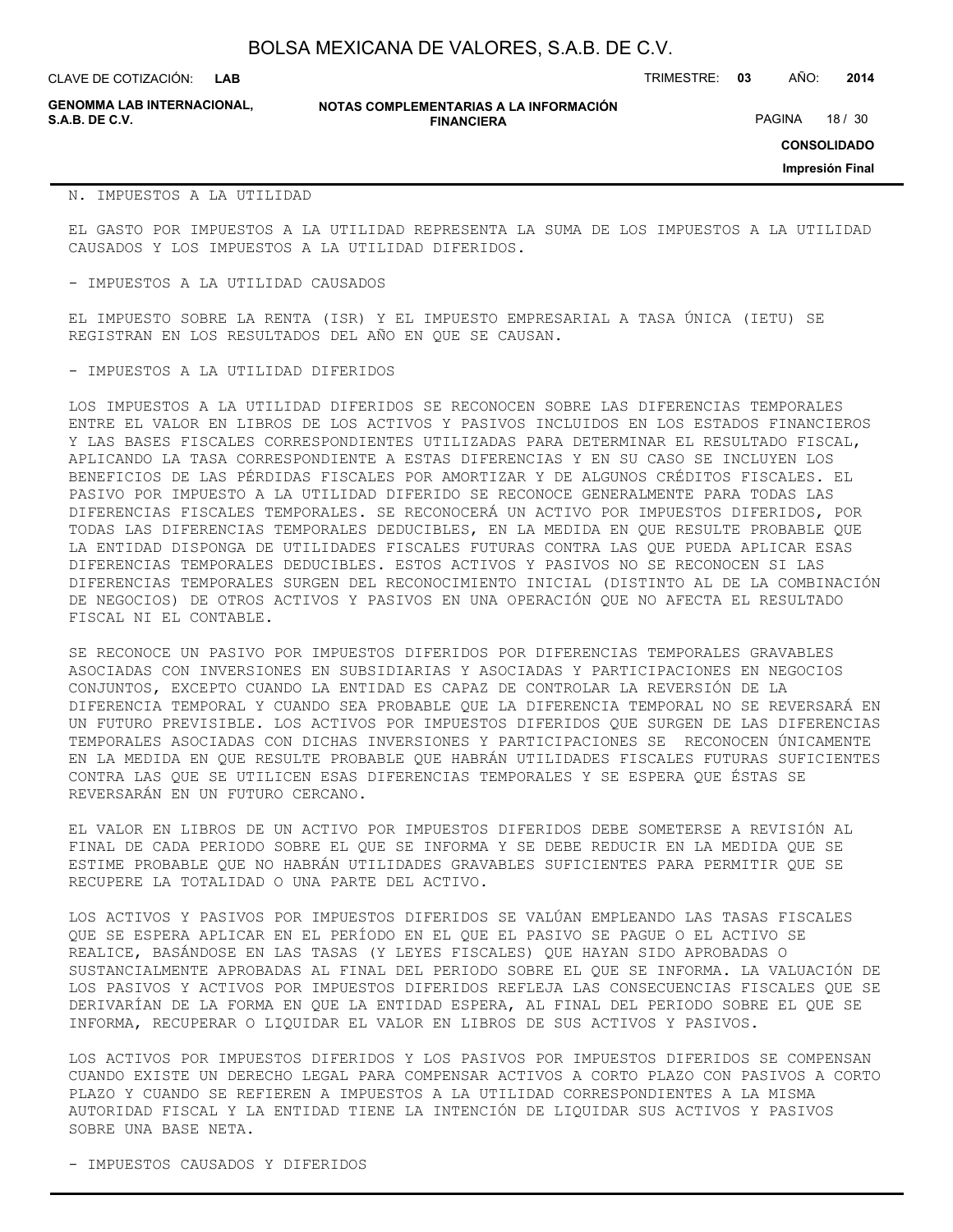| BOLSA MEXICANA DE VALORES, S.A.B. DE C.V. |  |  |
|-------------------------------------------|--|--|
|-------------------------------------------|--|--|

CLAVE DE COTIZACIÓN: TRIMESTRE: **03** AÑO: **2014 LAB**

**GENOMMA LAB INTERNACIONAL,**

| NOTAS COMPLEMENTARIAS A LA INFORMACIÓN |
|----------------------------------------|
| <b>FINANCIERA</b>                      |

PAGINA 19 / 30

**CONSOLIDADO**

**Impresión Final**

LOS IMPUESTOS CAUSADOS Y DIFERIDOS SE RECONOCEN COMO INGRESO O GASTO EN RESULTADOS, EXCEPTO CUANDO SE REFIEREN A PARTIDAS QUE SE RECONOCEN FUERA DE LOS RESULTADOS, YA SEA EN LOS OTROS RESULTADOS INTEGRALES O DIRECTAMENTE EN EL CAPITAL CONTABLE, EN CUYO CASO EL IMPUESTO TAMBIÉN SE RECONOCE FUERA DE LOS RESULTADOS; O CUANDO SURGEN DEL RECONOCIMIENTO INICIAL DE UNA COMBINACIÓN DE NEGOCIOS. EN EL CASO DE UNA COMBINACIÓN DE NEGOCIOS, EL EFECTO FISCAL SE INCLUYE DENTRO DEL RECONOCIMIENTO DE LA COMBINACIÓN DE NEGOCIOS.

#### O. PROVISIONES

LAS PROVISIONES SE RECONOCEN CUANDO LA ENTIDAD TIENE UNA OBLIGACIÓN PRESENTE (YA SEA LEGAL O ASUMIDA) COMO RESULTADO DE UN SUCESO PASADO, ES PROBABLE QUE LA ENTIDAD TENGA QUE LIQUIDAR LA OBLIGACIÓN, Y PUEDE HACERSE UNA ESTIMACIÓN CONFIABLE DEL IMPORTE DE LA OBLIGACIÓN.

EL IMPORTE RECONOCIDO COMO PROVISIÓN ES LA MEJOR ESTIMACIÓN DEL DESEMBOLSO NECESARIO PARA LIQUIDAR LA OBLIGACIÓN PRESENTE, AL FINAL DEL PERIODO SOBRE EL QUE SE INFORMA, TENIENDO EN CUENTA LOS RIESGOS Y LAS INCERTIDUMBRES QUE RODEAN A LA OBLIGACIÓN. CUANDO SE VALÚA UNA PROVISIÓN USANDO LOS FLUJOS DE EFECTIVO ESTIMADOS PARA LIQUIDAR LA OBLIGACIÓN PRESENTE, SU VALOR EN LIBROS REPRESENTA EL VALOR PRESENTE DE DICHOS FLUJOS DE EFECTIVO.

CUANDO SE ESPERA LA RECUPERACIÓN DE UN TERCERO DE ALGUNOS O TODOS LOS BENEFICIOS ECONÓMICOS REQUERIDOS PARA LIQUIDAR UNA PROVISIÓN, SE RECONOCE UNA CUENTA POR COBRAR COMO UN ACTIVO SI ES VIRTUALMENTE CIERTO QUE SE RECIBIRÁ EL DESEMBOLSO Y EL MONTO DE LA CUENTA POR COBRAR PUEDE SER VALUADO CONFIABLEMENTE.

LAS PROVISIONES SE CLASIFICAN COMO CIRCULANTES O NO CIRCULANTES EN FUNCIÓN DEL PERÍODO ESTIMADO PARA ATENDER LAS OBLIGACIONES QUE CUBREN.

P. COSTOS DE BENEFICIOS AL RETIRO

LAS APORTACIONES A LOS PLANES DE BENEFICIOS AL RETIRO DE CONTRIBUCIONES DEFINIDAS SE RECONOCEN COMO GASTOS AL MOMENTO EN QUE LOS EMPLEADOS HAN PRESTADO LOS SERVICIOS QUE LES OTORGAN EL DERECHO A LAS CONTRIBUCIONES.

EN EL CASO DE LOS PLANES DE BENEFICIOS DEFINIDOS, EL COSTO DE TALES BENEFICIOS SE DETERMINA UTILIZANDO EL MÉTODO DE CRÉDITO UNITARIO PROYECTADO, CON VALUACIONES ACTUARIALES QUE SE REALIZAN AL FINAL DE CADA PERÍODO SOBRE EL QUE SE INFORMA. LAS GANANCIAS Y PÉRDIDAS ACTUARIALES SE RECONOCEN AMORTIZADAS EN RESULTADOS CON BASE EN LA VIDA LABORAL ESTIMADA DE LOS EMPLEADOS. LOS COSTOS DE LOS SERVICIOS PASADOS SE RECONOCEN EN LA MEDIDA EN QUE SE ADQUIEREN LOS BENEFICIOS; DE LO CONTRARIO, SE AMORTIZAN UTILIZANDO EL MÉTODO DE LÍNEA RECTA SOBRE EL PERÍODO PROMEDIO HASTA QUE LOS BENEFICIOS SE CONVIERTEN EN ADQUIRIDOS.

LAS OBLIGACIONES POR BENEFICIOS AL RETIRO RECONOCIDAS EN EL ESTADO DE POSICIÓN FINANCIERA, REPRESENTAN EL VALOR PRESENTE DE LA OBLIGACIÓN POR BENEFICIOS DEFINIDOS, AJUSTADO POR LAS GANANCIAS Y PÉRDIDAS ACTUARIALES Y LOS COSTOS DE LOS SERVICIOS PASADOS NO RECONOCIDOS, MENOS EL VALOR RAZONABLE DE LOS ACTIVOS DEL PLAN. CUALQUIER ACTIVO QUE SURJA DE ESTE CÁLCULO SE LIMITA A LAS PÉRDIDAS ACTUARIALES NO RECONOCIDAS Y AL COSTO DE LOS SERVICIOS PASADOS, MÁS EL VALOR PRESENTE DE LOS REEMBOLSOS Y REDUCCIONES DE CONTRIBUCIONES FUTURAS AL PLAN.

Q. BENEFICIOS DIRECTOS A LOS EMPLEADOS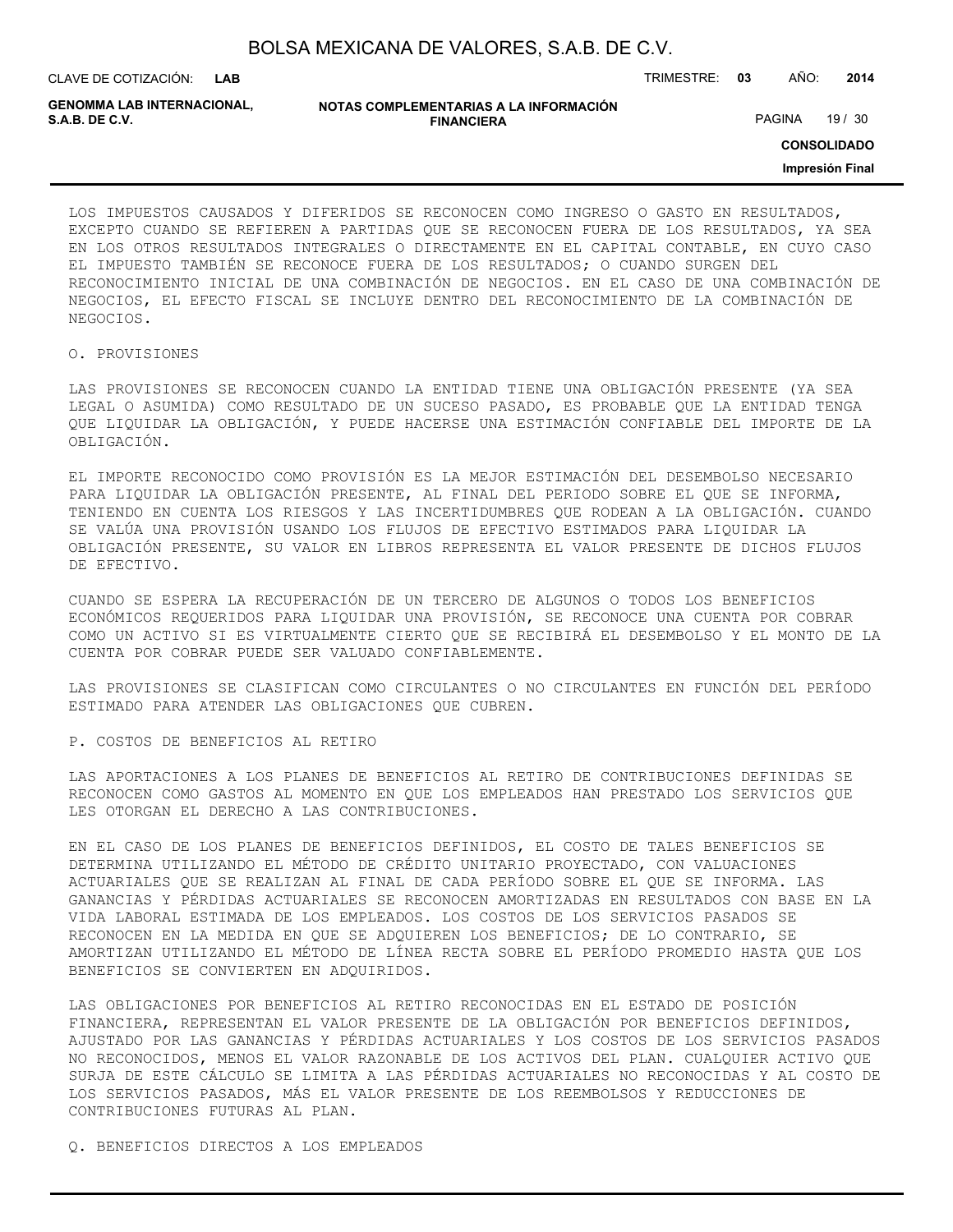**LAB**

CLAVE DE COTIZACIÓN: TRIMESTRE: **03** AÑO: **2014**

**GENOMMA LAB INTERNACIONAL,**

#### **NOTAS COMPLEMENTARIAS A LA INFORMACIÓN FINANCIERA**

PAGINA 20 / 30

**CONSOLIDADO**

#### **Impresión Final**

SE VALÚAN EN PROPORCIÓN A LOS SERVICIOS PRESTADOS, CONSIDERANDO LOS SUELDOS ACTUALES Y SE RECONOCE EL PASIVO CONFORME SE DEVENGAN. INCLUYE PRINCIPALMENTE PARTICIPACIÓN DE LOS TRABAJADORES EN LAS UTILIDADES POR PAGAR, AUSENCIAS COMPENSADAS, COMO VACACIONES Y PRIMA VACACIONAL, E INCENTIVOS.

R. PARTICIPACIÓN DE LOS TRABAJADORES EN LAS UTILIDADES (PTU)

LA PTU SE REGISTRA EN LOS RESULTADOS DEL AÑO EN QUE SE CAUSA Y SE PRESENTA EN EL RUBRO DE GASTOS DE VENTA, GENERALES Y DE ADMINISTRACIÓN EN EL ESTADO DE RESULTADOS.

#### S. PAGOS BASADOS EN ACCIONES

LAS TRANSACCIONES CON PAGOS BASADOS EN ACCIONES LIQUIDABLES MEDIANTE INSTRUMENTOS DE CAPITAL A EMPLEADOS SE VALÚAN AL VALOR RAZONABLE DE LOS INSTRUMENTOS DE CAPITAL A LA FECHA EN QUE SE OTORGAN.

EL VALOR RAZONABLE DETERMINADO A LA FECHA DE OTORGAMIENTO DE LOS PAGOS BASADOS EN ACCIONES LIQUIDABLES MEDIANTE INSTRUMENTOS DE CAPITAL SE REGISTRAN COMO GASTOS SOBRE LA BASE DE LÍNEA RECTA DURANTE EL PERIODO DE ADJUDICACIÓN, CON BASE EN LA ESTIMACIÓN DE LA ENTIDAD DE LOS INSTRUMENTOS DE CAPITAL QUE EVENTUALMENTE SE ADJUDICARÁN. AL FINAL DE CADA PERIODO SOBRE EL CUAL SE REPORTA, LA ENTIDAD REVISA SUS ESTIMACIONES DEL NÚMERO DE INSTRUMENTOS DE CAPITAL QUE ESPERAN SER ADJUDICADOS. EL EFECTO DE LA REVISIÓN DE LOS ESTIMADOS ORIGINALES, SI HUBIESE, SE RECONOCE EN LOS RESULTADOS DEL PERIODO DE MANERA QUE EL GASTO ACUMULADO REFLEJE EL ESTIMADO REVISADO, CON EL AJUSTE CORRESPONDIENTE A LA RESERVA DE BENEFICIOS A EMPLEADOS LIQUIDABLES MEDIANTE INSTRUMENTOS DE CAPITAL.

PARA LA TRANSACCIÓN DE PAGOS BASADOS EN ACCIONES LIQUIDABLES EN EFECTIVO, SE RECONOCE UN PASIVO POR LOS BIENES O SERVICIOS ADQUIRIDOS, VALUADOS INICIALMENTE AL VALOR RAZONABLE DEL PASIVO. AL FINAL DE CADA PERIODO DE REPORTE, HASTA QUE SE LIQUIDE, ASÍ COMO EN LA FECHA DE LIQUIDACIÓN, LA ENTIDAD REEVALÚA EL VALOR RAZONABLE DEL PASIVO Y CUALQUIER CAMBIO EN SU VALOR RAZONABLE SE RECONOCE EN LOS RESULTADOS DEL PERIODO.

#### T. RECONOCIMIENTO DE INGRESOS

LOS INGRESOS SE CALCULAN AL VALOR RAZONABLE DE LA CONTRAPRESTACIÓN COBRADA O POR COBRAR, TENIENDO EN CUENTA EL IMPORTE ESTIMADO DE DEVOLUCIONES DE CLIENTES, REBAJAS Y OTROS DESCUENTOS SIMILARES.

#### - VENTA DE BIENES

LOS INGRESOS PROCEDENTES DE LA VENTA DE BIENES DEBEN SER RECONOCIDOS CUANDO SE CUMPLEN TODAS Y CADA UNA DE LAS SIGUIENTES CONDICIONES:

• LA ENTIDAD HA TRANSFERIDO AL COMPRADOR LOS RIESGOS Y BENEFICIOS SIGNIFICATIVOS QUE SE DERIVAN DE LA PROPIEDAD DE LOS BIENES;

• LA ENTIDAD NO CONSERVA PARA SÍ NINGUNA IMPLICACIÓN EN LA GESTIÓN CORRIENTE DE LOS BIENES VENDIDOS, EN EL GRADO USUALMENTE ASOCIADO CON LA PROPIEDAD, NI RETIENE EL CONTROL EFECTIVO SOBRE LOS MISMOS;

• EL IMPORTE DE LOS INGRESOS PUEDA VALUARSE CONFIABLEMENTE;

• SEA PROBABLE QUE LA ENTIDAD RECIBA LOS BENEFICIOS ECONÓMICOS ASOCIADOS CON LA TRANSACCIÓN; Y

• LOS COSTOS INCURRIDOS, O POR INCURRIR, EN RELACIÓN CON LA TRANSACCIÓN PUEDEN SER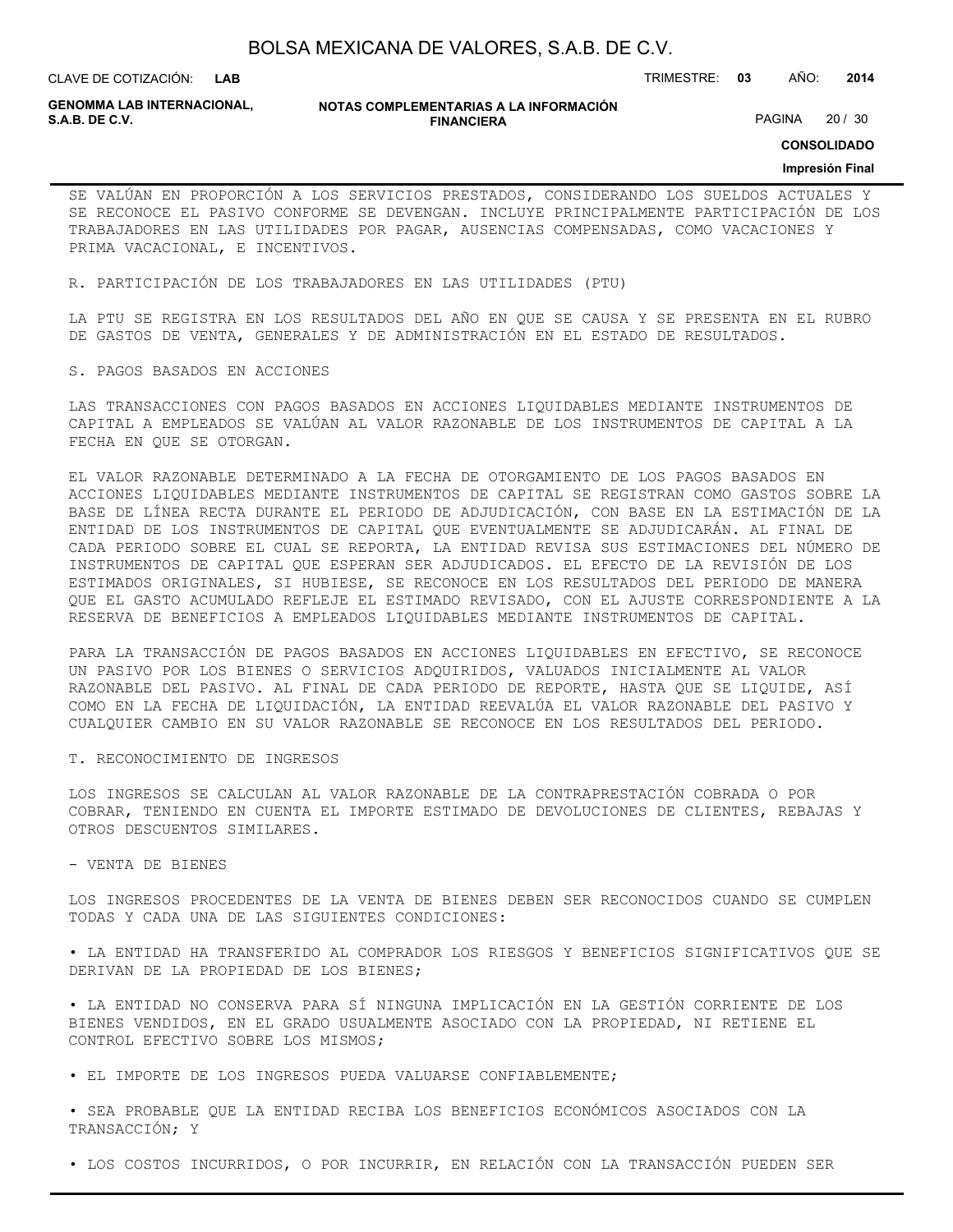**LAB**

CLAVE DE COTIZACIÓN: TRIMESTRE: **03** AÑO: **2014**

**GENOMMA LAB INTERNACIONAL,**

#### **NOTAS COMPLEMENTARIAS A LA INFORMACIÓN FINANCIERA**

PAGINA 21 / 30

**CONSOLIDADO**

**Impresión Final**

VALUADOS CONFIABLEMENTE.

- PRESTACIÓN DE SERVICIOS

LOS INGRESOS PROVENIENTES DE CONTRATOS DE SERVICIOS SE RECONOCEN EN EL PERÍODO EN EL QUE SE DEVENGAN DICHOS SERVICIOS.

- INGRESOS POR DIVIDENDOS E INGRESOS POR INTERESES

EL INGRESO POR DIVIDENDOS DE INVERSIONES SE RECONOCE UNA VEZ QUE SE HAN ESTABLECIDO LOS DERECHOS DE LOS ACCIONISTAS PARA RECIBIR ESTE PAGO (SIEMPRE QUE SEA PROBABLE QUE LOS BENEFICIOS ECONÓMICOS FLUIRÁN PARA LA ENTIDAD Y QUE EL INGRESO PUEDA SER VALUADO CONFIABLEMENTE).

LOS INGRESOS POR INTERESES SE RECONOCEN CUANDO ES PROBABLE QUE LOS BENEFICIOS ECONÓMICOS FLUYAN HACIA LA ENTIDAD Y EL IMPORTE DE LOS INGRESOS PUEDA SER VALUADO CONFIABLEMENTE.

U. TRANSACCIONES EN MONEDA EXTRANJERA

LAS TRANSACCIONES EN MONEDA EXTRANJERA SE REGISTRAN AL TIPO DE CAMBIO VIGENTE A LA FECHA DE SU CELEBRACIÓN. LOS ACTIVOS Y PASIVOS MONETARIOS EN MONEDA EXTRANJERA SE VALÚAN EN MONEDA NACIONAL AL TIPO DE CAMBIO VIGENTE A LA FECHA DE LOS ESTADOS FINANCIEROS. LAS FLUCTUACIONES CAMBIARIAS SE REGISTRAN EN LOS RESULTADOS DEL AÑO.

V. UTILIDAD POR ACCIÓN

LA UTILIDAD BÁSICA POR ACCIÓN ORDINARIA SE CALCULA DIVIDIENDO LA UTILIDAD NETA MAYORITARIA ENTRE EL PROMEDIO PONDERADO DE ACCIONES ORDINARIAS EN CIRCULACIÓN DURANTE EL EJERCICIO.

LA ENTIDAD NO TIENE INSTRUMENTOS POTENCIALMENTE DILUTIVOS POR LO QUE LAS GANANCIAS DILUIDAS POR ACCIÓN SON IGUALES A LAS GANANCIAS BÁSICAS POR ACCIÓN.

4. JUICIOS CONTABLES CRÍTICOS Y FUENTES CLAVE PARA LA ESTIMACIÓN DE INCERTIDUMBRES

EN LA APLICACIÓN DE LAS POLÍTICAS CONTABLES, LA ADMINISTRACIÓN DE LA ENTIDAD REALIZA JUICIOS, ESTIMACIONES Y PRESUNCIONES SOBRE ALGUNOS IMPORTES DE LOS ACTIVOS Y PASIVOS DE LOS ESTADOS FINANCIEROS. LAS ESTIMACIONES Y PRESUNCIONES ASOCIADAS SE BASAN EN LA EXPERIENCIA Y OTROS FACTORES QUE SE CONSIDERAN COMO RELEVANTES. LOS RESULTADOS REALES PODRÍAN DIFERIR DE DICHAS ESTIMACIONES.

LAS ESTIMACIONES Y PRESUNCIONES SUBYACENTES SE REVISAN SOBRE UNA BASE REGULAR. LAS MODIFICACIONES A LAS ESTIMACIONES CONTABLES SE RECONOCEN EN EL PERÍODO DE LA REVISIÓN Y PERÍODOS FUTUROS SI LA REVISIÓN AFECTA TANTO AL PERÍODO ACTUAL COMO A PERÍODOS SUBSECUENTES.

LOS JUICIOS CONTABLES CRÍTICOS Y FUENTES CLAVE DE INCERTIDUMBRE AL APLICAR LAS ESTIMACIONES EFECTUADAS A LA FECHA DE LOS ESTADOS FINANCIEROS CONSOLIDADOS, Y QUE TIENEN UN RIESGO SIGNIFICATIVO DE DERIVAR EN UN AJUSTE EN LOS VALORES EN LIBROS DE ACTIVOS Y PASIVOS TANTO AL PERÍODO ACTUAL COMO A PERÍODOS SUBSECUENTES SON COMO SIGUE:

A) LA ENTIDAD REVISA LA VIDA ÚTIL ESTIMADA DE INMUEBLES, PROPIEDADES Y EQUIPO AL FINAL DE CADA PERÍODO ANUAL. EL GRADO DE INCERTIDUMBRE RELACIONADO CON LAS ESTIMACIONES DE LAS VIDAS ÚTILES ESTÁ RELACIONADO CON LOS CAMBIOS EN EL MERCADO Y LA UTILIZACIÓN DE LOS ACTIVOS POR LOS VOLÚMENES DE COMERCIALIZACIÓN Y DESARROLLO TECNOLÓGICO.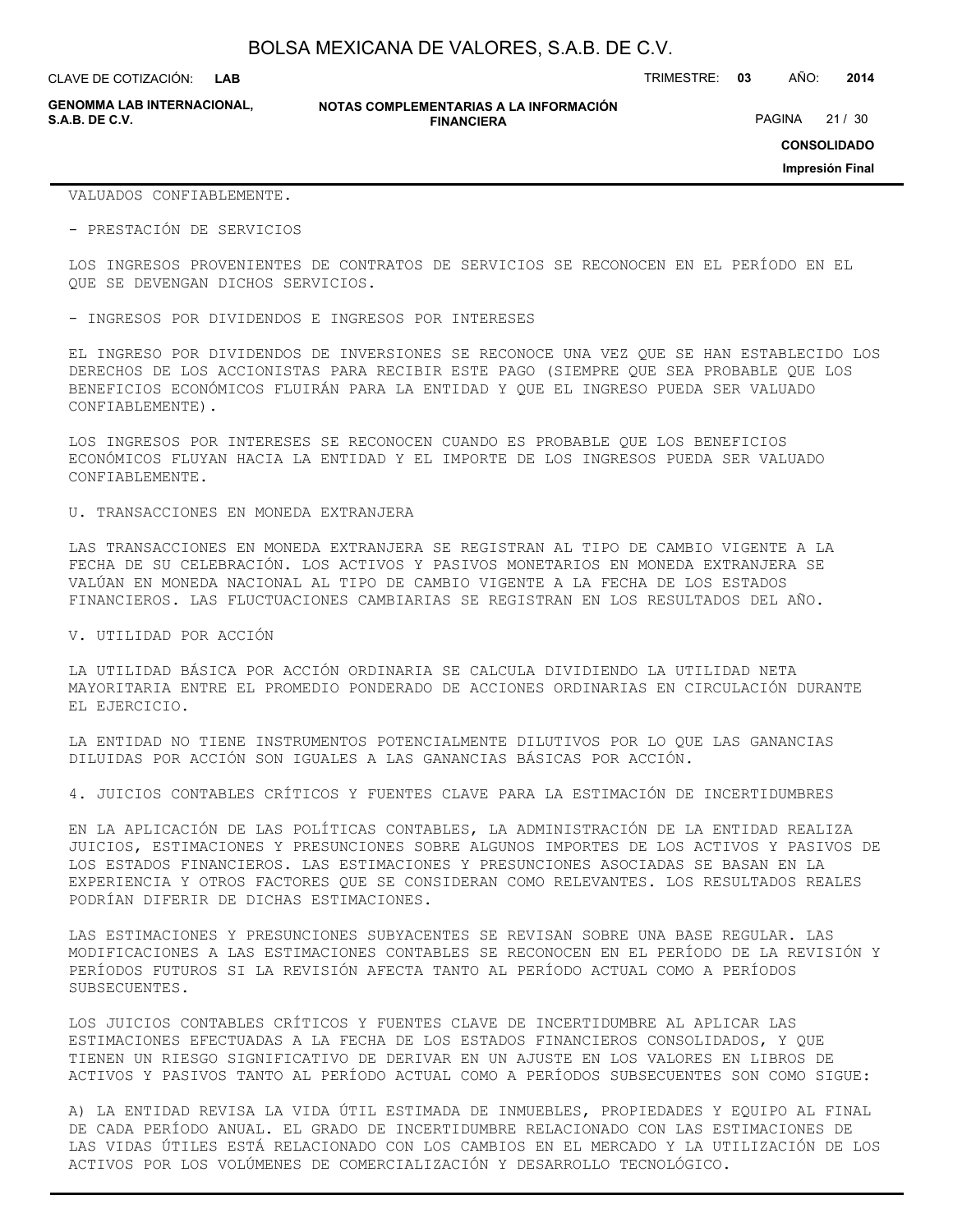| BOLSA MEXICANA DE VALORES, S.A.B. DE C.V. |
|-------------------------------------------|
|-------------------------------------------|

CLAVE DE COTIZACIÓN: TRIMESTRE: **03** AÑO: **2014**

| <b>GENOMMA LAB INTERNACIONAL.</b> | NOTAS COMPLEMENTARIAS A LA INFORMACIÓN |        |       |
|-----------------------------------|----------------------------------------|--------|-------|
| S.A.B. DE C.V.                    | <b>FINANCIERA</b>                      | PAGINA | 22/30 |

**CONSOLIDADO**

**Impresión Final**

B) AL EFECTUAR LAS PRUEBAS DE DETERIORO DE LOS ACTIVOS, LA ENTIDAD REQUIERE EFECTUAR ESTIMACIONES EN EL VALOR EN USO ASIGNADO A SUS INMUEBLES, PROPIEDADES Y EQUIPO Y A LAS UNIDADES GENERADORAS DE EFECTIVO, EN EL CASO DE CIERTOS ACTIVOS. LOS CÁLCULOS DEL VALOR EN USO REQUIEREN QUE LA ENTIDAD DETERMINE LOS FLUJOS DE EFECTIVO FUTUROS QUE DEBERÍAN SURGIR DE LAS UNIDADES GENERADORAS DE EFECTIVO Y UNA TASA DE DESCUENTO APROPIADA PARA CALCULAR EL VALOR ACTUAL. LA ENTIDAD UTILIZA PROYECCIONES DE FLUJOS DE EFECTIVO DE INGRESOS UTILIZANDO ESTIMACIONES DE CONDICIONES DE MERCADO, DETERMINACIÓN DE PRECIOS, Y VOLÚMENES DE COMERCIALIZACIÓN Y VENTA.

C) LA ENTIDAD UTILIZA ESTIMACIONES PARA DETERMINAR LAS RESERVAS DE INVENTARIOS Y CUENTAS POR COBRAR. LOS FACTORES QUE CONSIDERA LA ENTIDAD EN LAS ESTIMACIONES DE INVENTARIOS SON LOS VOLÚMENES DE COMERCIALIZACIÓN Y VENTA ASÍ COMO LOS MOVIMIENTOS EN LA DEMANDA DE ALGUNOS PRODUCTOS. LOS FACTORES QUE CONSIDERA LA ENTIDAD EN LA ESTIMACIÓN DE CUENTAS DE COBRO DUDOSO SON PRINCIPALMENTE EL RIESGO DE LA SITUACIÓN FINANCIERA DEL CLIENTE, CUENTAS NO GARANTIZADAS Y RETRASOS CONSIDERABLES EN LA COBRANZA DE ACUERDO CON LOS LÍMITES DE CRÉDITO ESTABLECIDOS.

LA ENTIDAD UTILIZA ESTIMACIONES PARA DETERMINAR LA ESTIMACIÓN DE CUENTAS DE COBRO DUDOSO CONSIDERANDO LOS SIGUIENTES FACTORES:

• LA ENTIDAD REALIZA UN ANÁLISIS DE ANTIGÜEDAD DE SALDOS POR CLIENTE, DONDE SE MUESTRE EL MONTO POR VENCER Y LOS MONTOS VENCIDOS DE ACUERDO A LOS LÍMITES DE CRÉDITOS ESTABLECIDOS Y SEGÚN PARÁMETROS OBTENIDOS CON LA EXPERIENCIA, SE ASIGNA UN PORCENTAJE DE RESERVA QUE LE CORRESPONDE A CADA UNA DE ELLAS, ESTE ANÁLISIS DA UN PRIMER INDICIO DE DETERIORO.

• UNA VEZ QUE SE OBTIENE EL MONTO PRELIMINAR DE LAS CUENTAS POR COBRAR CON DETERIORO, SE DEBERÁ REALIZAR UN ANÁLISIS DE LA SITUACIÓN FINANCIERA DE TODOS LOS CLIENTES INCLUIDOS, PARA DETERMINAR CUÁLES SON LOS QUE PRESENTAN UN DETERIORO RAZONABLE DE LA CUENTA POR COBRAR Y SOBRE ESTOS REGISTRAR LA PROVISIÓN CORRESPONDIENTE.

LA ENTIDAD TIENE LA POLÍTICA DE NO ACEPTAR DEVOLUCIONES, EXCEPTO EN EL CASO DE PRODUCTOS CADUCOS O PRODUCTOS FUERA DE LÍNEA, POR LO QUE EN EL MOMENTO EN EL QUE LA ENTIDAD CONOCE LA EXISTENCIA DE LOS MISMOS, RECONOCE LA RESERVA CORRESPONDIENTE.

CON RESPECTO A LAS BONIFICACIONES, LA ENTIDAD RECONOCE LA ESTIMACIÓN DE LAS MISMAS CON BASE EN LOS PLANES COMERCIALES AUTORIZADOS A LOS CLIENTES.

D) LA ENTIDAD ESTÁ SUJETA A TRANSACCIONES O EVENTOS CONTINGENTES SOBRE LOS CUALES UTILIZA JUICIO PROFESIONAL EN EL DESARROLLO DE ESTIMACIONES DE PROBABILIDAD DE OCURRENCIA, LOS FACTORES QUE SE CONSIDERAN EN ESTAS ESTIMACIONES SON LA SITUACIÓN LEGAL ACTUAL A LA FECHA DE LA ESTIMACIÓN Y, LA OPINIÓN DE LOS ASESORES LEGALES.

5. EFECTIVO, EQUIVALENTES DE EFECTIVO Y EFECTIVO RESTRINGIDO

SEPTIEMBRE 2014 DICIEMBRE 2013

EFECTIVO \$ 1,320,077 \$ 1,278,709 EQUIVALENTES DE EFECTIVO: MESA DE DINERO E INVERSIONES EN VALORES 16,473 480,309 EFECTIVO RESTRINGIDO 9,037 8,126

\$ 1,345,587 \$ 1,767,144

6. CUENTAS POR COBRAR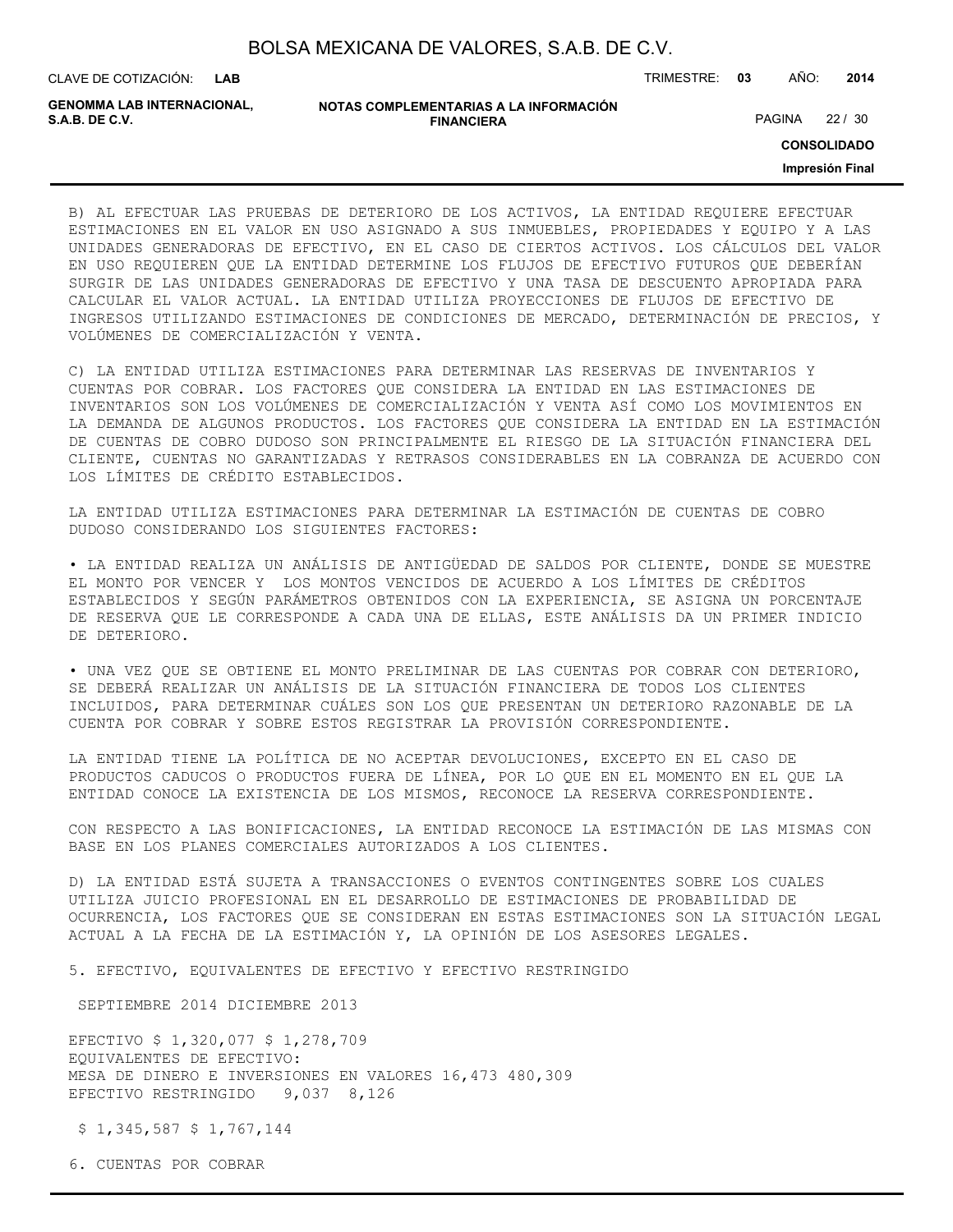**LAB**

CLAVE DE COTIZACIÓN: TRIMESTRE: **03** AÑO: **2014**

**GENOMMA LAB INTERNACIONAL,**

#### **NOTAS COMPLEMENTARIAS A LA INFORMACIÓN FINANCIERA**

PAGINA 23 / 30

**CONSOLIDADO**

**Impresión Final**

SEPTIEMBRE 2014 DICIEMBRE 2013

CLIENTES \$ 6,571,354 \$ 5,652,360 ESTIMACIONES PARA: CUENTAS DE COBRO DUDOSO (48,885) (13,156) DEVOLUCIONES (140,650) (146,539) BONIFICACIONES (630,942) (476,585) (820,477) (636,280) 5,750,877 5,016,080 IMPUESTOS POR RECUPERAR 460,115 364,850 OTRAS 219,765 219,499

\$ 6,430,757 \$ 5,600,429

A. CUENTAS POR COBRAR A CLIENTES

LAS CUENTAS POR COBRAR A CLIENTES QUE SE REVELAN ARRIBA SE CLASIFICAN COMO CUENTAS POR COBRAR Y POR LO TANTO SE VALÚAN AL COSTO AMORTIZADO.

EL PLAZO DE CRÉDITO PROMEDIO SOBRE LA VENTA DE BIENES ES DE 90 DÍAS. NO SE HACE NINGÚN CARGO POR INTERESES SOBRE LAS CUENTAS POR COBRAR A CLIENTES. LA ENTIDAD RECONOCE UNA ESTIMACIÓN PARA CUENTAS DE COBRO DUDOSO CON BASE EN IMPORTES IRRECUPERABLES DETERMINADOS POR EXPERIENCIAS DE INCUMPLIMIENTO DE LA CONTRAPARTE Y UN ANÁLISIS DE SU POSICIÓN FINANCIERA ACTUAL.

ANTES DE ACEPTAR CUALQUIER NUEVO CLIENTE, LA ENTIDAD EVALÚA LA CALIDAD CREDITICIA DEL CLIENTE POTENCIAL Y DEFINE LOS LÍMITES DE CRÉDITO POR CLIENTE. LOS LÍMITES Y CALIFICACIONES ATRIBUIDOS A LOS CLIENTES SE REVISAN PERIÓDICAMENTE. LAS VENTAS A LOS DIEZ CLIENTES PRINCIPALES DE LA ENTIDAD REPRESENTAN EL 45% Y 50% DE LAS VENTAS NETAS CONSOLIDADAS AL 30 DE SEPTIEMBRE DE 2014 Y 2013, Y EL 59% Y 77% DEL SALDO DE CUENTAS POR COBRAR EN SEPTIEMBRE DE 2014 Y DICIEMBRE DE 2013, RESPECTIVAMENTE.

AL DETERMINAR LA RECUPERABILIDAD DE UNA CUENTA POR COBRAR, LA ENTIDAD CONSIDERA CUALQUIER CAMBIO EN LA CALIDAD CREDITICIA DE LA CUENTA, A PARTIR DE LA FECHA EN QUE SE OTORGÓ INICIALMENTE EL CRÉDITO HASTA EL FINAL DEL PERIODO SOBRE EL QUE SE INFORMA.

7. INVENTARIOS

SEPTIEMBRE 2014 DICIEMBRE 2013

PRODUCTOS TERMINADOS \$ 1,061,152 \$ 1,326,614 MATERIA PRIMA 387,860 349,507 ESTIMACIÓN PARA INVENTARIOS OBSOLETOS (453,045) (472,667) 995,967 1,203,454 MERCANCÍAS EN TRÁNSITO 166,032 238,602

 $$1,161,999$1,442,056$ 

8. INVERSIÓN EN ACCIONES EN ENTIDAD ASOCIADA

LA INVERSIÓN EN TELEVISA CONSUMER PRODUCTS, LLP, ENTIDAD ASOCIADA CONSTITUIDA EN LOS ESTADOS UNIDOS DE AMÉRICA, ES DEL 49% DE SUS ACCIONES. DICHA SOCIEDAD SE CONSTITUYÓ EN 2009 E INICIÓ OPERACIONES DURANTE 2011. LA INFORMACIÓN FINANCIERA DE LA ASOCIADA DE LA ENTIDAD SE RESUME A CONTINUACIÓN: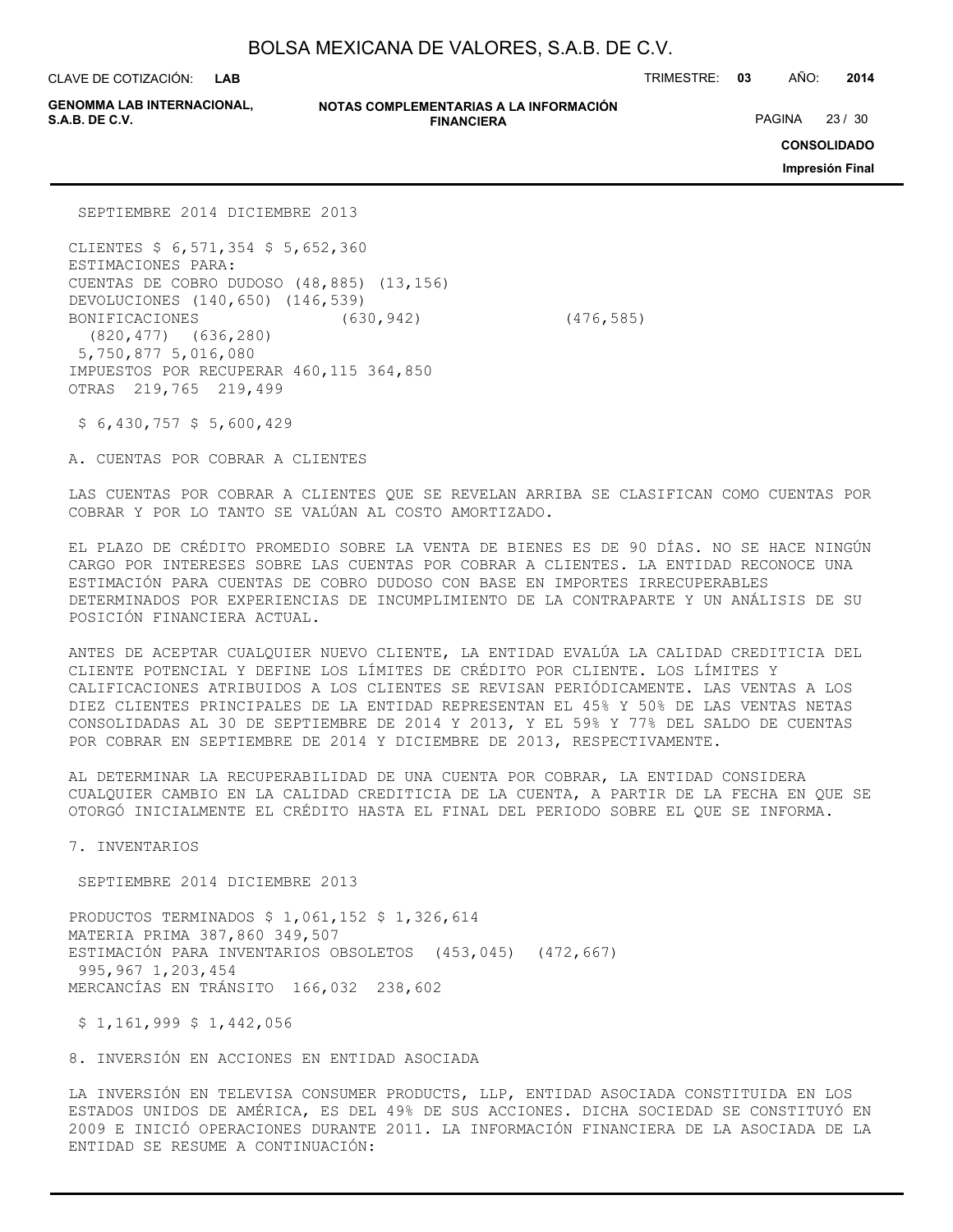**LAB**

CLAVE DE COTIZACIÓN: TRIMESTRE: **03** AÑO: **2014**

**GENOMMA LAB INTERNACIONAL,**

**NOTAS COMPLEMENTARIAS A LA INFORMACIÓN FINANCIERA**

PAGINA 24 / 30

**CONSOLIDADO**

**Impresión Final**

 SEPTIEMBRE 2014 DICIEMBRE 2013 BALANCES GENERALES: ACTIVO CIRCULANTE \$ 128,275 \$ 122,213 ACTIVO NO CIRCULANTE 134 161 TOTAL PASIVO (94,088) (86,290) CAPITAL CONTABLE \$ 34,321 \$ 36,084 (PÉRDIDA) UTILIDAD NETA \$ (2,846) \$ 22,947 PARTICIPACIÓN DE LA ENTIDAD EN: CAPITAL CONTABLE \$ 16,817 \$ 17,681 (PÉRDIDA) UTILIDAD NETA \$ (1,395) \$ 11,244 9. NEGOCIO CONJUNTO COMO SE MENCIONA EN NOTA 1, EL 26 DE JUNIO DE 2014, LA ENTIDAD ADQUIRIÓ LA SIGUIENTE PARTICIPACIÓN SIGNIFICATIVA EN NEGOCIO CONJUNTO: NEGOCIO CONJUNTO ACTIVIDAD PRINCIPAL FECHA DE ADQUISICIÓN PORCIÓN DE ACCIONES ADQUIRIDAS CONTRAPRESTACIÓN TRANSFERIDA GRUPO COMERCIAL E INDUSTRIAL MARZAM, S. A. DE C. V. DISTRIBUCIÓN DE PRODUCTOS FARMACÉUTICOS 26 DE JUNIO DE 2014 \$ 50% \$ 600,000 EL NEGOCIO CONJUNTO ANTERIOR SE RECONOCERÁ UTILIZANDO EL MÉTODO DE PARTICIPACIÓN EN LOS ESTADOS FINANCIEROS CONSOLIDADOS. UN RESUMEN DE LA INFORMACIÓN RESPECTO DEL NEGOCIO CONJUNTO ADQUIRIDO POR LA ENTIDAD SE DETALLA A CONTINUACIÓN. SEPTIEMBRE 2014 DICIEMBRE 2013

BALANCES GENERALES: ACTIVO CIRCULANTE \$ 5,403,994 \$ 4,886,275 ACTIVO NO CIRCULANTE 257,812 372,780 TOTAL PASIVO (4,221,785) (3,644,384)

CAPITAL CONTABLE \$ 1,440,021 \$ 1,614,671

(PÉRDIDA) UTILIDAD NETA \$ (35,678) \$ (10,764)

PARTICIPACIÓN DE LA ENTIDAD EN: CAPITAL CONTABLE \$ 720,011 \$ 807,336

(PÉRDIDA) UTILIDAD NETA \$ (17,839) \$ (5,382)

LA CONCILIACIÓN DE LA INFORMACIÓN FINANCIERA QUE SE RESUMIÓ ANTERIORMENTE DEL VALOR EN LIBROS DE LA PARTICIPACIÓN EN EL NEGOCIO CONJUNTO SE RECONOCIÓ EN LOS ESTADOS FINANCIEROS CONSOLIDADOS:

2014

ACTIVOS NETOS DEL NEGOCIO CONJUNTO \$ 1,460,529 PROPORCIÓN DE LA PARTICIPACIÓN DE LA ENTIDAD EN EL NEGOCIO CONJUNTO 730,265 CRÉDITO MERCANTIL (130,265) PARTICIPACIÓN EN LA PÉRDIDA DEL NEGOCIO CONJUNTO (1,084)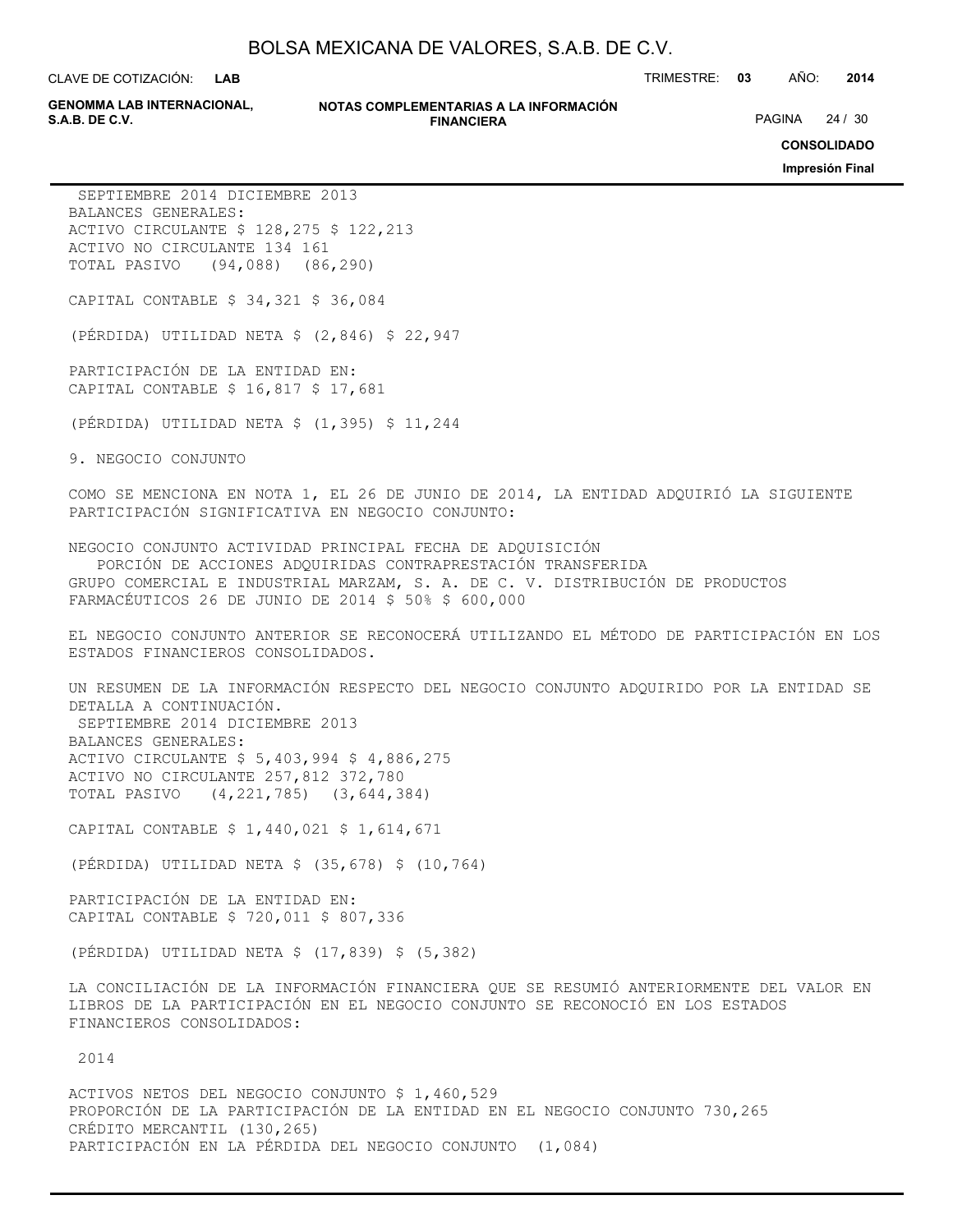**LAB**

CLAVE DE COTIZACIÓN: TRIMESTRE: **03** AÑO: **2014**

**GENOMMA LAB INTERNACIONAL, S.A.B. DE C.V.** PAGINA 25 / 30

**NOTAS COMPLEMENTARIAS A LA INFORMACIÓN FINANCIERA**

**CONSOLIDADO**

**Impresión Final**

VALOR EN LIBROS DE LA PARTICIPACIÓN EN EL NEGOCIO CONJUNTO \$ 598,916

LOS ESTADOS FINANCIEROS DE GRUPO MARZAM ESTÁN PRESENTADOS A VALOR EN LIBROS BAJO NORMAS DE INFORMACIÓN FINANCIERA MEXICANAS. LA ADMINISTRACIÓN DE LA ENTIDAD ESTIMA QUE LOS AJUSTES DE CONVERSIÓN A NORMAS INTERNACIONALES DE INFORMACIÓN FINANCIERA, ASÍ COMO LOS AJUSTES A VALOR RAZONABLE DERIVADOS DE LA ADQUISICIÓN DISMINUYAN SIGNIFICATIVAMENTE EL VALOR PRESENTADO COMO CRÉDITO MERCANTIL EN LA CONCILIACIÓN ANTERIOR.

10. VALOR RAZONABLE DE LOS INSTRUMENTOS FINANCIEROS

EL VALOR RAZONABLE DE LOS INSTRUMENTOS FINANCIEROS QUE POSTERIORMENTE SE PRESENTAN, HA SIDO DETERMINADO POR LA ENTIDAD USANDO LA INFORMACIÓN DISPONIBLE EN EL MERCADO U OTRAS TÉCNICAS DE VALUACIÓN QUE REQUIEREN DE JUICIO PARA DESARROLLAR E INTERPRETAR LAS ESTIMACIONES DE VALORES RAZONABLES. ASIMISMO, UTILIZA SUPUESTOS QUE SE BASAN EN LAS CONDICIONES DE MERCADO EXISTENTES A CADA UNA DE LAS FECHAS DE LOS ESTADOS CONSOLIDADOS DE POSICIÓN FINANCIERA. CONSECUENTEMENTE, LOS MONTOS ESTIMADOS QUE SE PRESENTAN NO NECESARIAMENTE SON INDICATIVOS DE LOS MONTOS QUE LA ENTIDAD PODRÍA REALIZAR EN UN INTERCAMBIO DE MERCADO ACTUAL. EL USO DE DIFERENTES SUPUESTOS Y/O MÉTODOS DE ESTIMACIÓN PODRÍAN TENER UN EFECTO MATERIAL EN LOS MONTOS ESTIMADOS DE VALOR RAZONABLE.

EN LA SIGUIENTE TABLA SE PRESENTA UN ANÁLISIS DE LOS INSTRUMENTOS FINANCIEROS QUE SE MIDEN CON POSTERIORIDAD AL RECONOCIMIENTO INICIAL POR SU VALOR RAZONABLE, AGRUPADOS EN NIVELES 1 A 3 EN FUNCIÓN DEL GRADO EN QUE SE OBSERVA EL VALOR RAZONABLE:

 $\tilde{a}$  NIVEL 1 SON AQUELLOS DERIVADOS DE LOS PRECIOS COTIZADOS (NO AJUSTADOS) EN LOS MERCADOS ACTIVOS PARA PASIVOS O ACTIVOS IDÉNTICOS;

 NIVEL 2 SON AQUELLOS DERIVADOS DE INDICADORES DISTINTOS A LOS PRECIOS COTIZADOS INCLUIDOS DENTRO DEL NIVEL 1, PERO QUE INCLUYEN INDICADORES QUE SON OBSERVABLES PARA UN ACTIVO O PASIVO, YA SEA DIRECTAMENTE A PRECIOS COTIZADOS O INDIRECTAMENTE, ES DECIR DERIVADOS DE ESTOS PRECIOS; Y

 NIVEL 3 SON AQUELLOS DERIVADOS DE LAS TÉCNICAS DE VALUACIÓN QUE INCLUYEN LOS INDICADORES PARA LOS ACTIVOS O PASIVOS, QUE NO SE BASAN EN INFORMACIÓN OBSERVABLE DEL MERCADO (INDICADORES NO OBSERVABLES).

LOS IMPORTES DE EFECTIVO Y EQUIVALENTES DE EFECTIVO DE LA ENTIDAD, ASÍ COMO LAS CUENTAS POR COBRAR Y POR PAGAR DE TERCEROS Y PARTES RELACIONADAS, Y LA PORCIÓN CIRCULANTE DE PRÉSTAMOS BANCARIOS Y DEUDA A LARGO PLAZO SE APROXIMAN A SU VALOR RAZONABLE PORQUE TIENEN VENCIMIENTOS A CORTO PLAZO. LA DEUDA A LARGO PLAZO DE LA ENTIDAD SE REGISTRA A SU COSTO AMORTIZADO Y, CONSISTE EN DEUDA QUE GENERA INTERESES A TASAS FIJAS Y VARIABLES QUE ESTÁN RELACIONADAS A INDICADORES DE MERCADO.

LOS IMPORTES EN LIBROS DE LOS INSTRUMENTOS FINANCIEROS POR CATEGORÍA Y SUS VALORES RAZONABLES ESTIMADOS AL 31 DE SEPTIEMBRE DE 2014 Y AL 31 DE DICIEMBRE DE 2013, SON COMO SIGUE:

SEPTIEMBRE 2014 DICIEMBRE 2013 VALOR EN LIBROS VALOR RAZONABLE VALOR EN LIBROS VALOR RAZONABLE ACTIVOS FINANCIEROS EFECTIVO, EQUIVALENTES DE EFECTIVO Y EFECTIVO RESTRINGIDO \$ 1,345,587 \$ 1,345,587 \$ 1,767,144 \$ 1,767,144 CUENTAS POR COBRAR 6,517,227 6,517,227 5,693,555 5,693,555

PASIVOS FINANCIEROS PRÉSTAMOS BANCARIOS Y PORCIÓN CIRCULANTE DE LA DEUDA A LARGO PLAZO (6,075,255)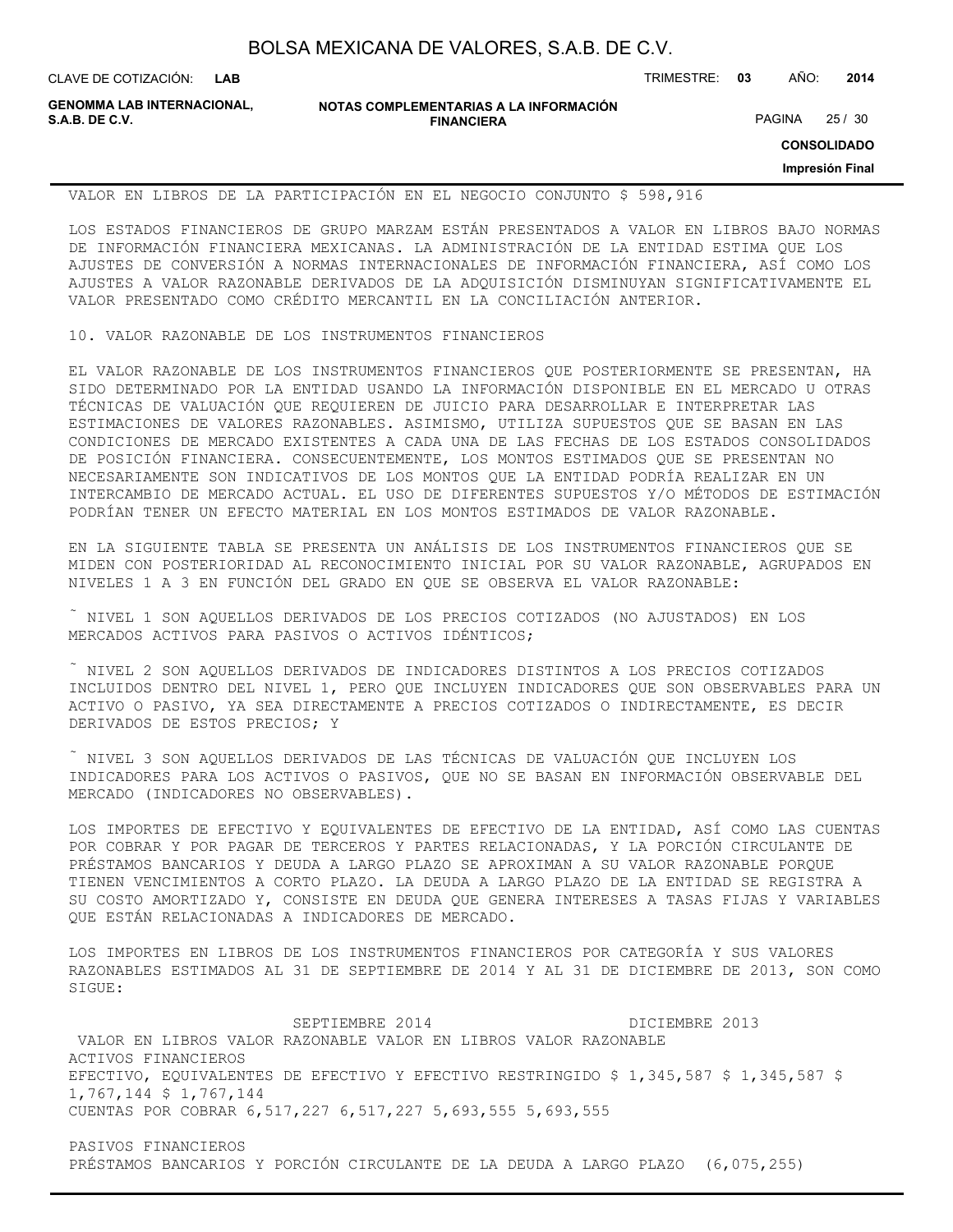**LAB**

CLAVE DE COTIZACIÓN: TRIMESTRE: **03** AÑO: **2014**

**GENOMMA LAB INTERNACIONAL,**

**NOTAS COMPLEMENTARIAS A LA INFORMACIÓN FINANCIERA S.A.B. DE C.V.** PAGINA 26 / 30

**CONSOLIDADO**

**Impresión Final**

(6,010,807) (5,473,770) (5,431,379) CUENTAS Y DOCUMENTOS POR PAGAR A PROVEEDORES (1,490,297) (1,490,297) (1,644,125) (1,644,125) OTRAS CUENTAS POR PAGAR Y PASIVOS ACUMULADOS (711,323) (771,323) (716,214) (716,214)

TOTAL \$ (474,061) \$ (409,613) \$ (373,410) \$ (331,019)

EL VALOR RAZONABLE DE LA DEUDA CONTRAÍDA CON LAS INSTITUCIONES DE CRÉDITO SE APROXIMA A LA CANTIDAD REGISTRADA EN LA CONTABILIDAD DEBIDO A LA NATURALEZA DE CORTO PLAZO DE ALGUNOS DE LOS VENCIMIENTOS.

DURANTE EL PERÍODO NO EXISTIERON TRANSFERENCIAS ENTRE EL NIVEL 1 Y 2.

11. CAPITAL CONTABLE

A. EL CAPITAL SOCIAL A VALOR NOMINAL AL 30 DE SEPTIEMBRE DE 2014 Y AL 31 DE DICIEMBRE DE 2013, SE INTEGRA COMO SIGUE:

 NÚMERO DE ACCIONES IMPORTE SEPTIEMBRE 2014 DICIEMBRE 2013 SEPTIEMBRE 2014 DICIEMBRE 2013 CAPITAL FIJO SERIE B 82,176 82,176 \$ 150 \$ 150

CAPITAL VARIABLE SERIE B 1,048,651,194 1,048,651,194 1,914,156 1,914,156

1,048,733,370 1,048,733,370 \$ 1,914,306 \$ 1,914,306

EL CAPITAL SOCIAL ESTÁ INTEGRADO POR ACCIONES COMUNES NOMINATIVAS SIN VALOR NOMINAL. EL CAPITAL VARIABLE ES ILIMITADO.

B. EN ASAMBLEA GENERAL ORDINARIA DE ACCIONISTAS CELEBRADA EL 29 DE ABRIL DE 2014, SE ACORDÓ LA RECOMPRA DE ACCIONES PROPIAS DE LA ENTIDAD HASTA POR UN MONTO MÁXIMO EQUIVALENTE A LAS UTILIDADES RETENIDAS DE LA ENTIDAD AL 31 DE DICIEMBRE DE 2013, ES DECIR \$6,819,006.

I. EL TOTAL DE ACCIONES RECOMPRADAS NETAS DURANTE EL PERIODO DE ENERO A SEPTIEMBRE DE 2014, FUE DE 374,000 ACCIONES Y EQUIVALE AL 0.04% DEL TOTAL DE ACCIONES DEL CAPITAL SOCIAL DE LA ENTIDAD. DE LAS ACCIONES RECOMPRADAS, CORRESPONDEN AL FONDO PARA EL PAGO BASADO EN ACCIONES DE LOS EJECUTIVOS DE LA ENTIDAD Y CORRESPONDEN AL FONDO DE RECOMPRA QUE SE MENCIONA EN EL INCISO ANTERIOR. EL VALOR DE MERCADO DE LAS ACCIONES AL 30 DE SEPTIEMBRE DE 2014 ES DE \$32.27 PESOS POR ACCIÓN Y EL PLAZO MÁXIMO PARA RECOLOCAR DICHAS ACCIONES EN EL MERCADO ES DE UN AÑO A PARTIR DE LA FECHA DE RECOMPRA. EL MONTO NETO DE ACCIONES RECOMPRADAS DURANTE EL PERIODO DE ENERO A SEPTIEMBRE DE 2014 FUE DE \$9,520.

C. EN ASAMBLEA GENERAL ORDINARIA DE ACCIONISTAS CELEBRADA EL 20 DE MARZO DE 2013, SE ACORDÓ LO SIGUIENTE:

I. LA RECOMPRA DE ACCIONES PROPIAS DE LA ENTIDAD HASTA POR UN MONTO MÁXIMO EQUIVALENTE A LAS UTILIDADES RETENIDAS DE LA ENTIDAD AL 31 DE DICIEMBRE DE 2012 ES DECIR, \$5,156,955.

II. EL TOTAL DE ACCIONES RECOMPRADAS NETAS DURANTE 2013 FUE DE 262,449 ACCIONES Y EQUIVALE AL 0.02% DEL TOTAL DE ACCIONES DEL CAPITAL SOCIAL DE LA ENTIDAD. LAS ACCIONES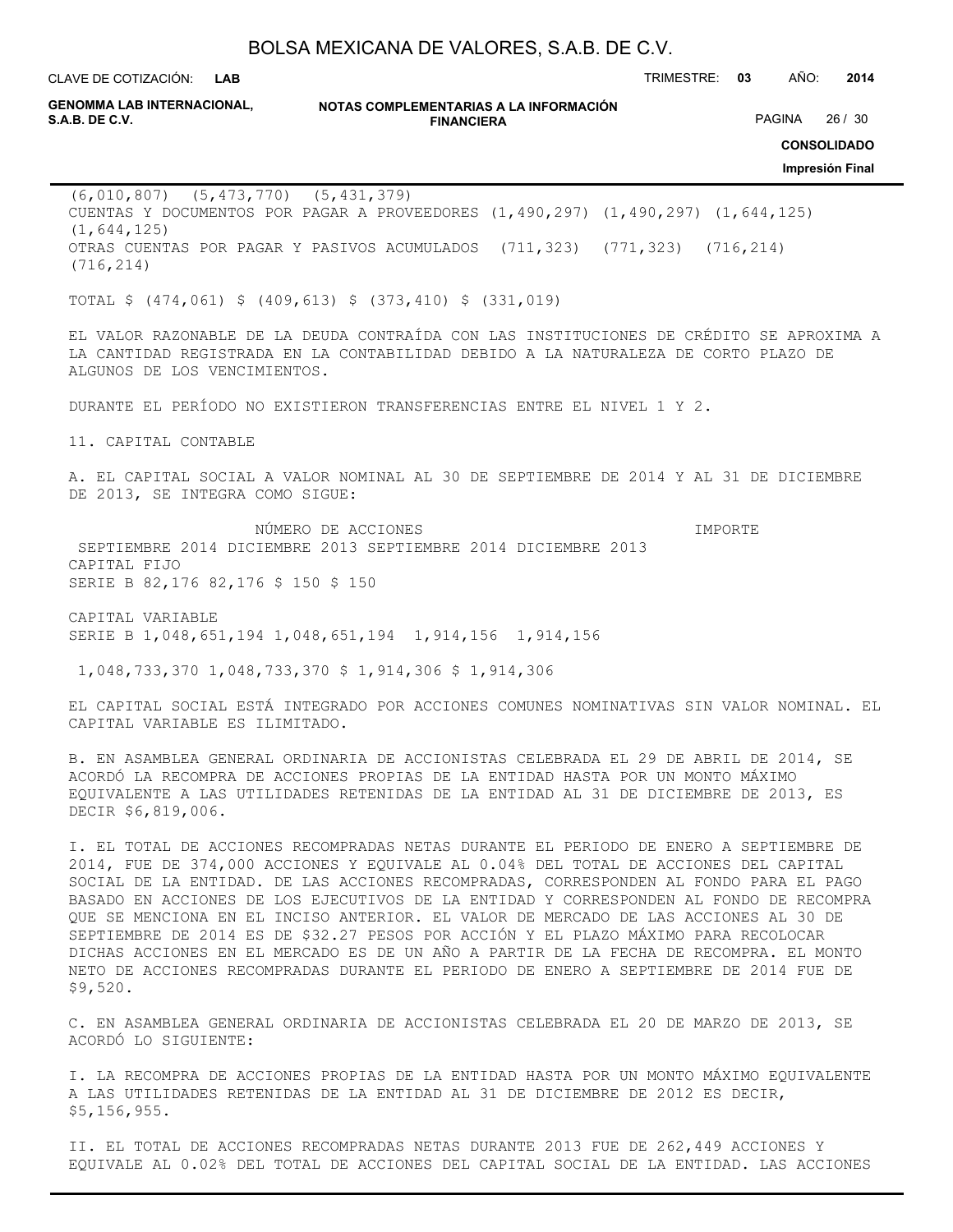CLAVE DE COTIZACIÓN: TRIMESTRE: **03** AÑO: **2014**

**GENOMMA LAB INTERNACIONAL,**

**NOTAS COMPLEMENTARIAS A LA INFORMACIÓN FINANCIERA**

PAGINA 27 / 30

**CONSOLIDADO**

#### **Impresión Final**

RECOMPRADAS CORRESPONDEN AL PLAN DE BENEFICIO EN ACCIONES PARA EMPLEADOS DESCRITO EN LA NOTA 15. EL VALOR DE MERCADO DE LAS ACCIONES AL 31 DE DICIEMBRE DE 2013 ES DE \$36.62 PESOS POR ACCIÓN. EL MONTO NETO DE ACCIONES RECOMPRADAS DURANTE 2013 FUE DE \$2,763.

III. LA CANCELACIÓN DE 4,016,056 ACCIONES ORDINARIAS, NOMINATIVAS, SIN EXPRESIÓN DE VALOR NOMINAL, SERIE B, REPRESENTATIVAS DEL CAPITAL VARIABLE DE LA SOCIEDAD ASÍ COMO LA CONSECUENTE DISMINUCIÓN DE LA PARTE VARIABLE DEL CAPITAL SOCIAL DE LA SOCIEDAD EN LA CANTIDAD DE \$7,354.

IV. SE AUTORIZA A LA SOCIEDAD PARA QUE EMITA CERTIFICADOS BURSÁTILES BAJO UN PROGRAMA CON VIGENCIA DE HASTA 10 AÑOS CONTADOS A PARTIR DE SU INSCRIPCIÓN EN EL REGISTRO NACIONAL DE VALORES (RNV), HASTA POR UN MONTO TOTAL DE \$8,000,000 O SU EQUIVALENTE EN UNIDADES DE INVERSIÓN Y SE AUTORIZA A LA SOCIEDAD PARA QUE SOLICITE A LA COMISIÓN LA INSCRIPCIÓN PREVENTIVA DE LOS CERTIFICADOS BURSÁTILES EN EL RNV, BAJO EL PROGRAMA CON VIGENCIA DE HASTA 10 AÑOS CONTADOS A PARTIR DE SU INSCRIPCIÓN EN EL RNV, HASTA POR UN MONTO TOTAL DE \$8,000,000 O SU EQUIVALENTE EN UNIDADES DE INVERSIÓN, ASÍ COMO A LA BOLSA EL LISTADO DE DICHOS CERTIFICADOS BURSÁTILES EN SU LISTADO DE VALORES AUTORIZADOS PARA COTIZAR Y, PARA QUE REALICE, AL AMPARO DE DICHO PROGRAMA, UNA O MÁS EMISIONES DE CERTIFICADOS BURSÁTILES ; O, EN SU CASO, PARA QUE LLEVE A CABO LA OFERTA PÚBLICA EN EL EXTRANJERO BAJO LA REGLA 144ª Y LA REGULACIÓN S DE LA LEY DE VALORES DE LOS ESTADOS UNIDOS DE AMÉRICA (SECURITIES ACT OF 1933) Y LA NORMATIVIDAD APLICABLE A LOS DEMÁS PAÍSES EN QUE SE REALICE Y/O, EN SU CASO, PARA QUE CONTRATE LOS INSTRUMENTOS DE COBERTURA QUE SEAN NECESARIOS.

D. LAS UTILIDADES RETENIDAS INCLUYEN LA RESERVA LEGAL. DE ACUERDO CON LA LEY GENERAL DE SOCIEDADES MERCANTILES, DE LAS UTILIDADES NETAS DEL EJERCICIO DEBE SEPARARSE UN 5% COMO MÍNIMO PARA FORMAR LA RESERVA LEGAL, HASTA QUE SU IMPORTE ASCIENDA AL 20% DEL CAPITAL SOCIAL A VALOR NOMINAL. LA RESERVA LEGAL PUEDE CAPITALIZARSE, PERO NO DEBE REPARTIRSE A MENOS QUE SE DISUELVA LA SOCIEDAD, Y DEBE SER RECONSTITUIDA CUANDO DISMINUYA POR CUALQUIER MOTIVO. AL 30 DE SEPTIEMBRE DE 2014 Y AL 31 DE DICIEMBRE DE 2013, SU IMPORTE A VALOR NOMINAL ASCIENDE A \$316,043 Y \$249,609, RESPECTIVAMENTE.

E. LA DISTRIBUCIÓN DEL CAPITAL CONTABLE, EXCEPTO POR LOS IMPORTES ACTUALIZADOS DEL CAPITAL SOCIAL APORTADO Y DE LAS UTILIDADES RETENIDAS FISCALES, CAUSARÁ EL ISR A CARGO DE LA ENTIDAD A LA TASA VIGENTE AL MOMENTO DE LA DISTRIBUCIÓN. EL IMPUESTO QUE SE PAGUE POR DICHA DISTRIBUCIÓN, SE PODRÁ ACREDITAR CONTRA EL ISR DEL EJERCICIO EN EL QUE SE PAGUE EL IMPUESTO SOBRE DIVIDENDOS Y EN LOS DOS EJERCICIOS INMEDIATOS SIGUIENTES, CONTRA EL IMPUESTO DEL EJERCICIO Y LOS PAGOS PROVISIONALES DE LOS MISMOS.

12. SALDOS Y TRANSACCIONES CON PARTES RELACIONADAS

LOS SALDOS Y TRANSACCIONES ENTRE LA ENTIDAD Y SUS SUBSIDIARIAS, LAS CUALES SON PARTES RELACIONADAS DE LA ENTIDAD, HAN SIDO ELIMINADOS EN LA CONSOLIDACIÓN Y NO SE REVELAN EN ESTA NOTA. MÁS ADELANTE SE DETALLAN LAS TRANSACCIONES ENTRE LA ENTIDAD Y OTRAS PARTES RELACIONADAS.

A. LOS SALDOS POR COBRAR CON PARTES RELACIONADAS SON:

SEPTIEMBRE 2014 DICIEMBRE 2013

TELEVISA CONSUMER PRODUCTS USA, LLC \$ 86,470 \$ 93,126 GRUPO COMERCIAL E INDUSTRIAL MARZAM, S.A. DE C.V. (\*) 1,693,895

\$ 1,780,365 \$ 93,126

(\*) ESTE SALDO SE INCLUYE DENTRO DEL RUBRO DE CLIENTES.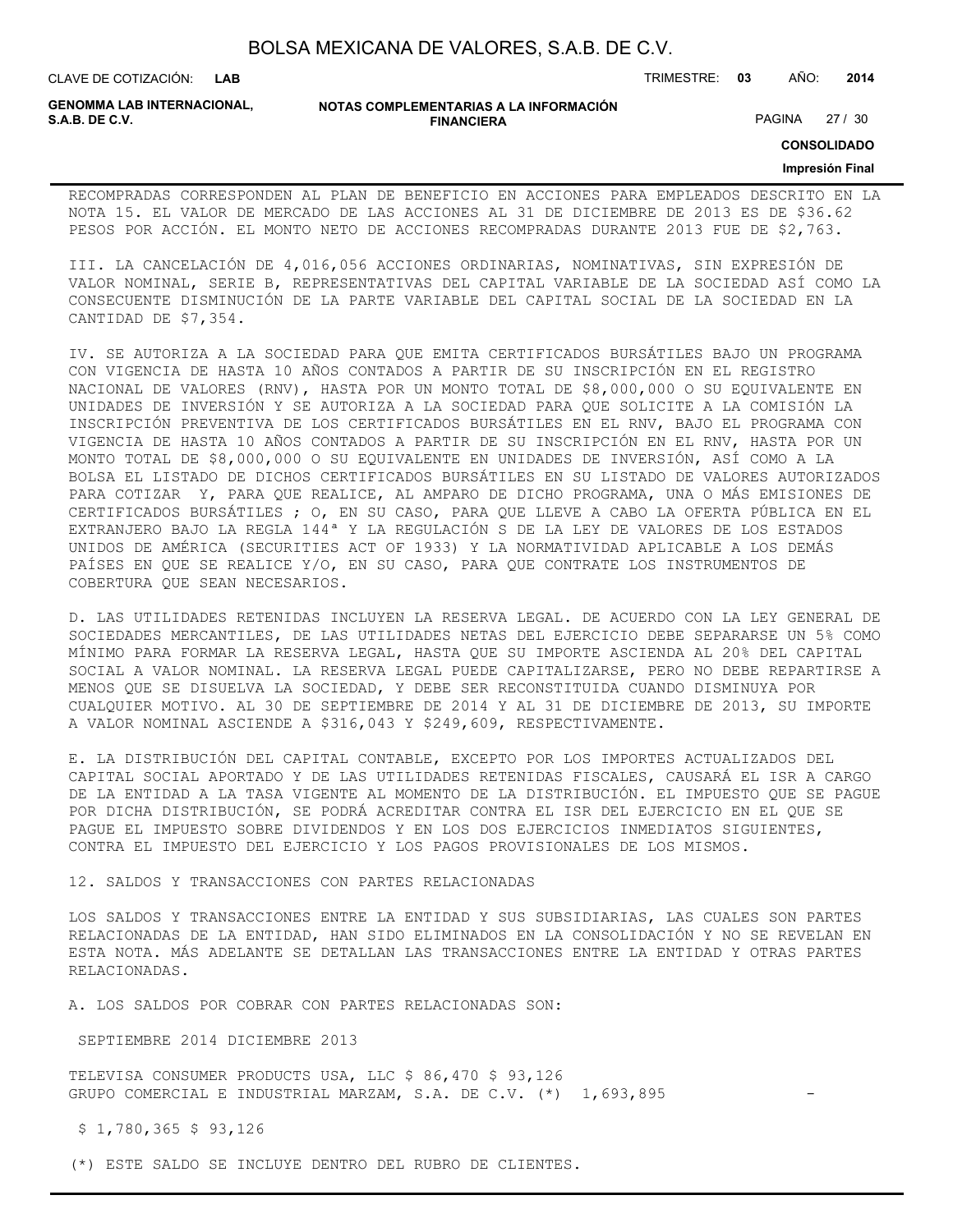**LAB**

CLAVE DE COTIZACIÓN: TRIMESTRE: **03** AÑO: **2014**

**GENOMMA LAB INTERNACIONAL,**

**NOTAS COMPLEMENTARIAS A LA INFORMACIÓN FINANCIERA S.A.B. DE C.V.** PAGINA 28 / 30

**CONSOLIDADO**

**Impresión Final**

B. TRANSACCIONES COMERCIALES

DURANTE 2014, LAS SUBSIDIARIAS DE LA ENTIDAD REALIZARON LAS SIGUIENTES TRANSACCIONES COMERCIALES CON PARTES RELACIONADAS QUE NO SON MIEMBROS DE LA ENTIDAD:

SEPTIEMBRE 2014 SEPTIEMBRE 2013

VENTAS \$ 1,183,595 \$ 317,659 SERVICIOS PROFESIONALES PAGADOS (115,039) (99,979) REGALÍAS 4,585 10,794

C. COMPENSACIÓN DEL PERSONAL CLAVE DE LA ADMINISTRACIÓN

LA COMPENSACIÓN A LA ADMINISTRACIÓN Y OTROS MIEMBROS CLAVE DE LA ADMINISTRACIÓN DURANTE EL AÑO FUE LA SIGUIENTE:

SEPTIEMBRE 2014 SEPTIEMBRE 2013

BENEFICIOS DIRECTOS A CORTO PLAZO \$ 115,039 \$ 99,979

13. OTROS (INGRESOS) GASTOS, NETO

SE INTEGRAN COMO SIGUE:

SEPTIEMBRE 2014 SEPTIEMBRE 2013

GANANCIA POR BAJAS DE EQUIPO \$ 341 \$ 6,405 ACTUALIZACIÓN SALDOS A FAVOR DE IMPUESTOS - 280 OTROS, NETO 15,721 2,669

 $$16,062$$  \$ 9,354

14. IMPUESTOS A LA UTILIDAD

LA ENTIDAD EN MÉXICO ESTÁ SUJETA AL ISR Y HASTA 2013 AL IETU.

ISR - LA TASA ES 30% PARA 2014 Y 2013.

IETU - A PARTIR DE 2014 SE ABROGÓ LA LEY DE IETU. POR LO TANTO, HASTA EL 31 DE DICIEMBRE DE 2013 SE CAUSÓ ESTE IMPUESTO, TANTO PARA LOS INGRESOS COMO LAS DEDUCCIONES Y CIERTOS CRÉDITOS FISCALES CON BASE EN FLUJOS DE EFECTIVO DE CADA EJERCICIO. LA TASA FUE 17.5%.

HASTA EL AÑO 2013, EL IMPUESTO A LA UTILIDAD CAUSADO ES EL QUE RESULTA MAYOR ENTRE EL ISR Y EL IETU.

HASTA 2012, CON BASE EN PROYECCIONES FINANCIERAS, LA ENTIDAD IDENTIFICÓ QUE ESENCIALMENTE PAGARÁ ISR EN MÉXICO, POR LO TANTO, RECONOCE ÚNICAMENTE ISR DIFERIDO. A PARTIR DE 2013, SE CALCULA ÚNICAMENTE ISR DIFERIDO DEBIDO A LA ABROGACIÓN DEL IETU.

LAS TASAS DE ISR APLICABLES EN EL AÑO DE 2014, EN LOS PAÍSES EN DONDE LA ENTIDAD TIENE SUBSIDIARIAS, SE MENCIONAN A CONTINUACIÓN: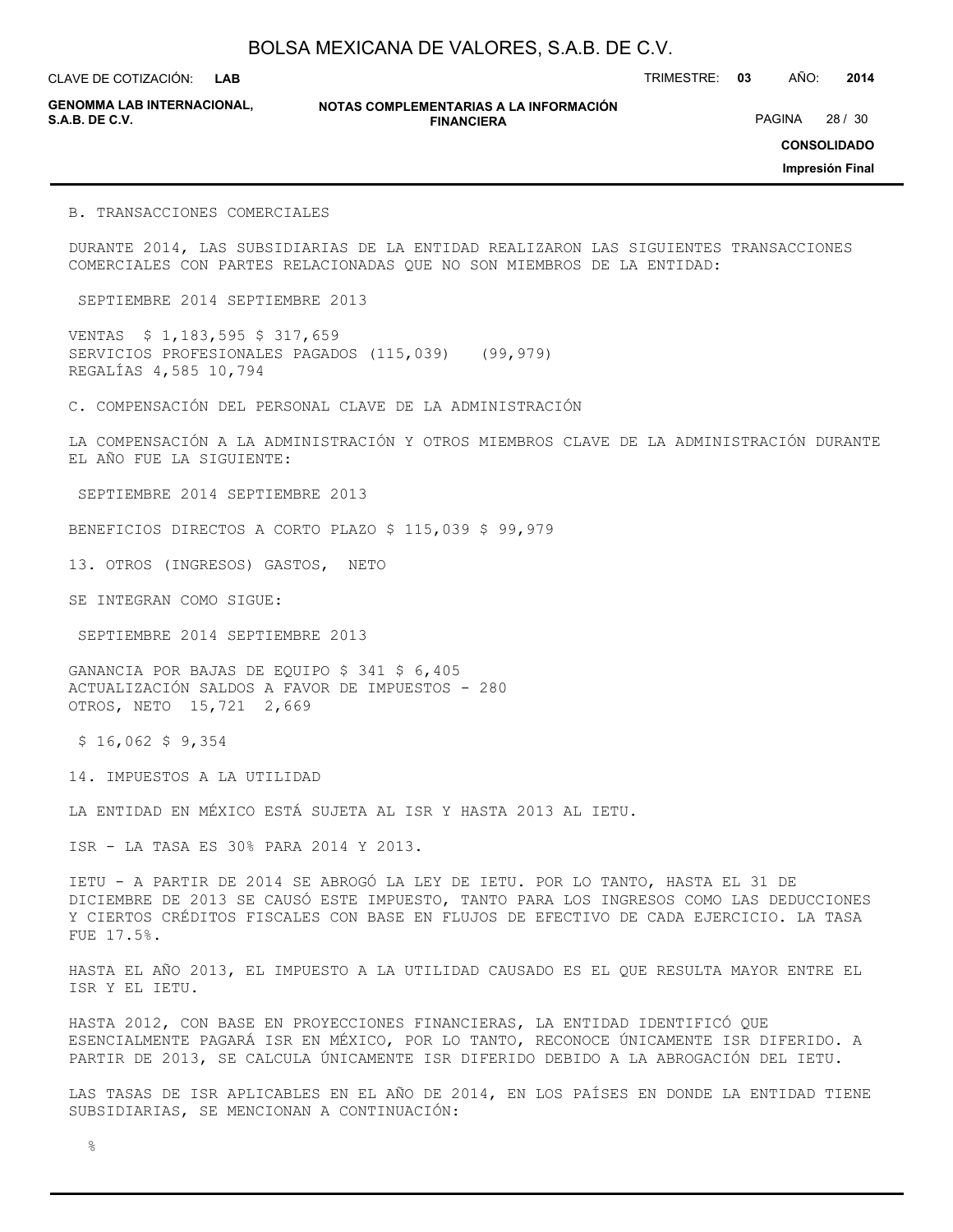CLAVE DE COTIZACIÓN: TRIMESTRE: **03** AÑO: **2014 LAB**

**GENOMMA LAB INTERNACIONAL,**

**NOTAS COMPLEMENTARIAS A LA INFORMACIÓN FINANCIERA**

PAGINA 29 / 30

**CONSOLIDADO**

**Impresión Final**

ARGENTINA 35 BRASIL 34 CHILE 20 COLOMBIA 34 COSTA RICA 30 ECUADOR 23 ESTADOS UNIDOS DE AMÉRICA 35 PERÚ 30 REPÚBLICA DOMINICANA 29

LAS TASAS DE ISR EN LOS PAÍSES DE CENTRO Y SUDAMÉRICA EN DONDE LA ENTIDAD OPERA VAN DE UN RANGO ENTRE EL 20% Y EL 35% COMO SE MENCIONA ANTERIORMENTE. ADICIONALMENTE, LOS PERIODOS EN LOS QUE PUEDEN SER APLICADAS LAS PÉRDIDAS FISCALES EN DICHOS PAÍSES VAN DE TRES A OCHO AÑOS.

LAS OPERACIONES EN COLOMBIA Y ARGENTINA ESTÁN SUJETAS AL IMPUESTO AL ACTIVO.

EN COLOMBIA A PARTIR DE 2011 SE CAUSA EL IMPUESTO AL CAPITAL CONTABLE, QUE RESULTA DE APLICAR LA TASA DEL 4.8% MÁS UNA SOBRETASA DEL 1.2% AL NETO DE LOS ACTIVOS FISCALES POSEÍDOS AL 1 DE ENERO DE 2011; ESTE IMPUESTO NO ES DEDUCIBLE DEL ISR. EL PAGO SE DIFIERE EN 8 CUOTAS IGUALES PAGADERAS EN LOS PERIODOS 2011 A 2014.

EN ARGENTINA EXISTE UN IMPUESTO A LAS GANANCIAS MÍNIMAS PRESUNTAS (IGMP) QUE RESULTA DE APLICAR LA TASA DEL 1% SOBRE CIERTOS ACTIVOS PRODUCTIVOS, Y SE PAGA ÚNICAMENTE POR EL MONTO EN QUE EXCEDA AL ISR DEL EJERCICIO. SI EN ALGÚN AÑO SE EFECTUARA UN PAGO, ESTE IMPUESTO ES ACREDITADO CONTRA EL EXCESO DEL IMPUESTO SOBRE LA RENTA SOBRE EL IGMP EN LOS PRÓXIMOS DIEZ AÑOS.

A. IMPUESTO A LA UTILIDAD SE INTEGRAN COMO SIGUE:

 SEPTIEMBRE 2014 SEPTIEMBRE 2013 ISR: CAUSADO \$ 528,607 \$ 377,600 DIFERIDO (75,456) 80,470

\$ 453,151 \$ 458,070

15. CONTINGENCIAS

LA ENTIDAD Y SUS ACTIVOS NO ESTÁN SUJETOS A ACCIÓN ALGUNA DE TIPO LEGAL QUE NO SEAN LOS DE RUTINA Y PROPIOS DE SU ACTIVIDAD.

16. INFORMACIÓN POR SEGMENTOS

LA INFORMACIÓN POR SEGMENTOS OPERATIVOS SE PRESENTA CON BASE EN LA CLASIFICACIÓN DE LA ADMINISTRACIÓN Y SE PRESENTA INFORMACIÓN GENERAL POR ÁREA GEOGRÁFICA.

LAS OPERACIONES ENTRE SEGMENTOS HAN SIDO ELIMINADAS. LOS ACTIVOS TOTALES SON AQUELLOS UTILIZADOS EN LAS OPERACIONES DE CADA SEGMENTO. LOS ACTIVOS CORPORATIVOS INCLUIDOS EN EL SEGMENTO DE SERVICIOS SON: EFECTIVO, INVERSIONES DISPONIBLES Y A LARGO PLAZO, IMPUESTOS POR RECUPERAR Y CIERTOS ACTIVOS FIJOS.

LA ADMINISTRACIÓN HA IDENTIFICADO DOS SEGMENTOS OPERATIVOS DIVIDIDOS EN NACIONAL E INTERNACIONAL, PARA LO CUAL CONSIDERÓ LAS SIGUIENTES PREMISAS:

A) LA ACTIVIDAD DE NEGOCIOS O UN ENTORNO ECONÓMICO PARTICULAR, DE LA CUAL OBTIENE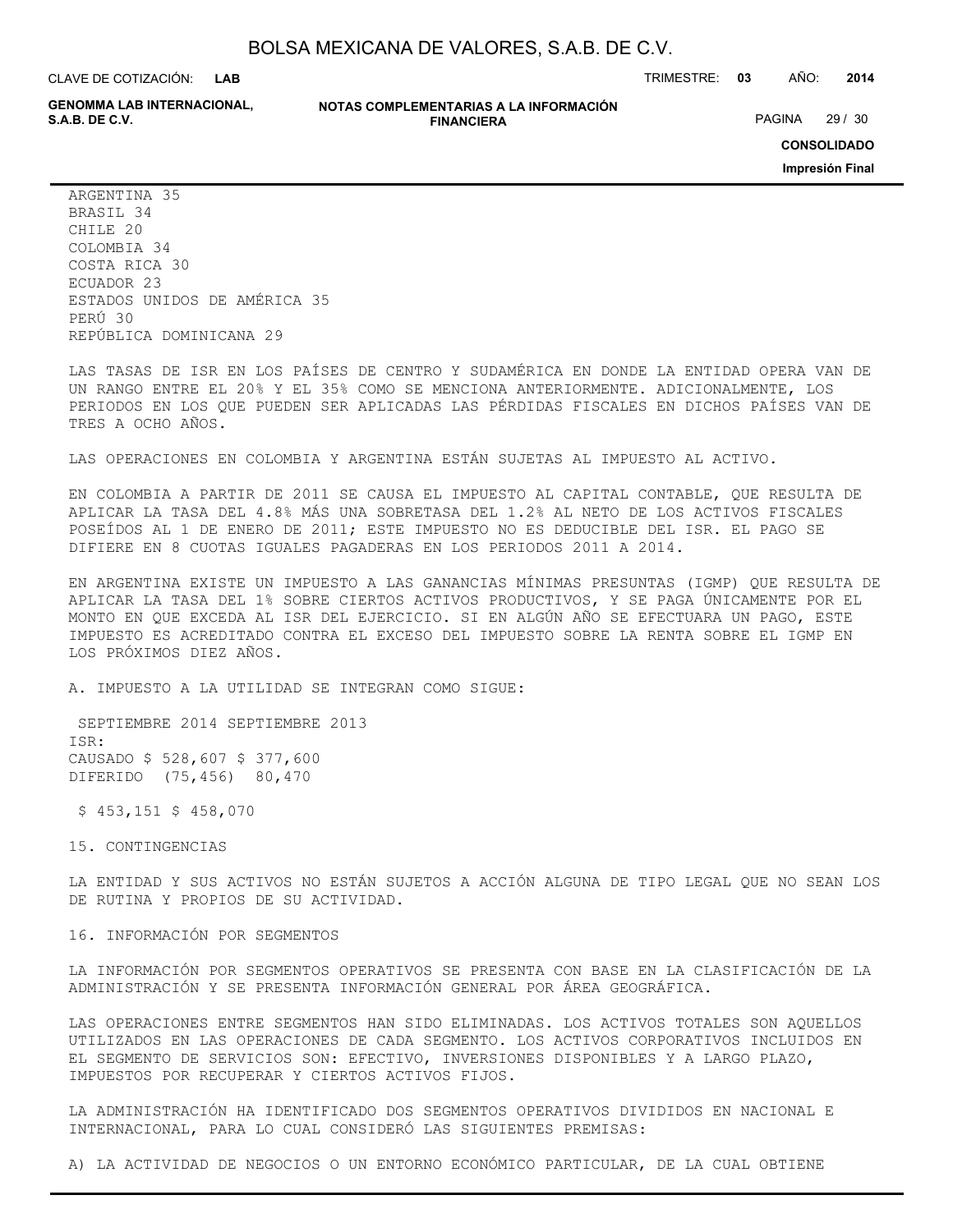**LAB**

CLAVE DE COTIZACIÓN: TRIMESTRE: **03** AÑO: **2014**

**GENOMMA LAB INTERNACIONAL,**

**CONSOLIDADO**

**Impresión Final**

INGRESOS, MANTIENE ACTIVOS O INCURRE EN PASIVOS.

B) POR SU IMPORTANCIA REQUIERE LA ATENCIÓN DE LA DIRECCIÓN DE LA ENTIDAD ECONÓMICA, PARA EVALUAR SU DESARROLLO Y TOMAR DECISIONES RESPECTO DE LA ASIGNACIÓN DE RECURSOS PARA SU OPERACIÓN.

C) SE ENCUENTRA DISPONIBLE INFORMACIÓN ADICIONAL A LA FINANCIERA Y ESTÁ BASADA EN UN CRITERIO DE ENFOQUE GERENCIAL.

D) LOS RIESGOS INHERENTES DE NEGOCIO Y DE RENDIMIENTOS SON DIFERENTES A LOS DE OTROS SEGMENTOS OPERATIVOS.

A MARZO DE 2014, LA ENTIDAD OPERA EN 15 PAÍSES ADEMÁS DE MÉXICO: ARGENTINA, BOLIVIA, BRASIL, CHILE, COLOMBIA, COSTA RICA, ECUADOR, EL SALVADOR, ESTADOS UNIDOS, GUATEMALA, HONDURAS, NICARAGUA, PANAMÁ, PERÚ Y REPÚBLICA DOMINICANA.

LAS DECISIONES DE LA DIRECCIÓN GENERAL SON TOMADAS EVALUANDO LOS RESULTADOS DE LOS SECTORES, ASÍ COMO SUS PRINCIPALES INDICADORES. LA SEGREGACIÓN DE LOS SEGMENTOS SE REALIZA EN BASE A LA NATURALEZA DE LOS PRODUCTOS Y SUS SERVICIOS.

LOS SEGMENTOS OPERATIVOS SON REPORTADOS DE MANERA CONSISTENTE CON LOS REPORTES INTERNOS ELABORADOS PARA PROVEER INFORMACIÓN A LA DIRECCIÓN GENERAL. EL DIRECTOR GENERAL ES EL RESPONSABLE DE LA ASIGNACIÓN DE RECURSOS, ASÍ COMO LA EVALUACIÓN DE LOS SEGMENTOS OPERATIVOS, POR TANTO, SE CONSIDERA LA PERSONA QUE TOMA LAS DECISIONES ESTRATÉGICAS.

A. LOS SIGUIENTES CUADROS MUESTRAN LA INFORMACIÓN FINANCIERA POR SEGMENTO DE NEGOCIO. LAS OPERACIONES ENTRE SEGMENTOS HAN SIDO ELIMINADAS. LOS ACTIVOS TOTALES SON AQUELLOS UTILIZADOS EN LAS OPERACIONES DE CADA SEGMENTO, PRINCIPALMENTE:

2014

 INGRESOS (1) ACTIVOS TOTALES (2) INVERSIONES EN ACTIVOS PRODUCTIVOS (1)

MÉXICO \$ 4,685,554 \$ 14,420,442 \$ 915,404 INTERNACIONAL 4,012,115 4,174,448 143,804

TOTAL SEGMENTOS \$ 8,697,669 \$ 18,594,890 \$ 1,059,208

 2013 INGRESOS (1) ACTIVOS TOTALES (2) INVERSIONES EN ACTIVOS PRODUCTIVOS (1)

MÉXICO \$ 4,571,606 \$ 13,427,708 \$ 835,601 INTERNACIONAL 3,111,555 3,925,160 408,853

TOTAL SEGMENTOS \$ 7,683,161 \$ 17,352,868 \$ 1,244,454

(1) INFORMACIÓN POR EL TERCER TRIMESTRE DE 2014 Y 2013, RESPECTIVAMENTE (2) INFORMACIÓN AL 30 DE SEPTIEMBRE DE 2014 Y AL 31 DE DICIEMBRE DE 2013, RESPECTIVAMENTE.

\* \* \* \* \* \*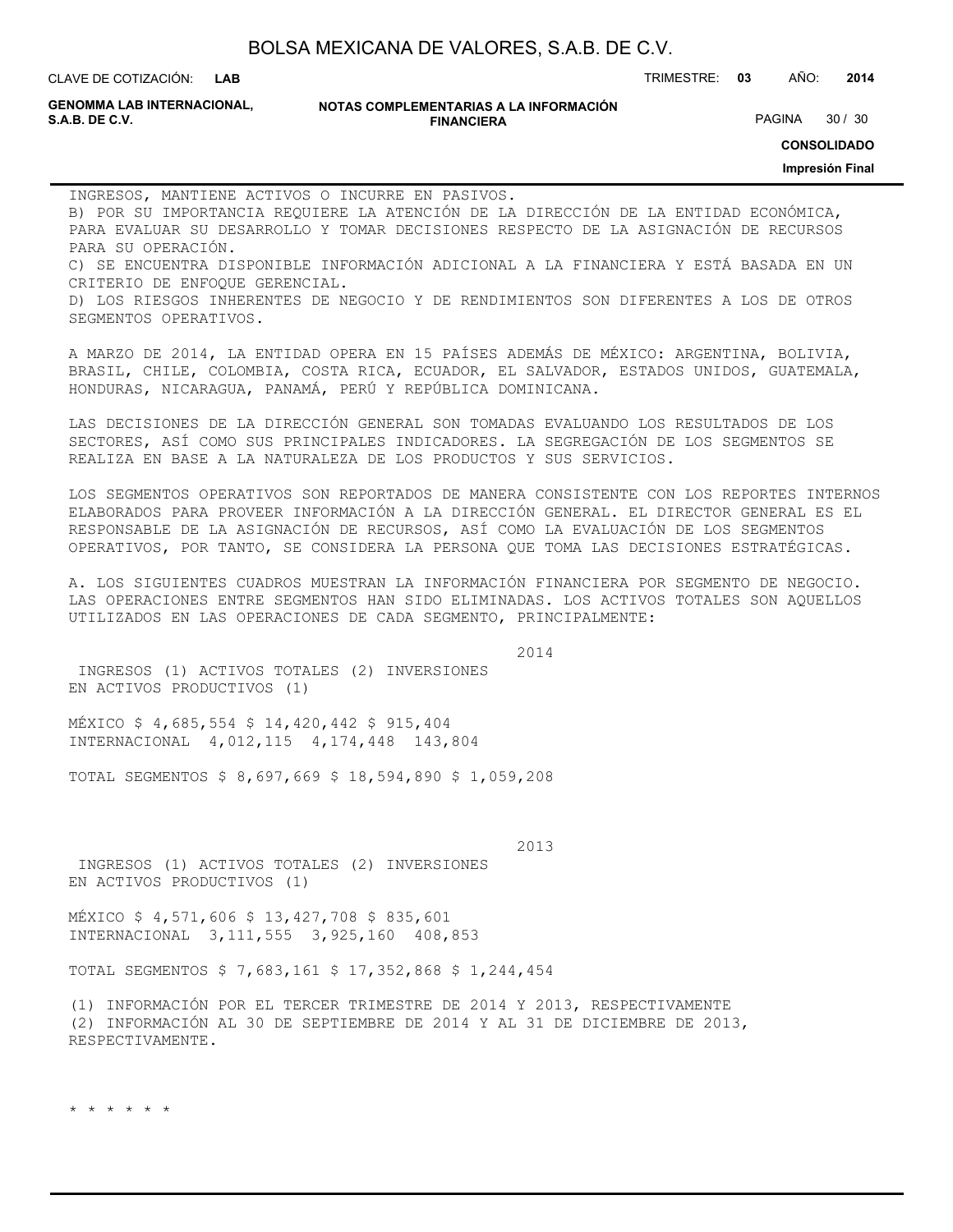CLAVE DE COTIZACIÓN TRIMESTRE **03** AÑO **2014 LAB**

**GENOMMA LAB INTERNACIONAL, S.A.B. DE C.V.**

### **INVERSIONES EN ASOCIADAS Y NEGOCIOS CONJUNTOS (MILES DE PESOS)**

**CONSOLIDADO**

**Impresión Final**

| <b>NOMBRE DE LA EMPRESA</b>                                  | <b>ACTIVIDAD PRINCIPAL</b>           | <b>NO. DE ACCIONES</b> | $%$ DE<br><b>TENEN</b> | <b>MONTO TOTAL</b>                    |                               |  |  |
|--------------------------------------------------------------|--------------------------------------|------------------------|------------------------|---------------------------------------|-------------------------------|--|--|
|                                                              |                                      |                        | <b>CIA</b>             | <b>COSTO DE</b><br><b>ADQUISICION</b> | <b>VALOR</b><br><b>ACTUAL</b> |  |  |
| TELEVISA CONSUMER PRODUCTS<br>USA, LLC                       | VENTA DE PRODUCTOS OTC/PC            |                        | 49.00                  | 25.653                                | 16.817                        |  |  |
| <b>GRUPO COMERACIAL E INDUSTRIAL</b><br>MARZAM, S.A. DE C.V. | DISTRIBUCIÓN DE MEDICAMENTOS<br>Y PC |                        | 50.00                  | 600.000                               | 598.916                       |  |  |
| <b>TOTAL DE INVERSIONES EN ASOCIADAS</b>                     |                                      |                        |                        | 625.653                               | 615.733                       |  |  |

#### **OBSERVACIONES**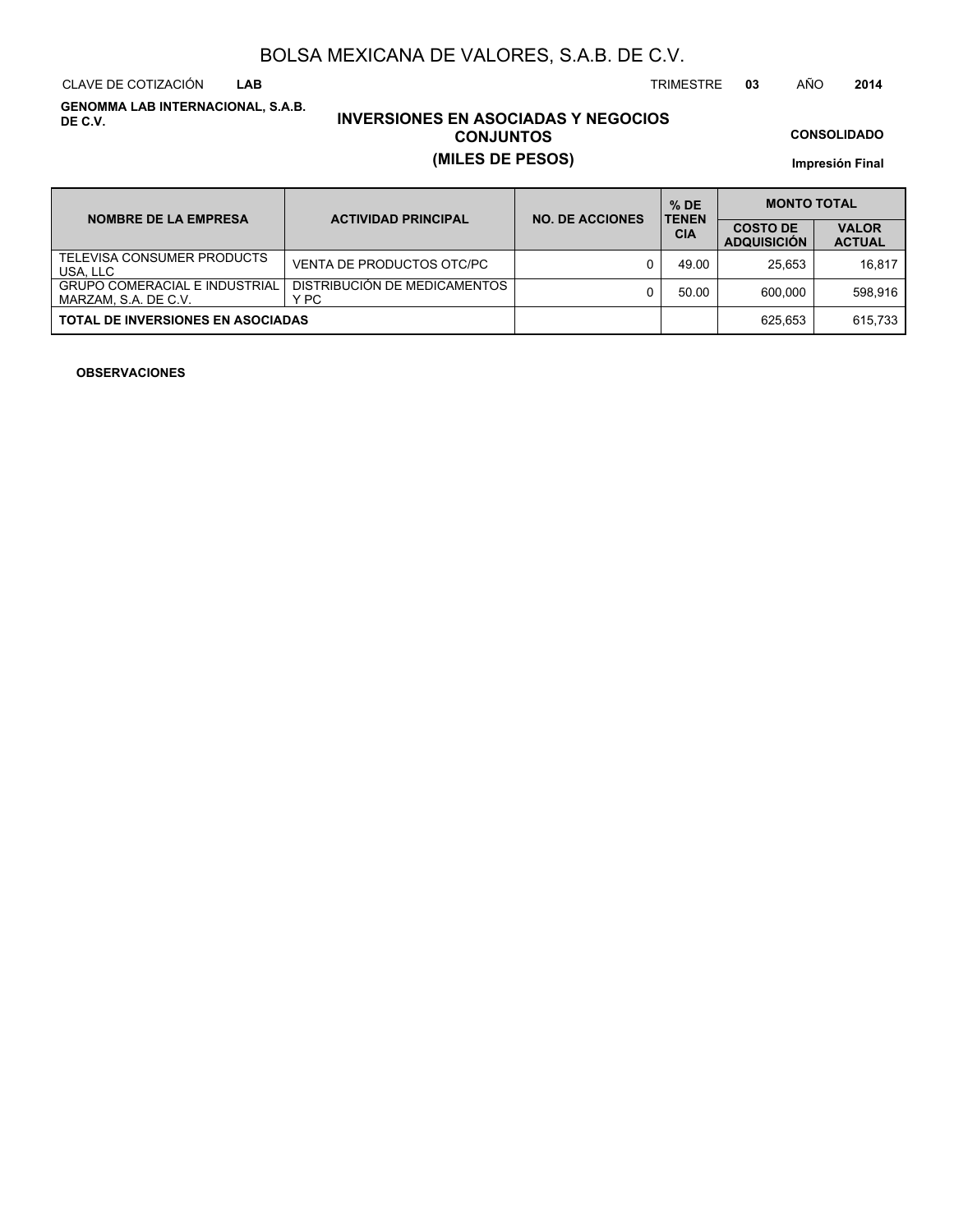#### **GENOMMA LAB INTERNACIONAL, S.A.B. DE C.V.**CLAVE DE COTIZACIÓN**LAB**

### **DESGLOSE DE CRÉDITOS**

### (MILES DE PESOS)

| <b>CONSOLIDADO</b> |  |
|--------------------|--|
|--------------------|--|

**Impresión Final**

| <b>INSTITUCION</b><br><b>TASA DE</b><br><b>FECHA DE FIRMA</b><br><b>FECHA DE</b><br><b>TIPO DE CRÉDITO / INSTITUCIÓN</b><br><b>EXTRANJERA</b><br><b>VENCIMIENTO</b><br><b>CONTRATO</b><br>(SI/NO) |           |            |            |                                        | <b>VENCTOS, O AMORT, DENOMINADOS EN MONEDA NACIONAL</b> |                    |                     |                     |                     |                              | <b>VENCTOS, O AMORT, DENOMINADOS EN MONEDA EXTRANJERA</b> |                            |                     |              |                     |                |
|---------------------------------------------------------------------------------------------------------------------------------------------------------------------------------------------------|-----------|------------|------------|----------------------------------------|---------------------------------------------------------|--------------------|---------------------|---------------------|---------------------|------------------------------|-----------------------------------------------------------|----------------------------|---------------------|--------------|---------------------|----------------|
|                                                                                                                                                                                                   |           |            |            | <b>INTERÉS Y/O</b><br><b>SOBRETASA</b> | <b>INTERVALO DE TIEMPO</b>                              |                    |                     |                     |                     |                              |                                                           | <b>INTERVALO DE TIEMPO</b> |                     |              |                     |                |
|                                                                                                                                                                                                   |           |            |            |                                        | <b>AÑO ACTUAL</b>                                       | <b>HASTA 1 AÑO</b> | <b>HASTA 2 AÑOS</b> | <b>HASTA 3 AÑOS</b> | <b>HASTA 4 AÑOS</b> | HASTA 5 AÑOS O<br><b>MÁS</b> | <b>AÑO ACTUAL</b>                                         | <b>HASTA 1 AÑO</b>         | <b>HASTA 2 AÑOS</b> | HASTA 3 AÑOS | <b>HASTA 4 AÑOS</b> | HASTA 5 AÑOS O |
| <b>BANCARIOS</b>                                                                                                                                                                                  |           |            |            |                                        |                                                         |                    |                     |                     |                     |                              |                                                           |                            |                     |              |                     |                |
| <b>COMERCIO EXTERIOR</b>                                                                                                                                                                          |           |            |            |                                        |                                                         |                    |                     |                     |                     |                              |                                                           |                            |                     |              |                     |                |
| <b>CON GARANTÍA</b>                                                                                                                                                                               |           |            |            |                                        |                                                         |                    |                     |                     |                     |                              |                                                           |                            |                     |              |                     |                |
| <b>BANCA COMERCIAL</b>                                                                                                                                                                            |           |            |            |                                        |                                                         |                    |                     |                     |                     |                              |                                                           |                            |                     |              |                     |                |
| BANCO NACIONAL DE MÉXICO                                                                                                                                                                          | <b>NO</b> | 15/06/2012 | 14/01/2019 | 5.97%                                  | $\Omega$                                                | $\Omega$           | $\Omega$            | 66,600              | 266,400             | 267,000                      |                                                           |                            |                     |              |                     |                |
| BANCO SANTANDER MÉXICO                                                                                                                                                                            | <b>NO</b> | 26/03/2014 | 26/03/2017 | 4.542% (VAR)                           | $\Omega$                                                | $\Omega$           | $\Omega$            | 700,000             |                     |                              |                                                           |                            |                     |              |                     |                |
| BANCO NACIONAL COMERCIO EXT                                                                                                                                                                       | <b>NO</b> | 25/10/2013 | 17/06/2021 | 3.992% (VAR)                           | $\Omega$                                                | 19,005             | 76,022              | 76,022              | 76,022              | 209,060                      |                                                           |                            |                     |              |                     |                |
| <b>BANCO PATAGONIA</b>                                                                                                                                                                            | <b>SI</b> | 22/11/2012 | 22/11/2015 | 24.375% (var)                          |                                                         |                    |                     |                     |                     |                              | 11,987                                                    | 35,965                     | 7,991               |              |                     |                |
| <b>BANCO SANTANDER RIO</b>                                                                                                                                                                        | <b>SI</b> | 10/06/2013 | 10/06/2016 | 15.25%                                 |                                                         |                    |                     |                     |                     |                              | 1,776                                                     | 5,328                      | 5,328               | $\Omega$     |                     |                |
| <b>BANCO PATAGONIA</b>                                                                                                                                                                            | <b>SI</b> | 05/06/2014 | 05/06/2017 | 34.45%                                 |                                                         |                    |                     |                     |                     |                              | 14                                                        | 51                         | 91                  | 93           |                     |                |
| <b>BANCO PATAGONIA</b>                                                                                                                                                                            | <b>SI</b> | 30/09/2014 | 29/12/2014 | 26.5%                                  |                                                         |                    |                     |                     |                     |                              | 39,961                                                    | -C                         | $\Omega$            | $\Omega$     |                     |                |
| <b>BANCO SANTANDER BRASIL</b>                                                                                                                                                                     | <b>SI</b> | 20/06/2014 | 17/03/2015 | 13.62%                                 |                                                         |                    |                     |                     |                     |                              | $\Omega$                                                  | 222,085                    | $\Omega$            | $\Omega$     |                     |                |
| <b>BANCO SANTANDER BRASIL</b>                                                                                                                                                                     | <b>SI</b> | 27/01/2014 | 15/02/2017 | 8.7%                                   |                                                         |                    |                     |                     |                     |                              | 250                                                       | 746                        | 995                 | 415          |                     |                |
| <b>BANCO SANTANDER BRASIL</b>                                                                                                                                                                     | SI        | 05/02/2014 | 15/02/2017 | 8.7%                                   |                                                         |                    |                     |                     |                     |                              | 72                                                        | 215                        | 288                 | 120          |                     |                |
| <b>OTROS</b>                                                                                                                                                                                      |           |            |            |                                        |                                                         |                    |                     |                     |                     |                              |                                                           |                            |                     |              |                     |                |
| <b>TOTAL BANCARIOS</b>                                                                                                                                                                            |           |            |            |                                        | $\mathbf{r}$                                            | 19,005             | 76,022              | 842,622             | 342,422             | 476,060                      | 54,060                                                    | 264,390                    | 14,693              | 628          | $^{\circ}$          |                |

TRIMESTRE **<sup>03</sup>** AÑO**<sup>2014</sup>**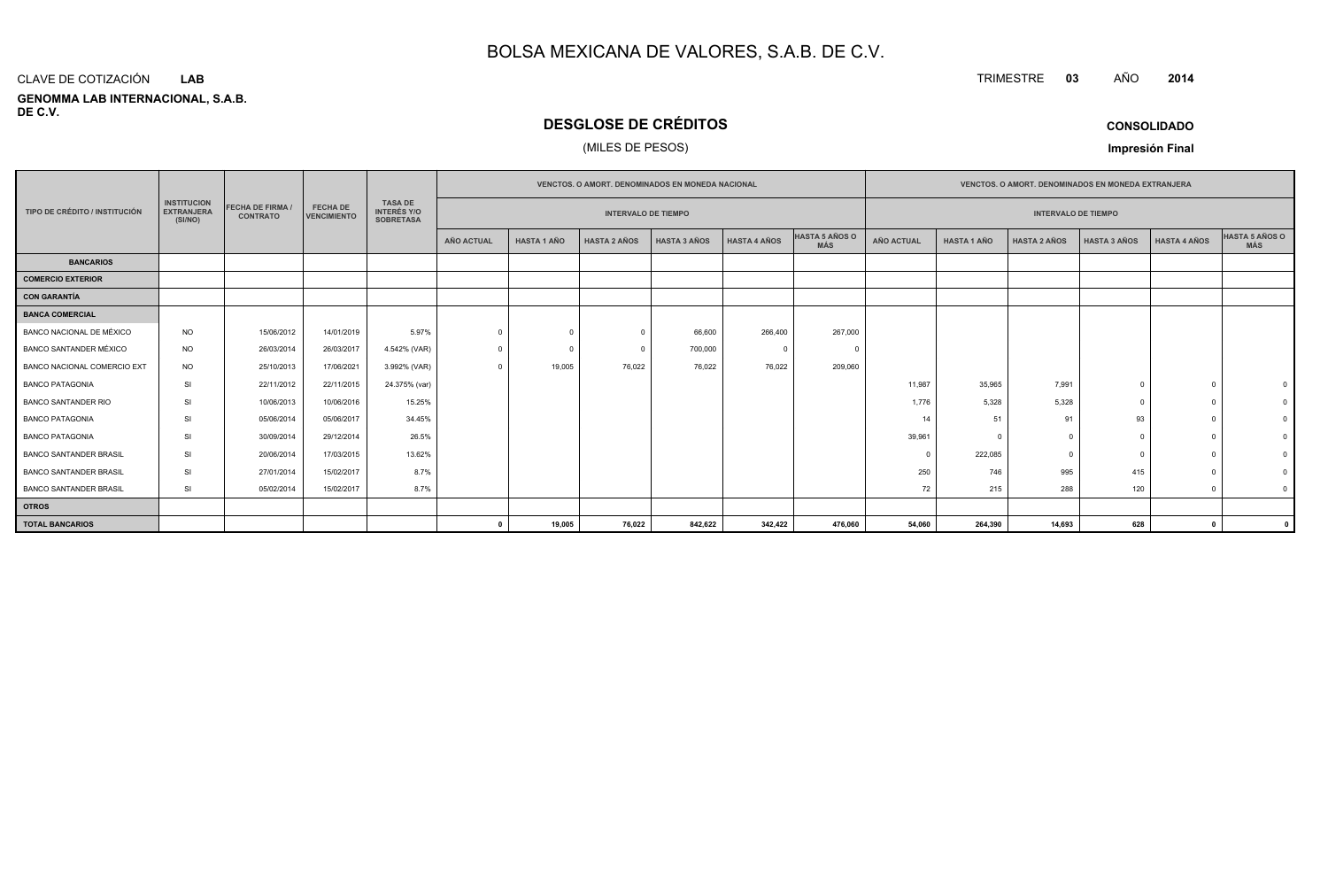### TRIMESTRE **<sup>03</sup>** AÑO **<sup>2014</sup>**

**GENOMMA LAB INTERNACIONAL, S.A.B. DE C.V.**CLAVE DE COTIZACIÓN**LAB**

### **DESGLOSE DE CRÉDITOS**

### (MILES DE PESOS)

**CONSOLIDADOImpresión Final**

|                                                     |                                                    |                                            |                                       | VENCTOS. O AMORT. DENOMINADOS EN MONEDA NACIONAL         |            |                    |                                                          |                     | VENCTOS. O AMORT. DENOMINADOS EN MONEDA EXTRANJERA |                              |                   |                    |                     |                     |                     |                              |
|-----------------------------------------------------|----------------------------------------------------|--------------------------------------------|---------------------------------------|----------------------------------------------------------|------------|--------------------|----------------------------------------------------------|---------------------|----------------------------------------------------|------------------------------|-------------------|--------------------|---------------------|---------------------|---------------------|------------------------------|
| TIPO DE CRÉDITO / INSTITUCIÓN                       | <b>INSTITUCION</b><br><b>EXTRANJERA</b><br>(SI/NO) | <b>FECHA DE FIRMA /</b><br><b>CONTRATO</b> | <b>FECHA DE</b><br><b>VENCIMIENTO</b> | <b>TASA DE</b><br><b>INTERÉS Y/O</b><br><b>SOBRETASA</b> |            |                    | <b>INTERVALO DE TIEMPO</b><br><b>INTERVALO DE TIEMPO</b> |                     |                                                    |                              |                   |                    |                     |                     |                     |                              |
|                                                     |                                                    |                                            |                                       |                                                          | AÑO ACTUAL | <b>HASTA 1 AÑO</b> | <b>HASTA 2 AÑOS</b>                                      | <b>HASTA 3 AÑOS</b> | <b>HASTA 4 AÑOS</b>                                | <b>HASTA 5 AÑOS O</b><br>MÁS | <b>AÑO ACTUAL</b> | <b>HASTA 1 AÑO</b> | <b>HASTA 2 AÑOS</b> | <b>HASTA 3 AÑOS</b> | <b>HASTA 4 AÑOS</b> | <b>HASTA 5 AÑOS C</b><br>MÁS |
| <b>BURSÁTILES</b>                                   |                                                    |                                            |                                       |                                                          |            |                    |                                                          |                     |                                                    |                              |                   |                    |                     |                     |                     |                              |
| <b>LISTADAS EN BOLSA (MÉXICO Y/O</b><br>EXTRANJERO) |                                                    |                                            |                                       |                                                          |            |                    |                                                          |                     |                                                    |                              |                   |                    |                     |                     |                     |                              |
| <b>QUIROGRAFARIOS</b>                               |                                                    |                                            |                                       |                                                          |            |                    |                                                          |                     |                                                    |                              |                   |                    |                     |                     |                     |                              |
| EMISIÓN CEBURES LAB 13-1                            | <b>NO</b>                                          | 08/07/2013                                 | 02/07/2018                            | 3.992% (VAR)                                             |            |                    |                                                          |                     | 1,991,694                                          |                              |                   |                    |                     |                     |                     |                              |
| EMISIÓN CEBURES LAB 13-2                            | <b>NO</b>                                          | 03/10/2013                                 | 28/09/2017                            | 3.992% (VAR)                                             |            |                    |                                                          | 1,993,659           |                                                    |                              |                   |                    |                     |                     |                     |                              |
| <b>CON GARANTÍA</b>                                 |                                                    |                                            |                                       |                                                          |            |                    |                                                          |                     |                                                    |                              |                   |                    |                     |                     |                     |                              |
| <b>COLOCACIONES PRIVADAS</b>                        |                                                    |                                            |                                       |                                                          |            |                    |                                                          |                     |                                                    |                              |                   |                    |                     |                     |                     |                              |
| <b>QUIROGRAFARIOS</b>                               |                                                    |                                            |                                       |                                                          |            |                    |                                                          |                     |                                                    |                              |                   |                    |                     |                     |                     |                              |
| <b>CON GARANTÍA</b>                                 |                                                    |                                            |                                       |                                                          |            |                    |                                                          |                     |                                                    |                              |                   |                    |                     |                     |                     |                              |
| <b>TOTAL BURSÁTILES</b>                             |                                                    |                                            |                                       |                                                          |            |                    |                                                          | 1,993,659           | 1,991,694                                          |                              |                   |                    |                     |                     |                     |                              |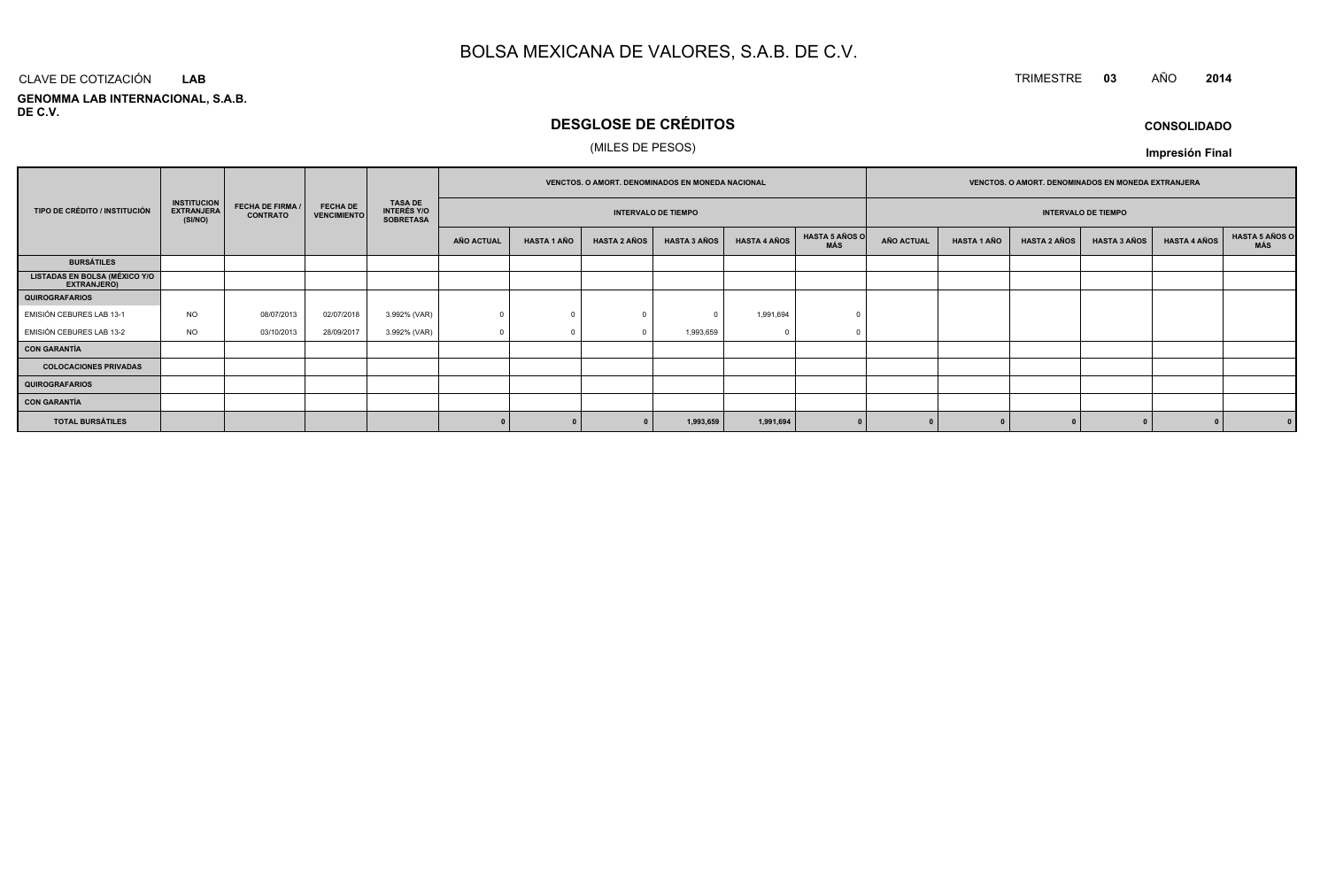#### CLAVE DE COTIZACIÓN**LAB**

 **GENOMMA LAB INTERNACIONAL, S.A.B.DE C.V.**

### **DESGLOSE DE CRÉDITOS**

### (MILES DE PESOS)

|                                                                                       |                                                    |                                     |                                       |  | VENCTOS. O AMORT. DENOMINADOS EN MONEDA NACIONAL |                    |                     |                     |                     |                              |                |                    |                            | VENCTOS. O AMORT. DENOMINADOS EN MONEDA EXTRANJERA |                     |                              |  |  |
|---------------------------------------------------------------------------------------|----------------------------------------------------|-------------------------------------|---------------------------------------|--|--------------------------------------------------|--------------------|---------------------|---------------------|---------------------|------------------------------|----------------|--------------------|----------------------------|----------------------------------------------------|---------------------|------------------------------|--|--|
| TIPO DE CRÉDITO / INSTITUCIÓN                                                         | <b>INSTITUCION</b><br><b>EXTRANJERA</b><br>(SI/NO) | <b>FECHA</b><br><b>CONCERTACIÓN</b> | <b>FECHA DE</b><br><b>VENCIMIENTO</b> |  | <b>INTERVALO DE TIEMPO</b>                       |                    |                     |                     |                     |                              |                |                    | <b>INTERVALO DE TIEMPO</b> |                                                    |                     |                              |  |  |
|                                                                                       |                                                    |                                     |                                       |  | <b>AÑO ACTUAL</b>                                | <b>HASTA 1 AÑO</b> | <b>HASTA 2 AÑOS</b> | <b>HASTA 3 AÑOS</b> | <b>HASTA 4 AÑOS</b> | <b>HASTA 5 AÑOS O</b><br>MÁS | AÑO ACTUAL     | <b>HASTA 1 AÑO</b> | <b>HASTA 2 AÑOS</b>        | <b>HASTA 3 AÑOS</b>                                | <b>HASTA 4 AÑOS</b> | <b>HASTA 5 AÑOS O</b><br>MÁS |  |  |
| OTROS PASIVOS CIRCULANTES Y NO<br><b>CIRCULANTES CON COSTO</b>                        |                                                    |                                     |                                       |  |                                                  |                    |                     |                     |                     |                              |                |                    |                            |                                                    |                     |                              |  |  |
| <b>TOTAL OTROS PASIVOS</b><br><b>CIRCULANTES Y NO CIRCULANTES</b><br><b>CON COSTO</b> |                                                    |                                     |                                       |  | $\mathbf 0$                                      | $\mathbf 0$        | $\mathbf 0$         | $\overline{0}$      | $\mathbf{0}$        | $\overline{0}$               | $\mathbf{0}$   | $\mathbf{0}$       | $\Omega$                   | $\mathbf 0$                                        | $\Omega$            | $\Omega$                     |  |  |
|                                                                                       |                                                    |                                     |                                       |  |                                                  |                    |                     |                     |                     |                              |                |                    |                            |                                                    |                     |                              |  |  |
| <b>PROVEEDORES</b>                                                                    |                                                    |                                     |                                       |  |                                                  |                    |                     |                     |                     |                              |                |                    |                            |                                                    |                     |                              |  |  |
| PROVEED CONCENTRADO MAY'14                                                            | <b>NO</b>                                          | 31/05/2014                          | 30/09/2014                            |  | 95,557                                           | $\overline{0}$     |                     |                     |                     |                              |                |                    |                            |                                                    |                     |                              |  |  |
| PROVEED CONCENTRADO JUN'14                                                            | <b>NO</b>                                          | 30/06/2014                          | 31/10/2014                            |  | 126,203                                          | $^{\circ}$         |                     |                     |                     |                              |                |                    |                            |                                                    |                     |                              |  |  |
| PROVEED CONCENTRADO JUL'14                                                            | <b>NO</b>                                          | 31/07/2014                          | 30/11/2014                            |  | 180,848                                          | $\Omega$           |                     |                     |                     |                              |                |                    |                            |                                                    |                     |                              |  |  |
| PROVEED CONCENTRADO AGO'14                                                            | <b>NO</b>                                          | 31/08/2014                          | 31/12/2014                            |  | 189,356                                          | $^{\circ}$         |                     |                     |                     |                              |                |                    |                            |                                                    |                     |                              |  |  |
| PROVEED CONCENTRADO SEP'14                                                            | <b>NO</b>                                          | 30/09/2014                          | 31/01/2015                            |  | $\Omega$                                         | 809,302            |                     |                     |                     |                              |                |                    |                            |                                                    |                     |                              |  |  |
| PROVEED CONCENTRADO MAY'14                                                            | <b>SI</b>                                          | 31/05/2014                          | 30/09/2014                            |  |                                                  |                    |                     |                     |                     |                              | 3,251          | $\Omega$           |                            |                                                    |                     |                              |  |  |
| PROVEED CONCENTRADO JUN'14                                                            | SI                                                 | 30/06/2014                          | 31/10/2014                            |  |                                                  |                    |                     |                     |                     |                              | 6              | $\Omega$           |                            |                                                    |                     |                              |  |  |
| PROVEED CONCENTRADO JUL'14                                                            | SI                                                 | 31/07/2014                          | 30/11/2014                            |  |                                                  |                    |                     |                     |                     |                              | 13,632         | $\Omega$           |                            |                                                    |                     |                              |  |  |
| PROVEED CONCENTRADO AGO'14                                                            | SI                                                 | 31/08/2014                          | 31/12/2014                            |  |                                                  |                    |                     |                     |                     |                              | 14,581         | $\overline{0}$     |                            |                                                    |                     |                              |  |  |
| PROVEED CONCENTRADO SEP'14                                                            | SI                                                 | 30/09/2014                          | 31/01/2015                            |  |                                                  |                    |                     |                     |                     |                              | $\mathbf{0}$   | 57,561             |                            |                                                    |                     |                              |  |  |
| <b>TOTAL PROVEEDORES</b>                                                              |                                                    |                                     |                                       |  | 591,964                                          | 809,302            |                     |                     |                     |                              | 31,470         | 57,561             |                            |                                                    |                     |                              |  |  |
|                                                                                       |                                                    |                                     |                                       |  |                                                  |                    |                     |                     |                     |                              |                |                    |                            |                                                    |                     |                              |  |  |
| <b>OTROS PASIVOS CIRCULANTES Y NO</b><br><b>CIRCULANTES</b>                           |                                                    |                                     |                                       |  |                                                  |                    |                     |                     |                     |                              |                |                    |                            |                                                    |                     |                              |  |  |
| VARIOS                                                                                | <b>NO</b>                                          |                                     |                                       |  | 142,785                                          | 12,056             | 11,975              | 12,035              | 11,864              | 3,363                        |                |                    |                            |                                                    |                     |                              |  |  |
| <b>VARIOS</b>                                                                         | SI                                                 |                                     |                                       |  |                                                  |                    |                     |                     |                     |                              | 423,045        | 7,730              | 592                        | $\overline{0}$                                     | -0                  | $\mathbf 0$                  |  |  |
| VARIOS                                                                                | <b>NO</b>                                          |                                     |                                       |  |                                                  |                    |                     |                     |                     |                              | $\overline{0}$ | $\overline{0}$     | 8,616                      | 8,616                                              | 8,616               | $\mathbf 0$                  |  |  |
| <b>TOTAL OTROS PASIVOS</b><br><b>CIRCULANTES Y NO CIRCULANTES</b>                     |                                                    |                                     |                                       |  | 142,785                                          | 12,056             | 11,975              | 12,035              | 11,864              | 3,363                        | 423,045        | 7,730              | 9,208                      | 8,616                                              | 8,616               | $\mathbf 0$                  |  |  |
|                                                                                       |                                                    |                                     |                                       |  |                                                  |                    |                     |                     |                     |                              |                |                    |                            |                                                    |                     |                              |  |  |
| <b>TOTAL GENERAL</b>                                                                  |                                                    |                                     |                                       |  | 734,749                                          | 840,363            | 87,997              | 2,848,316           | 2,345,980           | 479,423                      | 508,575        | 329,681            | 23,901                     | 9,244                                              | 8,616               |                              |  |  |

### TRIMESTRE **<sup>03</sup>** AÑO **<sup>2014</sup>**

**CONSOLIDADO**

**Impresión Final**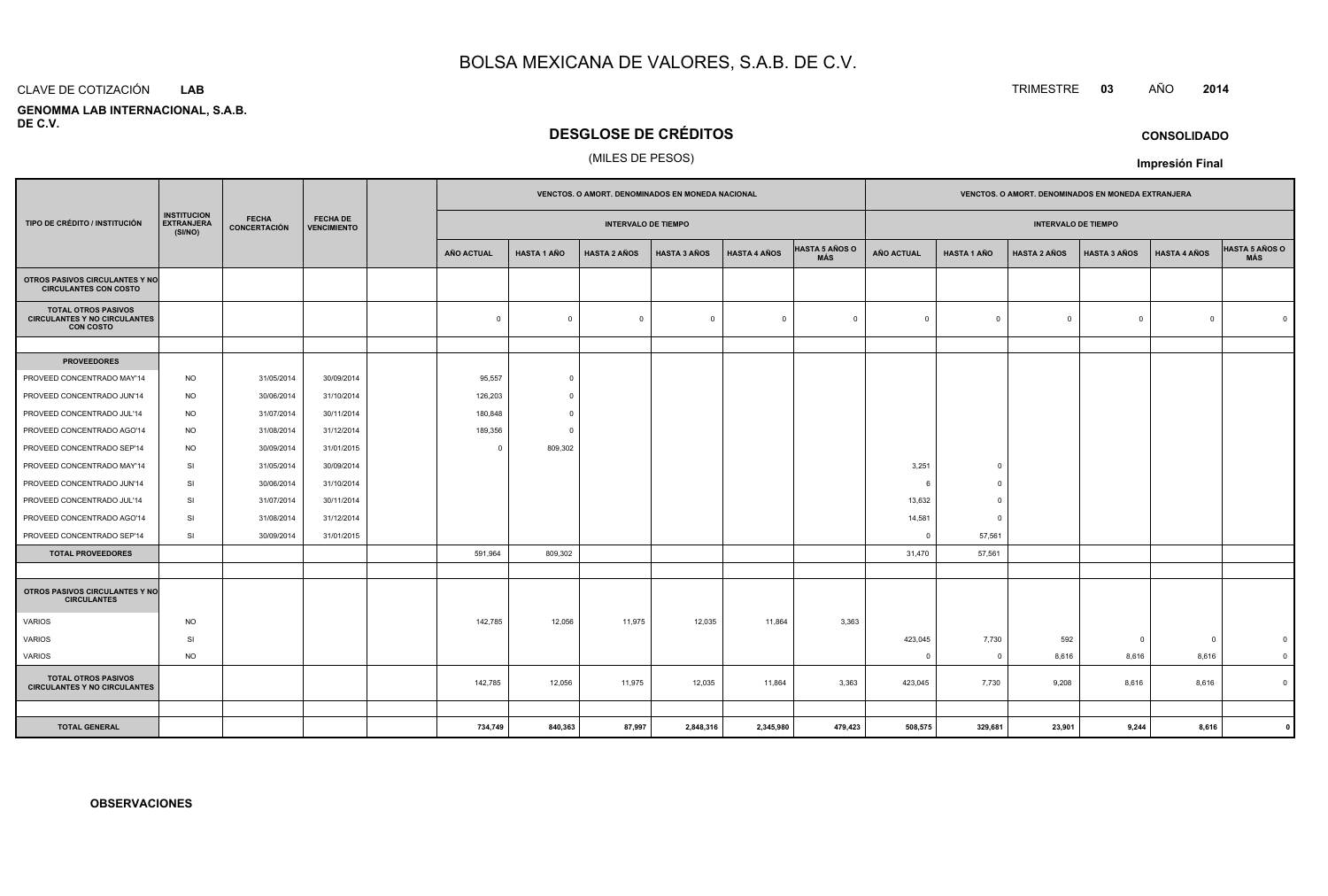#### CLAVE DE COTIZACIÓN: **LAB GENOMMA LAB INTERNACIONAL, S.A.B. DE C.V.**

#### **POSICIÓN MONETARIA EN MONEDA EXTRANJERA**

#### **CONSOLIDADO**

#### **(MILES DE PESOS)**

#### **Impresión Final**

| POSICIÓN EN MONEDA EXTRANJERA | <b>DÓLARES</b>   |                       | <b>OTRAS MONEDAS</b>    | <b>TOTAL MILES DE</b> |              |
|-------------------------------|------------------|-----------------------|-------------------------|-----------------------|--------------|
| (MILES DE PESOS)              | MILES DE DÓLARES | <b>MILES DE PESOS</b> | <b>MILES DE DÓLARES</b> | <b>MILES DE PESOS</b> | <b>PESOS</b> |
| <b>ACTIVO MONETARIO</b>       | 63,017           | 850,039               | 142,598                 | 1,923,591             | 2,773,630    |
| <b>CIRCULANTE</b>             | 63,017           | 850,039               | 142,598                 | 1,923,591             | 2,773,630    |
| NO CIRCULANTE                 | 0                | 0                     | 0                       | 0                     | 0            |
| <b>PASIVO</b>                 | 11,235           | 151,557               | 53,958                  | 728,460               | 880,017      |
| <b>CIRCULANTE</b>             | 9,319            | 125,711               | 52,778                  | 712,545               | 838,256      |
| NO CIRCULANTE                 | 1,916            | 25,846                | 1,180                   | 15,915                | 41,761       |
| <b>SALDO NETO</b>             | 51,782           | 698,482               | 88,640                  | 1,195,131             | 1,893,613    |

#### **OBSERVACIONES**

LAS MONEDAS UTILIZADAS PARA LA CONVERSIÓN DE ESTADOS FINANCIEROS DE SUBSIDIARIAS EXTRANJERAS Y LOS TIPOS DE CAMBIO UTILIZADOS SON LOS SIGUIENTES, (SE INCLUYE PAÍS, MONEDA DE REGISTRO, TIPO DE CAMBIO MONEDA DE REGISTRO A MONEDA FUNCIONAL (USD) Y TIPO DE CAMBIO MONEDA FUNCIONAL A MONEDA DE INFORME. BALANCE GENERALMONEDA LOCAL A USDUSD A MXP ARGENTINA 0.1185 13.4891  $0.4116$  13.4891<br>1.0000 13.4891 CHILE 1.0000 COLOMBIA 0.0005 13.4891 COSTA RICA  $1.0000$  13.4891<br>ECUADOR 1.0000 13.4891 ECUADOR 1.0000 13.4893<br>ESPAÑA 1.2687 13.4891 ESPAÑA 1.2687 13.4891 USA 1.0000 REPUBLICA DOMINICANA 0.0231 13.4891 PERÚ 0.3511 13.4891 ESTADO DE RESULTADOSMONEDA LOCAL A USDUSD A MXP ARGENTINA 0.1192 13.2225 BRASIL 0.4318 13.2225<br>CHILE 1.0000 13.2225 CHILE 1.0000 13.2225<br>COLOMBIA 0.0005 13.2 0.0005 13.2225<br>1.0000 13.2225 COSTA RICA 1.0000<br>ECUADOR 1.0000  $1.0000$   $13.2225$ <br> $1.2912$   $13.2225$ ESPAÑA 1.2912 USA 1.0000 13.2225 REPUBLICA DOMINICANA 0.0232 13.2225 PERÚ 0.3556 13.2225

TRIMESTRE: **03** AÑO: **2014**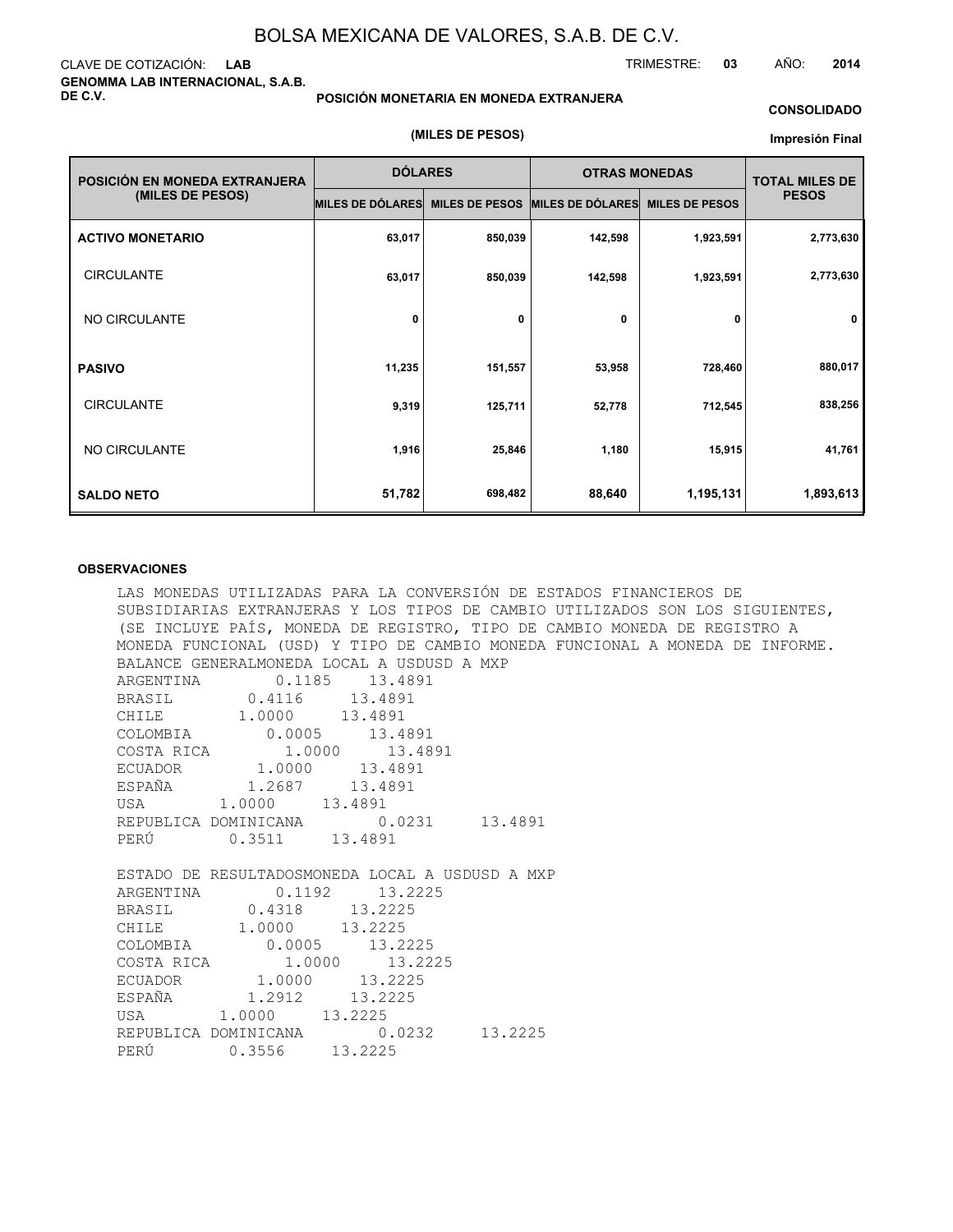CLAVE DE COTIZACIÓN: TRIMESTRE: **03** AÑO: **2014**

**GENOMMA LAB INTERNACIONAL, S.A.B. DE C.V.** PAGINA 1/2

**INSTRUMENTOS DE DEUDA**

**CONSOLIDADO**

**Impresión Final**

#### **LIMITACIONES FINANCIERAS SEGÚN CONTRATO, ESCRITURAS DE LA EMISION Y/O TITULO**

CON RESPECTO A LA EMISIÓN DE CERTIFICADOS BURSÁTILES LAB 13-1 Y 13-2, LA COMPAÑÍA TIENE LAS SIGUIENTES OBLIGACIONES DE HACER Y NO HACER: OBLIGACIONES DE HACER

1. DIVULGACIÓN Y ENTREGA DE INFORMACIÓN. LA EMISORA DEBERÁ CUMPLIR CON LAS OBLIGACIONES CONTRAÍDAS CON EL REPRESENTANTE COMÚN, ASÍ COMO CUMPLIR CON TODOS LOS REQUERIMIENTOS DE PRESENTACIÓN O DIVULGACIÓN DE INFORMACIÓN A QUE ESTÉ OBLIGADA EN TÉRMINOS DE LA LMV, LA CIRCULAR ÚNICA DE EMISORAS Y LAS DEMÁS DISPOSICIONES APLICABLES.

2. DESTINO DE FONDOS. LA EMISORA DEBERÁ UTILIZAR LOS RECURSOS DERIVADOS DE LA SEGUNDA EMISIÓN EXCLUSIVAMENTE PARA LOS FINES QUE SE SEÑALAN EN LA SECCIÓN II.- "DESTINO DE LOS FONDOS" DEL PRESENTE SUPLEMENTO.

3. PRELACIÓN DE PAGO. REALIZAR TODOS LOS ACTOS QUE SEAN NECESARIOS A EFECTO DE ASEGURAR QUE EN TODO MOMENTO, LAS OBLIGACIONES DE LA EMISORA DE CONFORMIDAD CON LOS CERTIFICADOS BURSÁTILES CONSTITUYAN OBLIGACIONES GENERALES CON UNA PRELACIÓN DE PAGO EQUIVALENTE Y NO SUBORDINADA RESPECTO DE CUALQUIER OTRO PASIVO CON COSTO.

4. GIRO DE NEGOCIO. MANTENER MEDIANTE EL DESARROLLO HABITUAL DE NEGOCIOS, SU GIRO PREPONDERANTE DE NEGOCIOS Y EL DE SUS SUBSIDIARIAS CONSIDERADAS EN CONJUNTO.

OBLIGACIONES DE NO HACER

1. FUSIONES. LA EMISORA PODRÁ FUSIONARSE SIEMPRE QUE (I) DICHA FUSIÓN NO ORIGINE UNA CAUSA DE VENCIMIENTO ANTICIPADO. Y (II) SI LA EMISORA ES LA SOCIEDAD FUSIONADA, LA SOCIEDAD FUSIONANTE ASUMA TODAS LAS OBLIGACIONES DE LA EMISORA DERIVADAS DE LOS CERTIFICADOS BURSÁTILES.

2. LIMITACIONES AL PAGO DE DIVIDENDOS. EL EMISOR SE ABSTENDRÁ DE PAGAR DIVIDENDOS EN EFECTIVO O EN ESPECIE SI HUBIERE OCURRIDO Y CONTINÚA UNA CAUSA DE VENCIMIENTO ANTICIPADO O SI COMO CONSECUENCIA DE DICHO PAGO, OCURRE UNA CAUSA DE VENCIMIENTO ANTICIPADO.

3. GRAVÁMENES. CONSTITUIR O PERMITIR LA EXISTENCIA DE CUALQUIER HIPOTECA, PRENDA O GRAVAMEN DE CUALQUIER NATURALEZA SOBRE ACTIVOS DE LA EMISORA CUYO VALOR EXCEDA DEL VEINTICINCO POR CIENTO (25%) DEL VALOR DE LOS ACTIVOS TOTALES DE LA EMISORA, EXCEPTO POR AQUELLOS (I) OTORGADOS EN EL CURSO ORDINARIO DE SUS NEGOCIOS, CONFORME A LAS CONDICIONES PREVALECIENTES EN EL MERCADO Y CONFORME A SU OBJETO SOCIAL, (II )DERIVADOS DE CUALQUIER OBLIGACIÓN DE CARÁCTER FISCAL, LABORAL O DE SEGURIDAD SOCIAL O CREADOS POR MINISTERIO DE LEY , Y (III) EXISTENTES PREVIAMENTE.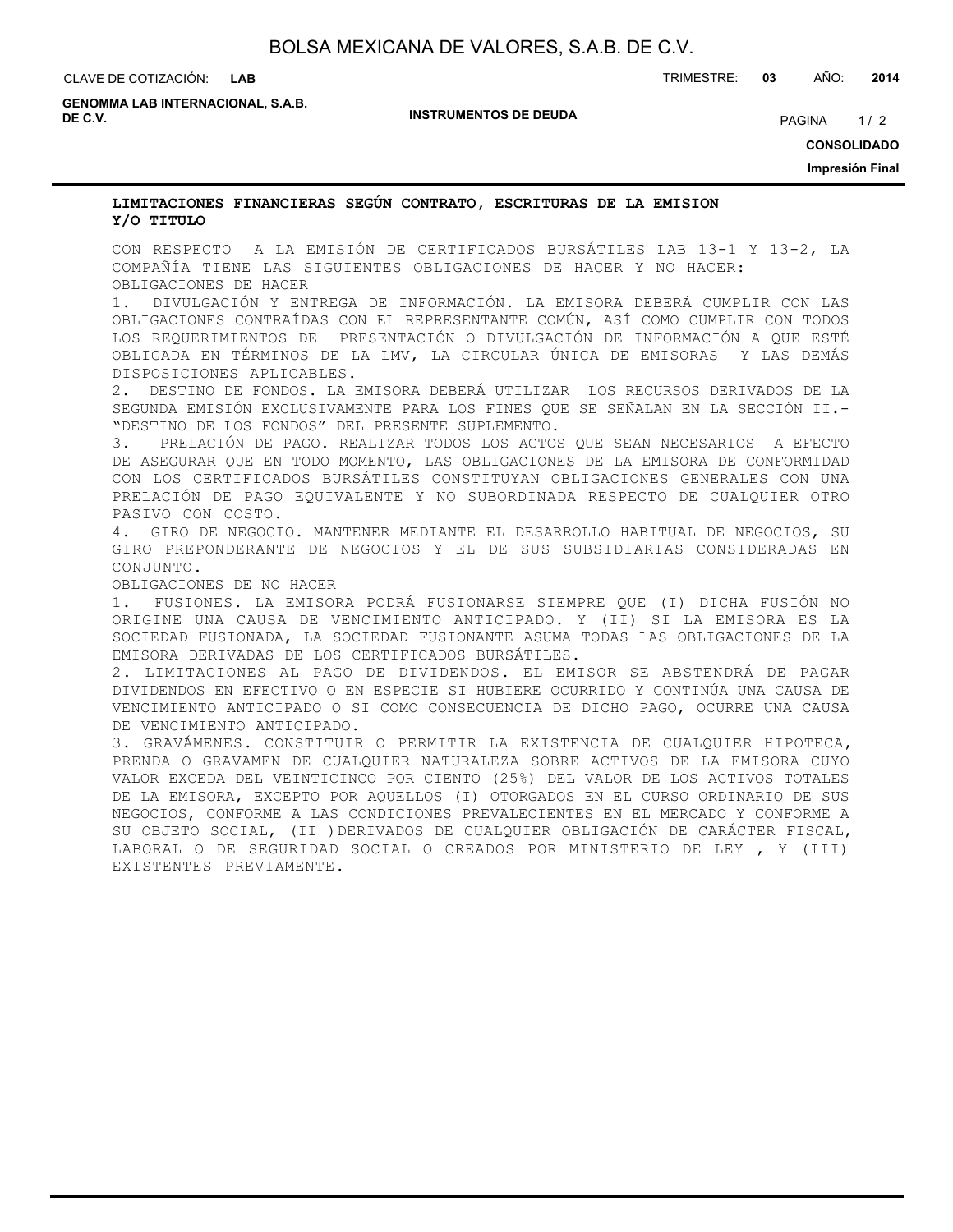| CLAVE DE COTIZACIÓN:<br><b>LAB</b>                  |                              | TRIMESTRE: | 03 | AÑO:   | 2014                                         |
|-----------------------------------------------------|------------------------------|------------|----|--------|----------------------------------------------|
| <b>GENOMMA LAB INTERNACIONAL, S.A.B.</b><br>DE C.V. | <b>INSTRUMENTOS DE DEUDA</b> |            |    | PAGINA | 2/2<br><b>CONSOLIDADO</b><br>Impresión Final |
|                                                     |                              |            |    |        |                                              |

### **SITUACIÓN ACTUAL DE LAS LIMITACIONES FINANCIERAS**

A LA FECHA, LA COMPAÑÍA SE ENCUENTRA EN CUMPLIMIENTO DE LAS DIVERSAS OBLIGACIONES CONTRAÍDAS DE HACER Y NO HACER.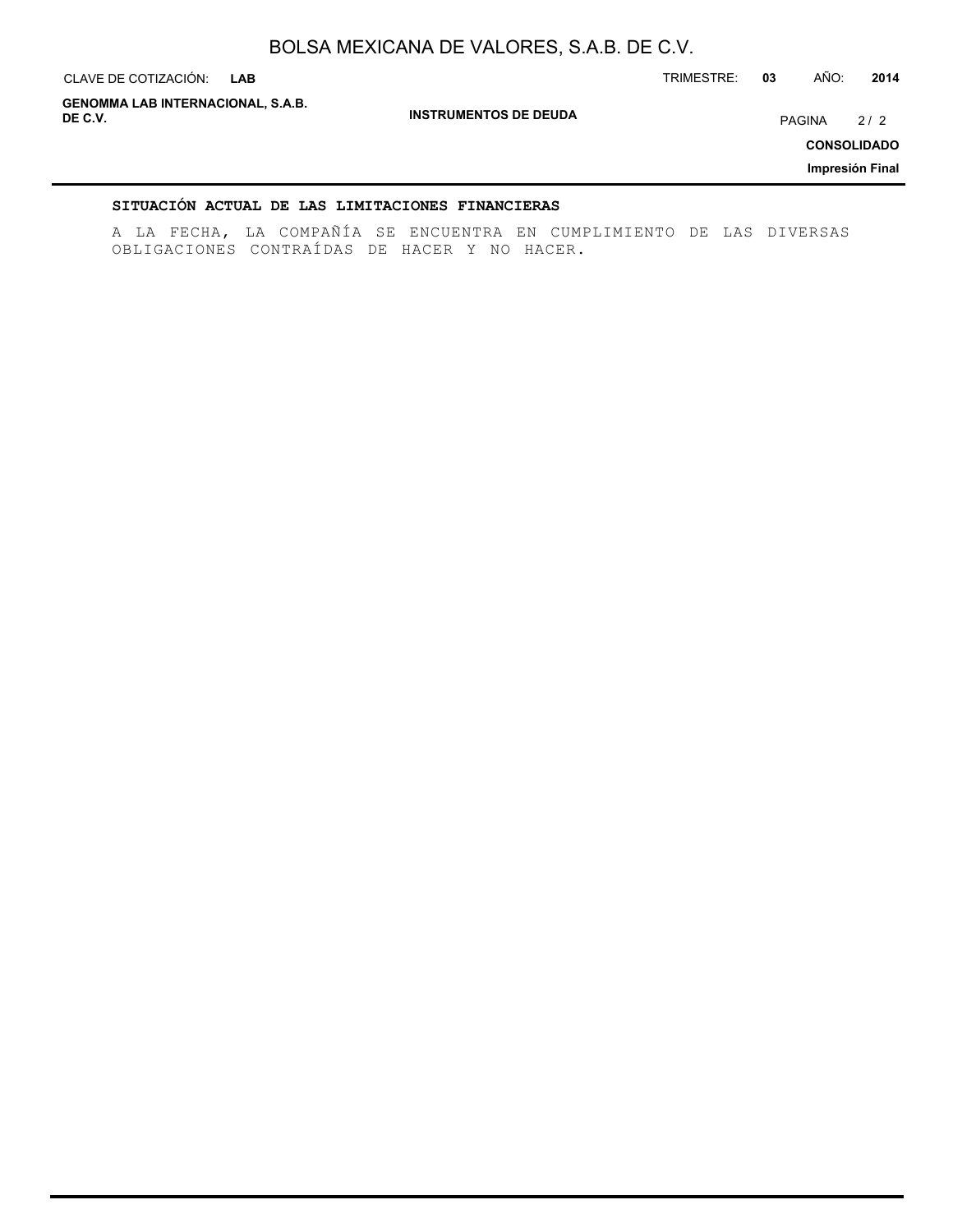CLAVE DE COTIZACIÓN TRIMESTRE **03** AÑO **2014 LAB**

**GENOMMA LAB INTERNACIONAL, S.A.B. DE C.V.**

### **DISTRIBUCIÓN DE INGRESOS POR PRODUCTO INGRESOS TOTALES**

**(MILES DE PESOS)**

**CONSOLIDADO**

**Impresión Final**

| <b>PRINCIPALES PRODUCTOS O LINEA</b> | <b>VENTAS</b>  |                | $%$ DE<br><b>PARTICIPACION EN</b> | <b>PRINCIPALES</b> |                 |  |  |  |  |
|--------------------------------------|----------------|----------------|-----------------------------------|--------------------|-----------------|--|--|--|--|
| <b>DE PRODUCTOS</b>                  | <b>VOLUMEN</b> | <b>IMPORTE</b> | <b>EL MERCADO</b>                 | <b>MARCAS</b>      | <b>CLIENTES</b> |  |  |  |  |
| <b>INGRESOS NACIONALES</b>           |                |                |                                   |                    |                 |  |  |  |  |
| <b>FARMA</b>                         | 74,290,850     | 2,927,765      | 0.00                              | <b>VARIAS</b>      | <b>VARIOS</b>   |  |  |  |  |
| <b>PC</b>                            | 68,015,599     | 1.757.125      | 0.00                              | <b>VARIAS</b>      | <b>VARIOS</b>   |  |  |  |  |
| <b>SERVICIOS</b>                     | 0              | 664            | 0.00                              | <b>VARIAS</b>      | <b>VARIOS</b>   |  |  |  |  |
| <b>INGRESOS POR EXPORTACIÓN</b>      |                |                |                                   |                    |                 |  |  |  |  |

| INGRESOS DE SUBSIDIARIAS EN EL EXTRANJERO |             |           |      |               |               |  |  |  |  |
|-------------------------------------------|-------------|-----------|------|---------------|---------------|--|--|--|--|
| <b>FARMA/PC</b>                           |             | 4,007,530 | 0.00 | <b>VARIAS</b> | <b>VARIOS</b> |  |  |  |  |
| <b>SERVICIOS</b>                          | 0           | 4,585     | 0.00 | <b>VARIAS</b> | <b>VARIOS</b> |  |  |  |  |
| <b>TOTAL</b>                              | 142,306,449 | 8,697,669 |      |               |               |  |  |  |  |

**OBSERVACIONES**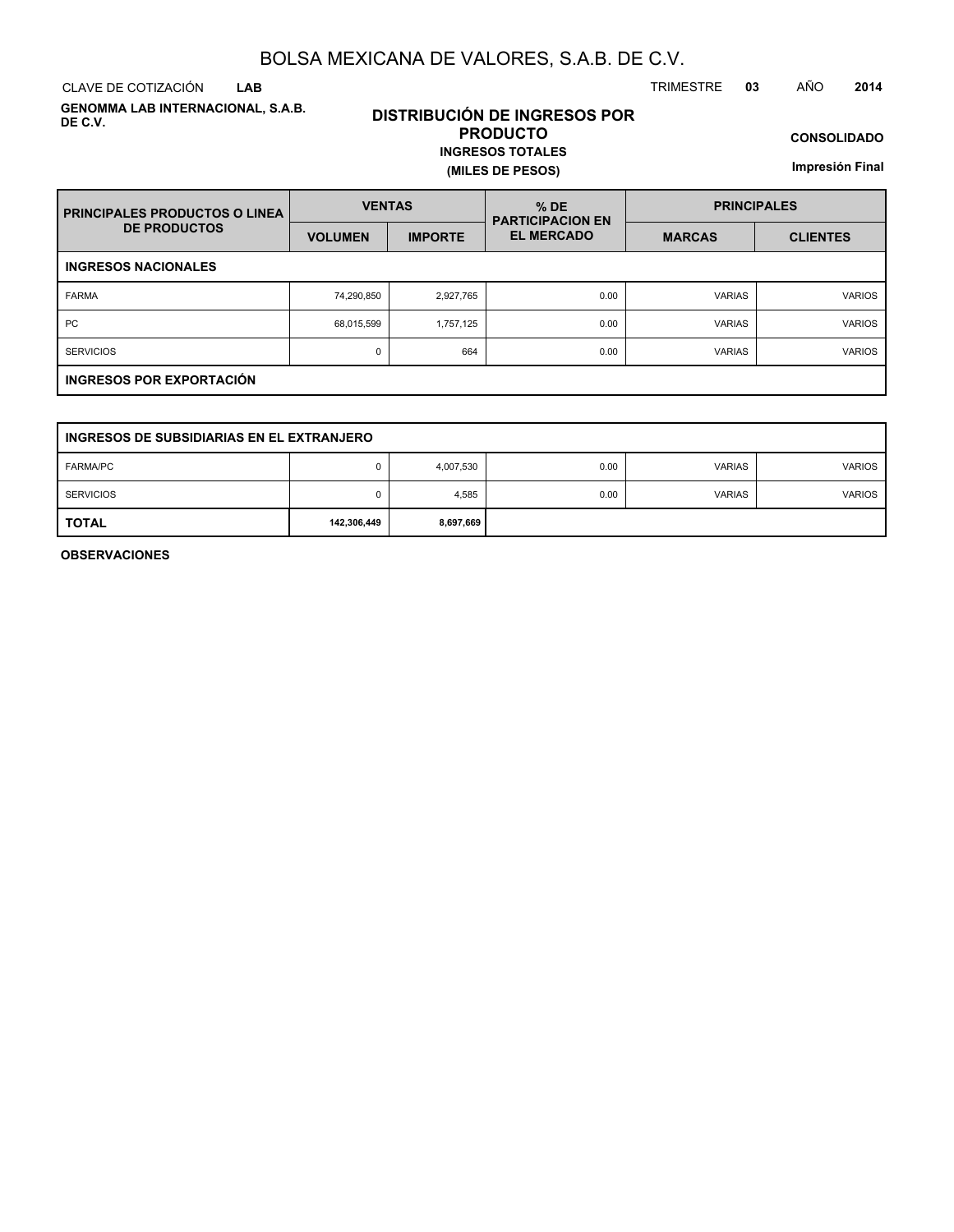**GENOMMA LAB INTERNACIONAL, S.A.B. DE C.V.**CLAVE DE COTIZACIÓN**LAB**

### **INTEGRACIÓN DEL CAPITAL SOCIALPAGADO**

#### **CARACTERISTICAS DE LAS ACCIONES**

**CONSOLIDADO**

**Impresión Final**

| <b>SERIES</b> |                           | <b>CUPÓN</b> |                     | <b>NUMERO DE ACCIONES</b> | <b>CAPITAL SOCIAL</b> |                          |             |                 |
|---------------|---------------------------|--------------|---------------------|---------------------------|-----------------------|--------------------------|-------------|-----------------|
|               | VALOR NOMINAL(\$) VIGENTE |              | <b>PORCIÓN FIJA</b> | <b>PORCIÓN VARIABLE</b>   | <b>MEXICANOS</b>      | <b>LIBRE SUSCRIPCIÓN</b> | <b>FIJO</b> | <b>VARIABLE</b> |
| lв            | 0.00000                   |              | 82,176              | 1,048,651,194             | 311,243,553           | 737,407,641              | 150         | 1,914,156       |
| l total       |                           |              | 82,176              | 1,048,651,194             | 311,243,553           | 737,407,641              | 150         | 1,914,156       |

**TOTAL DE ACCIONES QUE REPRESENTAN EL CAPITAL SOCIAL PAGADO A LAFECHA DE ENVIO DE LA INFORMACIÓN:** $1,048,733,370$ 

TRIMESTRE

**OBSERVACIONES**

 **<sup>03</sup>** AÑO**<sup>2014</sup>**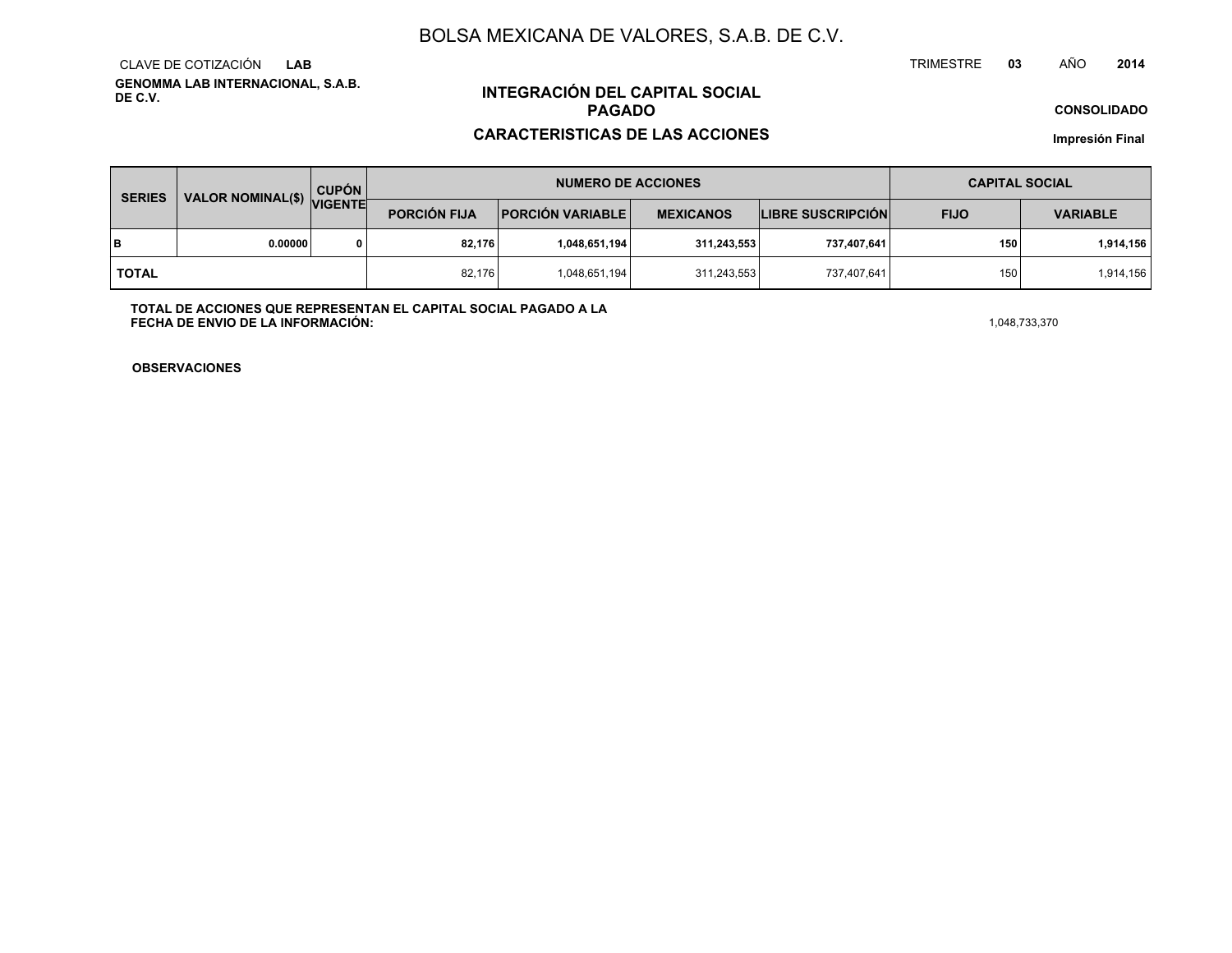CLAVE DE COTIZACIÓN: **LAB**

#### **INSTRUMENTOS FINANCIEROS DERIVADOS**

TRIMESTRE: **03** AÑO: **2014**

**GENOMMA LAB INTERNACIONAL, S.A.B. DE C.V.** PAGINA **/ 2**

 $1/2$ 

**CONSOLIDADO**

**Impresión Final**

GENOMMA LAB INTERNACIONAL, S. A. B. DE C. V. DURANGO NO. 332-102, COLONIA ROMA C. P. 06700, MÉXICO, D. F. R.F.C.: GLI-961030-TU5

MÉXICO, D. F. A 23 DE OCTUBRE DE 2014

ASUNTO: SE PRESENTA ESCRITO EN ATENCIÓN AL REQUERIMIENTO SEGÚN OFICIO NO. 151- 2/76211/2009 DE FECHA 20 DE ENERO DE 2009, MEDIANTE EL CUAL SE SOLICITA DE DIVERSA INFORMACIÓN Y DOCUMENTACIÓN RESPECTO A LAS OPERACIONES CON INSTRUMENTOS FINANCIEROS DERIVADOS EN LAS QUE PUDO HABER PARTICIPADO EN SU CASO LA EMPRESA: GENOMMA LAB INTERNACIONAL, S. A. B. DE C. V. R.F.C.: GLI-961030-TU5

VICEPRESIDENCIA DE SUPERVISIÓN BURSATIL. VICEPRESIDENCIA DE NORMATIVIDAD. DIRECCIÓN GENERAL DE SUPERVISIÓN DE MERCADOS. DIRECCIÓN GENERAL DE AUTORIZACIONES.

#### PRESENTE

OSCAR VILLALOBOS TORRES (R.F.C.: VITO-701004-1Y4), EN REPRESENTACIÓN DE GENOMMA LAB INTERNACIONAL, S. A. B. DE C. V. (R.F.C.: GLI-961030-TU5), PERSONALIDAD QUE ACREDITO CON COPIA DEL INSTRUMENTO NOTARIAL QUE SE ACOMPAÑA AL PRESENTE COMO ANEXO 1 (SE INCLUYE ORIGINAL PARA COTEJO), CON DOMICILIO FISCAL EN DURANGO 332-102, COLONIA ROMA, C. P. 06700, MÉXICO, D. F., TEL.:5081-0000, Y SEÑALANDO EL MISMO DOMICILIO PARA OÍR Y RECIBIR TODA CLASE DE NOTIFICACIONES QUE A ESTE ASUNTO SE REFIERAN, ATENTAMENTE COMPAREZCO Y EXPONGO QUE:

1. MEDIANTE OFICIO NO. 151-2/76211/2009 DE FECHA 20 DE ENERO DE 2009, ASÍ COMO DEL ANEXO 1 QUE FORMA PARTE INTEGRANTE DE DICHO OFICIO, LA DIRECCIÓN GENERAL DE SUPERVISIÓN DE MERCADOS DE LA COMISIÓN NACIONAL BANCARIA Y DE VALORES, A EFECTO DE CONOCER LA PARTICIPACIÓN DE LAS EMPRESAS PÚBLICAS EN OPERACIONES CON INSTRUMENTOS FINANCIEROS DERIVADOS YA SEA PARA INCREMENTAR SU RENTABILIDAD O CONTAR CON DETERMINADA COBERTURA RESPECTO A ALGÚN RIESGO, REQUIERE QUE GENOMMA LAB INTERNACIONAL, S. A. B. DE C. V. (EN ADELANTE MI REPRESENTADA), DIVULGUE DE CONFORMIDAD CON EL CITADO OFICIO Y COMO COMPLEMENTO A SU REPORTE TRIMESTRAL, INFORMACIÓN CUALITATIVA Y CUANTITATIVA SOBRE LAS POSICIONES QUE EN SU CASO TUVO EN INSTRUMENTOS FINANCIEROS DERIVADOS, RECONOCIDOS O NO COMO ACTIVOS O PASIVOS EN EL ESTADO DE SITUACIÓN FINANCIERA O BALANCE GENERAL.

2. A FIN DE CUMPLIR CON EL REQUERIMIENTO DE INFORMACIÓN Y DOCUMENTACIÓN QUE SE SOLICITA SEGÚN EL OFICIO NO. 151-2/76211/2009 DE FECHA 20 DE ENERO DE 2009, SE HACE DEL CONOCIMIENTO DE ESA H. DIRECCIÓN GENERAL DE SUPERVISIÓN DE MERCADOS DE LA COMISIÓN NACIONAL BANCARIA Y DE VALORES, QUE MI REPRESENTADA A LA FECHA NO CUENTA CON LA INFORMACIÓN CUALITATIVA Y CUANTITATIVA RESPECTO A CUALQUIERA DE LOS ASPECTOS SOLICITADOS EN EL OFICIO 151-2/76211/2009, YA QUE NO HA CELEBRADO OPERACIONES QUE INVOLUCREN LA CONTRATACIÓN DE INSTRUMENTOS FINANCIEROS DERIVADOS DE ACUERDO A LO ESTABLECIDO EN LA NIIF 9 "INSTRUMENTOS FINANCIEROS" Y LA NIC 39 "INSTRUMENTOS FINANCIEROS RECONOCIMIENTO Y VALUACIÓN", DE LAS NORMAS INTERNACIONALES DE INFORMACIÓN FINANCIERA (IFRS, POR SUS SIGLAS EN INGLÉS).

ASIMISMO, SE MENCIONA A ESA H. DIRECCIÓN GENERAL DE SUPERVISIÓN DE MERCADOS DE LA